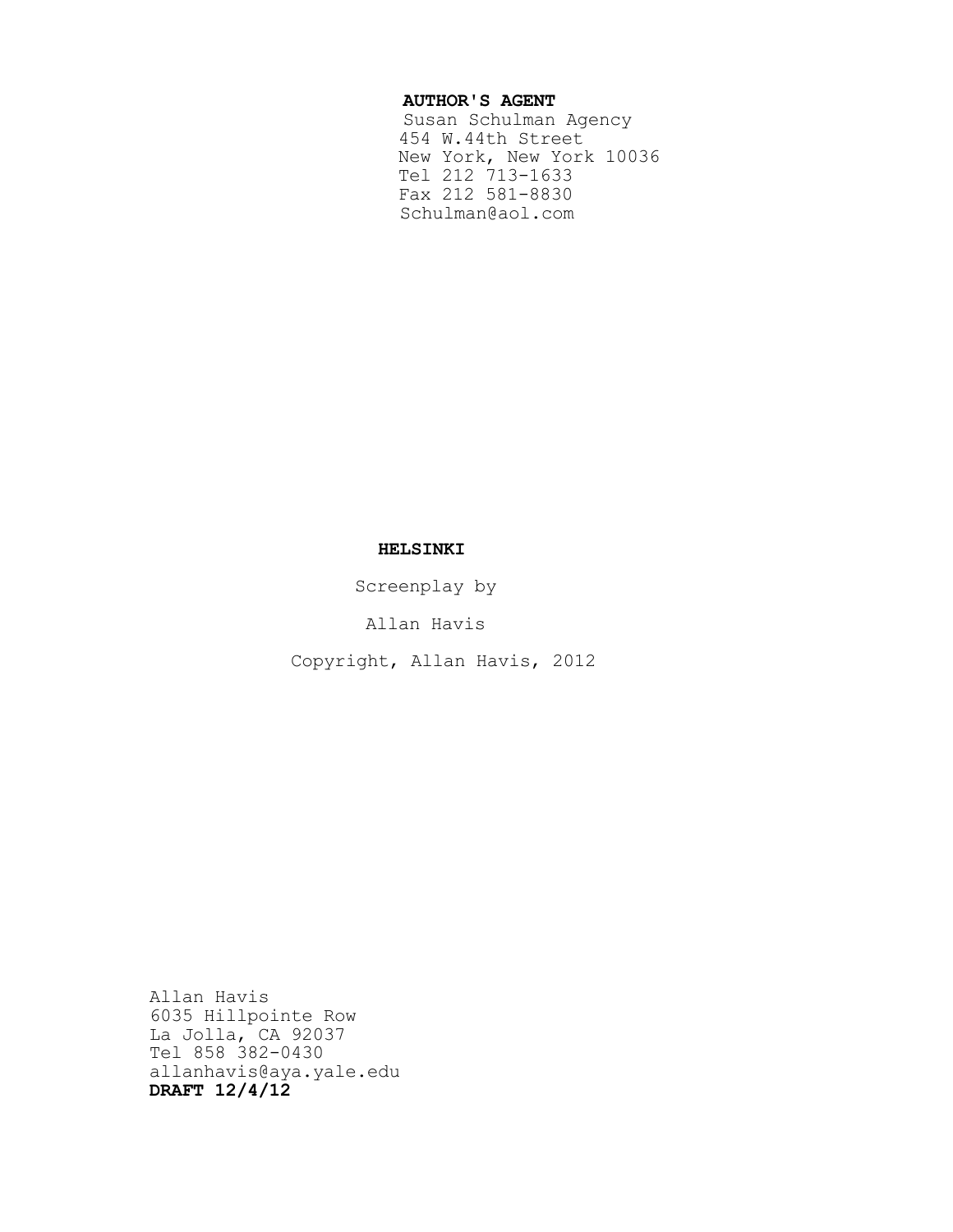A Prius is driving along a beautiful scenic road approaching Malibu. Harmonic jazz is heard. The sun is setting. We see a wider view of the landscape and the ocean.

INT. PRIUS.

A middle aged male is driving, Gabe Epstein, and is talking to his companion, Terri Levine. They make a good looking couple and they are dressed for the occasion - New Years Eve 2014. Terri takes out a cigarette and rolls down her window.

> GABE What are you doing? TERRI

Just one cigarette, sweetie.

GABE No. Not in the car.

TERRI We're almost there.

GABE You know the rule.

TERRI What rule?

She leans over and kisses him hard. His car swerves.

EXT. MALIBU HIGHWAY.

The car crosses double yellow line and comes back into alignment.

> GABE (O.S.) Terri, please not while I'm driving.

TERRI (O.S.) Why not? You're a wonderful driver, Gabe.

She throws out the lit cigarette.

TERRI (O.S.) Are you happy now?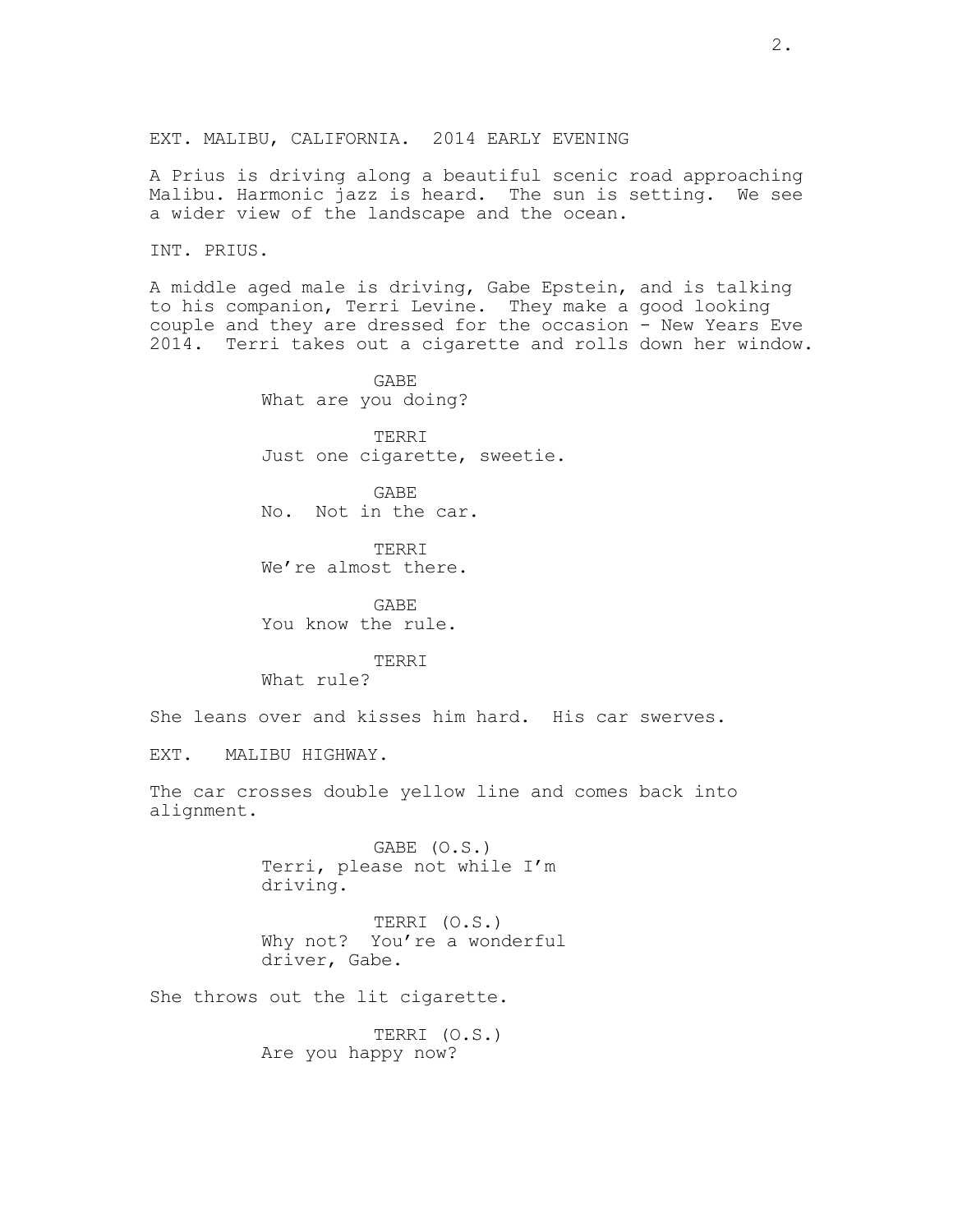GABE (O.S.)

Yes.

INT. PRIUS.

TERRI So who are these friends?

GABE Half of them are members of the National Academy of Science.

TERRI Heavy drinkers?

GABE Yeah. Sure.

TERRI And you go every year?

GABE Nearly. Yeah.

TERRI Are you going to say that we're engaged?

GABE Well . . . of course, Terri.

EXT. MALIBU BEACH HOUSE.

Lavish and tasteful modern home with a few people holding drinks outside. It's an older crowd than Gabe and Terri. A 65 year old bald man exits the front door to join the others. He is the homeowner, Andrei Levin, a Russian scientist. His gait is confident. He wears a tweed jacket with elbow patches. He smokes a little cigar. He kisses a woman on the cheek and she air kisses him back. The group looks up to see some shooting stars.

> ANDREI Perfect for New Years. Meteorites without a care in the world. Aren't you cold?

WOMAN Yes. Does that mean you'll sleep with me tonight.

Andrei laughs.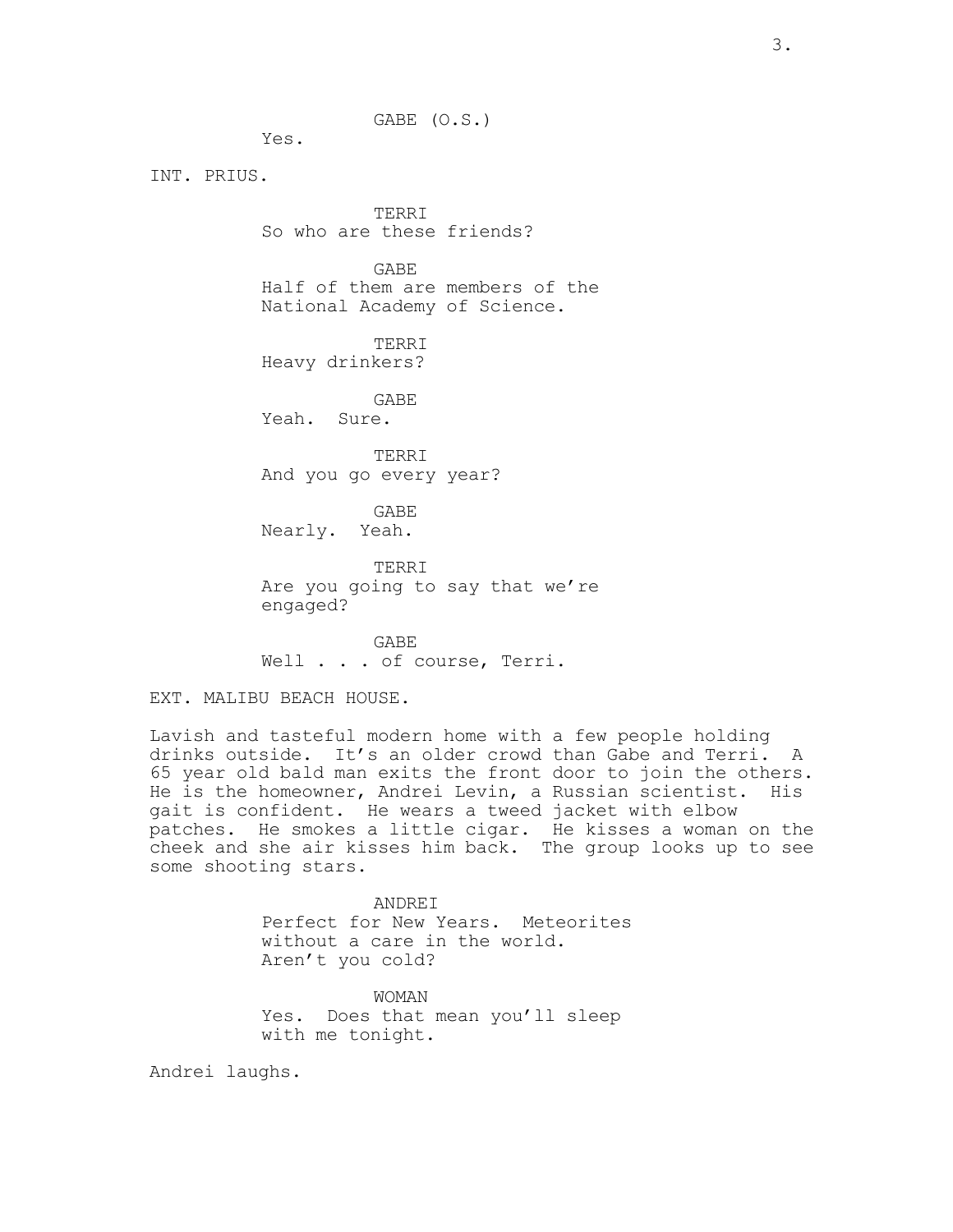ANDREI I don't even know your name. And my third wife just left me on my birthday - of all days.

Gabe's Prius pulls up into the short driveway. The woman notices the car, but Andrei is now playing with her hair with his two fingers.

> WOMAN My name is easy to remember. Caviar.

### ANDREI

No.

WOMAN And my first name is Lalya.

The Prius rolls to a stop. Both Gabe and Terri get out at the same time. When the car door slams, Andrei looks in their direction and notices Gabe.

> ANDREI It's Epstein. In a Prius. Let's go inside. You're cold.

Andrei takes her by the arm and turns her around.

WOMAN Why are you laughing?

ANDREI Is Layla your real name?

WOMAN

Yes.

Andrei escorts her into the house.

GABE That was Andrei.

TERRI

Oh.

GABE This is his party. Sometimes he's the biggest SOB in the world. We go back almost 40 years.

TERRI Nice of him to say hello to you.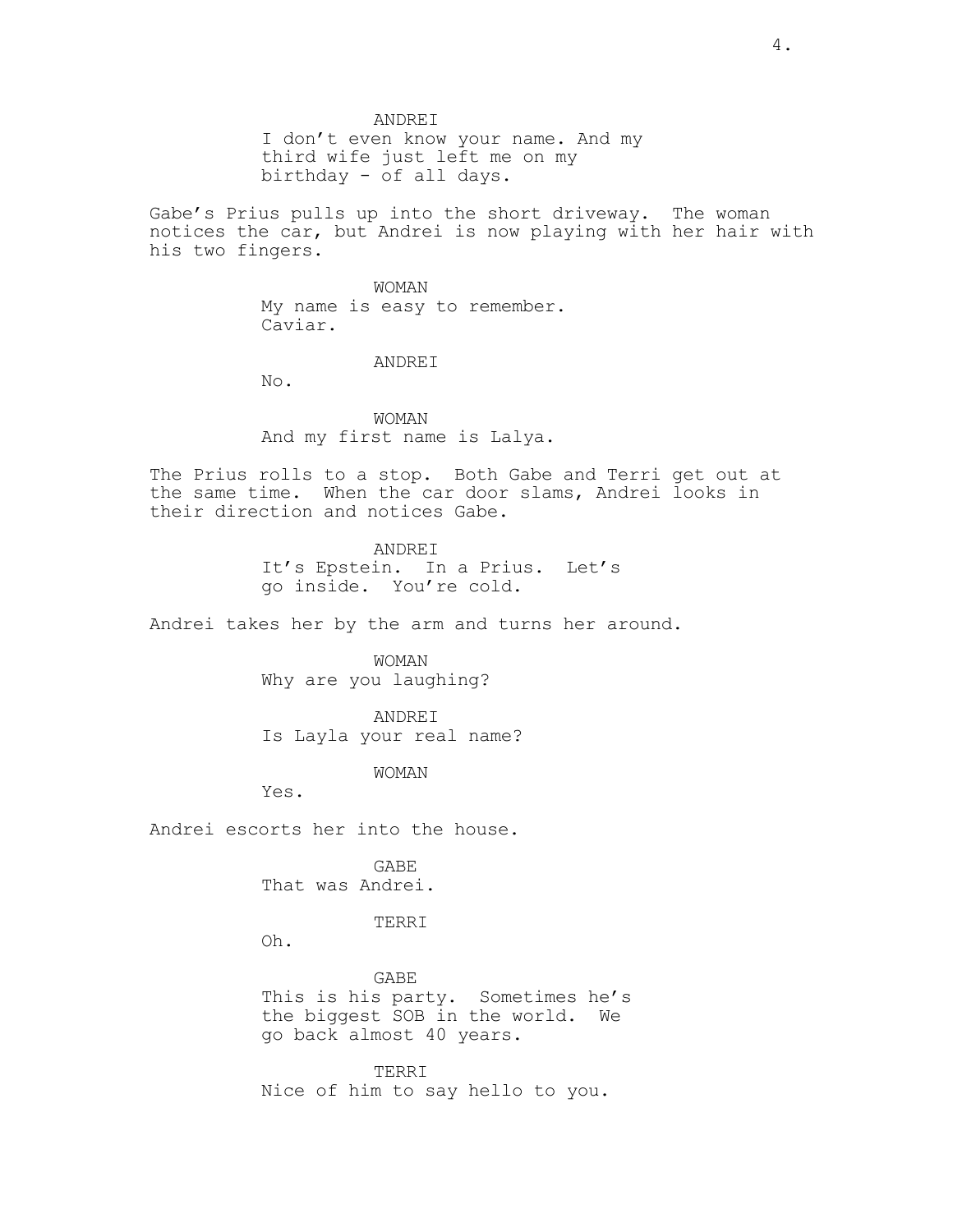The crowd acknowledges Gabe and Terri as the two walk closer to the house. Max Appleton approaches.

> Hello Max. MAX Hello Gabe. Didn't think you'd be here.

GABE

GABE This is Terri. Is your wife in the house?

MAX No, she's sick.

GABE I'm sorry. Andrei's inside?

Max winks at Terri and does his best to flirt without getting caught.

> MAX Andrei was expecting a Nobel this year. He's so melancholic. His fish died. He broke up with Sonya.

GABE You're kidding?

MAX Sonya can do so much better. (To Terri) May I get you drink? How parched you must be.

Terri smiles and says nothing. Gabe grabs her hand to leave her into the house.

> GABE We can't stay too long, Max. See you inside.

Gabe and Terri approach the front door. Andrei opens it suddenly and gives Gabe a bear hug.

ANDREI

*A groyse oylem, un nito eyn mentsch.* (FROM THE YIDDISH - crowd of people, and not one real person among them) Come in, my brother.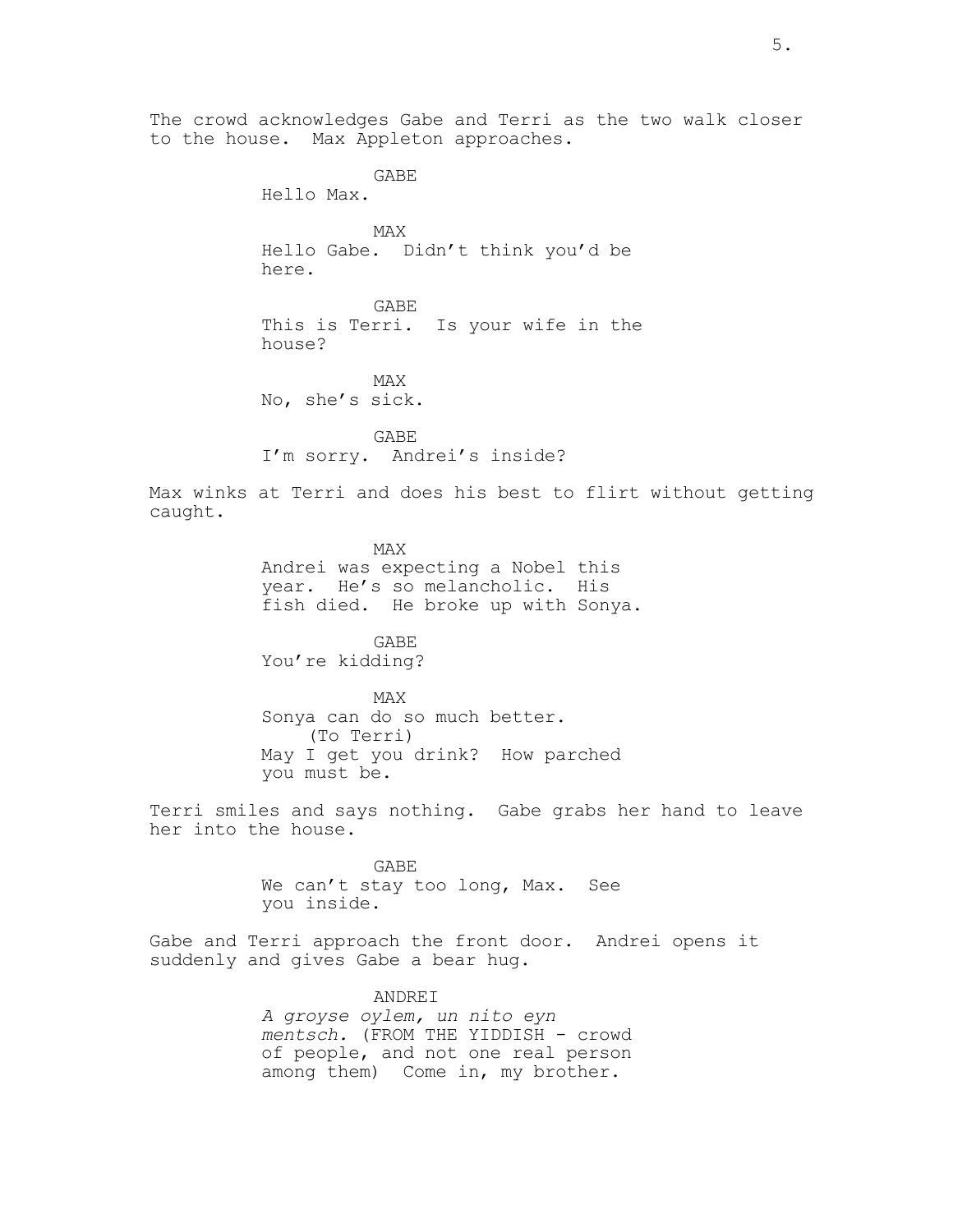GABE Andrei, this is Terri.

ANDREI Happy to meet you, darling. Are you in love?

GABE Are you asking me or her?

ANDREI Her, obviously.

Terri smiles and smacks her lips tight.

### ANDREI

Your boyfriend saved my life and he still waits for my heartfelt thank you. I want to write a long letter, you know, with sweet words and big thoughts, heart and flowers. So we will celebrate the New Year. Let me take your jacket. Are you Jewish, Terri?

TERRI No. I don't think so.

ANDREI Very interesting.

TERRI Are you Jewish?

ANDREI Darling. Everyone in Malibu's Jewish except Mel Gibson. It's true. Some of the Jews are too rich for their own good. Some Jews only know one good trick. Me it's juggling.

Andrei picks up three empty beer bottles and begins to juggle flawlessly. The others smile encouragingly. Layla approaches and takes Andrei's arm.

> LAYLA The toilet's not flushing.

ANDREI Of all nights!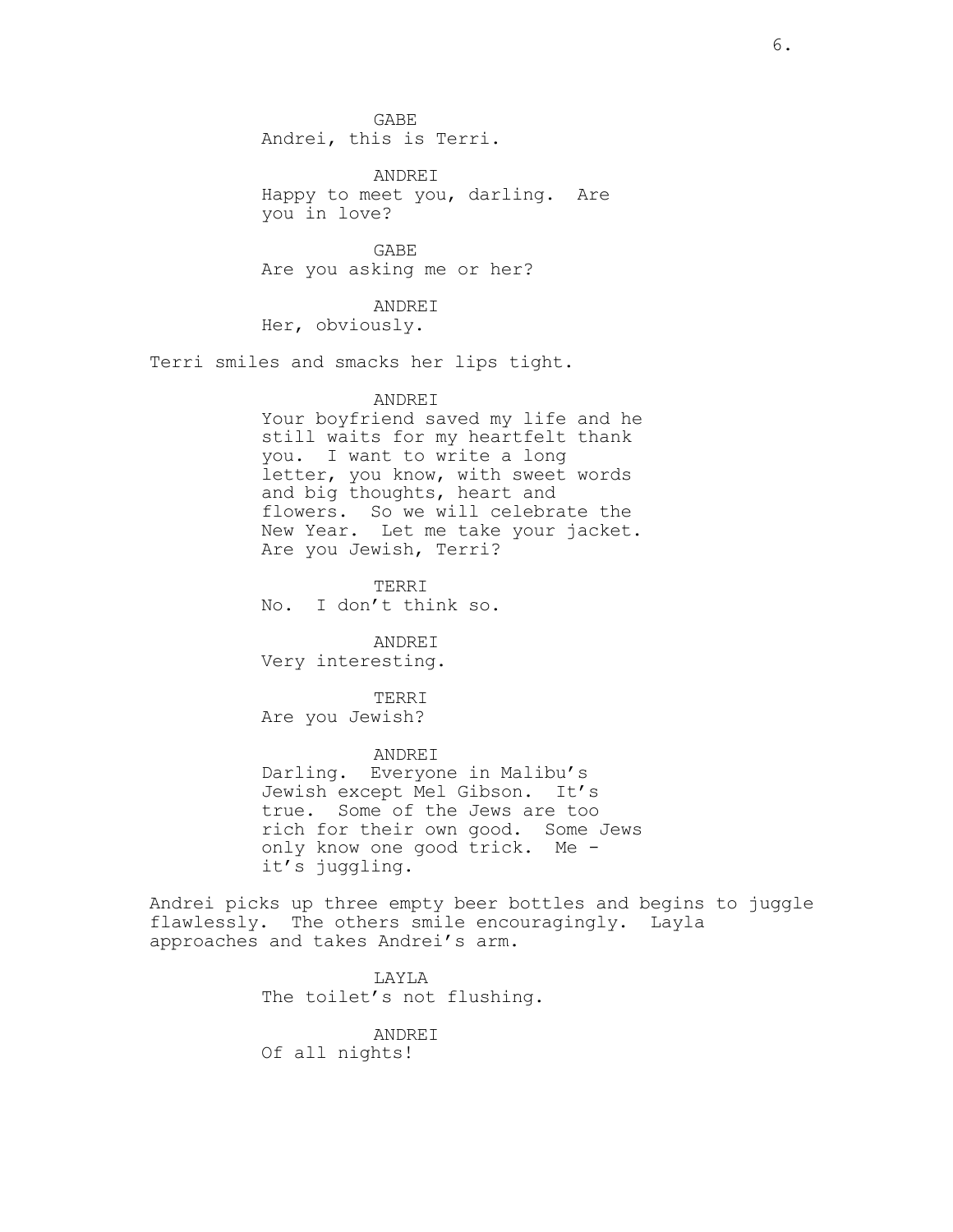Can you juggle a plunger? Do you have hand sanitizer, pumpkin?

Layla's other hand squeeze Andrei's buttocks. Max Appleton gains on Gabe in the house foyer, as Andrei presses ahead to the kitchen.

## MAX

Andrei's going to make a big announcement tonight.

GABE

Really?

MAX

Either something bizarre happened in his lab or there's a stupendous honor coming his way.

GABE How many more prizes does Andrei need, Max? Think about it.

MAX

Laskar Award - \$250K. Wolf Prize - \$100K. Not enough money for his lifestyle, Gabriel. Andrei sucks cash faster than the government prints bills. It costs more to repair his Maserati than my yearly Lexus lease. How's Don?

GABE

Still at Clark University chairing Botany. He's soon to retire. Don Lansing - he could have a late night cable show for Jazz greats.

MAX Lucky boy. I heard a rumor that you're getting married. Finally before you go on Medicare. Is this the girl?

INT. JET. OCTOBER DAY 1975 FLASHBACK

Gabe, nearly 40 years younger, is settling into his flight from New York to Moscow. His companion is Don Lansing.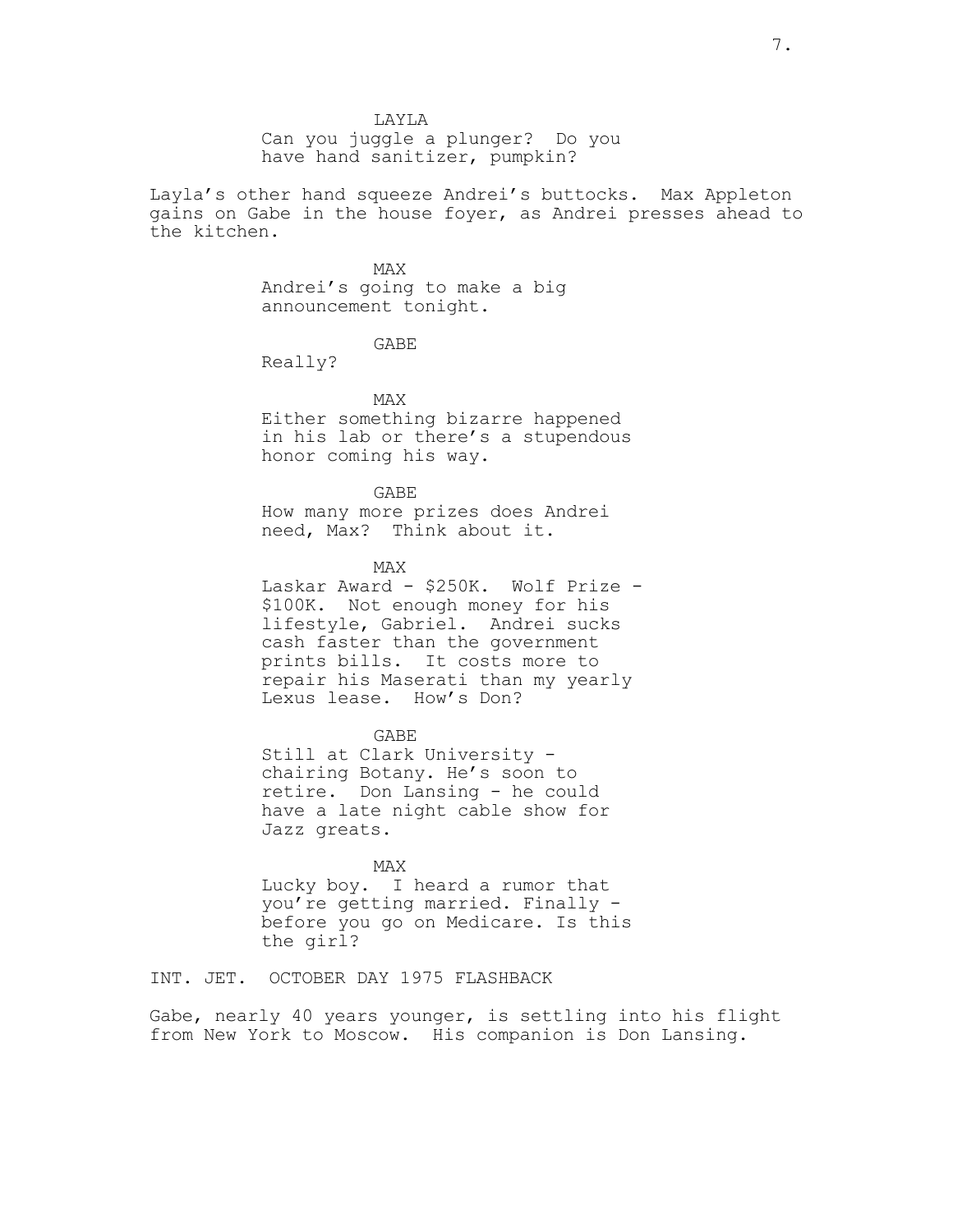DON

We should have flown Aeroflot. Russian toilets have no lids. Honest to God. But you have a safe flight if you tip the pilot. And the Russian stewardesses are gorgeous bodybuilders, and to ward off the boredom, juggle the smaller passengers - three at a time. (Russian accent) *Coffee, tea, or me?* Know the difference between Aeroflot and Israel's *Shavit* missile?

GABE

What?

DON Aeroflot kills more people.

Don unfolds an Oct. 30, 1975 newspaper, New York's Daily News, cover shouts headline, "Ford to City - Drop Dead!"

> GABE Maybe Ford's worse than Nixon?

DON Come on, Gabe. He hired Kissinger. Nixon loves jazz and Jews.

GABE

Stuff it.

DON

And screw you, I know you're a closet communist. Isn't that why you talked me into this trip?

GABE I'm a socialist, Don. There's a Grand Canyon size distinction between the two. Too many rich and too many poor live side by side. (Silence)

Do you remember when we went to Budapest last year? A Hungarian woman whispered to me that the '56 Revolution was good.

The stewardess serves the men wine and smiles.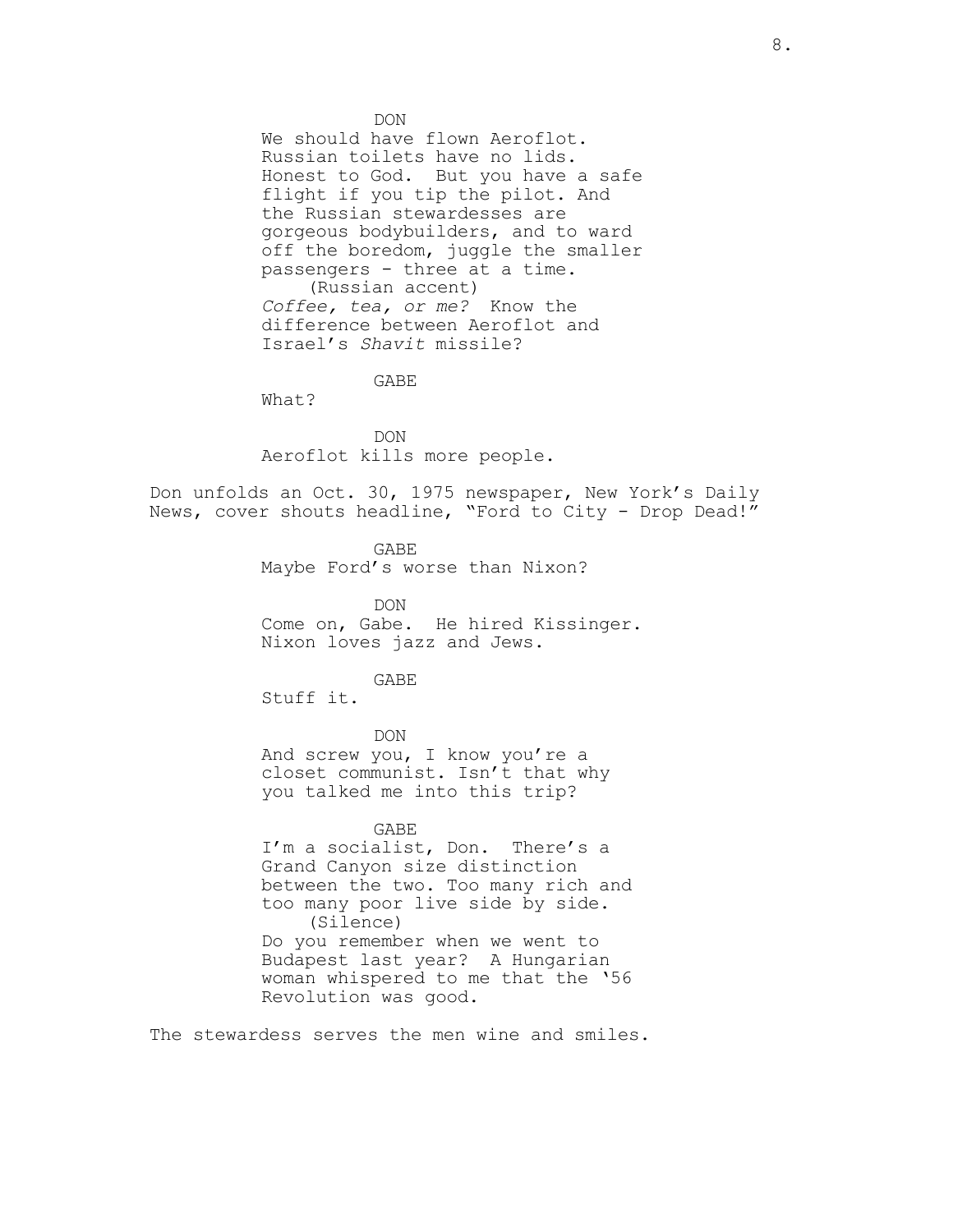DON Yes, I remember her and she was very pretty in the miniskirt. So what if her politics is up her ass. GABE At the Budapest conference, I met Meyerson. You missed seeing him. DON The lipids guy at Shemyakin? GABE He has really large hands. I want to zero in on his DNA liposomes work. DON Gene therapy. GABE Meyerson is meeting us at the airport. Did I ever tell you the time I met Thelonius Monk?

The jet cabin dims lights.

DON Really awful wine. Try it, Gabe. I like expensive stuff, call me a freaking capitalist.

EXT. MOSCOW AIRPORT - DAY

Gabe's plane lands and approaches hanger. Music overlay is The Beatles' *Back in the USSR.* There are soldiers holding rifles. It strikes Gabe more than eerie.

INT. MOSCOW AIRPORT CONTROL AREA

Gabe and Don are walking briskly through the dimly lit airport corridor. We hear this dialogue from an extended long tracking shot.

> GABE Are you hungry?

DON Not really. Looks a little dingy.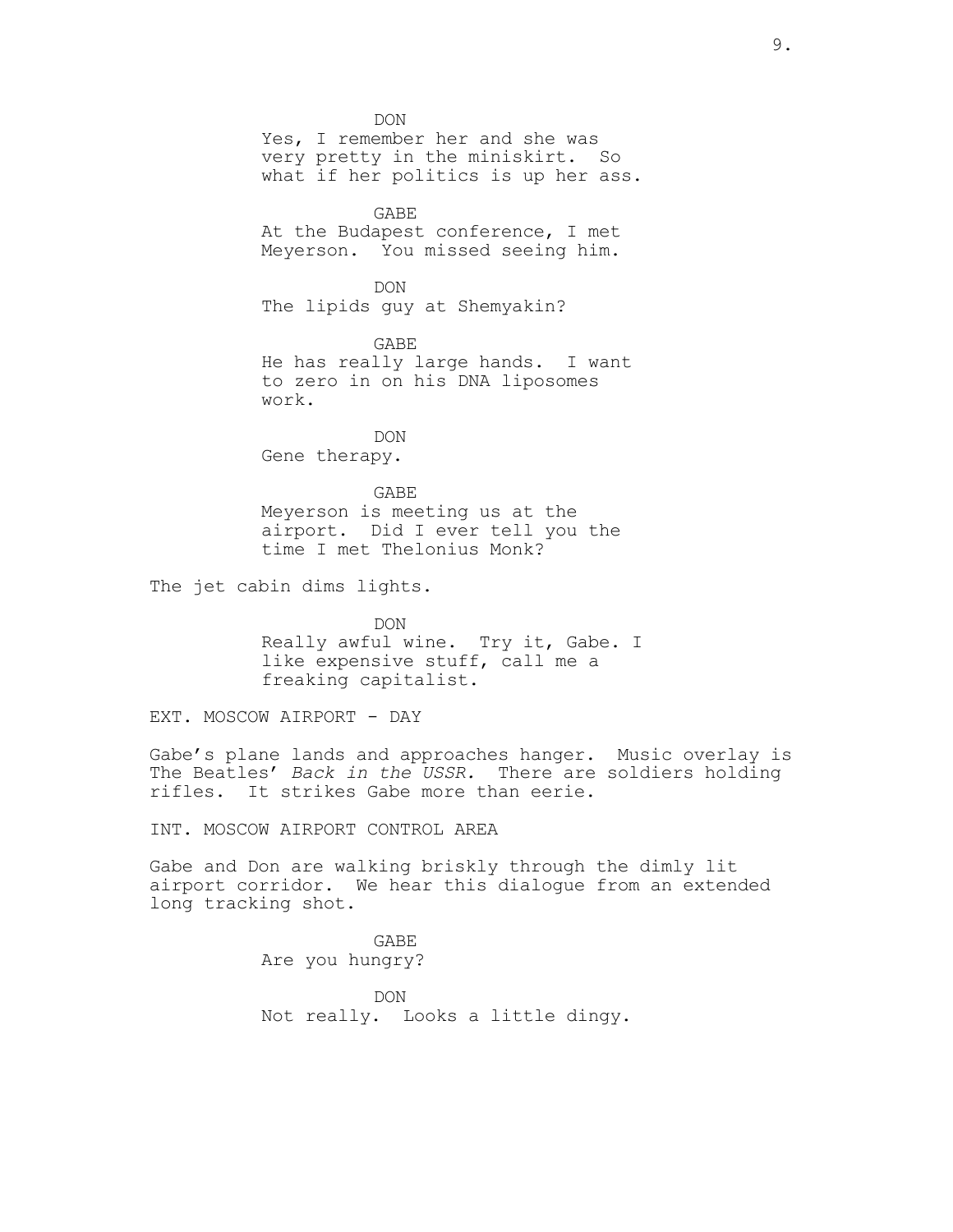GABE What did you expect? Want to see the Kremlin tomorrow? Or fly to Leningrad?

DON I just want to get in bed with a Russian princess and see her family jewels. Is that too much to ask?

A soldier points to them and they don't comprehend his message. At the checkpoint, Gabe and Don present passports, visas, and other vital documents to the military officer. The officer looks at Gabe, studies the passport photo, then the visa photo, then on an electronic screen several times over. Don is restless and Gabe doubly so.

## INT. MOSCOW AIRPORT

Both men finally pass immigration control and enter the general airport. As they keep walking, Boris Meyerson calls out.

> MEYERSON Gabriel Epstein! It's Boris Yurovich Meyerson! *Ya tak sil'no skuchal pa tibe (I missed you so much).*

Gabe spins around and spots Meyerson. Gabe and Meyerson exchange warm smiles from 20 feet apart. Don walks behind Gabe.

### MEYERSON

You got smaller, Gabriel. What happened to you? You used to wear cowboy boots or shoe lifts?

The two men hug.

GABE

I sold the boots and I'm wearing hush puppies. How are you! This is Dr. Don Lansing. Another good scientist from my university.

MEYERSON Hello, hello, hello.

GABE Say hello, Don.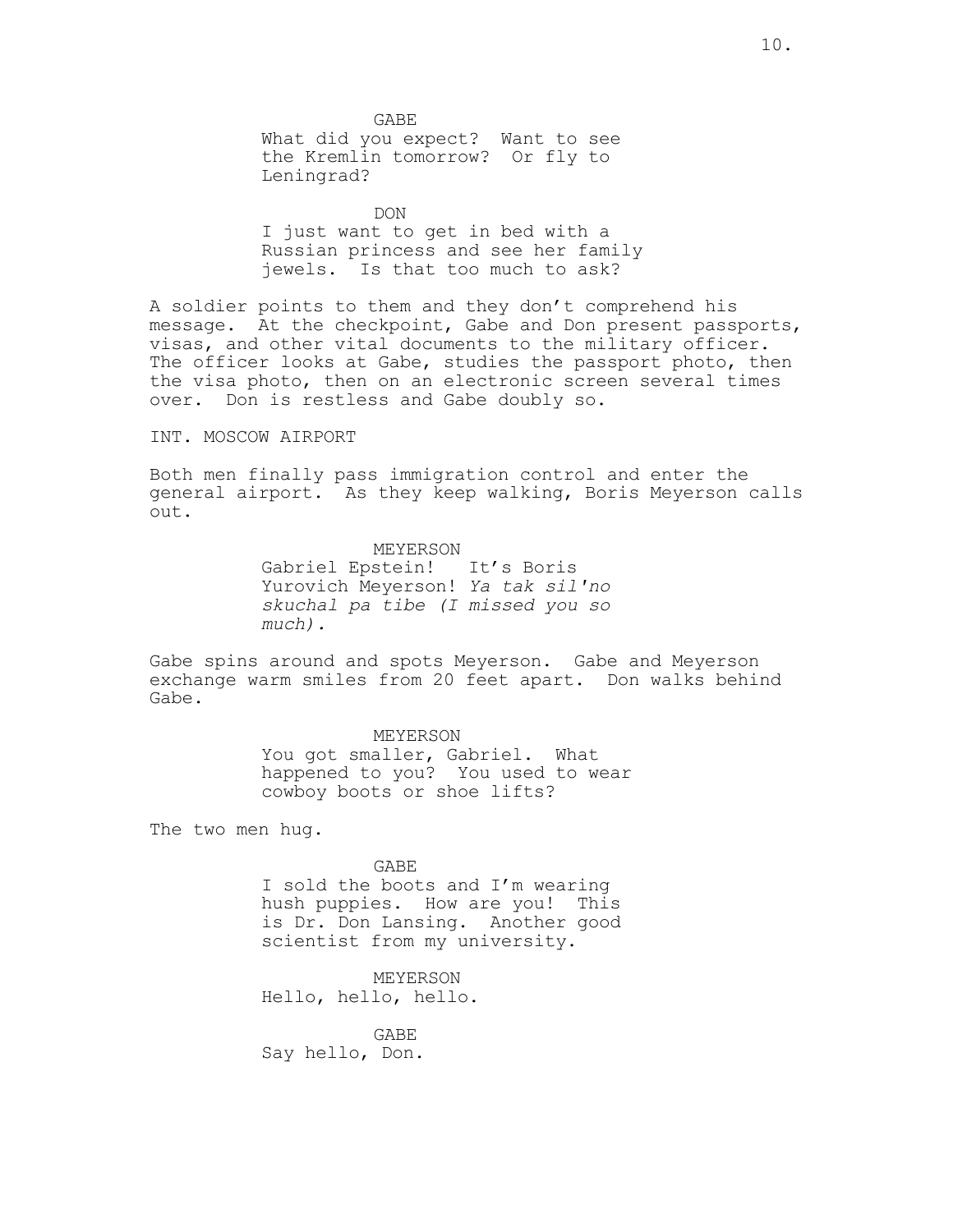**DON** Good to meet you, Dr. Boris Yurovich Meyerson.

MEYERSON Call me Boris. It won't hurt. You'll want to spend time in my laboratory. Cell membranes are very sexy today. And maybe you can convince Oblomovka to give you permission. A bribe doesn't go unnoticed. Isn't that so, Gabe? There are no fruits and vegetables in Russia. Only vodka and canned orange juice.

DON What is he talking about, Gabe?

Meyerson violates the personal space between Don and himself by gently slapping both of Don's cheeks.

INT. MOSCOW AIRPORT'S GIFT STORE

Gabe and Don find the few commodities inside the store odd and farcical. There is cologne, tire pressure gauges, scarves, duct tape, ordinary underwear, wrestling magazines.

EXT. MEYERSON'S CAR.

The men pile into the car and leave the airport. We track the car's progress onto the streets and main artery leaving the Sheremetyevo International Airport.

> MEYERSON I'm a very good driver, you know. Except for the snow.

GABE There is no snow.

MEYERSON Well, you stay here three more months there will be a mountain of snow up to your keister.

EXT. MOSCOW

Aerial establishment shot. Great images of a powerful city as an architectural statement and graced by centuries of history. Closer view of Meyerson's car circling a highway turnoff.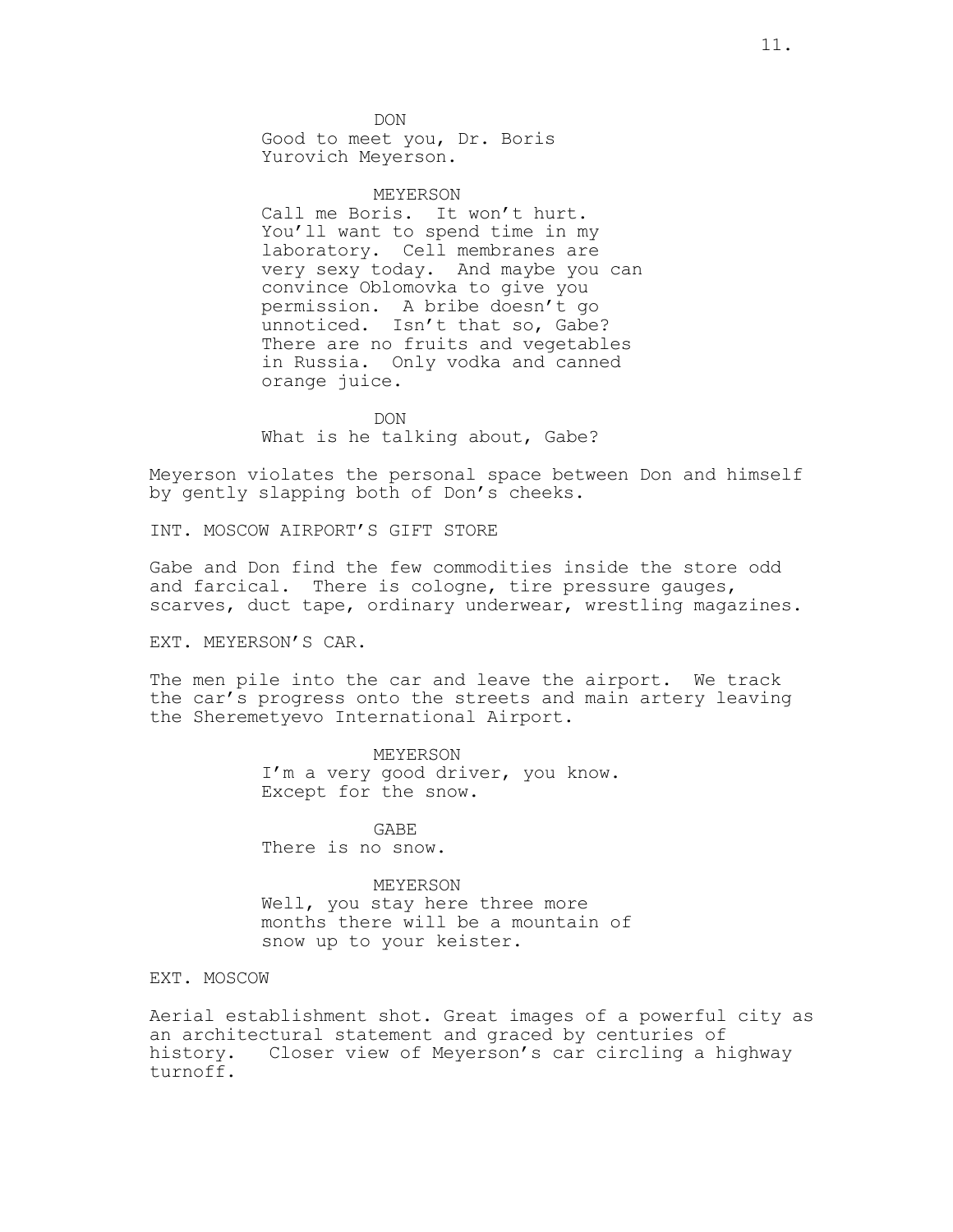Meyerson's car approaches the Hotel National in the historic Red Square.

> MEYERSON Your hotel is by the Institute but I thought you would appreciate the great Red Square.

GABE Very exciting, Boris.

MEYERSON It's a modest lodging, my friends. Watch your wallet and your documents, double lock your door.

Gabe and Don leave the car.

MEYERSON Walk about and I'll meet you inside for drinks at the bar. I have one errand. Enjoy this place because your hotel will lack for some luxury, my friends.

Meyerson gets back into his car and drives off. Gabe and Don enter the Hotel National.

INT. HOTEL NATIONAL

The men go to the lounge which is a few steps above the main lobby.

> DON I thought Meyerson wouldn't leave us out of his sight.

> > GABE

Yeah.

WAITER *Schto vy hotite? (what would you like?)*

DON *Bokal vina, pozhalujsta (a glass of wine please)*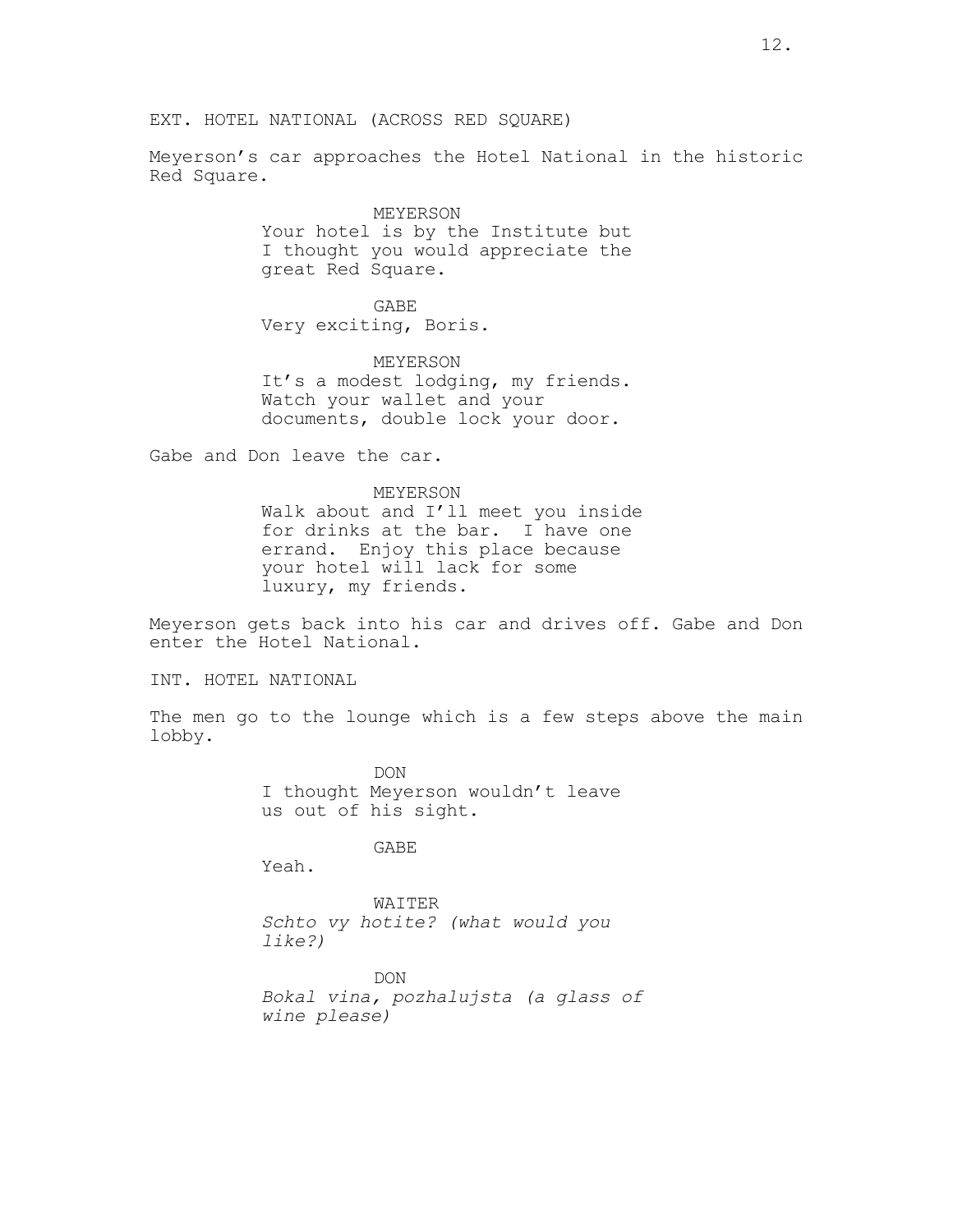### MONTAGE EVENING

While musical strings of a balalaika are heard, a series of shots of Gabe and Don drinking, laughing, and then Meyerson joining them after a second round of drinks. Gabe and Don look animated and alert despite the booze and travel fatigue. The three men leave the lounge and enter the historic square. Meyerson bids adieu. A swirling gallery of pedestrian portraits, friendly faces, blank faces, impoverished faces, comic faces. This cold, imposing city is not Paris, not London, not Rome. Gabe and Don seen inside small stores, the Melodia Music store, and even the famous GUM Department Store. Whatever exotic quality found in Moscow, the men see a major city's worts. The montage and music switch tempo as the men hop into a cab heading for a rundown drab hotel on the outskirts of Moscow.

EXT. HOTEL NEAR THE INSTITUTE.

The taxi pulls tight to the hotel entrance. Gabe pays the driver. Gabe and Don leave the cab with their bags. They register disappointment at the dismal building which will be their Russian domicile. They ascend the front stairs to the entrance.

INT. HOTEL LOBBY

An overweight hotel clerk studies them at the front desk. He hits the bell on the counter several times, but no staff approaches.

> DON We have a reservation. Two rooms. Dr. Epstein and Dr. Lansing.

> CLERK Are you American? Canadian? What are you, British?

Gabe and Don show papers and passports. The clerk records the information in his ledger. A dog comes around the front desk and sniffs Don's leg. Suddenly, the dog is humping Don's leg. The clerk shouts at the dog. The men leave the front desk and take the antiquated elevator to their rooms.

INT. HOTEL ELEVATOR

It is a tiny elevator and the men are uncomfortable with the entire hotel accommodation. The elevator moves slowly and makes strange mechanical sounds. The gated doors open without the appropriate symmetry.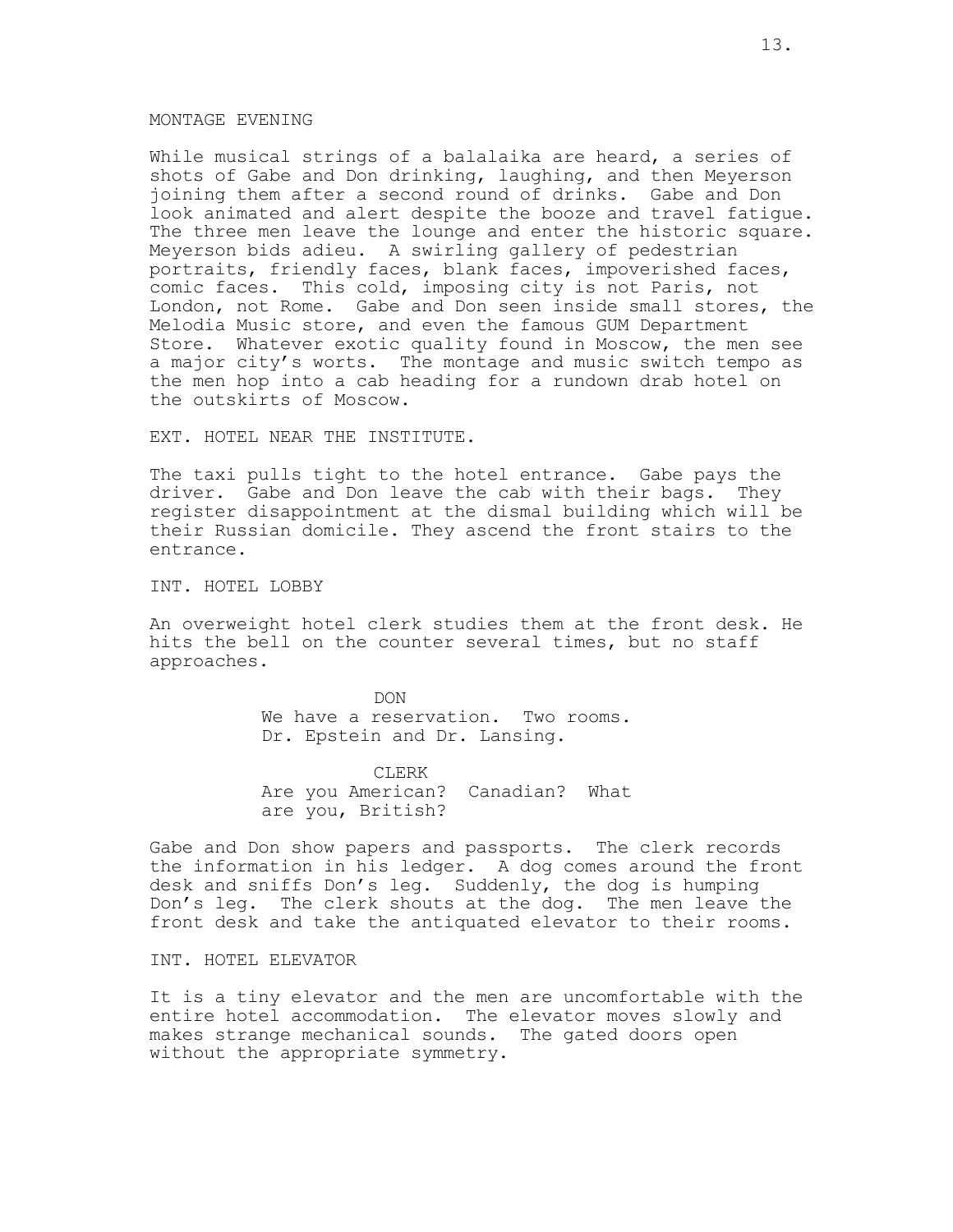A severe looking older woman sitting at a small table - the night *dezhurnaya* - checks their paperwork. She cannot smile and there is no language coming forth. Her teeth are beyond rotten.

> GABE I'm sure the rooms will look palatial.

DON Yeah. (quip) Want to ask the *dezhurnaya* about local jazz clubs?

The follow the long narrow hall to room numbers 321 and 323. We stay with Gabe as he unlocks his door. The room is tiny, dimly lit, low ceiling, and far from charming. Gabe pops out to the hall to see Don's reaction. Don has slammed his door as his public statement.

INT. HOTEL ROOM

Gabe checks the various features of his small room. The bathroom is smaller than a closet. The toilet tank is high off the wall and not firmly fixed to the wall. A chain flush hangs from the tank. The shower curtain is two feet wide and has a soap film from years of usage.

> TIME LAPSE SEVERAL MONTHS. MID NOVEMBER 1976

EXT. INSTITUTE FOR MOLECULAR BIOLOGY. DAY

A shabby concrete building in a grey industrial park. Gabe and Don leave their car parked and headed for the entrance.

> DON These buildings look like prisons. Can't they plant a few fig trees and arrange some colorful garden elf figurines?

Gabe smiles and pushes forward past the security checkpoint outside the lobby. Both men present their documentation and IDs.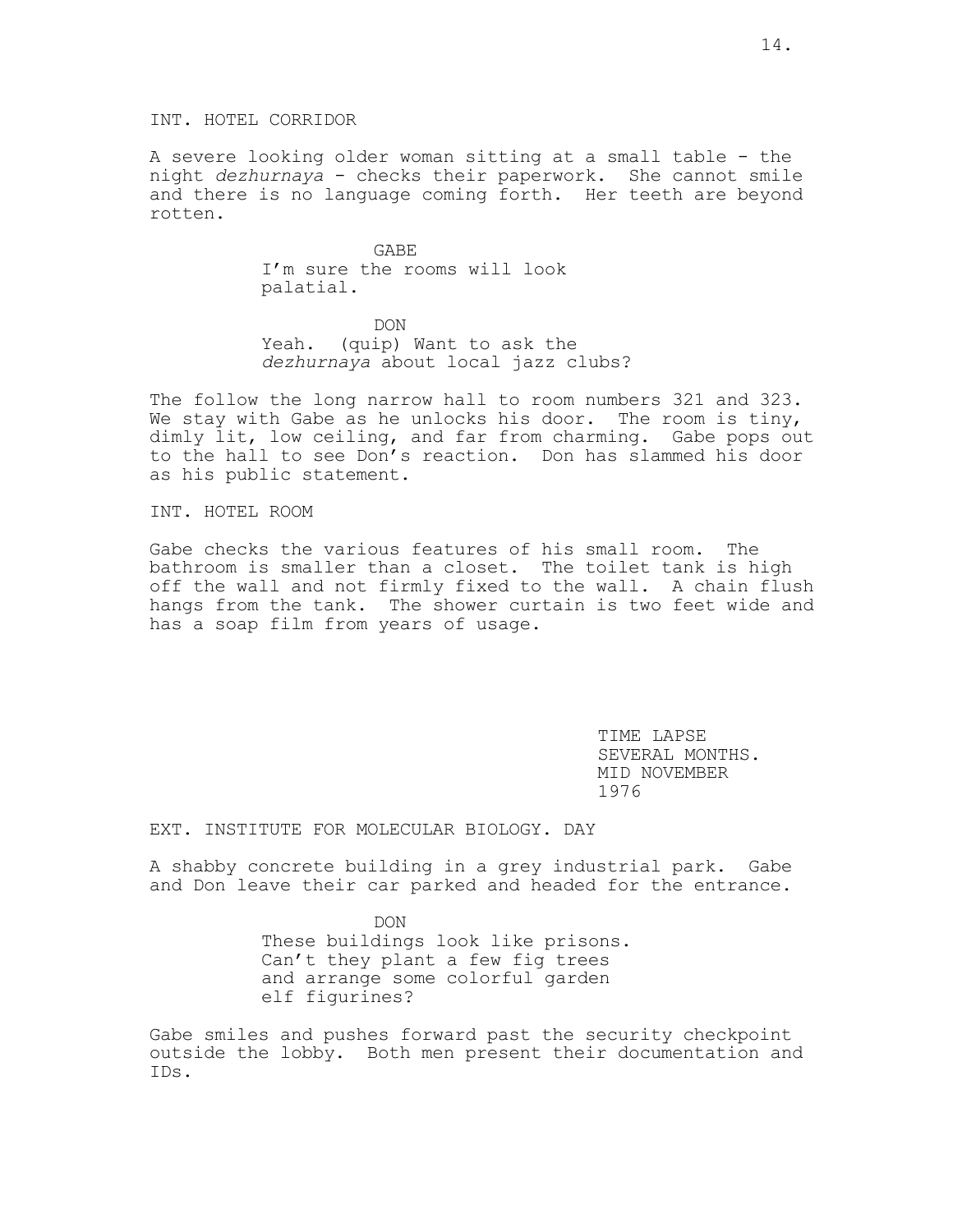## INT. INSTITUTE FOR MOLECULAR BIOLOGY. DAY

Without any difficulty, Gabe and Don enter the reception area of the Institute. They expect to see Meyerson but the reception desk cannot find him.

> INSTITUTE RECEPTION Dr. Meyerson cannot be found.

DON He is expecting us.

A scientist joins them at the reception desk. This is Meyerson's colleague, Dr. Yevgeni Nabokov.

> DR. NABOKOV Gentlemen. Dr. Meyerson asked me to attend to you. I am his protege, Dr. Yevgeni Ivanovich Nabokov. Dr. Meyerson had an emergency.

GABE Nothing serious, I hope?

DR. NABOKOV No. He'll be back before lunch. You see, he never makes his appointed times. You'll get used to that. Let me give you a tour. The upper floors are closed today, but you have all the time in the world don't you?

DON Family name Nabokov? Any relation to the novelist?

DR. NABOKOV No, happy to say. Vladimir Vladimirovich Nabokov left Russia a million years ago. And no one has shed one little tear.

INT. MEYERSON'S OFFICE INSIDE THE INSTITUTE

Meyerson's desk is orderly and tight. A large wooden desk commands the space. Gabe and Don are seated as Meyerson enters with a lit cigar.

> MEYERSON Refreshments are coming, dear friends. Would you like a cigar?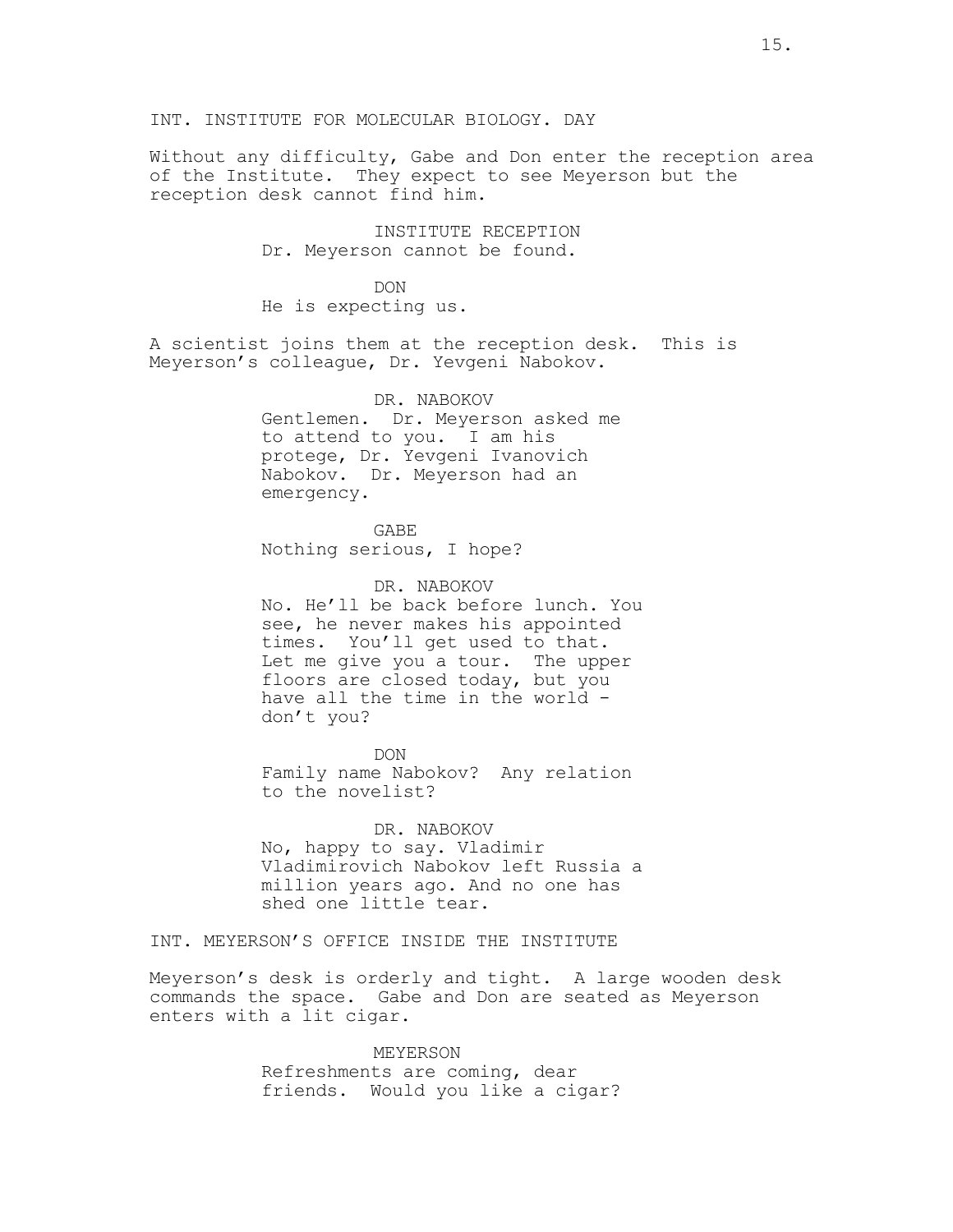DON

No

#### MEYERSON

Tobacco has a way of making the brain take leaps. And is this not fantastic oral pleasure? I am Russian but I am diffident. Get to know me whether we smoke or drink.

Meyerson exhales and unbuttons his jacket. He studies Gabe and Don with a serious gaze.

### MEYERSON

Gentlemen, my father was murdered by Stalin in 1952. A genocide of Jewish cultural leaders. My father was a noted Yiddish author, Jacob Meyerson. So most of my family was sent to a prison community in Kazakhstan. This went on for many years and it is a miracle we survived. My daughter Esther stayed with my mother in Moscow. Esther eventually went to Israel and I cannot see her anymore. I tell you this because this is a deeper part of my life. Something you cannot see as you tour this building. Something you won't sense as you work in the building down the road.

### GABE

I understand. I'd like to return and visit your laboratory more extensively, take advantage of your studies with DNA liposomes.

#### MEYERSON

Certainly. We can arrange a convenient schedule. And you have temporary laboratories at the Institute's annex a few minutes away from this building. Nothing fancy, mind you, but I know you'll be productive.

Meyerson puts out his cigar.

MEYERSON The executive director for our institute is Ilya Gorki. (MORE)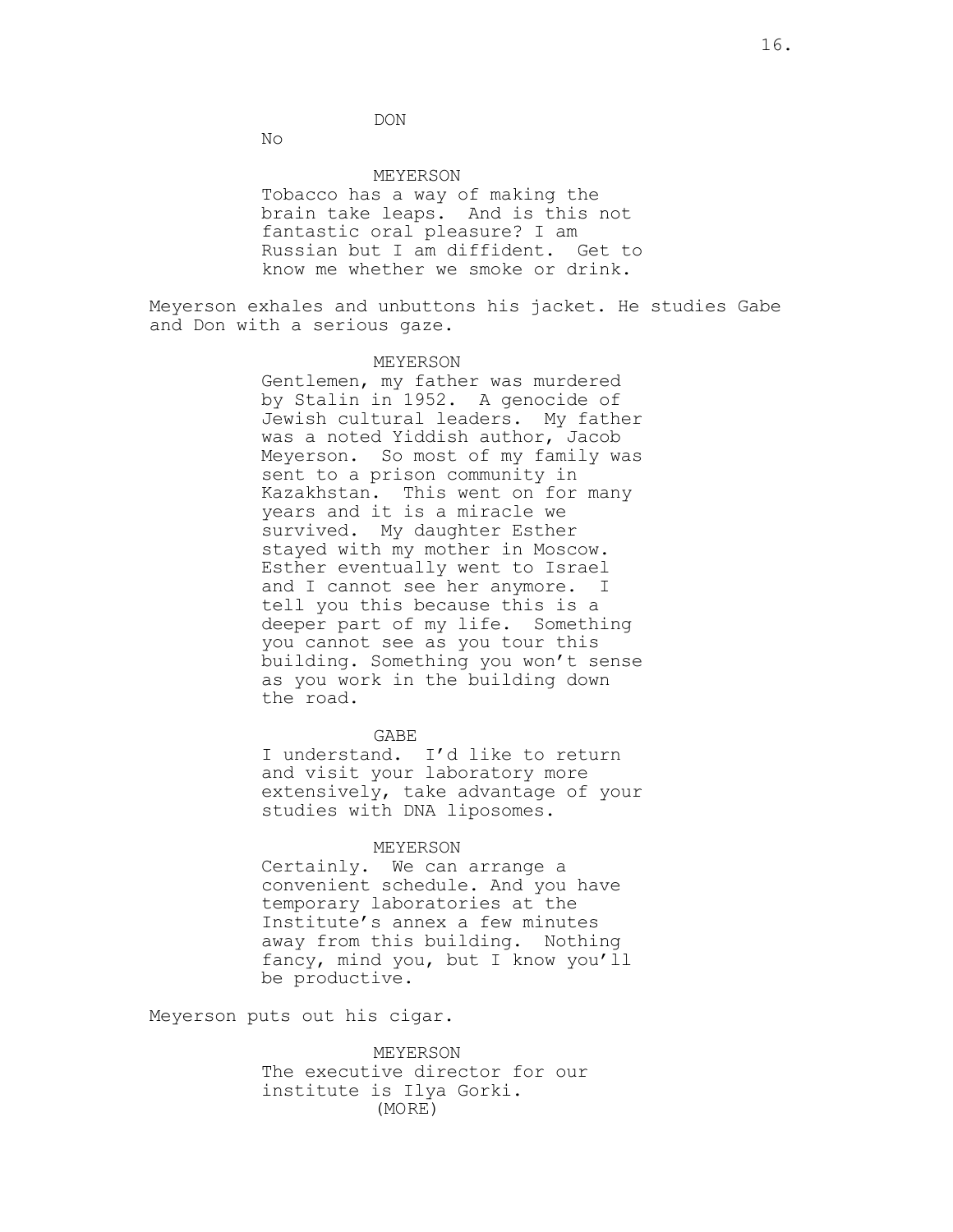Gorki will have authority over you in the building you occupy in this industrial park. Gorki has a small army of staff to keep an eye on you. He is not very fond of me. Yes, Dr. Gorki limits my funds for research. You will learn to cultivate him. (Quizzical smile) And maybe your universities in Boston can help me next year? INT. MALIBU BEACH HOUSE'S SUN ROOM 2014 Gabe and Terri are alone in a sequestered rear section of the beach house. They are sipping wine. GABE You know this is Andrei's vacation house. He has a large apartment in Pasadena. TERRI Impressive. What was it like when you first set foot in Russia? GABE Fascinating. Scary. Cold. TERRI Your life changed. GABE Did I say that? TERRI Yes. GABE I stuck close to my friend Don Lansing until we split. We went to Leningrad. Much nicer than Moscow. More beautiful and the people are extremely charming. TERRI Any love affairs? GABE After a quick visit to Helsinki,a week in Stockholm where Don had a super-model girlfriend We separated there. MEYERSON (cont'd)

17.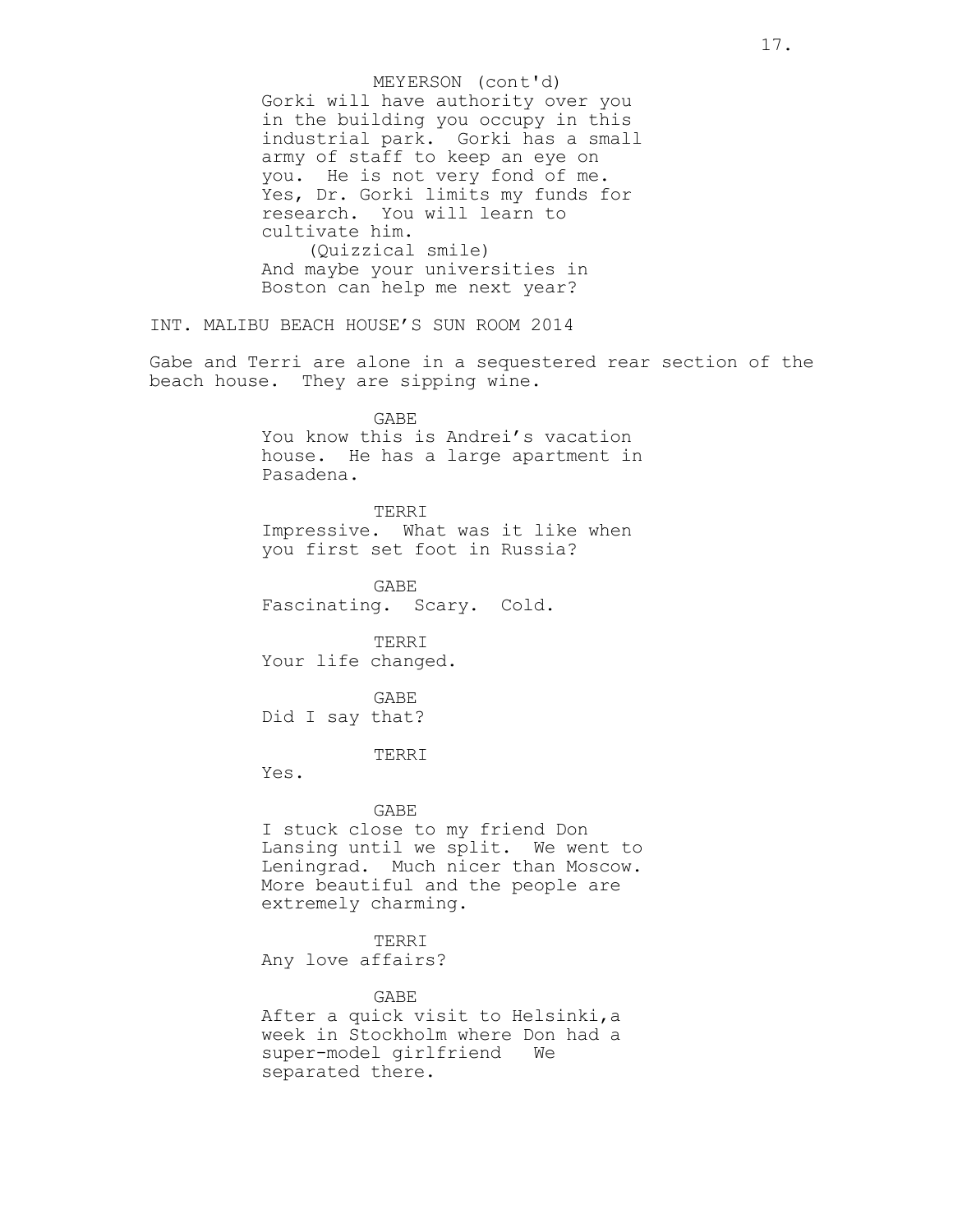Gabe and Don are escorted by lab assistants to Andrei Levovmo's laboratory. Upon entering they see at the far end of the room Andrei wearing a headband with a feather and a leather fringe pioneer jacket.

> DON (under his breath) Who is this guy, Tonto, or the freaking Lone Ranger?

GABE You got me, Don.

Andrei is preoccupied with his equipment and doesn't look up.

## GABE

Dr. Meyerson told us we could drop by. You are the leading DNA researcher here. Yes? Are you Dr. Andrei Aleksander Levin?

ANDREI

I am Dr. Andrei Alexandrovich Levinyes. I occupy the third floor. Of course. Who else would I be?

**DON** I'm Dr. Don Lansing and this is Dr. Gabriel Epstein.

### ANDREI

Wonderful. Tell me. Who has the better hit record, David Bowie or The Bee Gees? *Jive Talkin'* is great to dance to, but *Fame* will be an immortal song. Glam Rock is better than ice cream.

DON I agree. David Bowie hands down.

### ANDREI

We can make cappuccinos, yes, you want two?

DON

Thank you.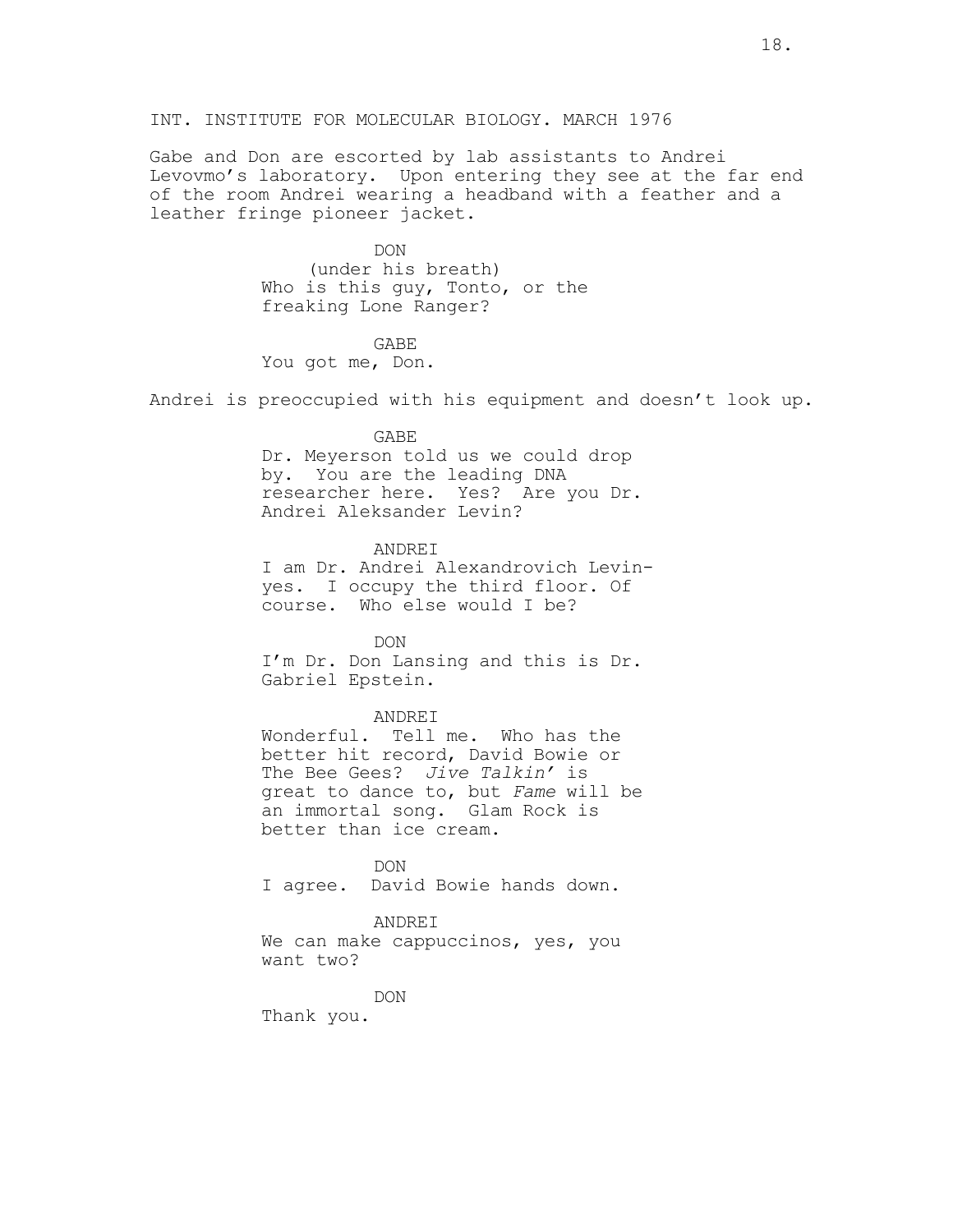#### ANDREI

So Dr. Gabriel Epstein, you want DNA for your liposomes and you are in a big hurry. You think you're on to a fantastic study which will take years. It would take me a few weeks. I'm fast, my friend, and without error. So Dr. Meyerson gave you the impression that I am an easy mark. Isn't that right? That you and I are *so very Jewish* which means I'm supposed to give you my kidney if you're dying and let you sleep with my wife.

GABE I'm not dying.

#### ANDREI

And I'm not married. But you look ill.

GABE I'm not dying.

ANDREI (sharing joke with Don) How do you know?

GABE Because I feel fine! How do you know I'm Jewish?

## ANDREI

(laughing) I know everything. And you look so guilty about life. I like you, relax Goddamnit. You both can come to my laboratory breakfast every morning. The bread is fresh enough. I buy bee's honey. We will exchange ideas and creative ideas. I have something to offer and you will not disappoint me. I am lonely, you see, and you don't know the price of such loneliness.

Gabe and Don exchange quizzical looks, expressing incredulous thoughts about their initial impression of Dr. Levin. Moments later Andrei Levin stands up by the blackboard and begins a series of complex diagrams while whistling a folk melody.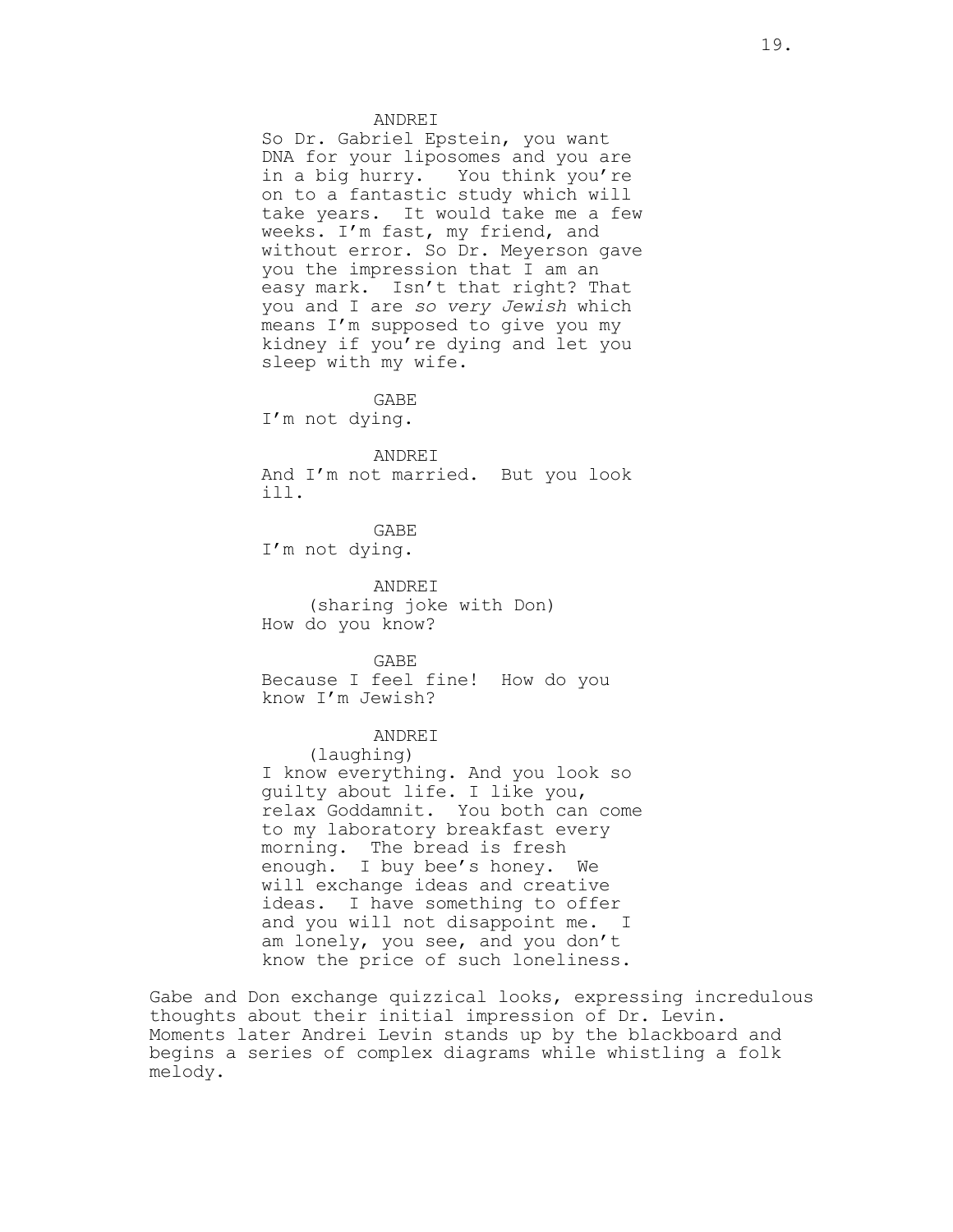Gabe and Don pay keen attention to the diagraming - first diagram showing several parallel lines representing Telomere abnormalities.

> ANDREI Telomere analysis has bias - and that my friends is my focus. Most scientists agree that telomere structure protects the end of a chromosome and impacts deterioration. Genes in our cells are lined up in long strings. This cuts right to our aging process. If cells divided without telomeres, they lose the ends of their chromosomes and the essential information they contain. And due to each cell division, telomere ends become shorter - which impair immunity. If your life is hanging by a thin rope, do you feel better if the ends are not terribly frayed? I'm a year away from a gigantic breakthrough. Is this not the cat's meow?

EXT. INSTITUTE FOR MOLECULAR BIOLOGY. DAY

Don and Gabe are leaving the building.

DON

Is this guy a certifiable loony toon?

GABE Don't know. Geez, he made me laugh. His lab looks 20 years behind the time. I think he's an eccentric genius. You know, he's got some fascinating projects underway.

DON All white jacketed Russians pretend to be geniuses and talk up a storm. Better get used to it, Gabriel. And don't be a sucker.

INT. MOSCOW HOTEL. EVENING

Gabe and Don part ways down the hotel corridor. Don carries a bottle of vodka.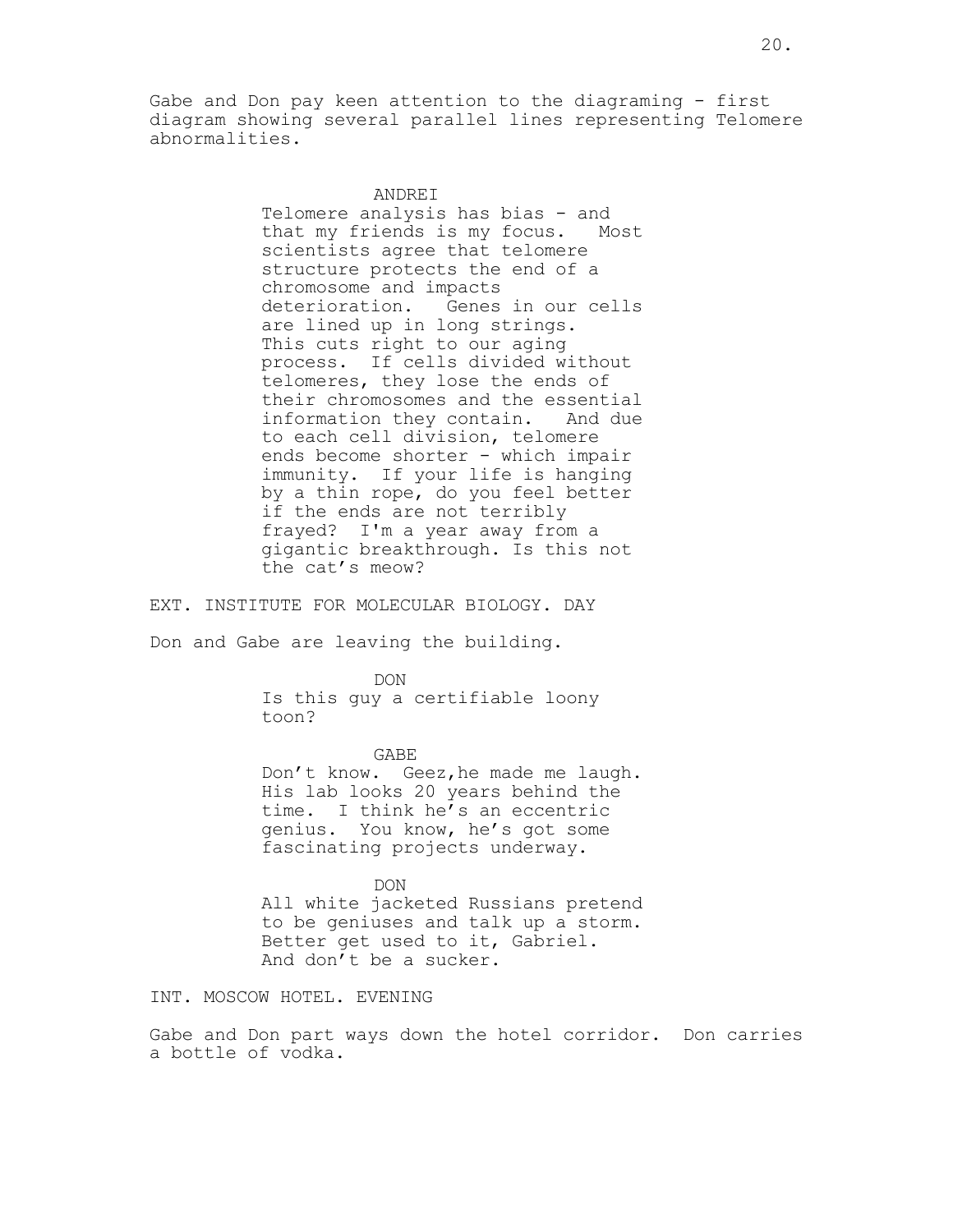**DON** Care to have a drink?

GABE No. I'll pass tonight.

**DON** Suit yourself.

Don finds his door, opens with his key, and waves his signature gesture to Gabe. The door closes behind him. Gabe continues a few doors down and takes out his room key. He hears a noise behind him and turns. He sees an attractive hotel employee - the *dezhurnaya -* who manages the hotel floor from her diminutive desk at the elevator. She seems distressed that a maid left the vacuum cleaner in the middle of the corridor. Gabe hears her muttering under her breath as she leaves her desk and quickly grabs the vacuum.

The electric cord seems to be unwrapping from the appliance. The *dezhurnaya* smiles with a tight mouth. Gabe returns the smile and points to the electrical cord. She acknowledges the gesture and kneels to wrap the cord. Gabe notices her shapely legs and he averts his eyes when she looks up.

Gabe steps closer to his door and has trouble with his key. The *dezhurnaya*, named Tanya, approaches and Gabe will have more experiences with her over time.

#### TANYA

*Na-LEH-vah.*

She gestures that the key is a movement to the left. Gabe gets the idea and does the maneuver correctly. The door opens.

> GABE *Oo-VEE-dim-syah.* Thank you. *Spas-ee-bah*

She stares at him as if to invade his privacy and nearly follows him inside his hotel room. Gabe doesn't comprehend if she wishes to check the cleanliness of the room or his legal papers or if something else is foremost on her mind.

> GABE I'm very tired.

He motions with his hand to his cheek suggesting bedtime. Tanya disengages quickly and hurries down the corridor with her vacuum cleaner.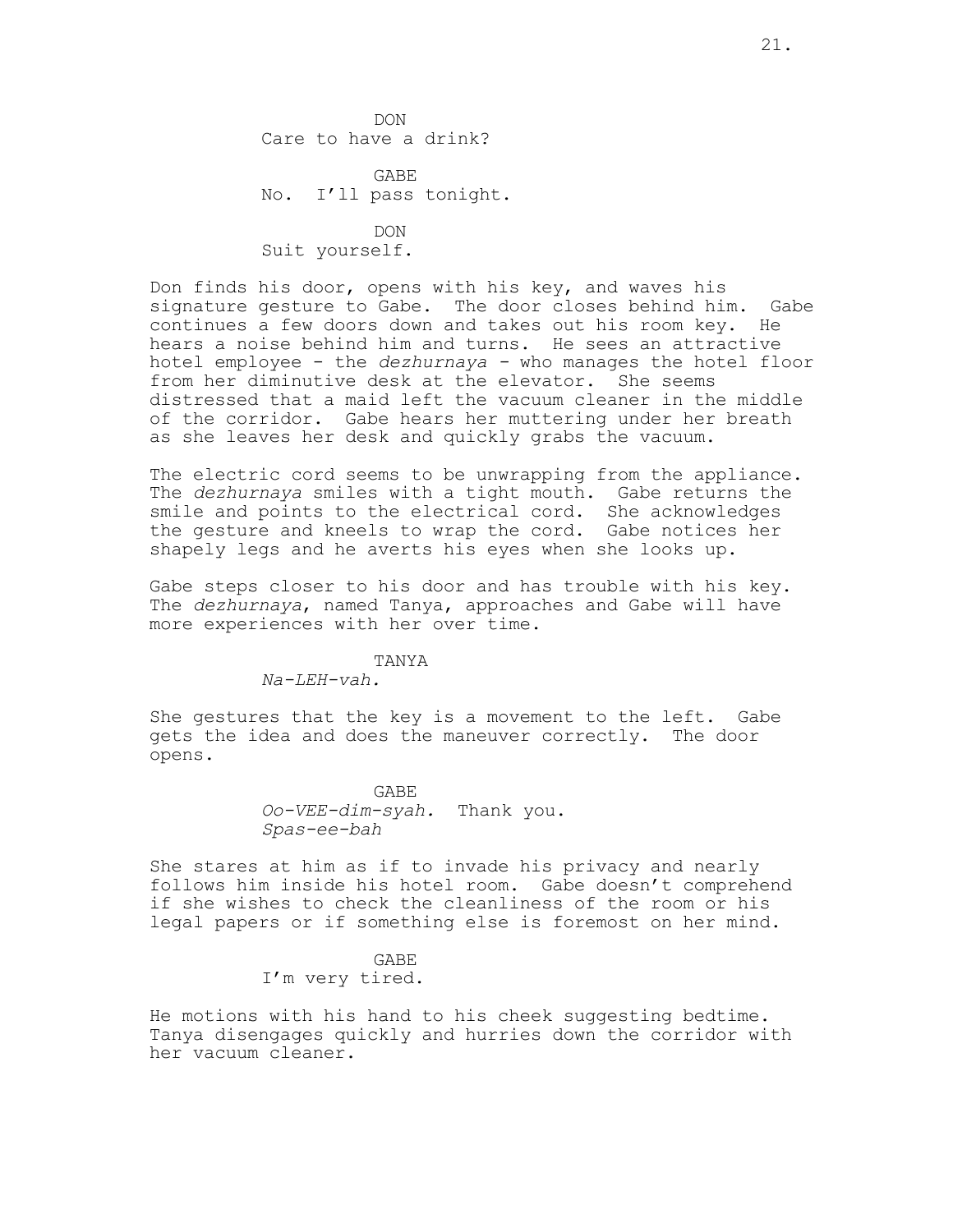## EXT. MOSCOW'S KOLOMENSKOE PARK. DAY

Gabe and Andrei are walking through an attractive, historic park. The weather is comfortable for brisk walking

### ANDREI

The village of Kolmenskoe was founded in 1237 by refugees from Kolomna. About 400 years ago the village became first a Grand Prince's and the the Tsar's estate. Peter the Great was brought her for his own safety during the Streltsy Insurrection of 1682.

GABE And Alexander the First studied here?

### ANDREI

Yes.

They walk past the stone octagonal Church of the Ascension. Its unique blend of older wooden ecclesiastical architecture and Italian influences. The structure sands on the banks of the Moskva River.

> ANDREI You admire Russian society, Gabriel Epstein?

### GABE

I do.

ANDREI But you cannot admire communism?

GABE I don't admire American capitalism.

ANDREI That's not what I asked.

GABE

There's racism and poverty in America but all unnecessary.

#### ANDREI

And we have more unwashed drunks than your country. Racism? There is racism here, Gabe. Hatred for certain religions. (MORE)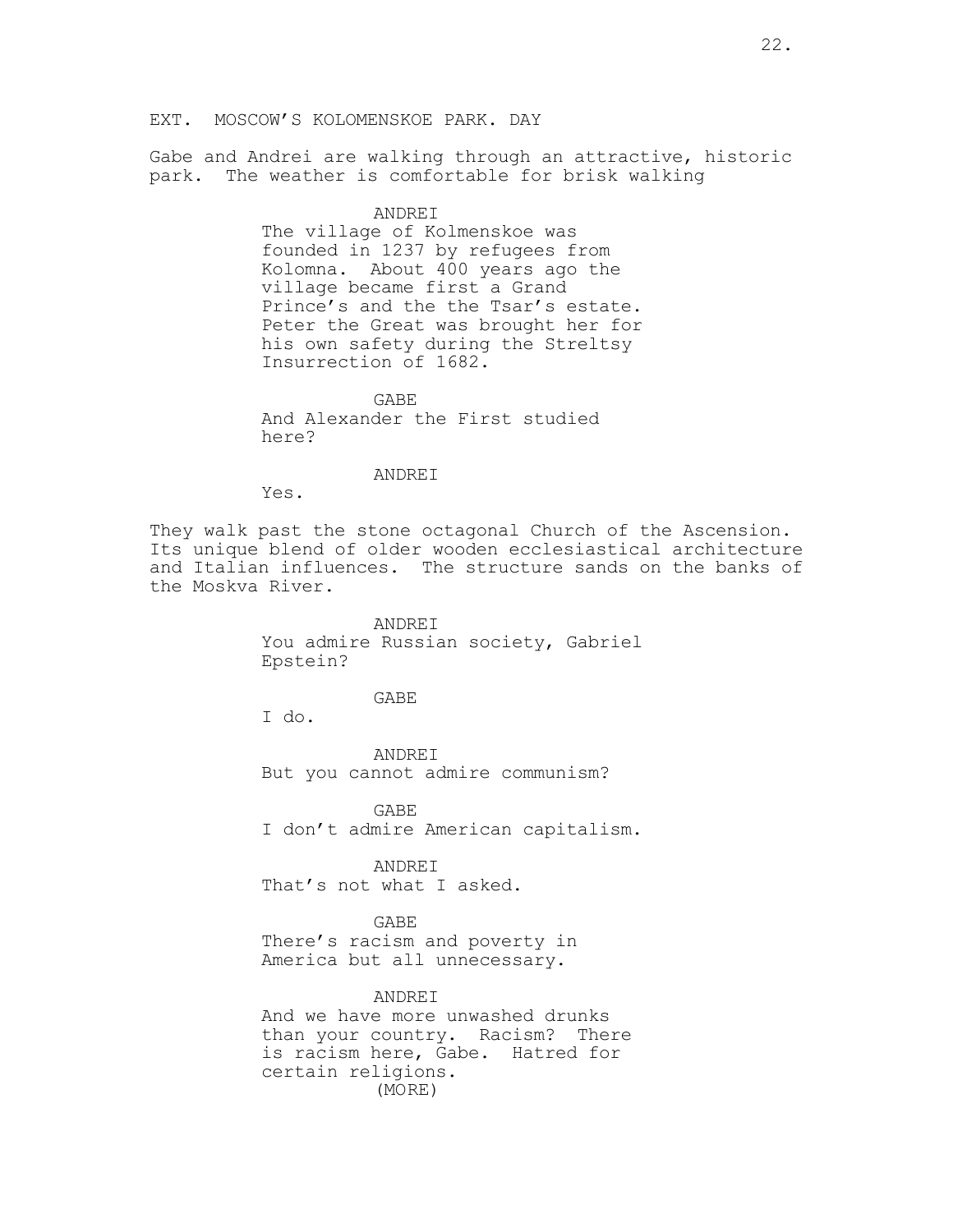Certainly hatred for Jewish people. You must know this. ANDREI (cont'd)

GABE

I do.

## ANDREI

No you don't.

Some school children led by a teacher walk by the men.

### ANDREI

It's worse than you imagine, my friend. Jews lose jobs. Lose their homes. Can't go to certain schools. Kicked off faculties and hospital positions. Synagogues have to pay protection money to thugs. There are published cartoons making Jews the ugliest people in the whole world. Go look at the next newsstand. Almost as bad as Germany.

GABE

I'm not naive.

ANDREI Were you ever beat up for being a Jew?

## EXT. ANNEX TO THE INSTITUTE FOR MOLECULAR BIOLOGY

Gabe and Don approach the headquarters for their guest laboratories. A functionary meets them at the front door.

> FUNCTIONARY Dr. Gabriel Epstein? Dr. Donald Lansing?

The men follow the functionary inside.

DON Gabe, let's go to Leningrad this weekend. Maybe Helsinki. I'm getting depressed in Moscow.

INT. ANNEX TO THE INSTITUTE FOR MOLECULAR BIOLOGY

The men are led to a dank corridor and the functionary unlocks their adjacent labs. This is a dismal discovery for Gabe and Don.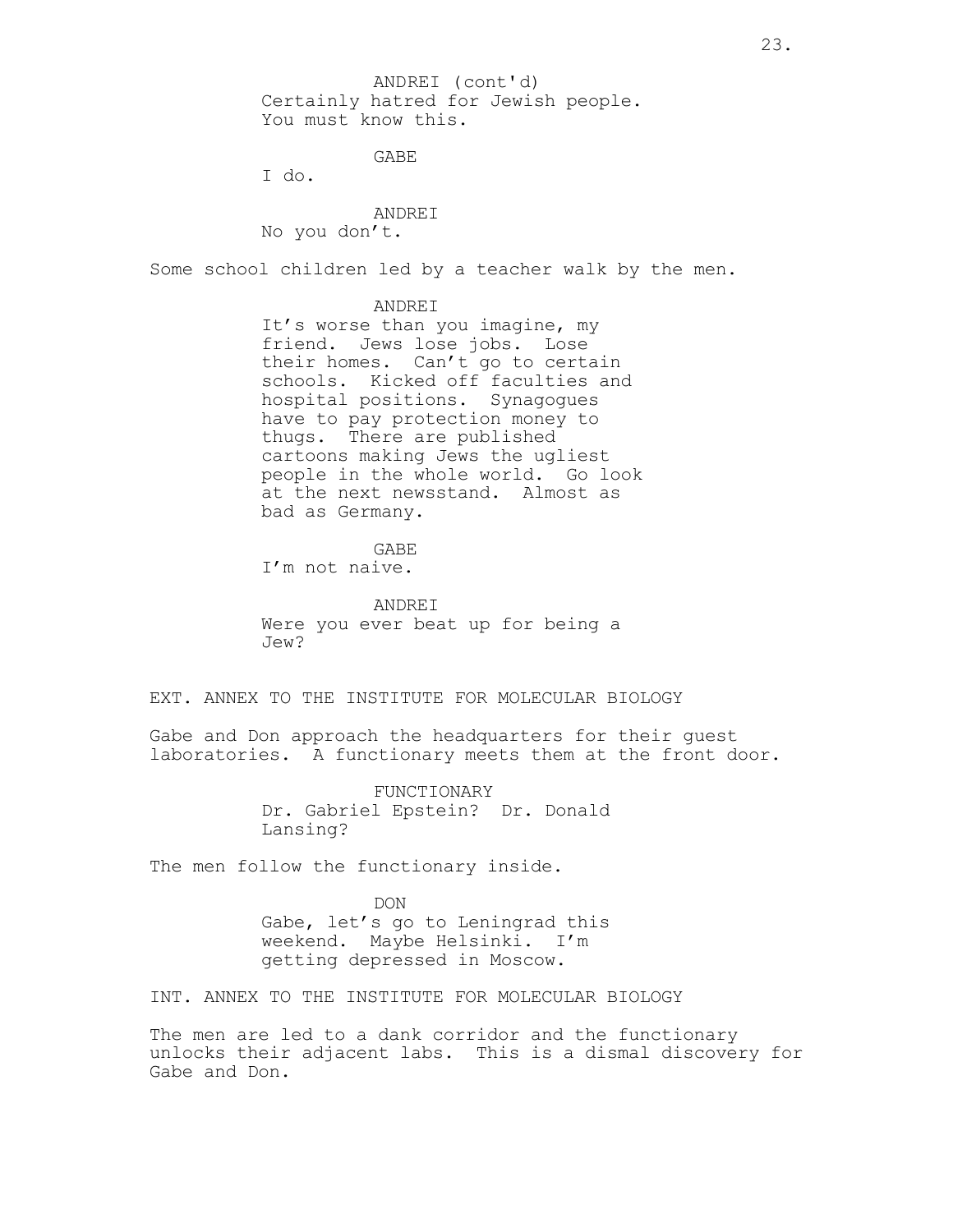### INT. MOSCOW ACADEMIC HOTEL ROOM. NIGHT

Gabe is in his Spartan room, trying to read but there is a racket coming from the next room. Loud music and love making can be heard through the paper thin walls. Gabe leaves his room.

### INT. MOSCOW HOTEL CORRIDOR

Gabe stands outside the door of the neighboring room. The noise is even louder outside the neighbor's door. Gabe waits a moment and then knocks on the door. No response. He then pounds on the door. This forces the door to open by itself. Gabe sees two naked men in bed and he suddenly closed the door. The next moment there is total silence. The music cannot be heard.

INT. MOSCOW HOTEL ROOM.

Gabe returns to his room. He is uncomfortable staying inside but is too tired to go anywhere. He hears loud talking from the neighboring room and this troubles him.

INT. MOSCOW HOTEL. MORNING

Gabe leaves his room to start his day.

EXT. MOSCOW HOTEL. DAY

Gabe saunters out and finds his way to a breakfast cafe across the street.

EXT. MOSCOW CAFE

Gabe enters the cafe as Tanya leaves the cafe. He manages to smile and receive her return smile.

EXT. INSTITUTE ANNEX

Gabe prepares something methodical in his makeshift laboratory. The heating pipes are loud, rattling like a mechanical creature trying to break free. There is some snow falling outside his window. A stray cat with a dead rat enters Gabe's lab.

> GABE (In Russian accent to cat) Is this an official visit, my friend?

The cat, startled, drops the rat and runs out of the lab.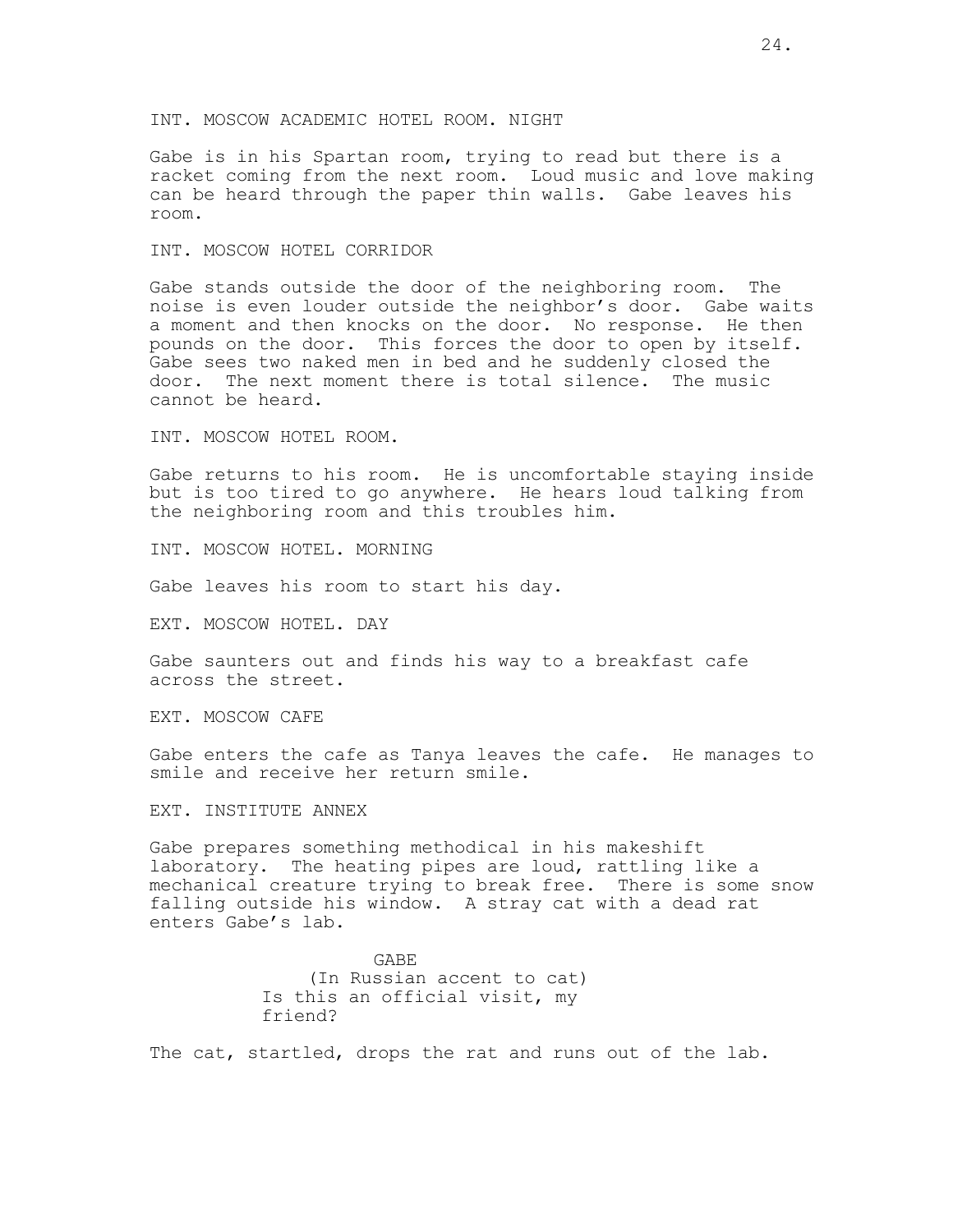GABE (Accent continued) Thank you little *My-ah sladkaya(my sweet one)* INT. INSTITUTE FOR MOLECULAR BIOLOGY. A MONTH LATER, DAY ANDREI How are your accommodations at the hotel? GABE Modest. Andrei Aleksandrovich. I can't complain. ANDREI Call me Andrei, for Christsakes. Any bed bugs? GABE No, God forbid. ANDREI It's too cold. GABE Maybe. ANDREI And how is the annex lab which the authorities have given you? GABE It will have to do. ANDREI You're disappointed by our laboratory deficiencies. GABE It is a small lab and there are rats. ANDREI And not all the equipment works? (Gabe looks away) Your friend Don doesn't like me. GABE I don't know.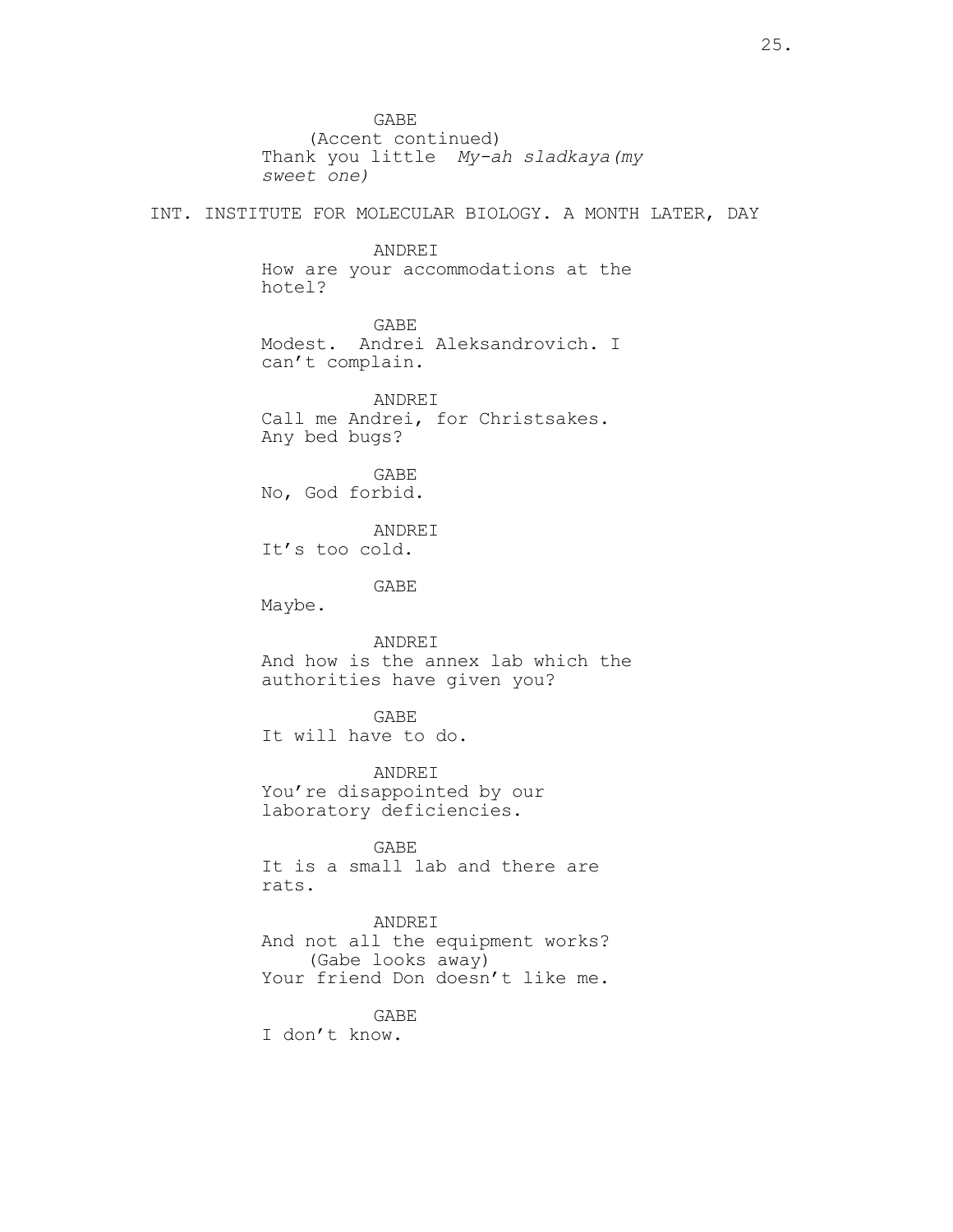ANDREI

That's okay, Gabe. Not all Russians are lovable. He must know that I'm helping you with your studies.

GABE

Yeah. He and I traveled for ten days before we settled into Moscow.

ANDREI

Where did you go?

GABE To Leningrad and to Helsinki.

## ANDREI

You know, my friend, I have a written invitation to go to England from Professor Oscar Klinger. Do you know him? He's very famous. It's good to be famous, Gabriel. Even better to win a Nobel Prize. You have no idea how difficult it was to get permission for such a trip. Still, Ingelstad told me it was acceptable to go to London. There was little suspicion that I would take flight. And I proved trustworthy.

GABE

You've two strikes against yourself. You told me this before. You're divorced, no children, and you're Jewish. You have no family hostage if you break with Russia.

### ANDREI

Ingelstad would go with me. KGB can't block this if I'm escorted by him.

#### GABE

But he's over 80, Andrei. He's not fit for a long trip. When is the invitation?

ANDREI Next month. Are you disapproving?

GABE

Well . . .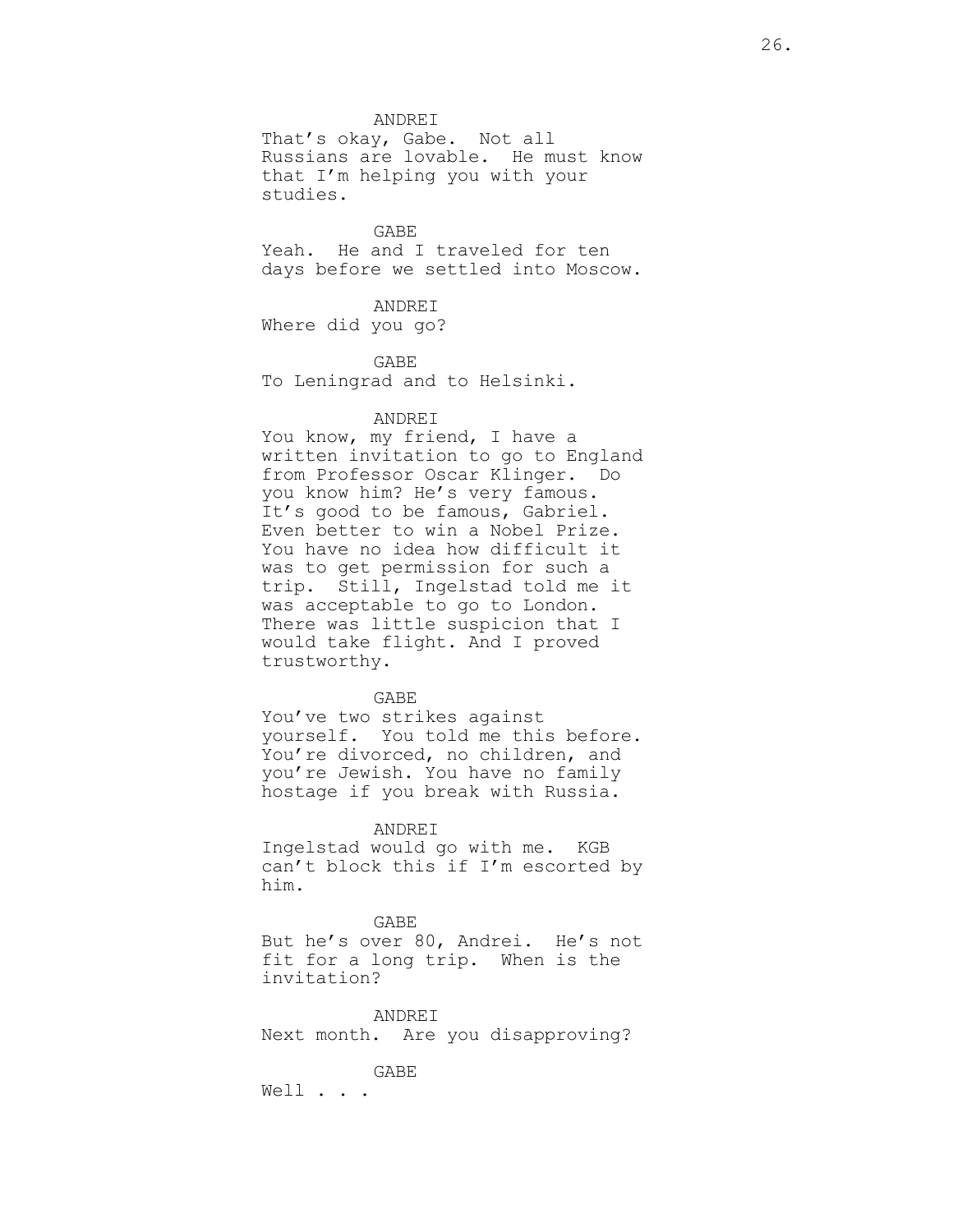ANDREI You will miss me, my friend?

GABE So you're going?

ANDREI Yes. And I'll be back. Besides, I'll be followed by KGB given London's prominence.

Andrei smiles and shakes his head in the manner to assure Gabe that he's worried needlessly.

> GABE Helsinki is the safest place if you had to flee. It's considered a Russian outpost. And porous as a sieve. No one checks documents on the ferry to Stockholm.

> > ANDREI

How can that be?

GABE

That was my experience three weeks ago. I was stunned by the casual policing at the border.

#### ANDREI

Do you daydream, Gabe? I do. It will be nice one day to take home a Nobel prize and have a vacation cottage on the ocean. Even nice to have a son to look after one in old age. What do you wish for?

GABE A cure for my insomnia and that there would be more Jews in the world.

## ANDREI

Are they mutually necessary? I didn't know you had trouble sleeping. Why would you wish that of all things?

GABE As a world population, we are microscopic.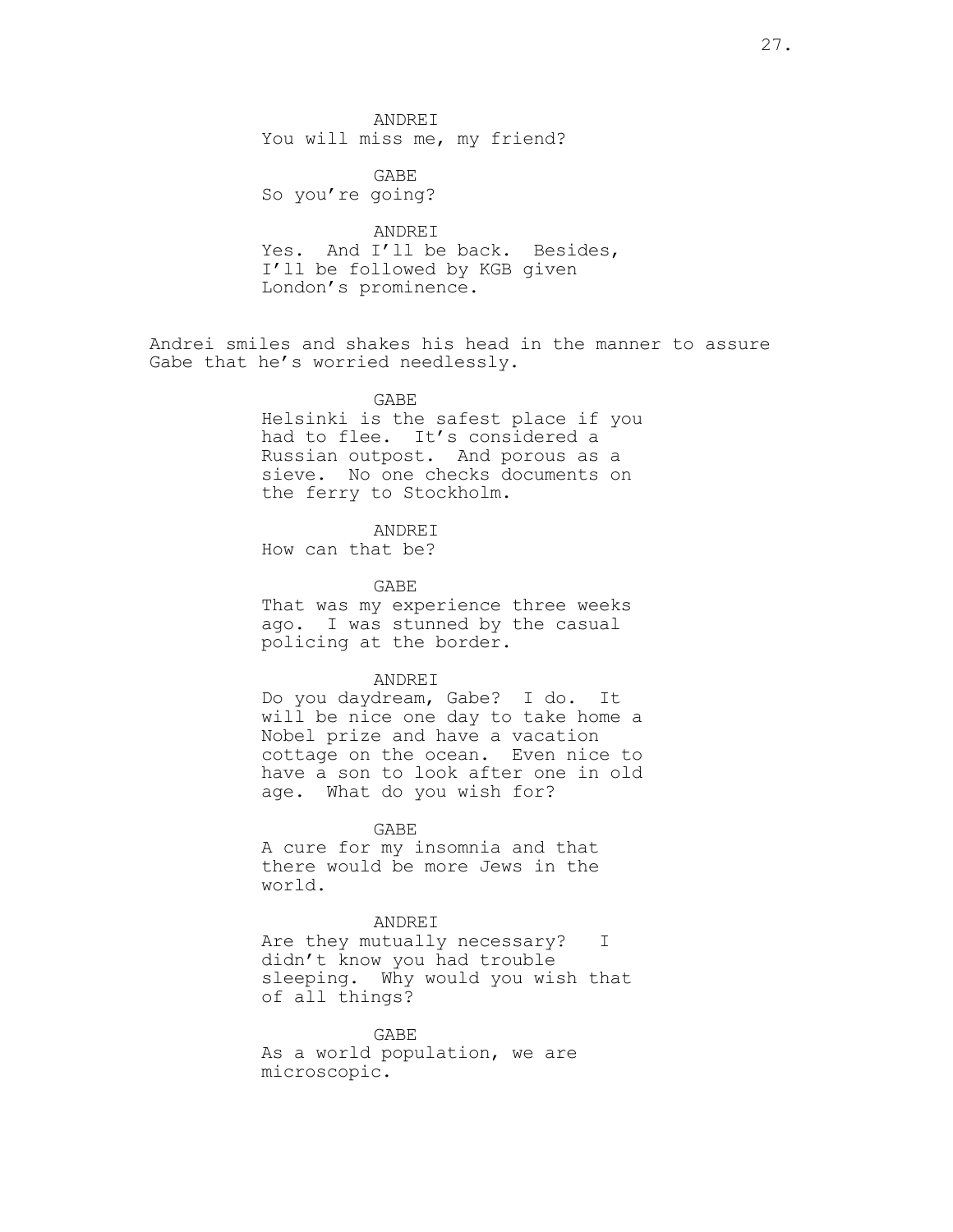ANDREI We Jews might be few in number, but we really do know how to make noise in the world. Are you losing weight?

GABE Yes. Not eating well.

ANDREI Next time we meet, I'll take you to a fancy restaurant and have many courses.

EXT. MOSCOW HOTEL. DAY

Gabe stands outside despite a cold, light rain. It's one of the few times we have seen him smoking a cigarette. There are pedestrians coming and going. They take no notice of him.

INT. MOSCOW HOTEL. DAY

Gabe enters the hotel. He gets a written message from the front desk. He unfolds the paper and reads the note.

INT. MOSCOW HOTEL ROOM. DAY

Gabe closes the door and is about to light another cigarette. He decides not to smoke and picks up a phone. In his other hand is a glass of vodka. He calls his ex-fiancee Sophia in Boston.

> GABE It's me. Gabe. Sophia, can you hear me. I know it's a bad connection. Am I calling too late your time? SOPHIA (O.S.) Gabriel? Where are you? GABE Moscow. SOPHIA (O.S.) I thought you were going to Germany?

GABE A change of plans.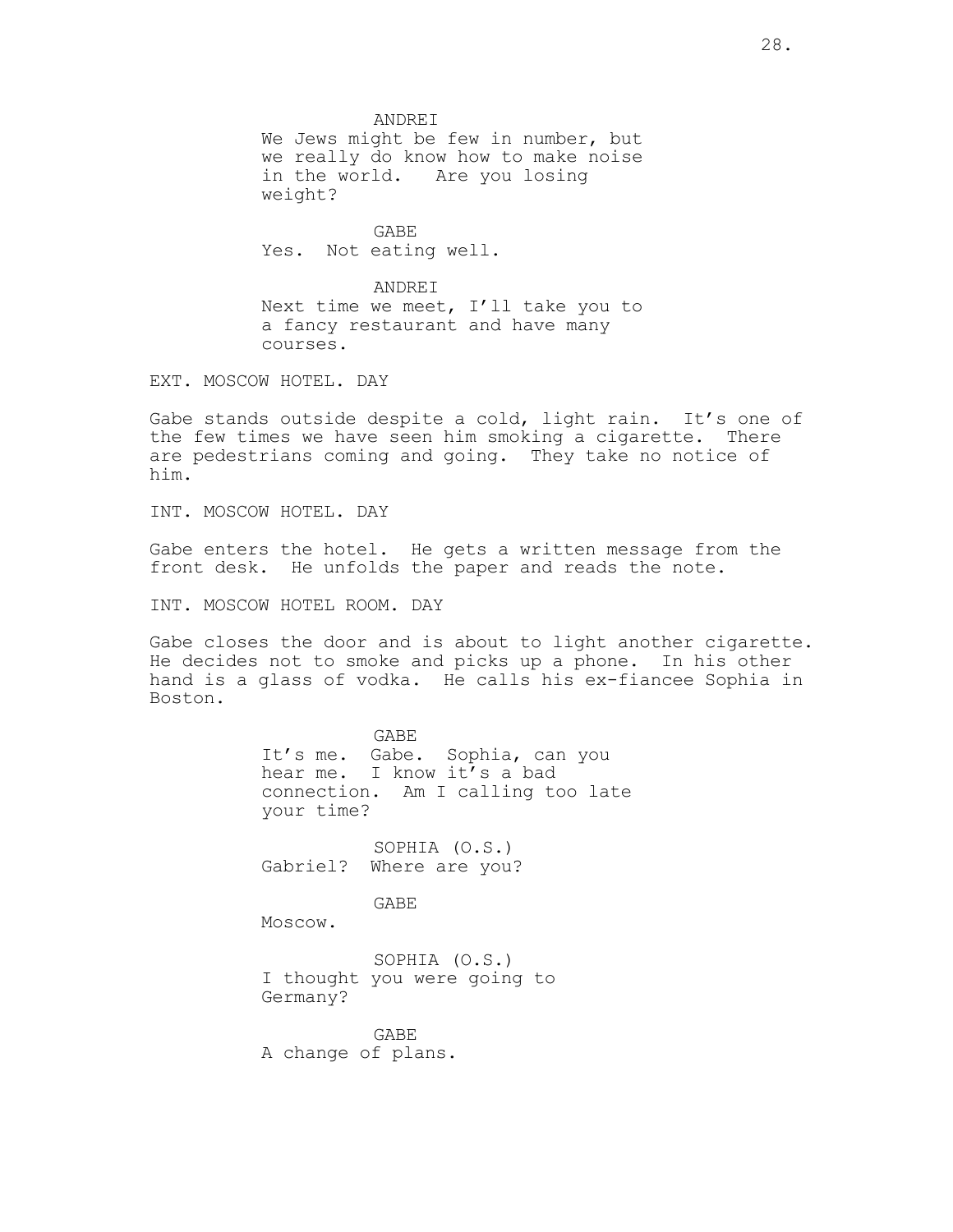SOPHIA (O.S.) Why are you calling?

GABE I don't know. I think I miss you terribly.

> WE SEE SOPHIA IN HER BEDROOM. SHE IS CHINESE-AMERICAN.

SOPHIA Do you? I don't really believe you.

GABE (O.S.) Did you get my package?

SOPHIA What package?

GABE (O.S.) A box of Russian dolls and folk art. I know you like those funny *tchotchkes*.

SOPHIA I pawned the engagement ring.

BACK TO:

GABE

Why?

SOPHIA (O.S.) I didn't like your timing. Your haven't a clue.

GABE Sophia, I've made some dumb mistakes. I love you. I love you. I feel this strongly now.

> BACK TO SOPHIA'S BEDROOM:

SOPHIA I'm too tired to keep talking, Gabriel. (MORE)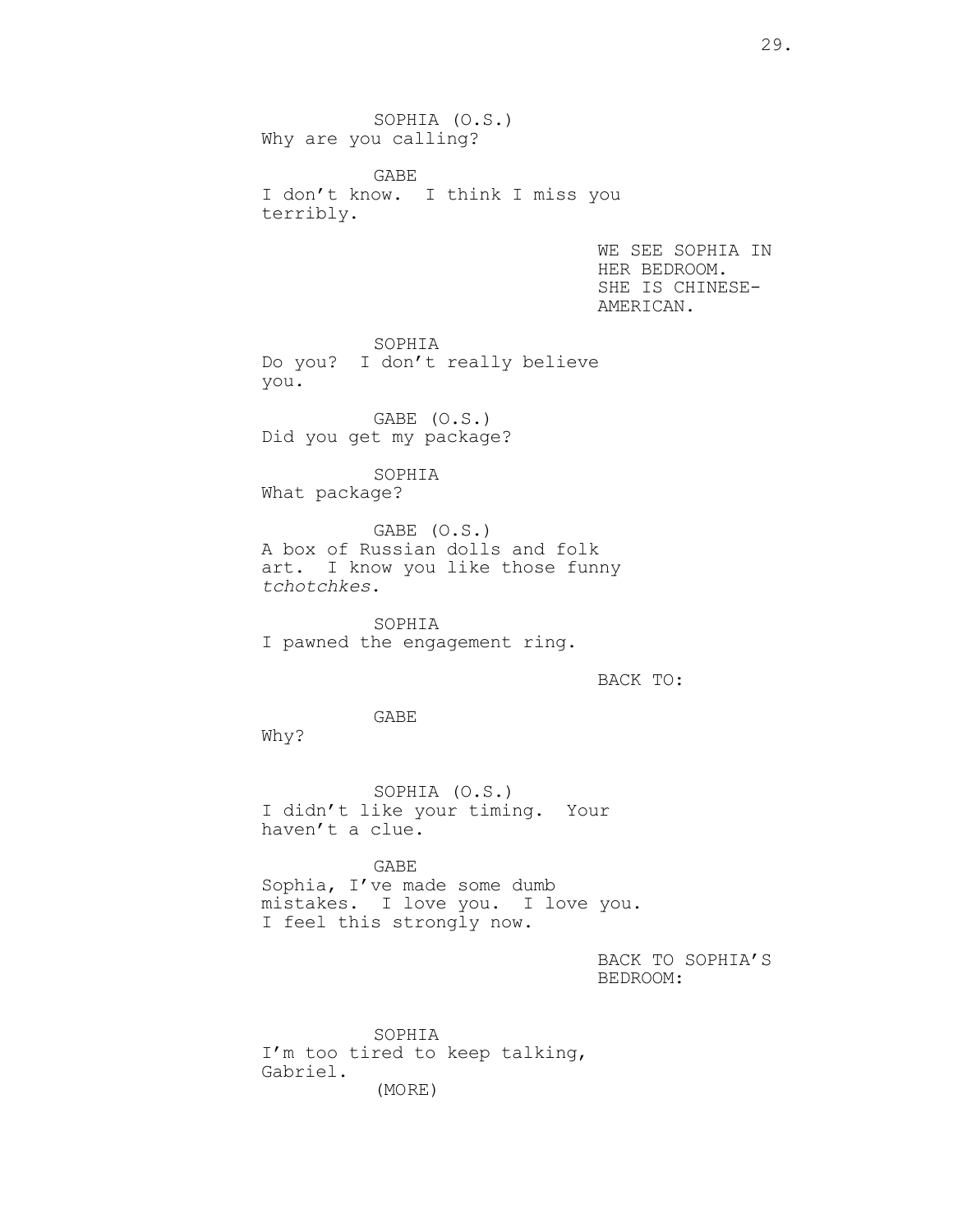You probably don't this but your father had a stroke. Did your brother phone you? SOPHIA (cont'd)

### GABE (O.S.)

No.

SOPHIA Yeah, I can't talk for him. But your father's looking okay and maybe you ought to check in with the family . . .

BACK TO GABE'S:

We hear her phone click. Gabe is slow to put down his receiver. He finishes his vodka. He's about to dial the phone and decides not to complete the next call. Gabe punches the hotel wall in anger.

## EXT. GREAT LENIN BOULEVARD (LENINSKY PROSPEKT) - DAY

Gabe is walking past a news-stand and thumbs through a magazine. He sees a Jewish boy wearing a skullcap being chased by older boys. The news-stand owner watches Gabe carefully. Gabe returns the magazine and tries to catch up the boy in trouble.

MINUTES LATER

Gabe and Andrei fine each other an an ice creak kiosk and Andrei senses something has upset Gabe.

> ANDREI Let me buy this for you, Gabe.

Gabe manages a weak smile. They begin to walk.

ANDREI

Why are you looking so serious all the time? Like you're the victim of the state executioner.

GABE

Oh, man . . . that bad?

ANDREI A dog can smile all the time, do we envy the dog?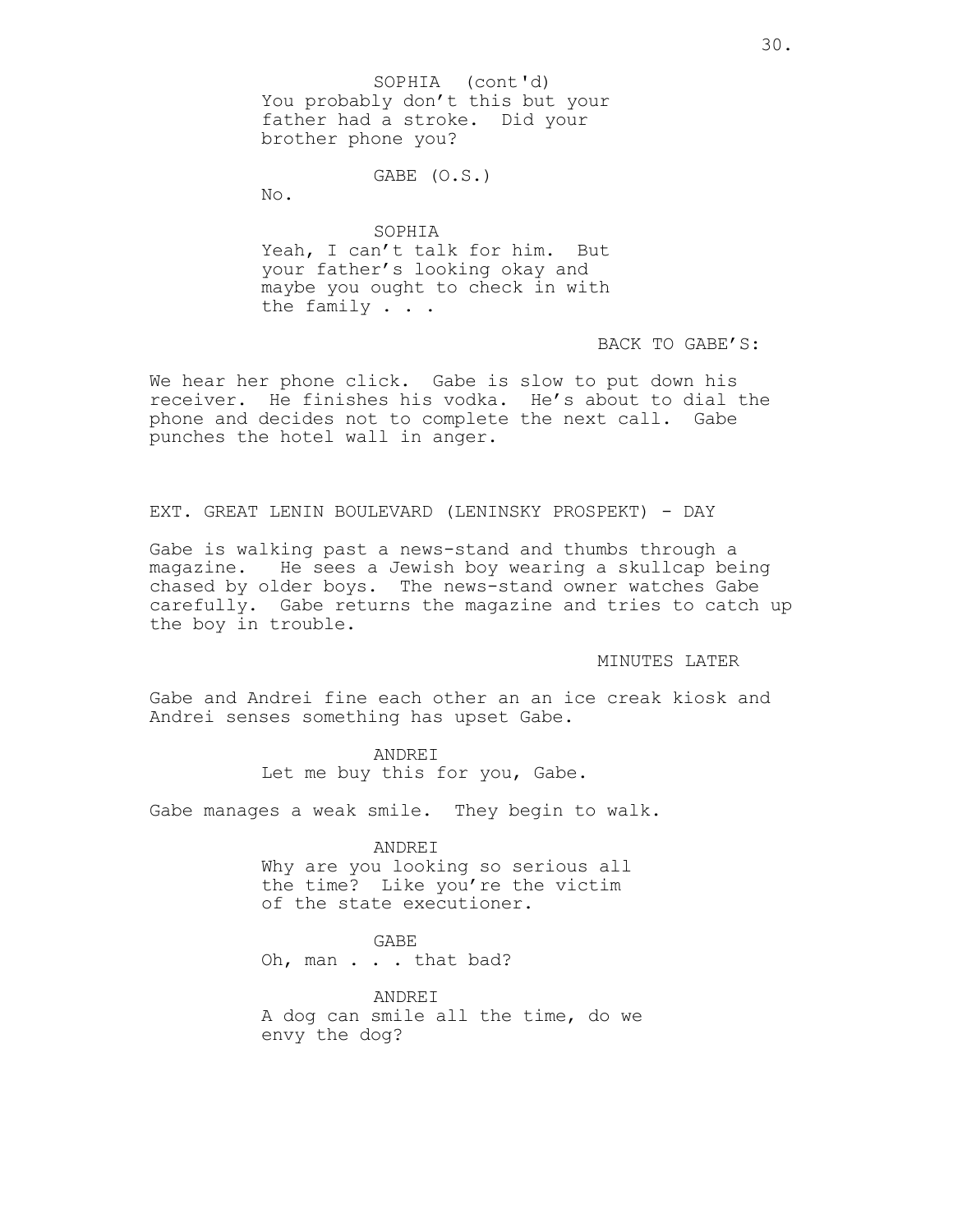GABE I had a wonderful dog in college. Casper the ghost - he always stole the morning toast.

ANDREI I heard you have a girlfriend in Oslo.

GABE That's Don. He's got the Norwegian beauty - a ski champion with weird hair.

ANDREI And no girlfriend for you? No one back home?

GABE Not looking good back home. My father just had a stroke and my fiancée has had it with me.

ANDREI You have hormones for love and for guilt. Always time for hormones to work their magic. Maybe that's why you're an insomniac.

They keep walking.

GABE You know the worst fear of a dyslexic atheist who cannot sleep?

ANDREI

What?

GABE That there's a punishing dog in the sky.

Andrei tries to laugh but he doesn't quite get the joke.

GABE You don't get it.

ANDREI

I get it.

GABE I have to go back to Boston for a few days, nothing feels right.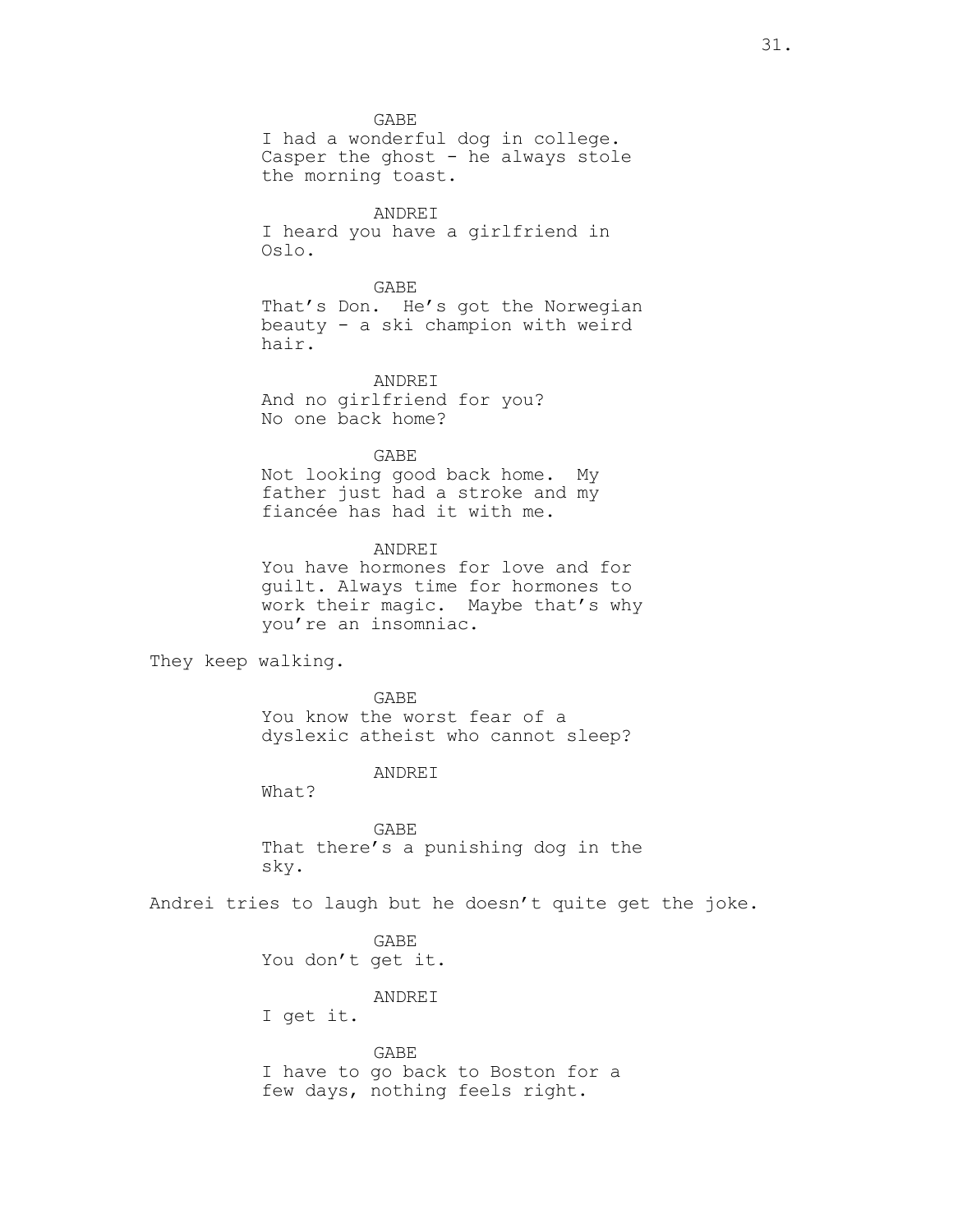Soon?

GABE

Yes.

ANDREI The KGB contacted me when I returned from London two months ago.

GABE

And?

#### ANDREI

And they tortured me with piercing ostrich feathers. I'm joking, Gabriel. I wasn't thrilled by their attention. It seems they wanted to know about the genetic engineering in Britain and elsewhere. For obvious reasons.

GABE Their biological warfare program?

### ANDREI

Well, they always want science information but I was tested for my loyalty. It's more urgent than any scientific spying.

GABE

I understand.

#### ANDREI

I'm very cooperative with the KGB and I can even charm these bastards. In return they hint that I can continue to travel to the cities in the west. Last afternoon two agents came to the lab. The fat one was a Lieutenant and they insisted I go with the to a downtown hotel for a little party.

GABE

Did you go?

# ANDREI

Of course! I love fat KGB men with coarse hair growing out of their ears. I am the perfect actor. (MORE)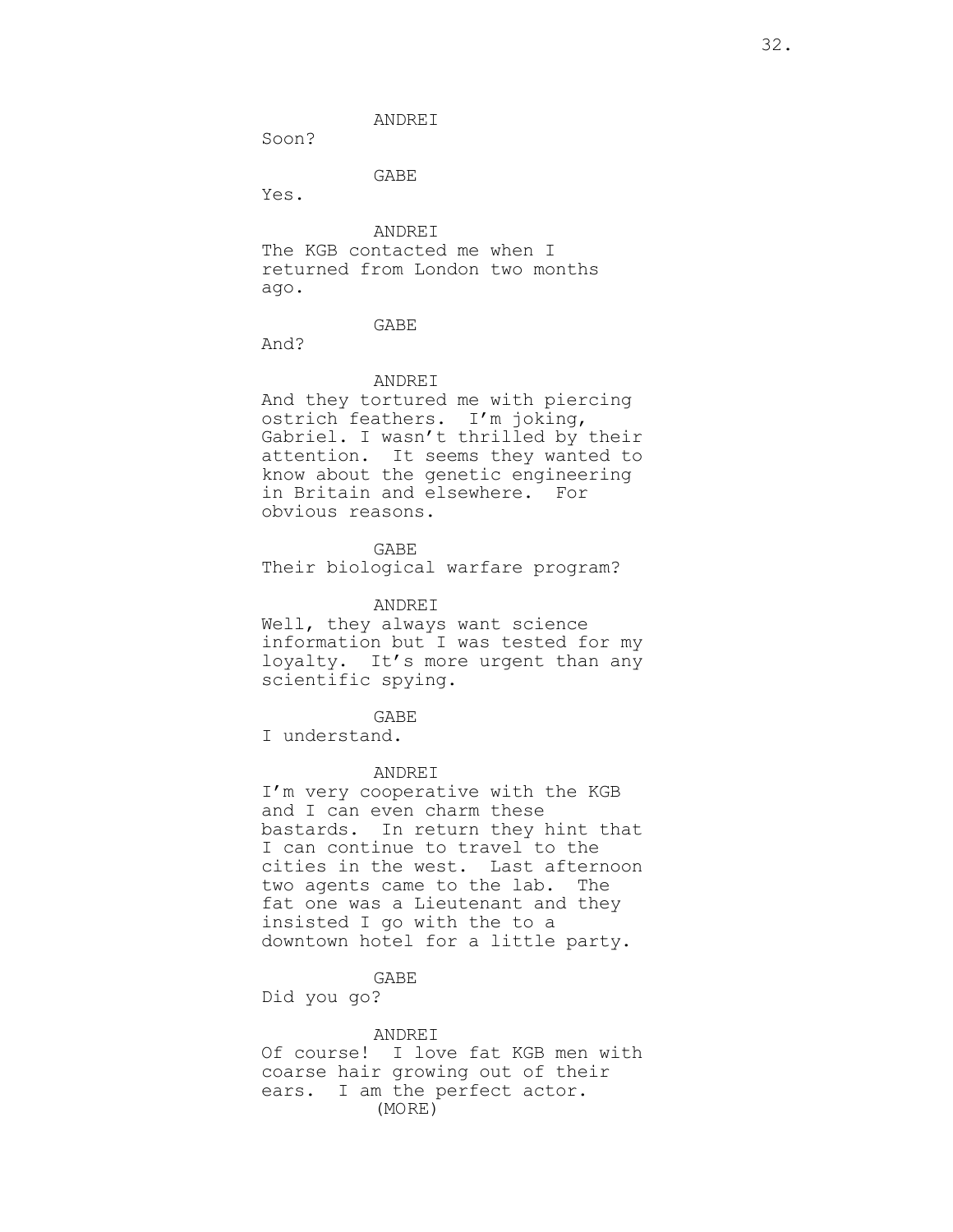ANDREI (cont'd)

They trust me. They like my smile, Gabe. I know the limits of my risk taking.

GABE Living life to its fullest can only happen if you risk betting everything on your moral center.

ANDREI And that's why you came to Russia? And that's why you keep something Jewish inside you?

INT. MOSCOW HOTEL. DAY

Gabe returns to his hotel room. A few strange people are following him down the corridor. Gabe turns and they stop walking. It would be comic if the disquietude were not real. He opens door an enters. Closes door. Impulsively he opens the door again and the hall is magically empty.

INT. MOSCOW HOTEL ROOM. DAY

He closes the door again. Gabe sees his room looks in disarray. His books along the table and night stand are not in neat stacks. He looks inside one of the bureau drawers to check his underwear and socks where he hides his money. He hears a woman's voice humming and turns around. The sounds are coming from the bathroom. He steps closer and Tanya, the *dezhurnaya*, enters his bedroom. Rather than have some comfort of recognizing one another, it is a startling exchange.

> GABE What are you doing? Do you speak any English?

TANYA *Da*. I am the *dezhurnaya*

GABE Why are you here?

TANYA Why am I here?

GABE It's evening.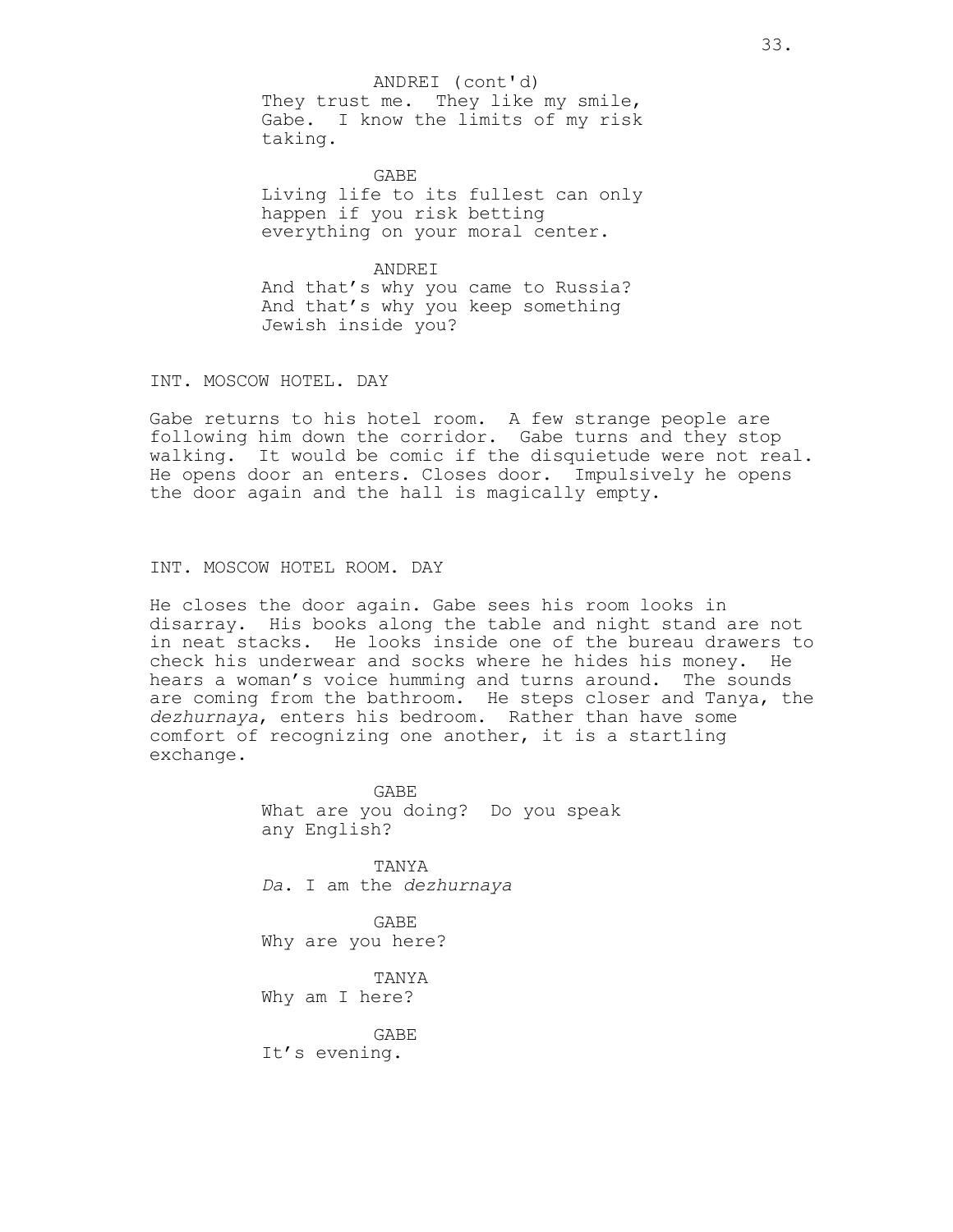TANYA I manage the floor. I watch the maids. I give security. I am security.

GABE

I see.

TANYA I lost my jewelry.

GABE Inside my hotel room?

#### TANYA

In your bathroom while the maid was cleaning this morning. I dropped my earring. And here it is. This was the first room of the day. Why are you angry?

GABE

I'm not angry.

TANYA

Yes you are. I don't like it. Just because I'm not in my uniform. You've seen me before.

GABE

I don't remember.

TANYA

You have. You watch me. Why should I like Americans? You're scary. Always alone with your coat collar up high. Last year there was an American scientist in this room who said stupid things. Mean things. Bad habits.

GABE Why is my room so messed up?

TANYA

The police. Maybe? KGB comes by. You feel it They want you to know. Everything can be seen. Is seen. Now you know.

GABE Like this?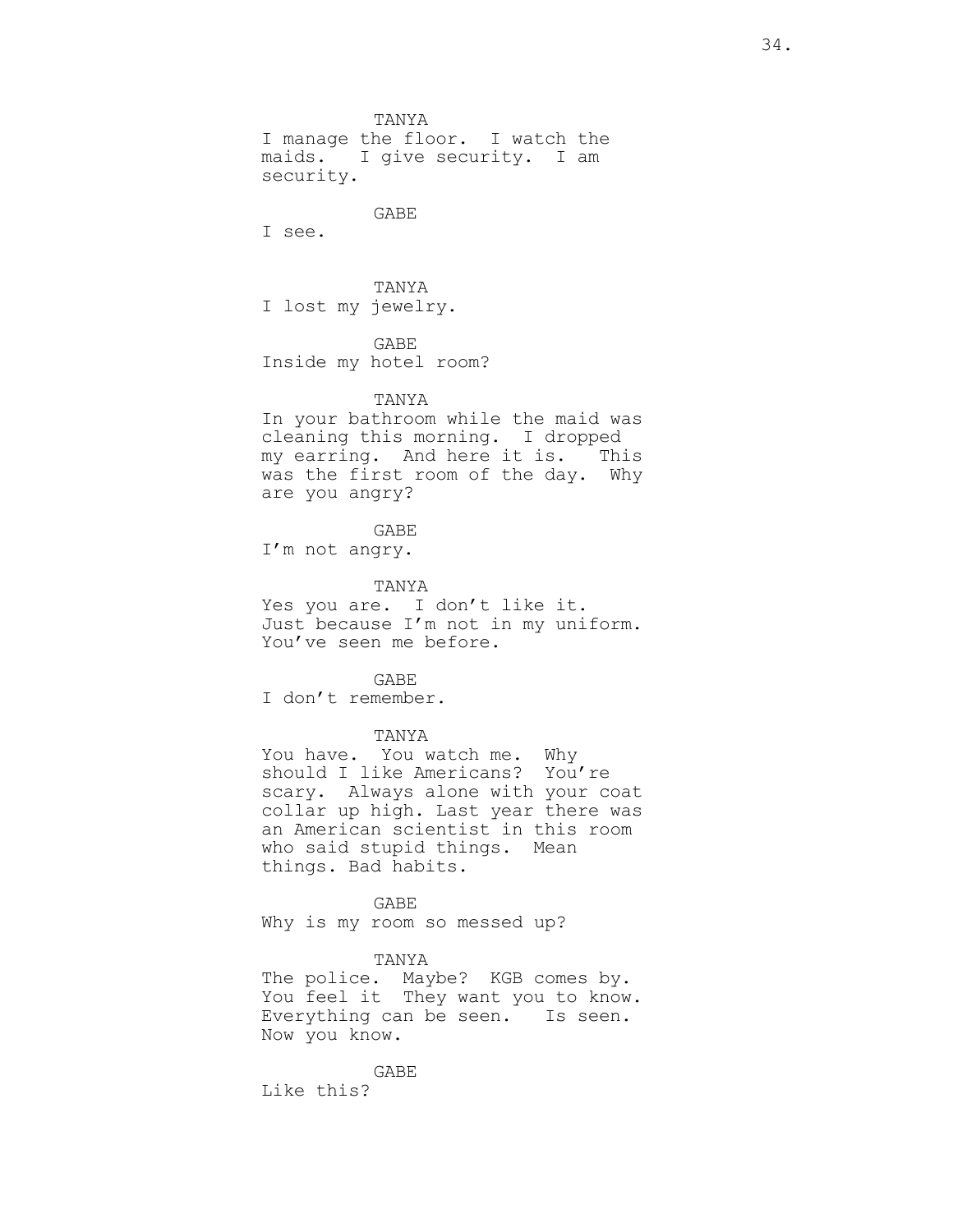You're here in Moscow many weeks. Who are your friends? Where is your money? Are you still asleep? You would like my sister Natasha. She has one leg and can get around anyone's temper. You have patience for her, none for me?

Gabe opens the hotel room door and gestures her to leave.

## TANYA

What? You want me to leave?

GABE Yes. And I don't have a temper.

### TANYA

Usually men want to take out a bottle of vodka and say something friendly. You like my legs. Like me smile. I tell wonderful stories. I manage this floor.

#### GABE

I have no vodka.

# TANYA Then for Godsake, please say something friendly. I put eye makeup on. Can you not notice?

She laughs gently and her laugh makes him laugh.

## TANYA

I can get a bottle. Chilled. Dear Dr. Gabriel Epstein. My name is Tatiana Petrovna Yegoravoa. I do bed checks, I open your mail, and I have a university education. Science education. I know that Niels Bohr built a model for the atom. Don't laugh. I was once a dancer. Eleven years of ballet lessons. Look at me. Are you ashamed to look?

GABE I'm uncomfortable that you're in my hotel room.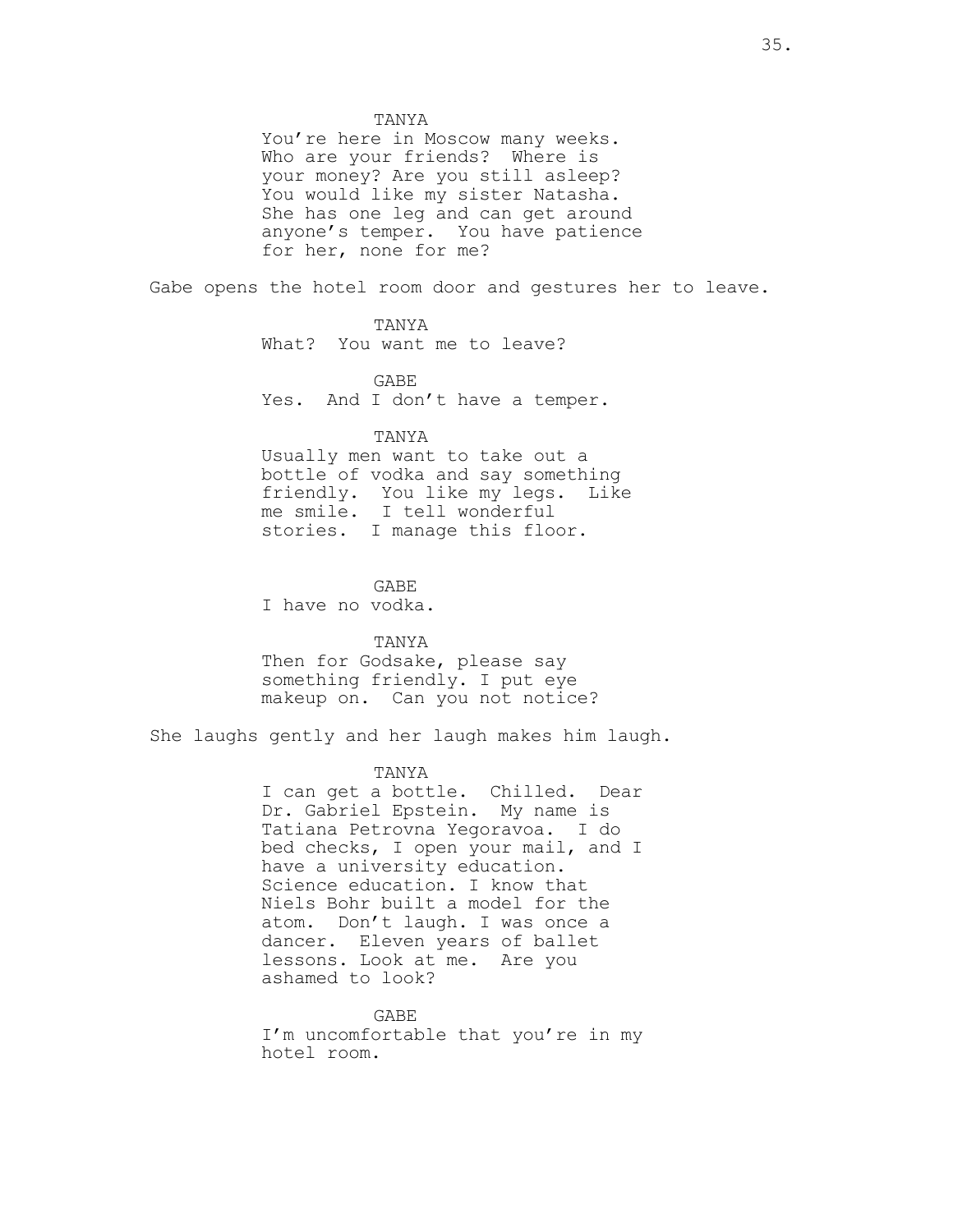TANYA You're not married.

GABE

No.

TANYA A girlfriend?

GABE Back in Boston.

TANYA I do not believe you.

GABE Please leave, Miss Yegoravoa

TANYA

Call me Tanya. And do not raise your voice. These walls are paper thin.

She smiles sweetly and leaves. Gabe surveys the room once more to be certain nothing valuable was taken. Tanya left her black scarf. Gabe picks it up to his nose to take in a scent of exotic perfume. He is embarrassed about holding the scarf.

INT. INSTITUTE ANNEX. DAY

Gabe and Don enter the building together. They notice a few secret police guarding the front hallway and testing an instant camera.

> DON Looks like beefed up security in our own work building.

GABE Intimidating?

DON I think so. Look, I always carry my papers.

GABE Think the camera takes wallet size photos?

DON If you pay, you can buy anything.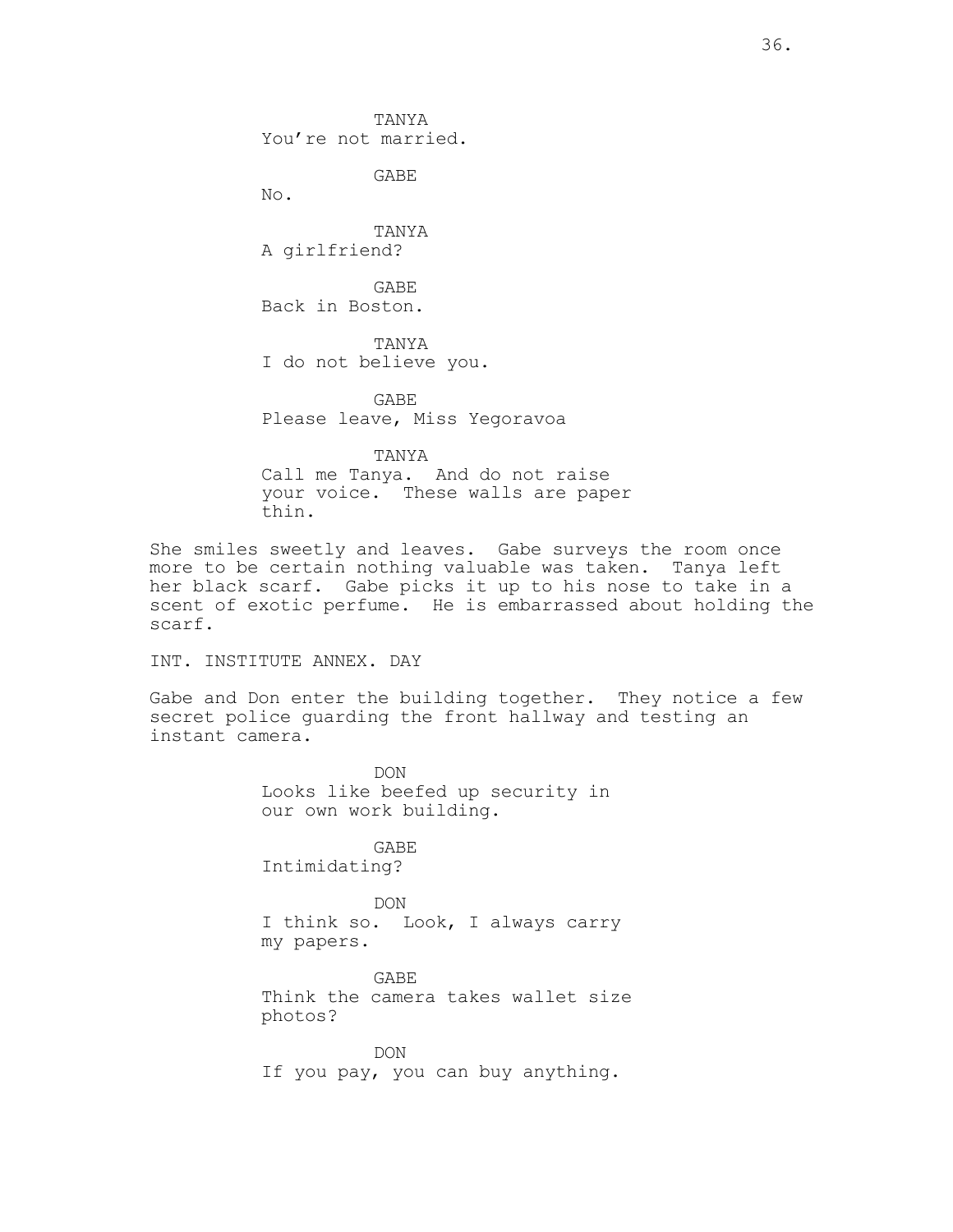GABE You'd rather be in the States?

DON

I think so. Or Sweden. This is getting unfriendly and I hate paranoia. The Institute was not what I was expecting in my hard research. Some of the scientists are helpful. Some seem idiotic. They all seem miserable in their labs. And I don't particularly like Andrei Levin.

GABE

Why?

DON You know.

GABE

I don't.

DON He's an obnoxious jerk.

GABE (laughing) And you're not?

DON

You cater to him, Gabe, as if he's your long lost brother.

GABE He's very smart. Maybe the brightest light in Moscow. He has the right edge. I could use his DNA samples for my work.

DON And what do you give him in return?

GABE My friendship.

DON And that is priceless.

GABE I laugh at his jokes.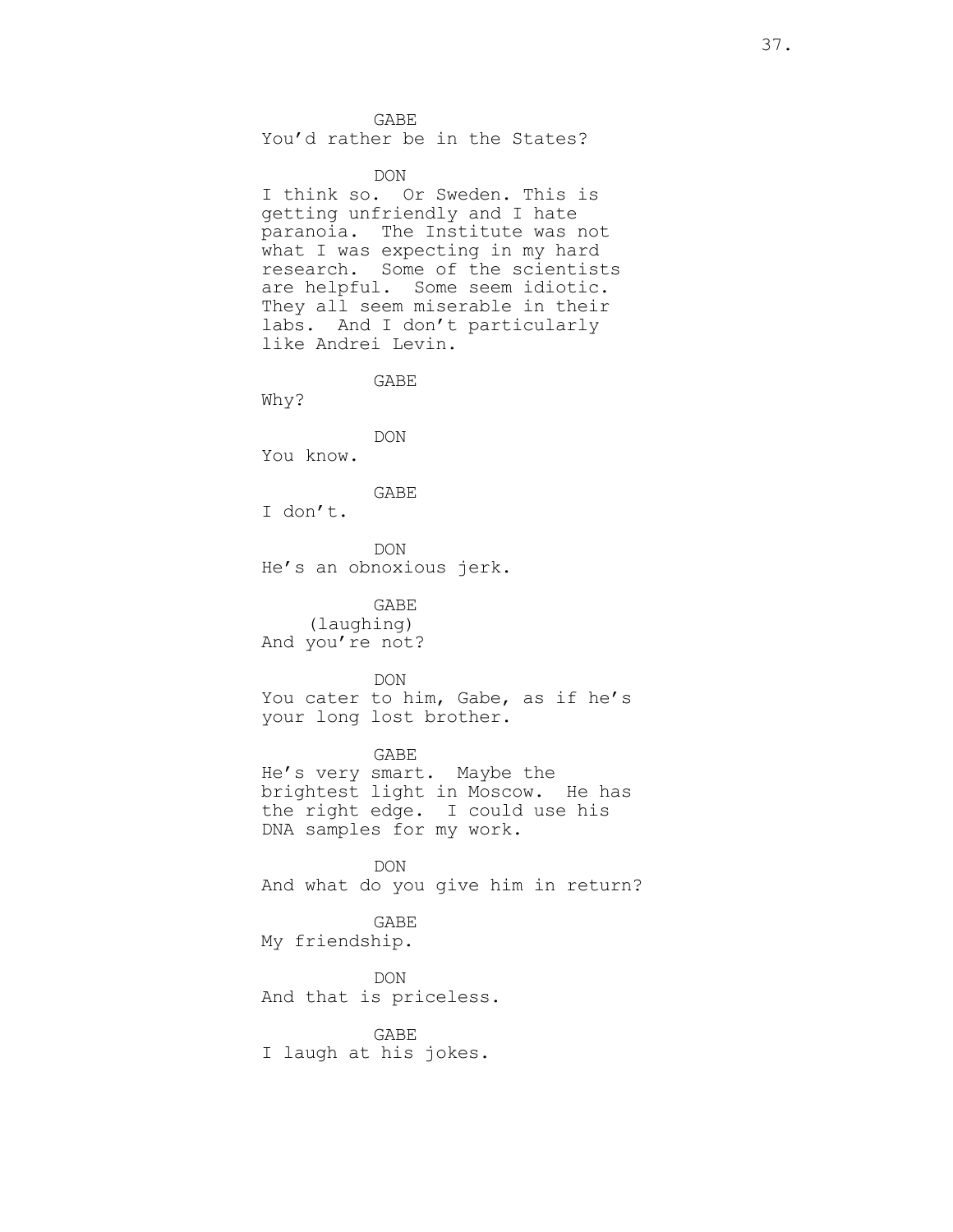DON Is it a Jewish thing?

GABE You got to ask that?

DON Yeah. When I turn my back, do you whisper Yiddish to each other.

GABE You're envious?

DON

Me?

GABE I don't speak Yiddish, Don.

DON

Just don't be a goddamn chump. The State Department told us to be mindful of Russian sluts, cabbies, and Russian doctors hustling us.

GABE There's no hustle going on inside the Institute.

DON (Annoyed, he lights a cigarette) I'm going to Stockholm next week to see Erika. She doesn't want to meet up in Helsinki again.

GABE Erika the Viking? Helmut hair Erika? Is this getting serious?

DON Who knows? I'm not coming back to Moscow.

They turn down the hall on route to the lounge. They buy coffee and sit. On the coffee table are some magazines which they flip through.

> DON I hate visiting Lemivov's lab.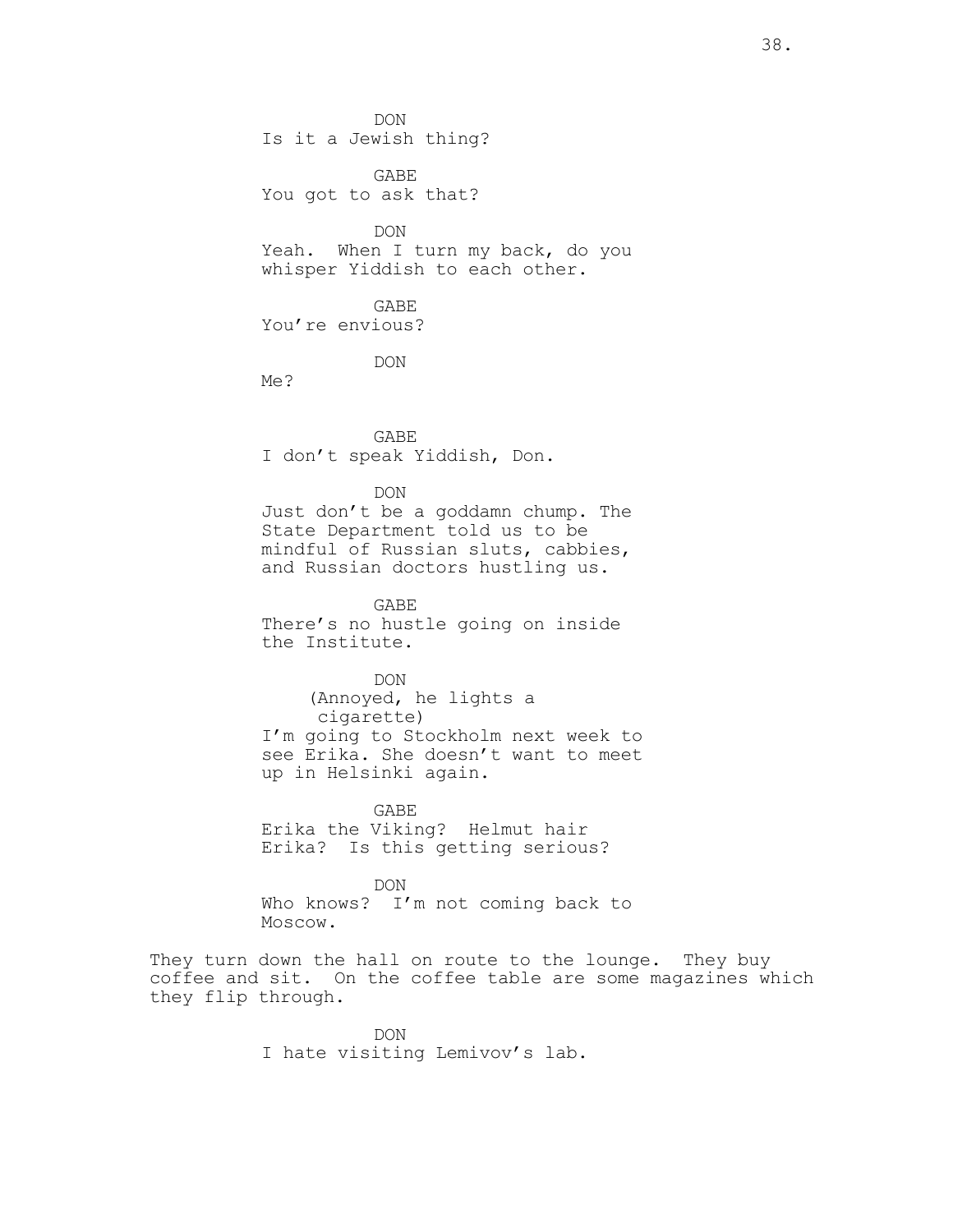GABE I know. Half the time I see him without you. DON Maybe he is a idiot savant, but I don't want to hear another impromptu glam-rock lecture and that shrill voice of his. Gabe turns to a page which has an anti-Semitic cartoon depicting a hook nose, bearded Jew in a long black cloak fleecing money from the poor. Don spots Gabe's discomfort and stretches to see the page. DON Well, that's a kick in the teeth. GABE This could be Germany in 1936. DON Almost. Pogroms killed the Jews here, not gas showers. GABE (he throws down the vile magazine) I've got to get back to Boston. DON When? GABE In another week. My father had a stroke. If there is more funding, I can come back in May and finish up my lab work. DON You're still kicking yourself about darling Sophia, aren't you? GABE Maybe. DON She's Jewish? GABE No, from Taiwan.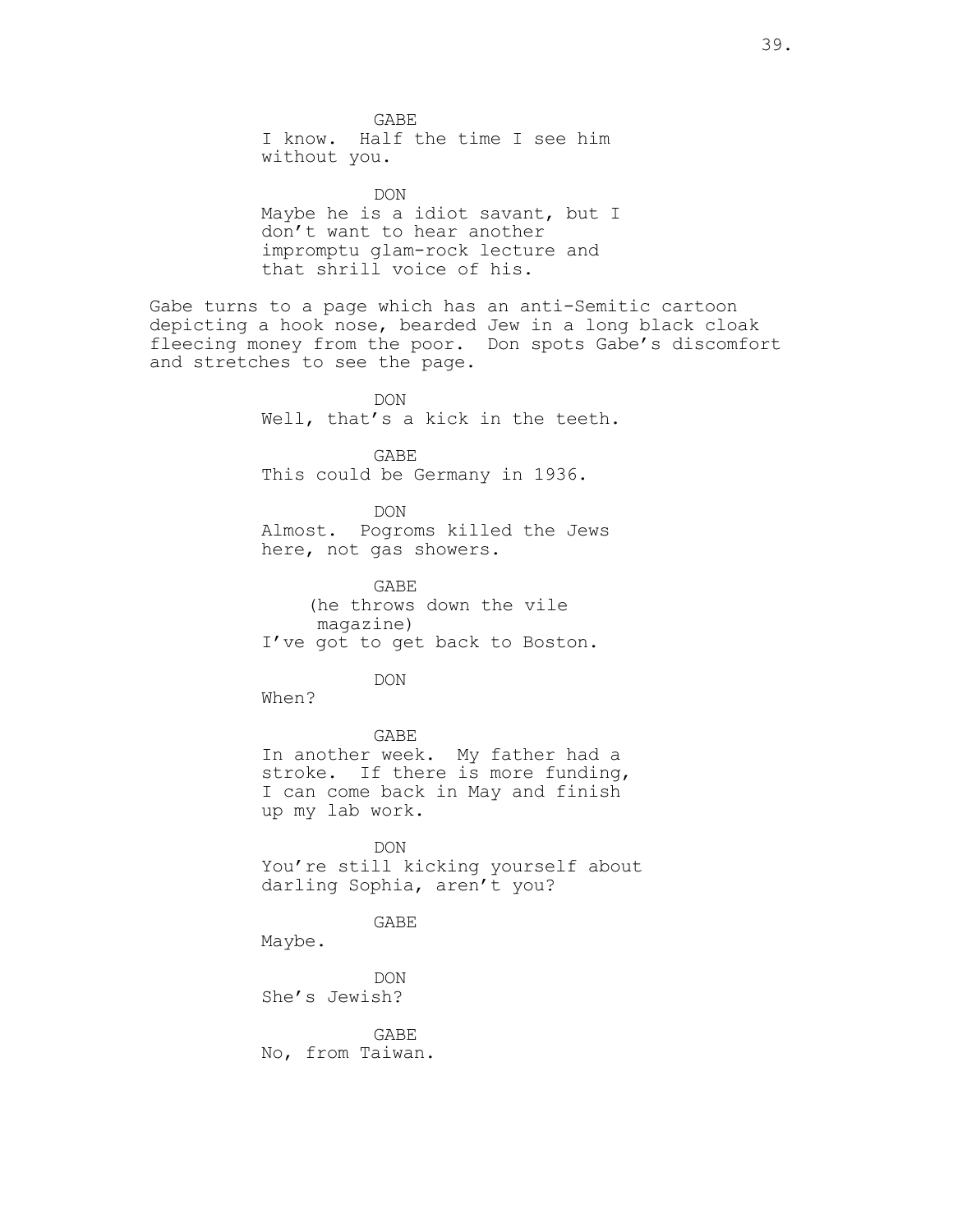Oh . . .

GABE She won't return my calls now.

DON

Are you kidding me? You gave her a diamond ring and then you vanish like Houdini. Wasn't she pregnant?

Gabe stands up and walks to his lab without Don.

INT. INSTITUTE FOR MOLECULAR BIOLOGY. NEXT DAY

Not in his uniform white lab coat, Andrei is wearing a loud disco suit with men's high heels. Gabe and Don are surprised by this fashion statement, but Andrei is oblivious to his appearance. He is halfway through a lab procedure and his concentration is only on his two hands.

#### ANDREI

Good morning, my friends. Did Henry Kissinger have sex with Jill St. John or were they just putting on a show? She was his date at Nixon's party for Brezhnev. Did you know that Brezhnev held her dainty hand for a while, then watched like a panting dog as she walked away. Brezshnev asks her why she likes Kissinger - she replies: "He's the only doctor in my life who makes house calls."<br>Isn't that funny? First Jill St. Isn't that funny? John becomes a James Bond girl and then this Jewish Dr. Strangelove gets her into bed. My mother told me my ancestry can be traced to the chief rabbinate in Prague over three hundred years ago. Had I been born in that time period, I would have become a learned rabbi and not the fashion whore you see in front of you. Do you like the Bee Gees?

He plays on his cassette player *Saturday Night Fever* by the Bee Gees.

> DON No music this early in the day. Please Andrei. I've a migraine.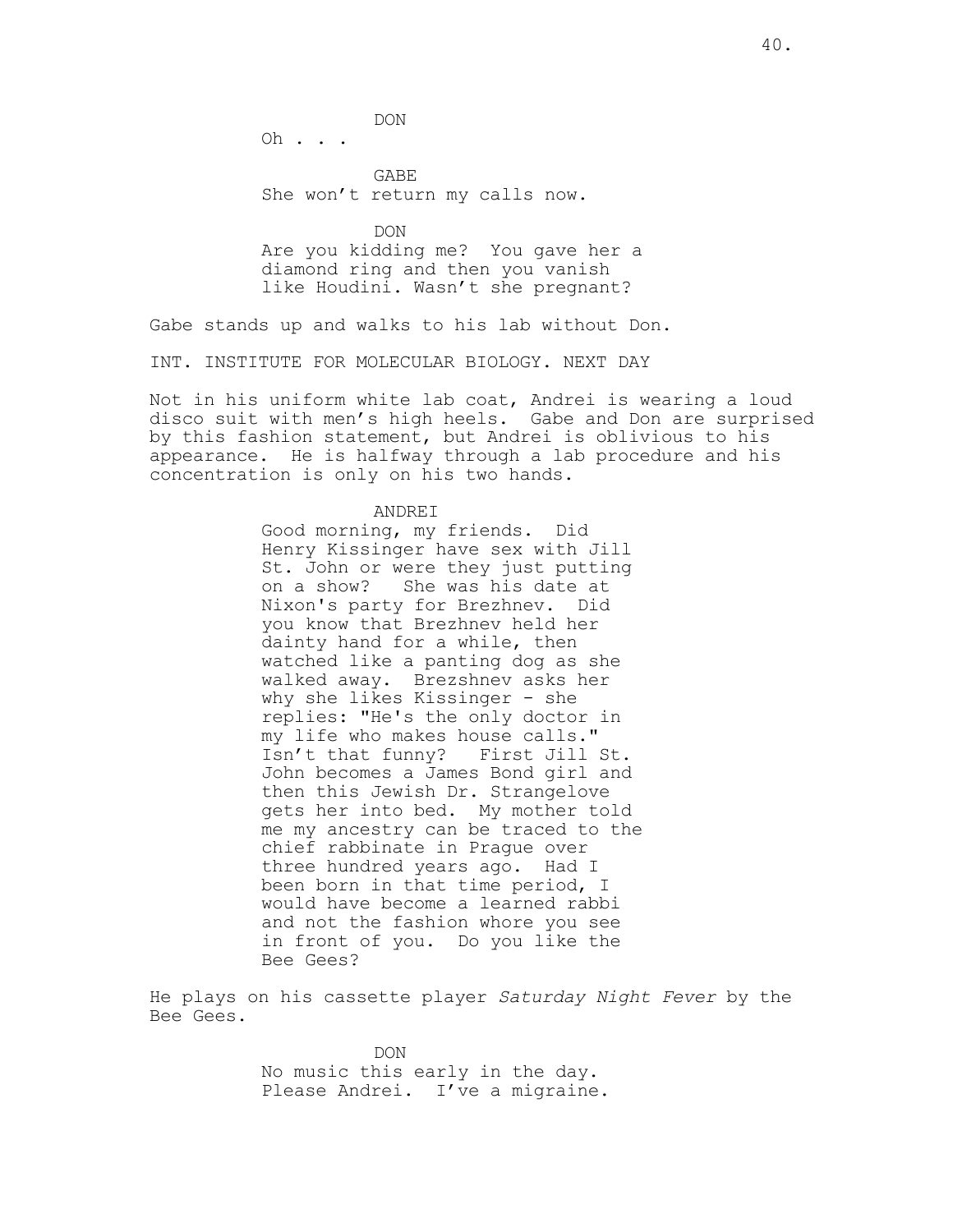ANDREI

(turning down music volume)

I'll just turn it down. You know the range of my work, beyond DNA studies. I have the clear idea of a targeted molecular device imagine this please - that could enter a cell, analyze the cell for DNA deletions precise to cancer and killing the devil out of this cell if it meets the right profile. Not killing anything else, mind you.

GABE

You told me before.

#### ANDREI

Not in front of Donald. And you, Gabe, didn't take me seriously. You see there has to be an inherent weakness in the cancer cell. We haven't found that Achilles Heel yet. We will. So, my friends, deletion-specific targeting uses homozygous DNA deletions as the idealized targets of cancer therapy. I had a dream last night that I can accomplish this task in the next ten years, but I cannot do a bloody thing if I'm stuck in Moscow.

Andrei turns off the music.

ANDREI

If we really are a brotherhood of noble scientists on all the continents, what can we do to take the big leap? Are there big strong hands across the water?

INT. MOSCOW HOTEL. NIGHT

Andrei knocks on Gabe's door. Gabe opens it and looks surprised. This is the first time Andrei has come to his hotel room.

> ANDREI I didn't want to call you and I didn't wish to wait another week for you to visit my lab.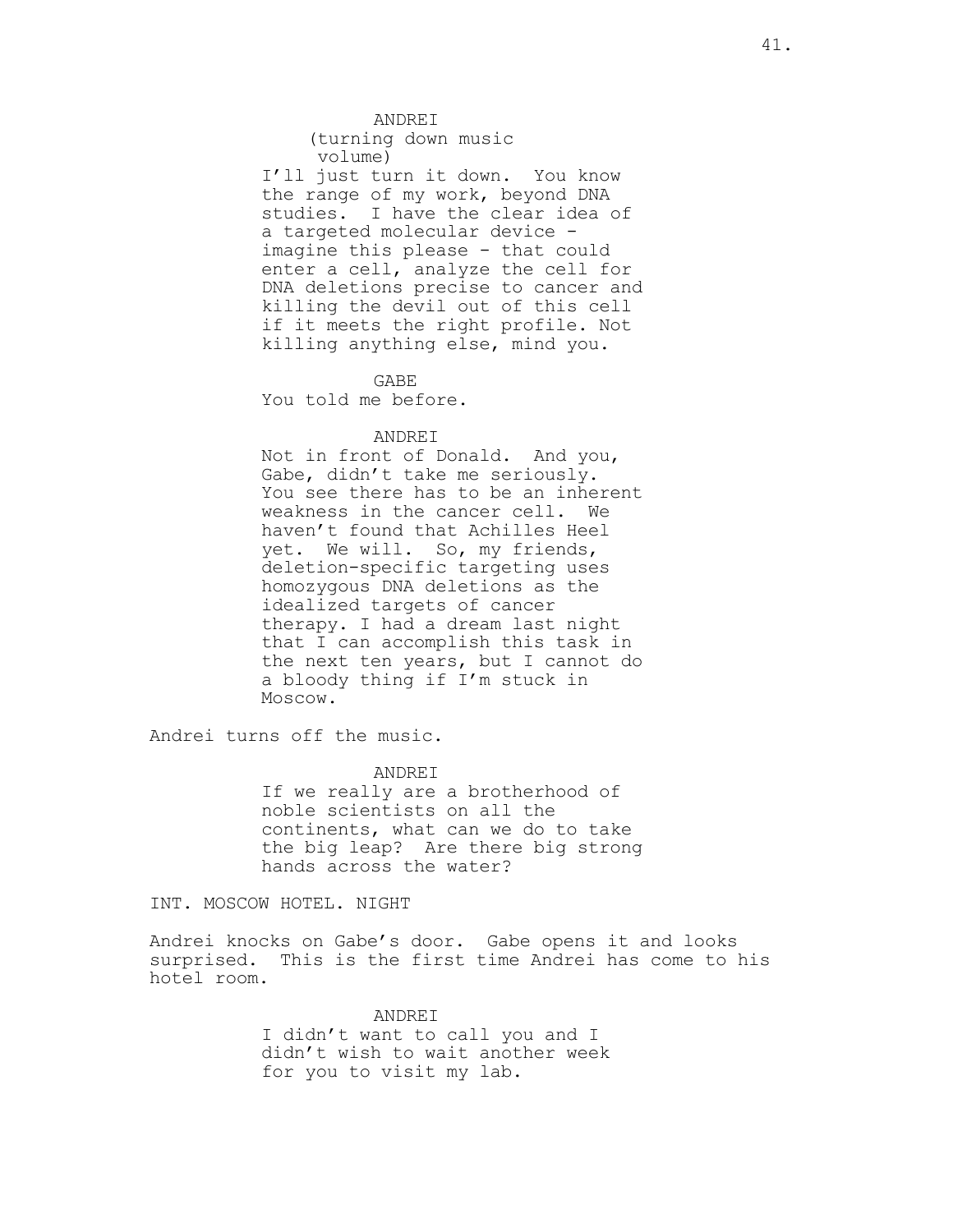GABE How did you know where I'm staying?

ANDREI What difference does it make?

GABE Was it Donald?

ANDREI Can we take a walk outside and stretch our legs, Gabe?

Gabe nods reluctantly and dons his coat. The men leave the room.

INT. MOSCOW HOTEL CORRIDOR

Gabe and Andrei walk down the hall and are noticed by Tanya at her hall desk. She looks at the men and Andrei flashes a tight smile. Tanya writes down something in her open ledger.

EXT. MOSCOW HOTEL. DAY

Gabe and Andrei step outside and look around casually. They begin to stroll down the street.

> ANDREI Communism is a funny social machine. It needs no electricity and runs on the fears of others. I know you're going back to Boston in two weeks. And this is permanent, yes?

GABE I don't know.

ANDREI It's sad to know this and a double sadness knowing you didn't want to tell me.

GABE Well . . .

ANDREI I am built the same way.

GABE My Dad had a stroke. He's not doing too well. I need to go home, Andrei. You understand.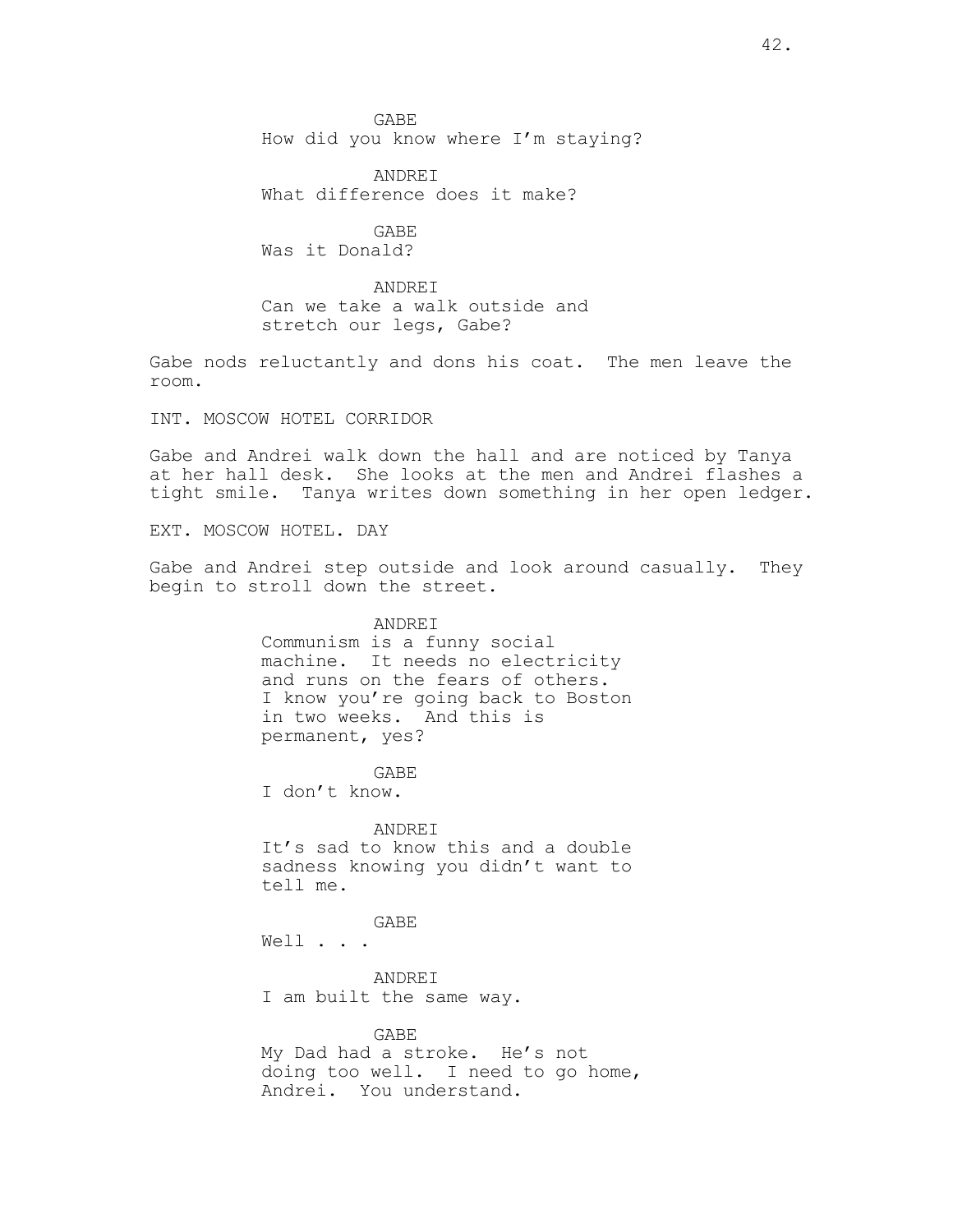ANDREI

I do.

GABE You're angry.

ANDREI

No. I am not. I have one favor to ask. Once you settle things in Boston, Gabe, you think about me. You know, my friend, I have an invitation to speak in Helsinki middle of August. Did you hear me?

GABE

Helsinki.

## ANDREI

Yes.

GABE You have an invitation?

ANDREI

A conference on chromosomes at the University of Helsinki. My specialty.

GABE You solicited them, didn't you?

ANDREI

Gabe, you've told me about the ferry boat. Very few police and customs officers. One need not have travel papers. Only a ticket, you said, for a pleasure trip. A ticket to ride. There's a Beatles song, Gabe. You must know it. I feel positive because you bring joy into the room. The conference was fate tapping at my cage.

GABE

What are you saying?

#### ANDREI

You know what I'm saying. What I couldn't do in London because of my fears and having no allies, I will be open about your idea on Helsinki. My ticket to freedom. I can't do this alone, Gabe.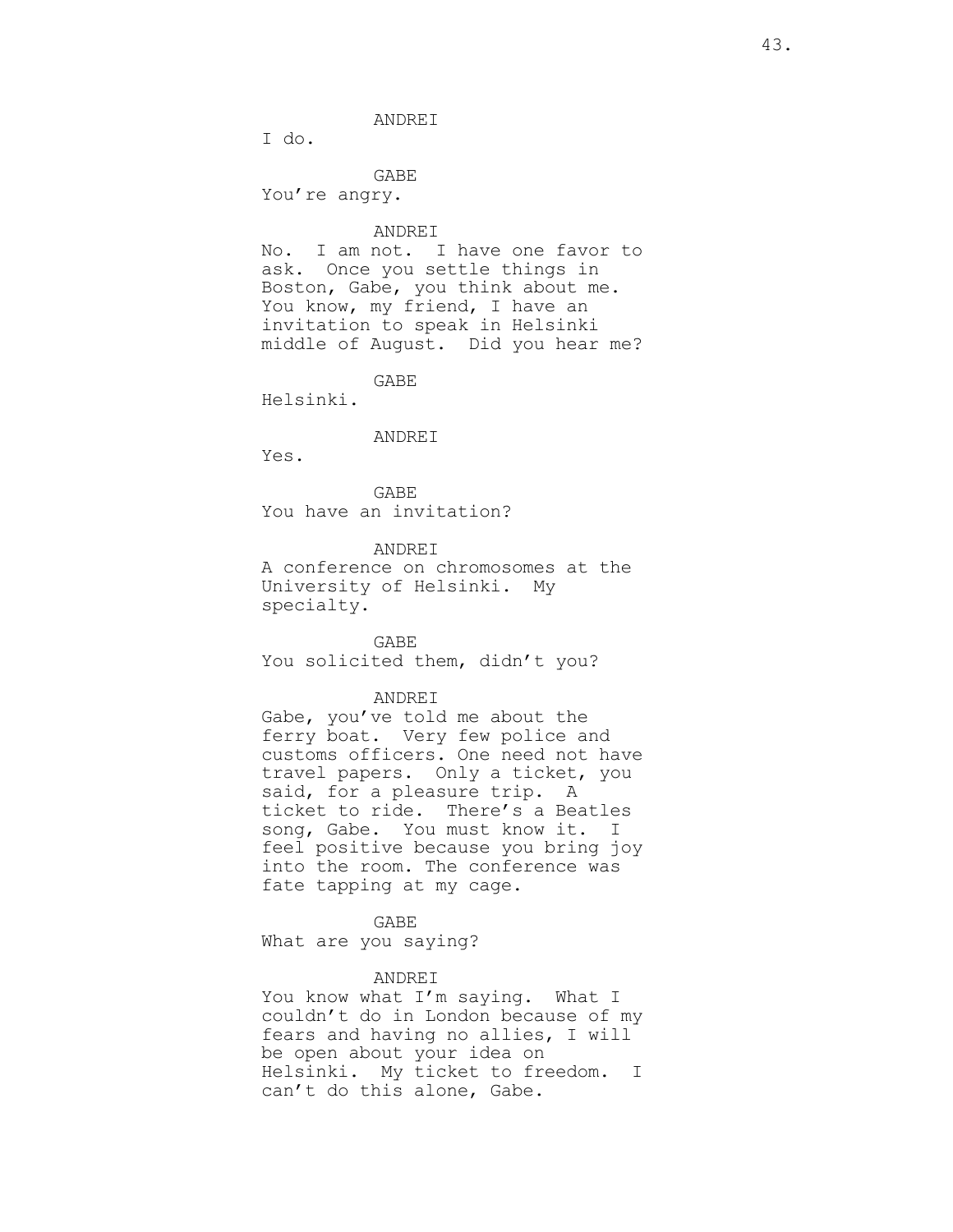GABE You're serious.

ANDREI Because I trust you. I'm less conspicuous with an American escort. A doctor of science from Boston no less.

GABE You're joking.

ANDREI

Am I?

GABE

Andrei!

Andrei steps closer giving Gabe two hand pats on the shoulder.

ANDREI

The risks are too real, but I feel lucky. My whole life I never feel lucky. It is such a good feeling. Don't you feel lucky, *boychik?*

GABE I never feel lucky.

## ANDREI

Come, we'll have some vodka. We have chemistry together. Let's beat the Jew-hating Soviets. Two non-religious Yids outwit mother Russia.

GABE I'll do it if you follow everything I say to do.

ANDREI

Of course!

GABE No impulse behavior.

ANDREI

Me?

GABE

You.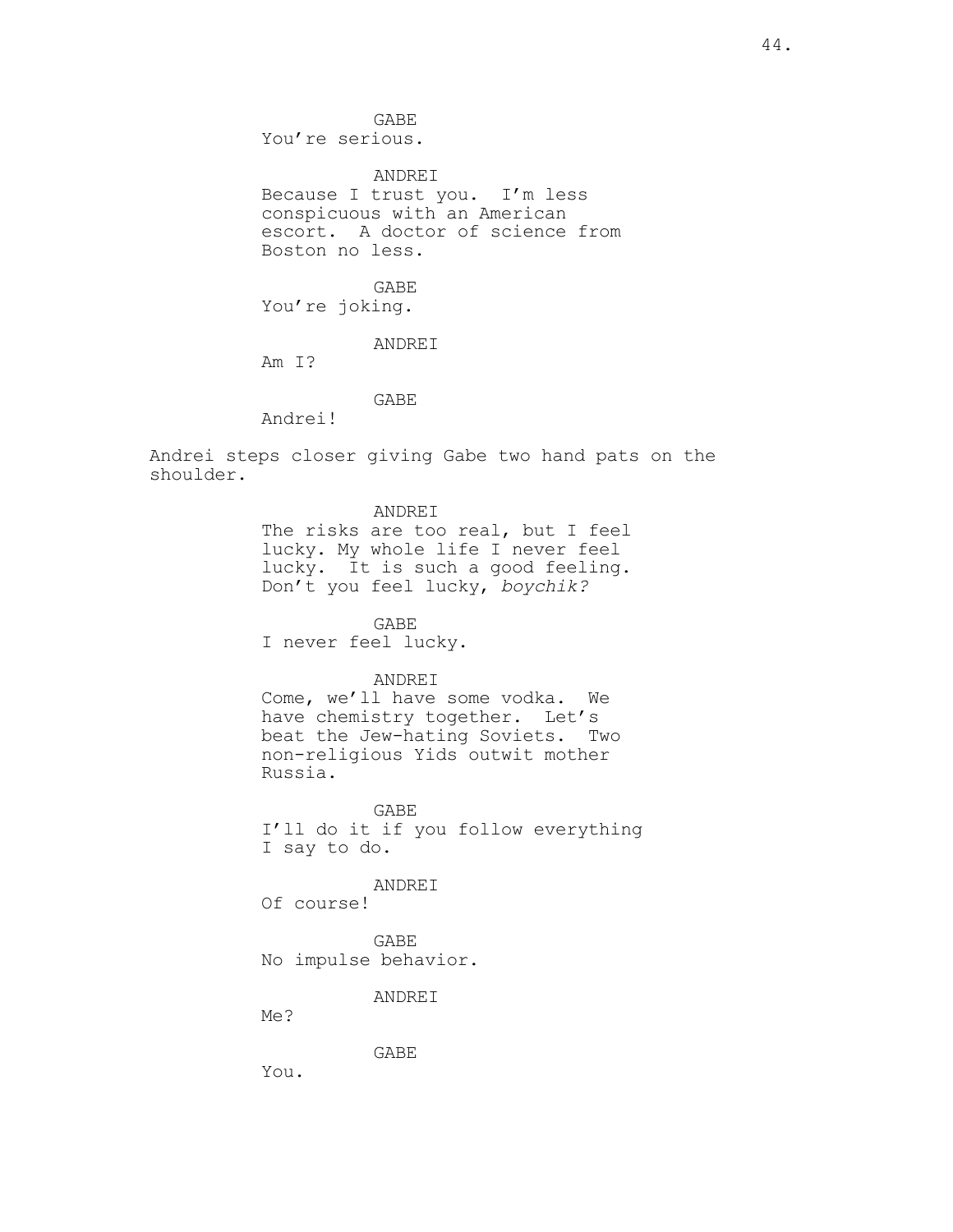ANDREI

Come back for ten days. You can save my life. Only you. The sea is calling me and I will never have another chance like this. The ferry, Gabe. I can't get my mind off the magic of this Helsinki ferry.

GABE I told you about the ferry for good reason, Andrei.

Andrei stops walking and has a spontaneous moment - hugging Andrei like a long lost brother. Andrei laughs out loud.

ANDREI

I get it, Gabe! And I love you! I'll buy you dinner in the most expensive restaurant in Helsinki. We'll find a discotheque and party.

GABE

And assuming we meet in Helsinki and evade the Soviets, where will you go after we dock in Stockholm?

ANDREI

To Boston, of course. And then you'll get me connected to MIT or maybe Harvard. No problem, Gabe.

GABE

(laughing)

Getting out of Sweden won't be a piece of cake. It means getting through Europe and my government must push this through.

ANDREI

I will be so valuable to your country.

GABE Maybe. Maybe less than you think.

#### ANDREI

Look, boychik. You'll open up the right university doors and I'll make you very proud. I have two science friends Boris and his wife Luba.

(MORE)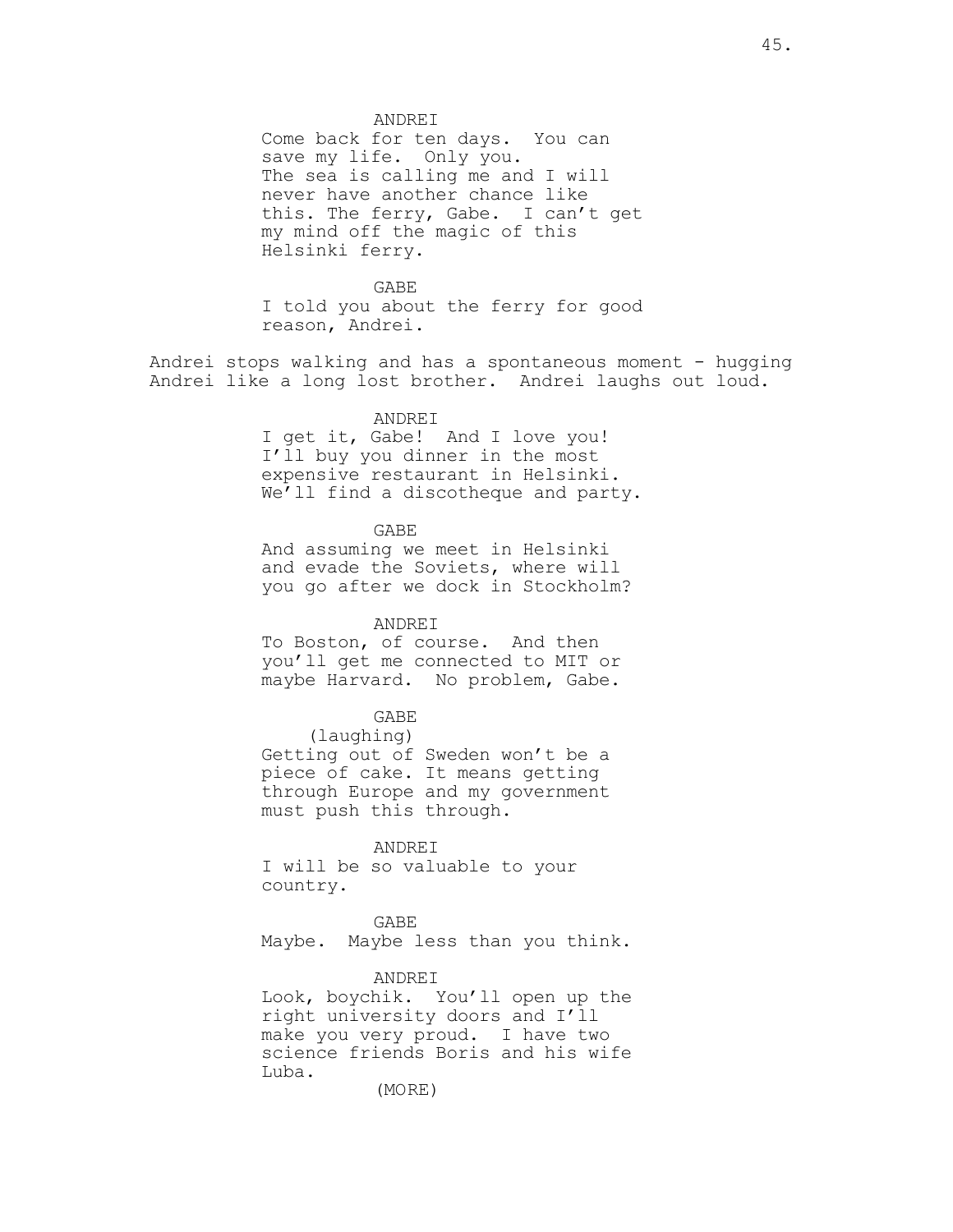I'll give them my personal documents - my diploma and person photos - and they can mail them to me eventually. Except for my notebooks, I will forsake my savings and other possessions. I have no ties to my ex-wife. I have no children. My parents will understand why I took flight. Jews are in peril and I will never rise to my potential here. You know that is the God's honest truth. ANDREI (cont'd)

Gabe nods to show he understands but resists saying another word to Andrei. Gabe gathers his papers and folder, grabs his coat, stands ready to leave.

> GABE I'm crazy but not that crazy, Andrei. Let me think it over for Christsake so we have a foolproof plan.

ANDREI Sure. Take time with this. Tell me tomorrow morning.

INT. MOSCOW HOTEL ROOM. EVENING

Gabe comes out of the shower in his towel. He sees the front door open slightly. Tanya, the *dezhurnaya*, frowns and clears her throat with a loud cough. Gabe pulls on his bathrobe quickly as Tanya enters the room.

> TANYA I wanted to talk to you.

GABE Why don't you knock?

TANYA Why should I? I have the key?

GABE Well, that's not a good answer, Tatiana Petrovna.

TANYA Do you ever get lonely?

GABE Don't ask me that.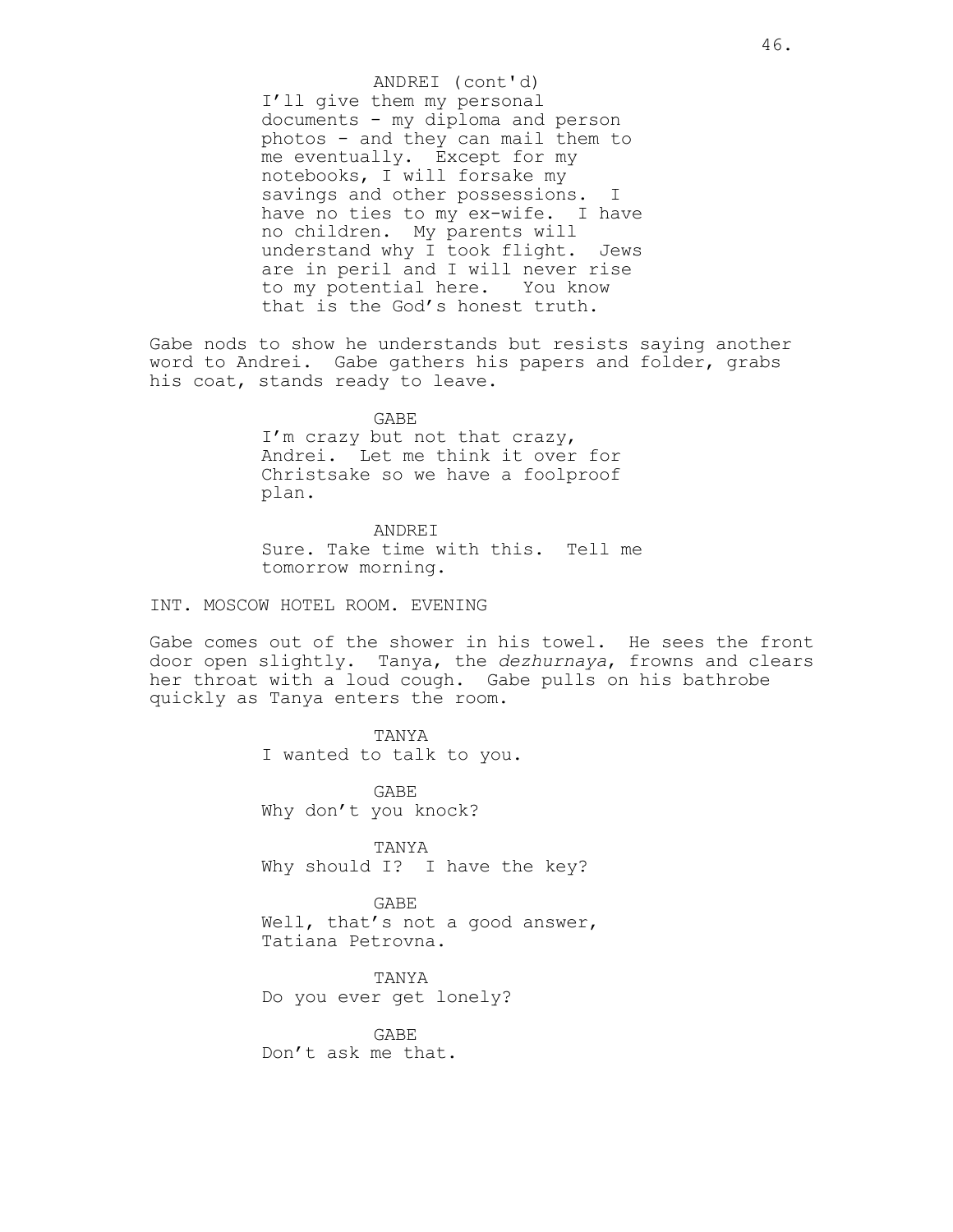TANYA I think you're very lonely, Dr. Epstein. I can sense these things. Do you have any vodka? GABE Why? TANYA You can pour me a drink. GABE Now? TANYA Yes, darling. GABE Don't call me darling. TANYA You want me to call you pumpkin? GABE No. TANYA I like you, Dr. Epstein. Can't you tell? GABE I think you should leave my room, Tatiana Petrovna. TANYA That's not what you're thinking. GABE I'll call the hotel manager. TANYA Ivan Petrovich is my uncle. He'll laugh if you call. GABE This is absurd. TANYA What is absurd? What is the word? GABE This is crazy.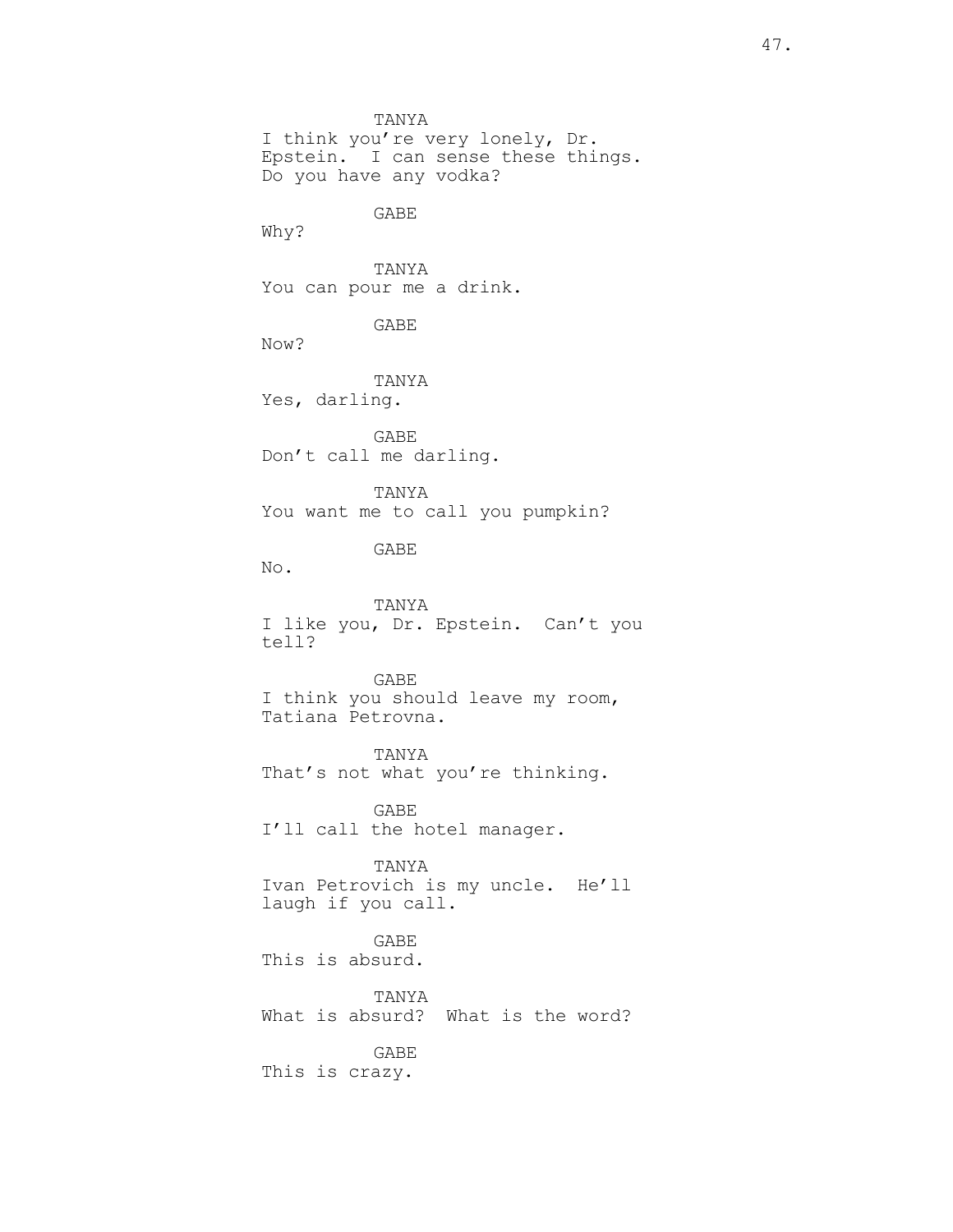TANYA Did you ever with a Russian woman?

GABE

What?

TANYA Would you enjoy the love and the kisses?

GABE

No.

TANYA You're good to look at, Dr. Epstein. You're tall. You have an honest face. No one in Moscow has an honest face. Do you know what I mean?

She approaches him quietly and slowly. Gabe doesn't retreat. She holds one of his hands and places his hand on her face.

> TANYA Do you feel my honesty?

She slips his hand to her breast ever so slowly. He is putty in her hands.

> TANYA Do you feel my heat? Do you feel the mood? I have mood. It is for you. Mood is so good, Doctor. Do you have a girlfriend?

> > GABE

No.

TANYA

Ask me.

GABE Ask you what?

TANYA Ask me if I have a husband.

GABE

Do you?

TANYA

I do.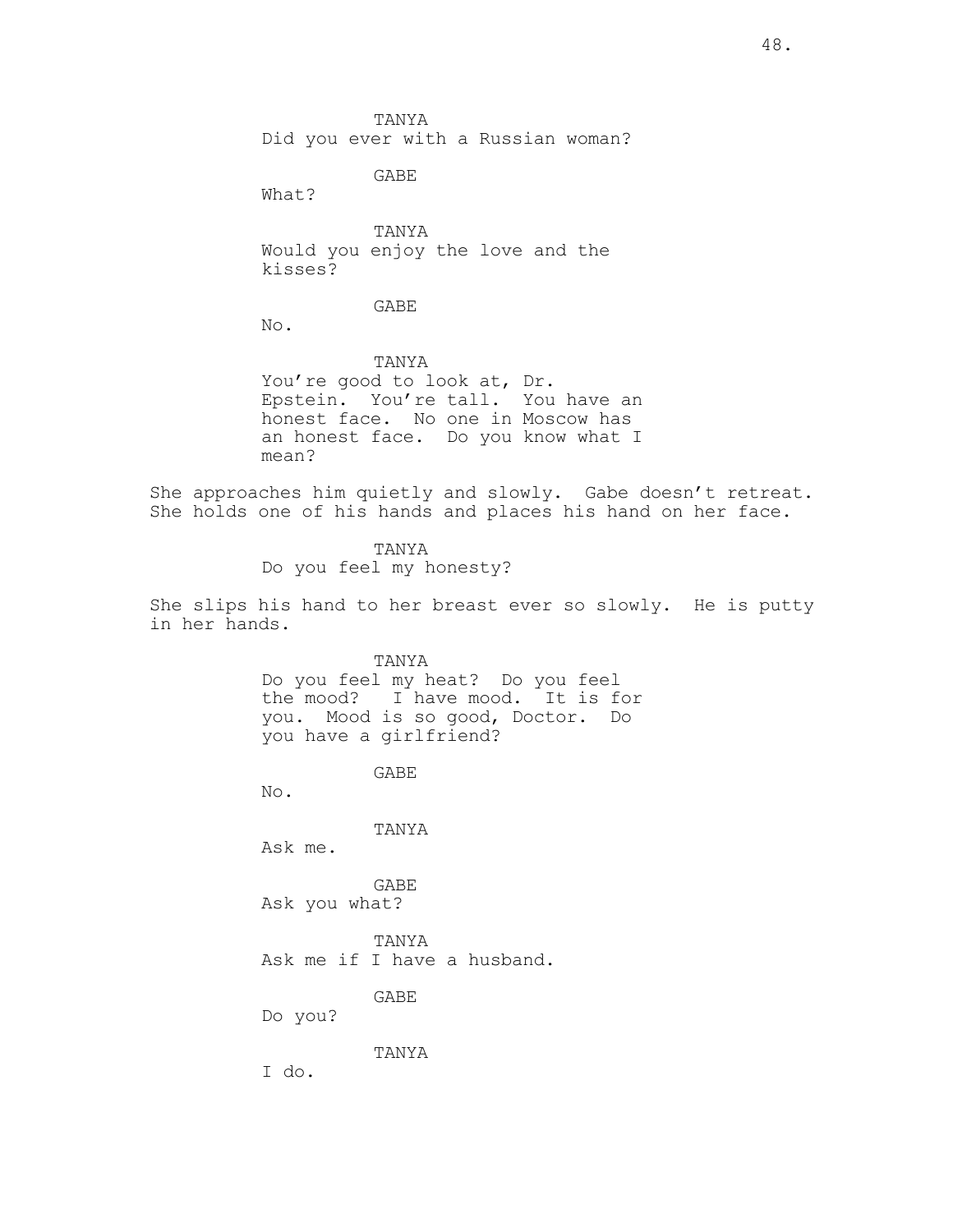She laughs broadly and falls onto his bed. She unbuttons her blouse. She begins to hum a Russian folk melody.

> TANYA I am joking. I don't have a husband. Drop your towel. Take off your robe.

She pulls his robe belt off his robe. Gabe sits on the bed in order to close his robe. She reaches around for him and she kisses his neck. Gabe is helpless. He wants to make love to her, but he fears complications.

> TANYA I can stay all night. I can leave in an hour. What do you really want, Dr. Epstein? Are you a virgin?

### GABE

No.

TANYA Do you think I'm pretty?

GABE

I do, Tanya.

TANYA Then you know you have only yourself to please.

GABE

Do you work for your government?

TANYA I work for the hotel. The hotel is owned by the government. Life is a circle.

GABE Are you an informer? Are you an agent?

TANYA

Am I KGB?

GABE You think that's stupid to ask?

TANYA No, I don't. But what difference does it make? (MORE)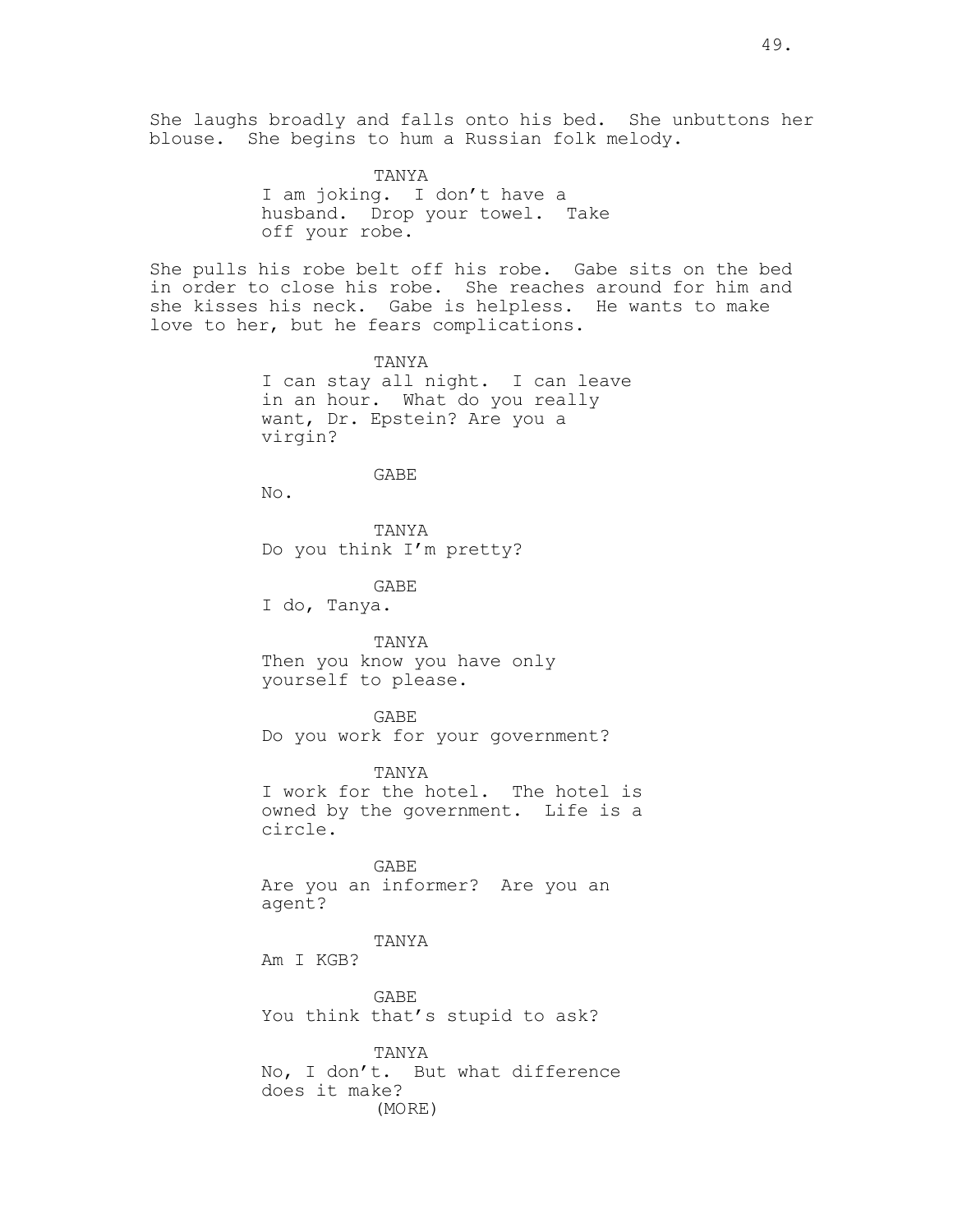You're a Jewish scientist from Boston. Big deal. Kiss me. TANYA (cont'd)

GABE I know you've been going through my papers.

TANYA Sure. I tidy up.

GABE I think you have to leave now.

TANYA James Bond is allowed to have sex with beautiful Russian women. Why can't you?

She kisses him now on the mouth. He can't help but return her kiss and his hand caresses her hair. She pulls away, and Gabe brings her back in for a second kiss.

> TANYA That was nice.

GABE Yes. I like you very much.

She kisses him again and they spill effortless into bed.

INT. MOSCOW HOTEL ROOM. 3AM

In the dim interior light, Tanya slips out of Gabe's bed and gathers her clothes. She writes a short note on the night table. She also finds his wallet and counts out money. However, Tanya takes not one ruble. She leaves the room quietly.

INT. MOSCOW HOTEL ROOM. MORNING

Gabe's hotel phone rings. He picks it up.

GABE

Hello?

ANDREI (O.S.)

It's me.

GABE

What?

ANDREI (O.S.) I'm outside your hotel. Come out.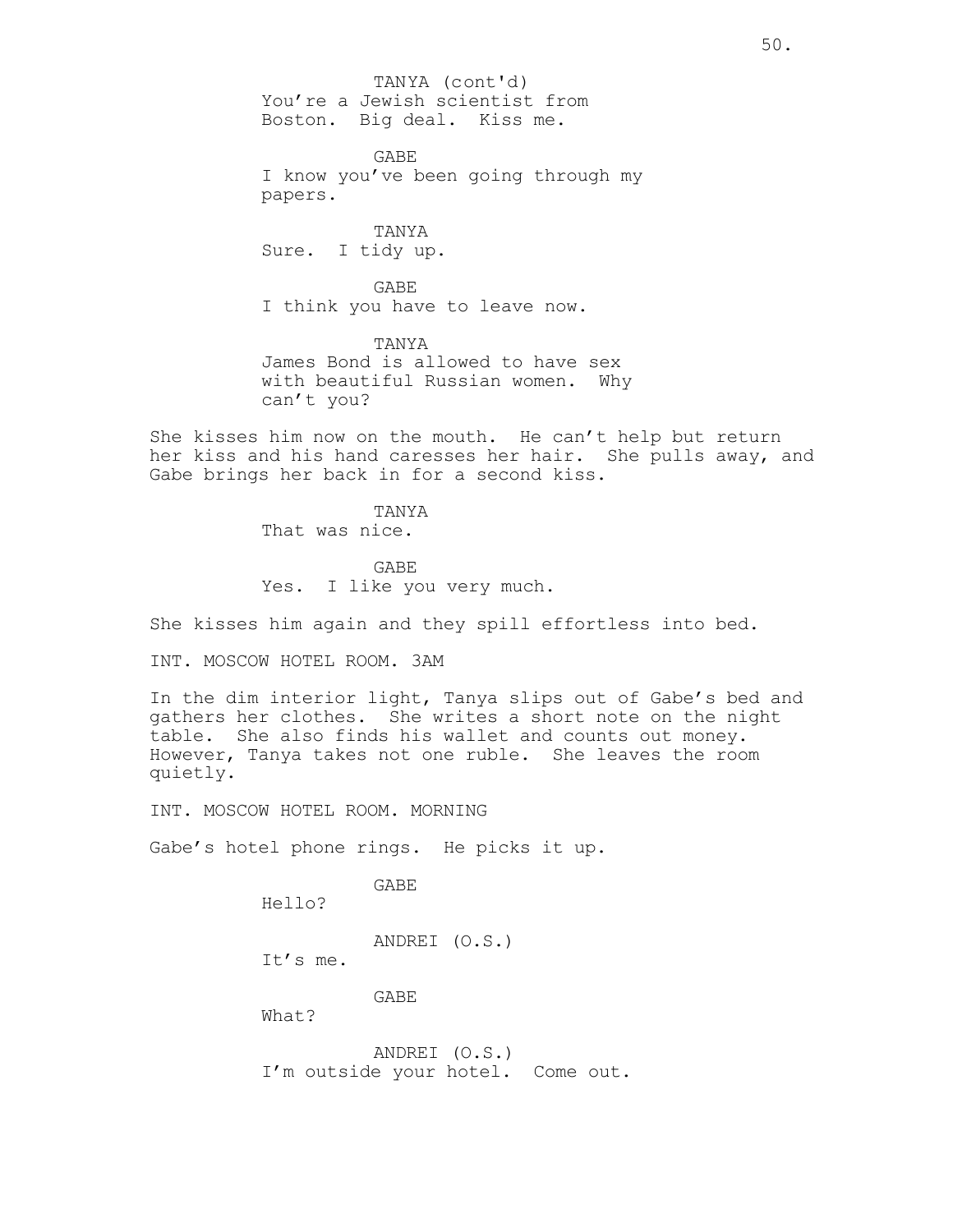GABE I'm not dressed.

EXT. MOSCOW HOTEL.

Gabe approaches Andrei and they walk down the street.

ANDREI What is your decision, my friend?

GABE

How can I do something this crazy? Don't look at me that way. I know I made the plan sound simple, but that was an intellectual game. (Long silence. They keep walking) Do you really think I have a death wish? Talk to me, Andrei! I never saw you this quiet. (They stop walking) I never saw this look on your face. Andrei. Andrei. Andrei.

ANDREI

Must I beg?

#### GABE

No. Don't. You a Jew and I'm a Jew. I am going to help you leave Russia and we will go through Helsinki. I'll see you after I come back from Boston.

ANDREI You are an American hero, Gabe.

Andrei reaches over with both arms in a colossal bear hug.

EXT. MOSCOW AIRPORT- DAY

Gabe takes his two suit cases and walks into the terminal building.

INT. MOSCOW AIRPORT

Gabe clears his flight arrangements at the check-in desk.

INT. JET

Gabe settles into his seat on his return to Boston.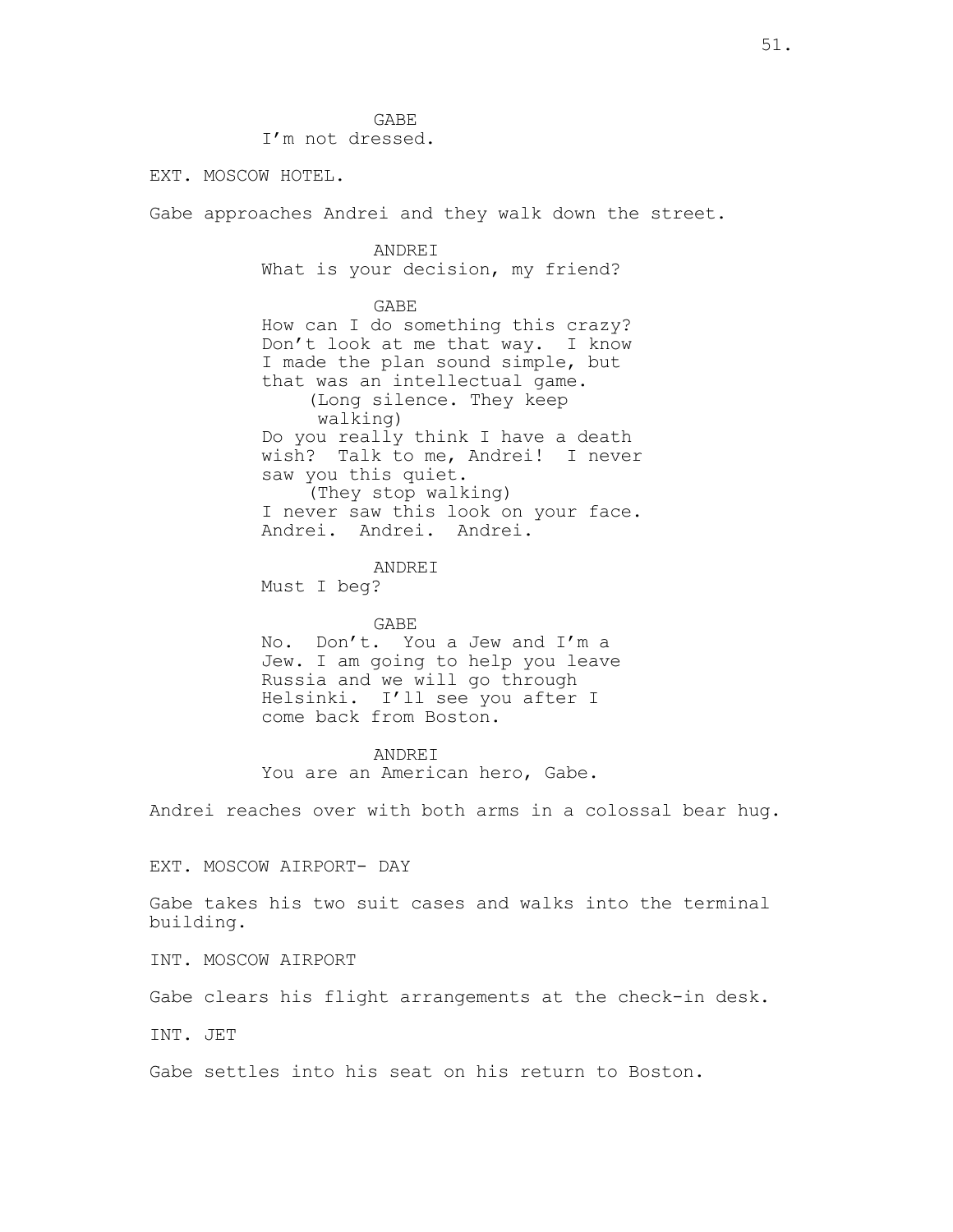Gabe's jet is coming in for a landing.

INT. BOSTON'S LOGAN AIRPORT - DAY

As Gabe's deplanes, he clears customs. At the other side of customs, his ex-fiancee waits. Gabe makes his way through the crowd and sees her. He's surprised despite knowing he expected her to be there for him. Sophia hesitates and then hugs him warmly. He drops his shoulder bag and returns the spontaneous embrace. They kiss and then head to baggage claim.

EXT. BOSTON'S LOGAN AIRPORT PARKING

Gabe gets into Sophia's Ford sedan and she starts the engine.

GABE You look wonderful.

SOPHIA Thanks. You've lost weight.

GABE

Have I?

SOPHIA How long are you back for?

#### GABE

I don't know. Lots on mind and I need some perspective. About my work. I'm done in Russia, or so it seems.

SOPHIA What is that supposed to mean?

GABE

I'm due to return to Boston Hospital immediately. I told you that. My life's a wreck. I've missed you greatly.

SOPHIA Then what's the deal about one more flight to Europe?

GABE It's hard to say in a few minutes. Can't we talk about this later?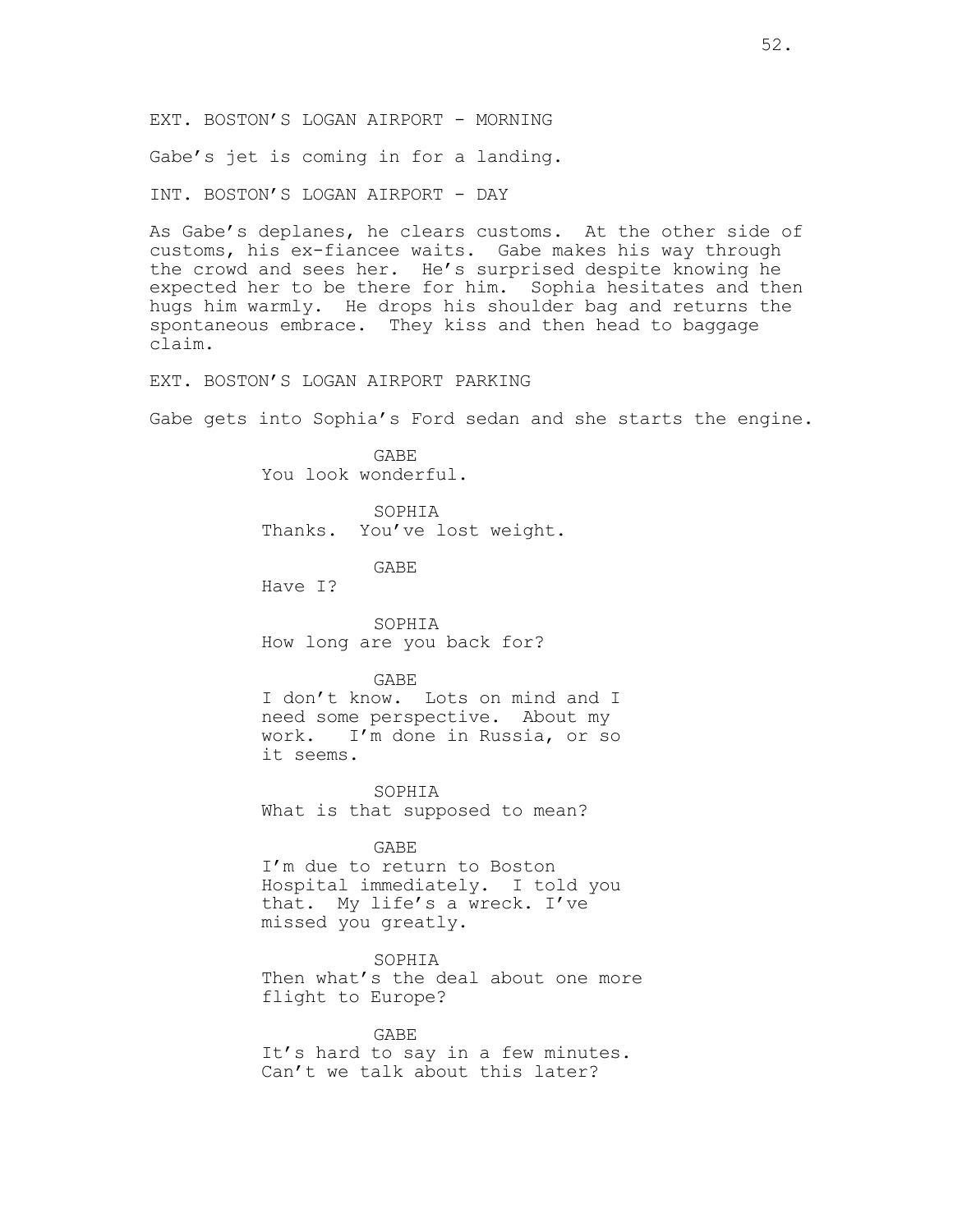SOPHIA

I want to know, Gabe. Talk.

GABE

I've got to help this very brilliant Jew get out of Russia. He's a world class scientist and he'll kill himself if he doesn't get free. He'll accomplish tenfold in America compared to his lab in Moscow.

SOPHIA Why is he so important to you?

GABE I don't know. He just got into my blood system.

SOPHIA

Really?

GABE Don't give me trouble, Sophia.

SOPHIA

I'm not. I love you, Gabe, but you don't make any sense to me and it's a wall of secrets against a tower of silence.

GABE

You're right and I want you to know everything. Honey, he represents all the Jews slaughtered by the Czars, by Stalin, by Hitler, you know what I mean. I was born free, he wasn't. I'm gifted, but he's a genius I've a plan to get him to out and safely.

SOPHIA

What?

GABE He needs to defect this year. We'll meet up in Helsinki. That's the hole in the fence. He's determined and I can't back down.

SOPHIA Are you out of your mind, Gabriel?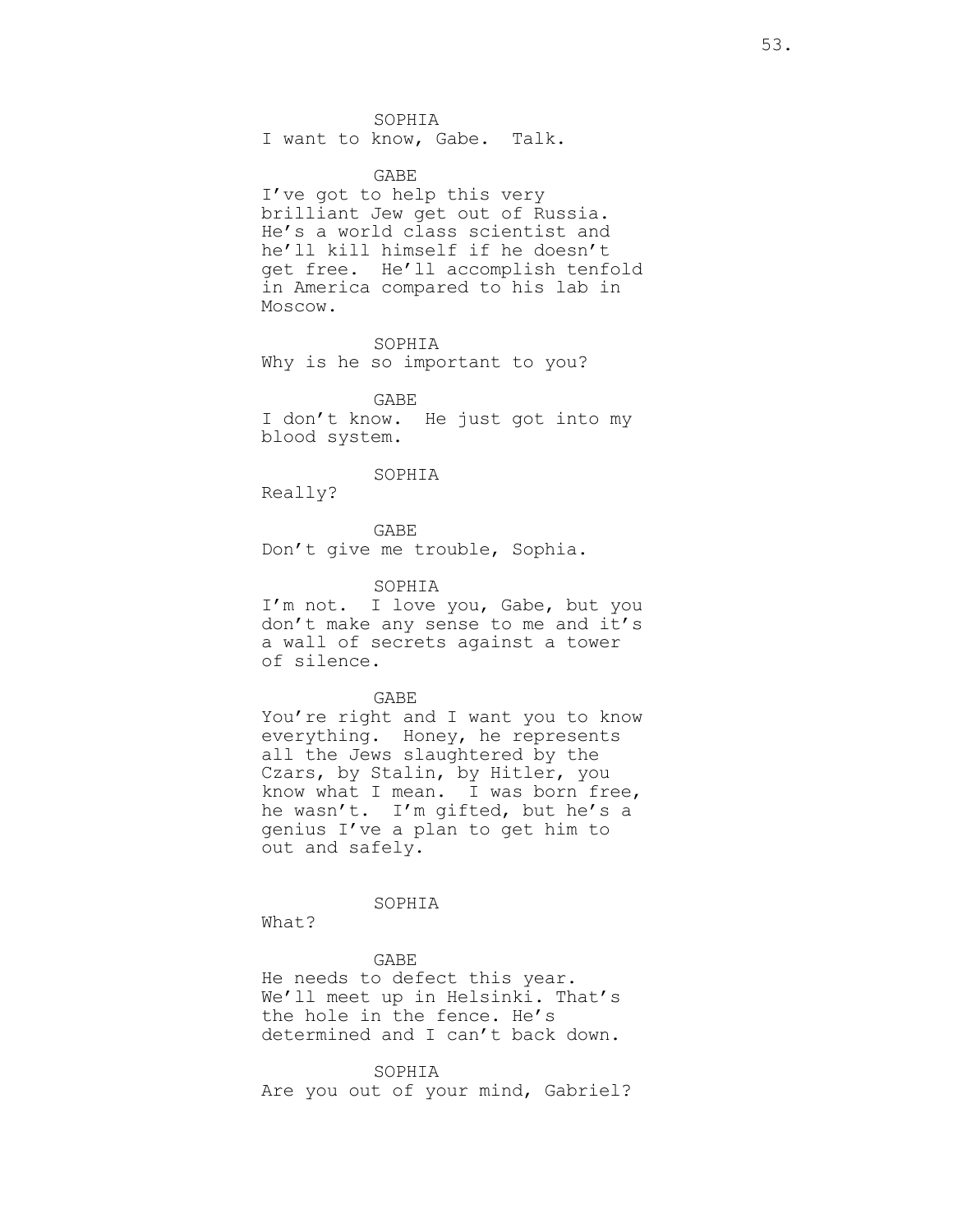She speeds off out of the parking lot.

EXT. BOSTON'S LOGAN AIRPORT ENVIRONS

The darts around the airport arteries and heads into Boston.

SOPHIA (O.S.) How's your father?

GABE (O.S.) It was a minor stroke. He's making a strong recovery.

SOPHIA (O.S.) Your mother's Florence Nightingale.

> WE SEE SOPHIA'S FACE. THEN WE SEE GABE'S. FINALLY WE SEE THEM BOTH IN FRAME.

GABE It's not the risk you think it is, Sophia.

SOPHIA (O.S.) I don't care.

GABE (O.S.) Just two more weeks overseas.

# BACK TO CLOSE UPS.

SOPHIA I went to a clinic three months ago.

GABE What was wrong? Your thyroid again?

SOPHIA No. I had an abortion.

Silence. Gabe is distraught. He puts his hand over her hand as she continues to drive.

> SOPHIA I'm an imbecile for seeing you today.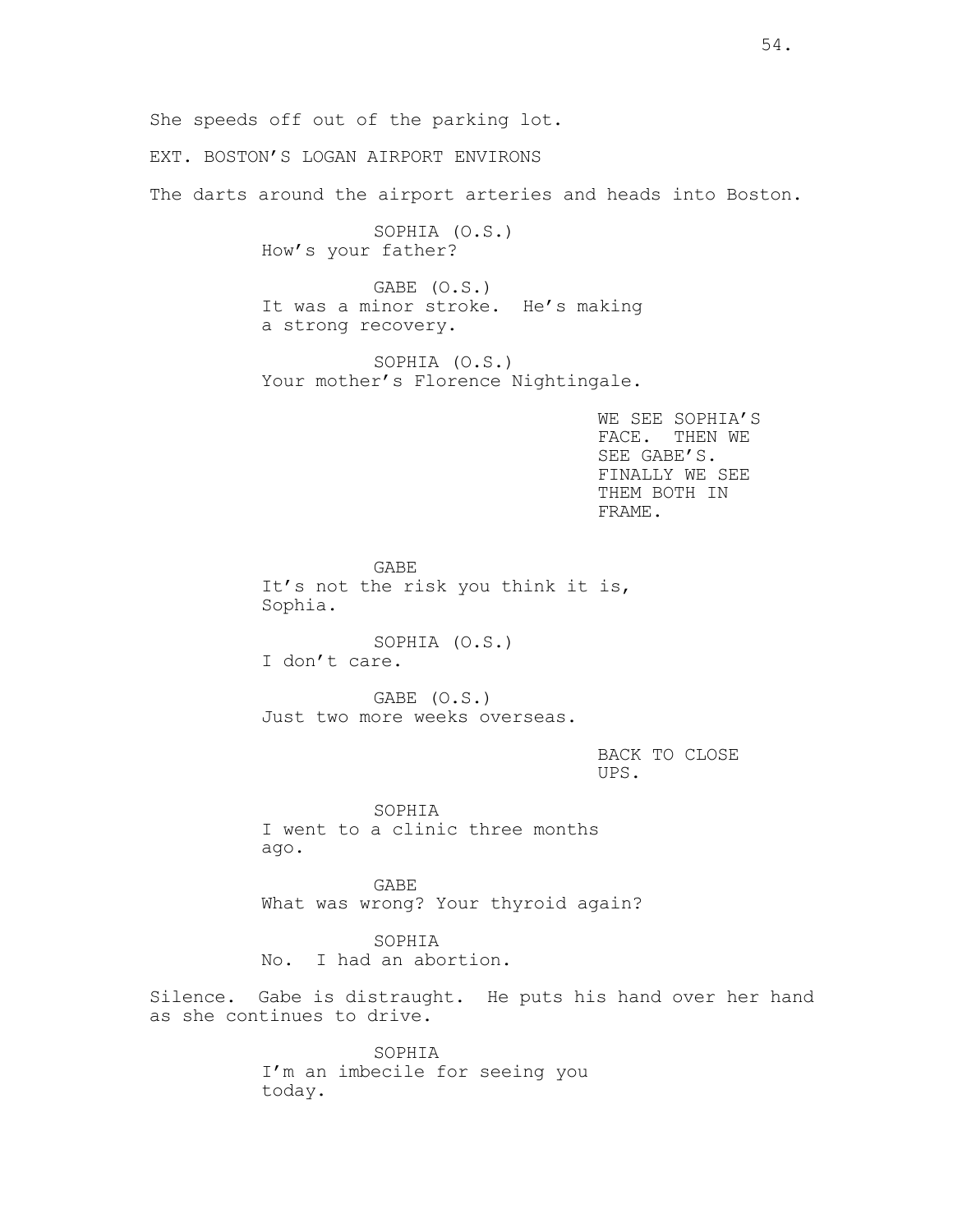EXT. SOPHIA'S HOME IN BOSTON SUBURB

Sophia and Gabe enter the house.

INT. SOPHIA'S HOME IN BOSTON SUBURB

Sophia enter her kitchen. He strolls behind her.

GABE You've repainted?

SOPHIA

Re-tiled.

GABE Looks wonderful.

SOPHIA

Thanks.

GABE Didn't you say you wanted to move?

SOPHIA I couldn't afford anything better just now.

GABE I thought your father left you a bundle in his will?

SOPHIA He didn't. He had gambling debts. He wasn't honest, Gabe. None of the men in my life are.

INT. SOPHIA BEDROOM. HOURS LATER

Gabe and Sophia are in bed. Lights are out. He cannot sleep. He gets up and looks at her from a distance. He quietly gets dressed and calls a cab from Sophia's living room phone.

> GABE I'd like a cab to come to 1125 Camden Avenue, Newton. Please.

Gabe writes a note for Sophia. He listens intently to see if she's stirring. He finds a beer in her fridge and opens it. Gabe waits outside for the cab.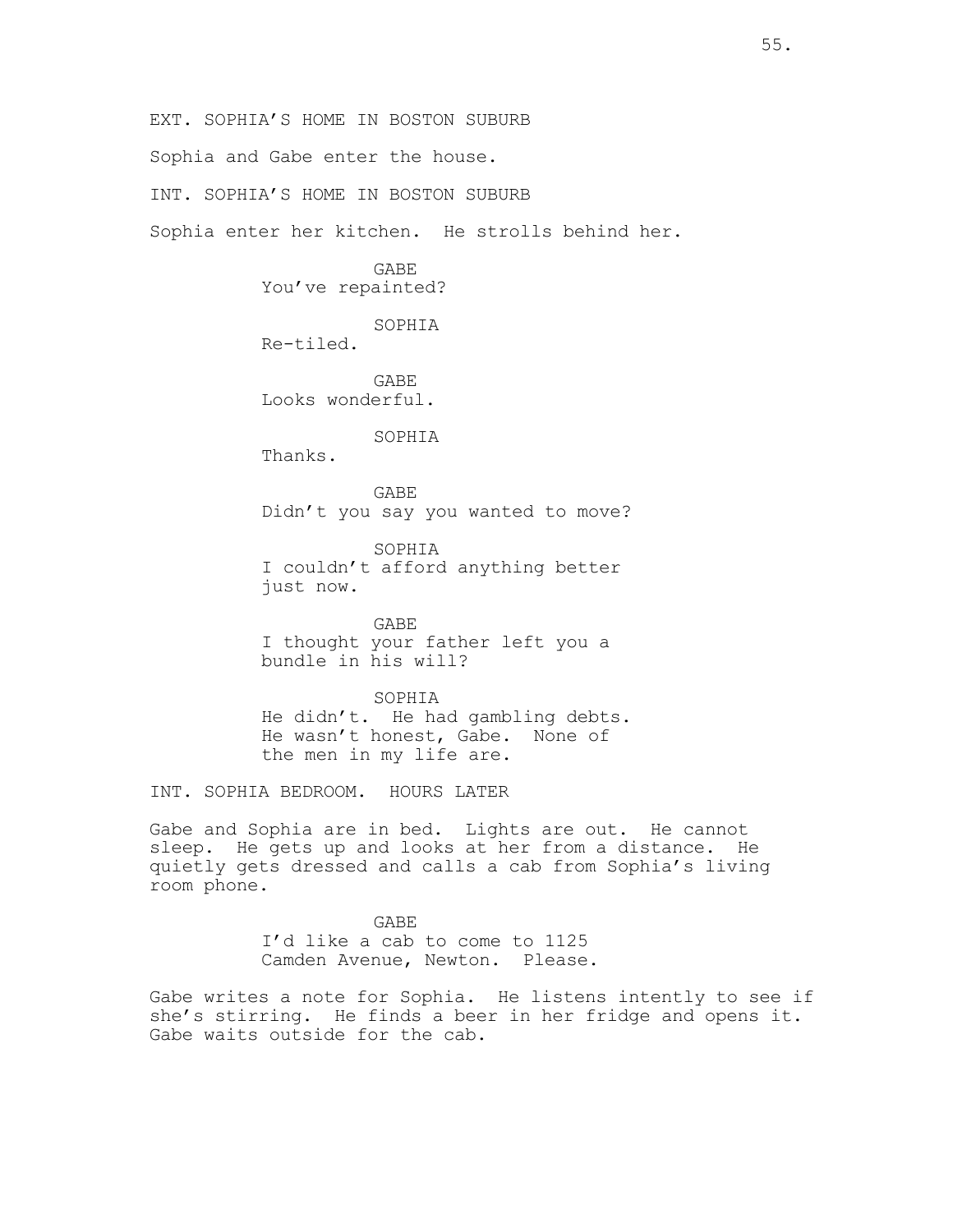A cab arrives and Gabe gets in with his one suit case.

EXT. GABE'S PARENTS' HOME IN CAMBRIDGE. 4AM

The cab drops Gabe at the front of the one story house. Gabe finds the hidden house key beyond a ceramic planter by the bay window. Gabe unlocks the front door and lets himself in.

INT. GABE'S PARENTS' HOME IN CAMBRIDGE

He is careful not to knock anything over, lest he wake up the family. He removes his shoes and lies down on the living room couch. The elderly family dog walks up to Gabe's feet and licks him. Not one bark. Gabe reaches down and pets the dog.

HOURS PASS BY

Sunshine fills the room. It's 7AM. Gabe's mother wakes him.

GABE'S MOTHER Nice sleep? GABE Oh? GABE'S MOTHER Wake up. GABE How's Dad? GABE'S MOTHER Not good. GABE Is he up? GABE'S MOTHER No. He sleeps all the time. Thank God he's alive. I didn't expect you this month. GABE My fault. GABE'S MOTHER How did you sneak in? GABE

I was at Sophia's a few hours ago.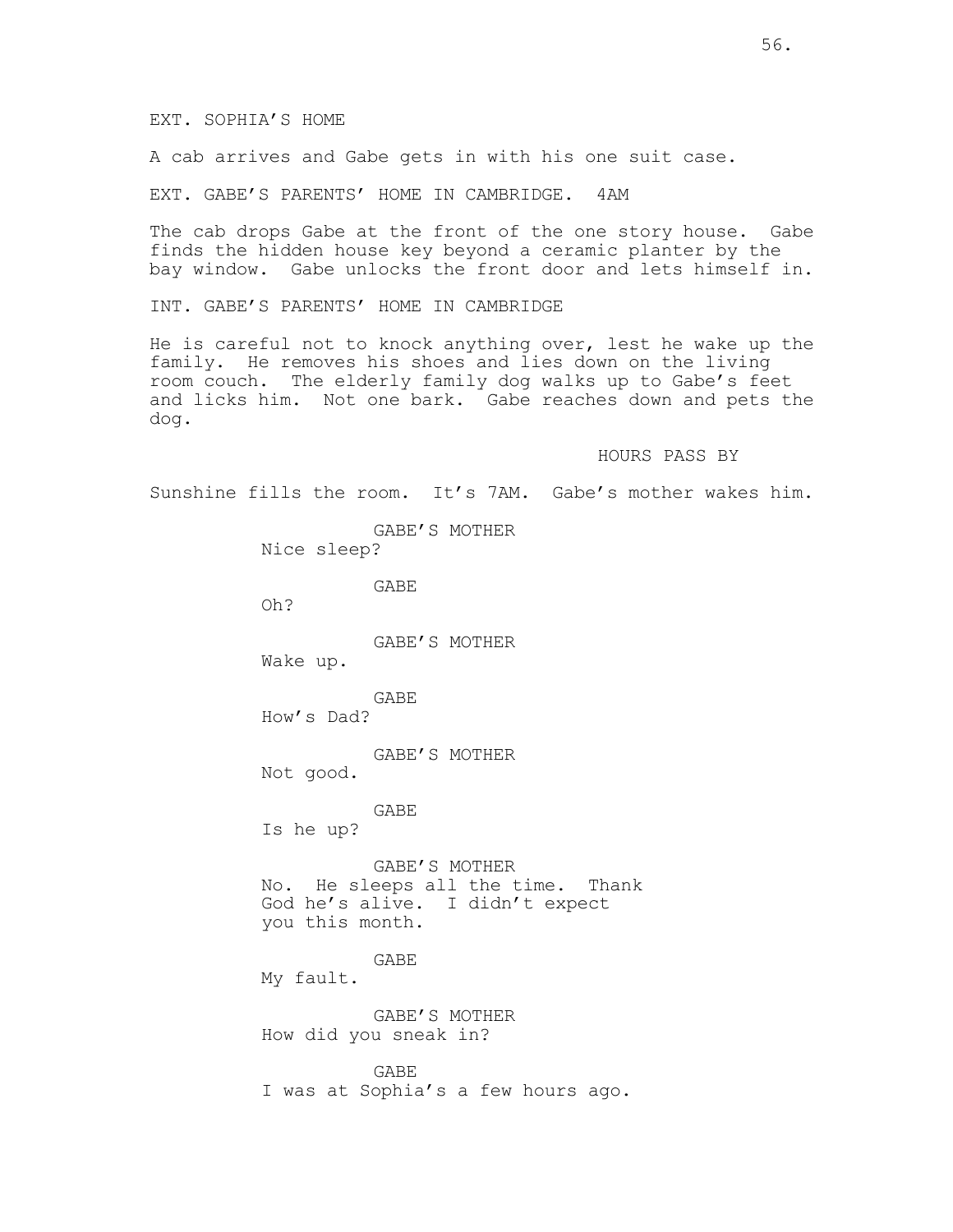GABE'S MOTHER

She's been very good visiting, buying flowers, going shopping for me . . . it's like she's Jewish. Your brother postponed taking his law boards because of the stroke. Maybe you two aren't talking much these days.

GABE No. Not much. It'll get better. I need to sleep some more.

GABE'S MOTHER Go ahead. I'll just vacuum under the coffee table.

HOURS PASS BY

GABE'S FATHER It's two o'clock. Get off your ass.

Gabe opens his eyes and sees his father in a wheelchair. Immediately he can tell that his father's wooden face has been injured by the stroke.

GABE

Pop.

GABE'S FATHER How's Russia?

### GABE

Cold.

GABE'S FATHER Even in the summer?

Gabe sits up and sees that he's covered in perspiration. His father's hands are not steady.

> GABE Watching any baseball?

GABE'S FATHER I don't have a job, is that why you're asking?

GABE

No.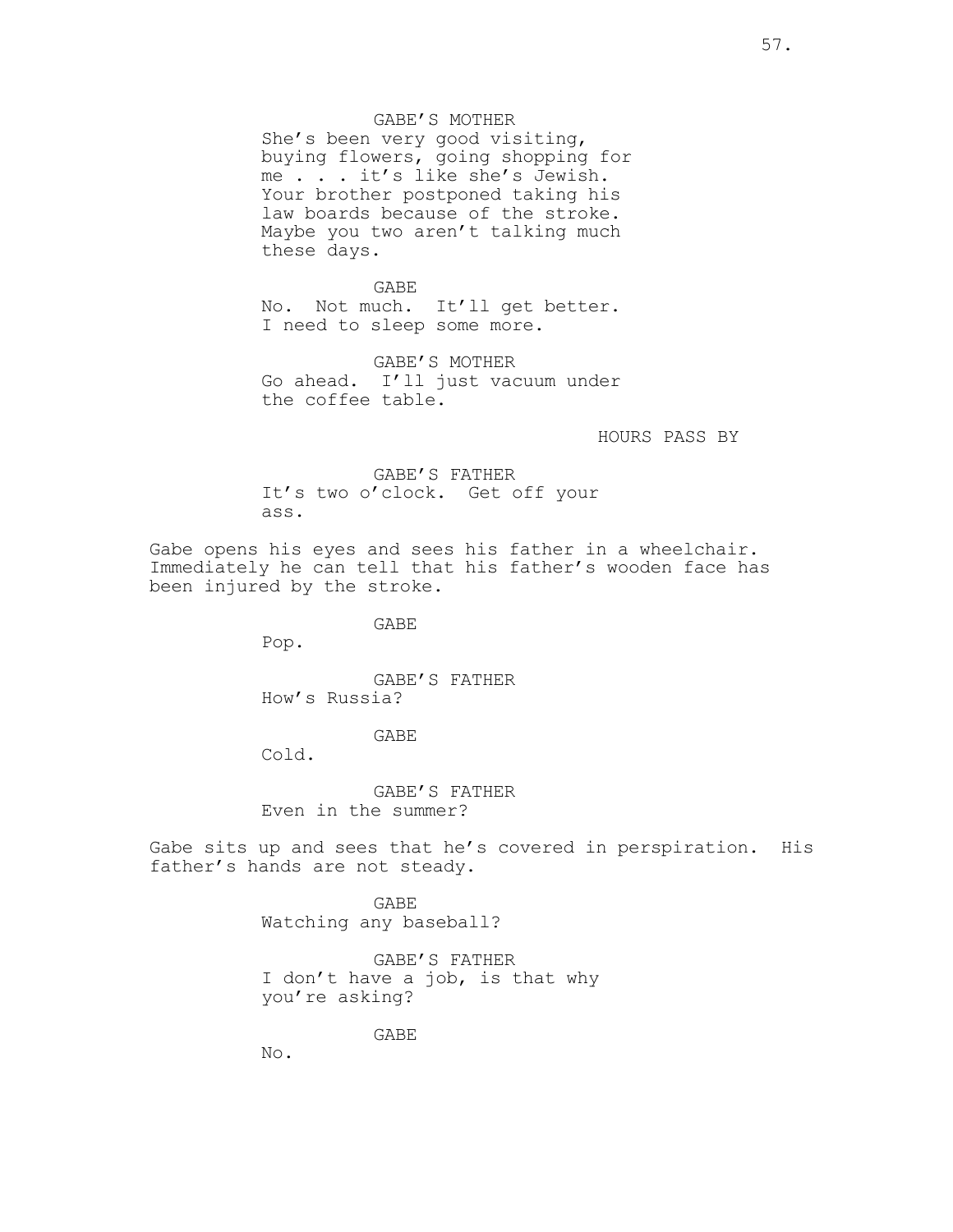GABE'S FATHER Are you back at Boston General?

GABE For a short time.

GABE'S FATHER Sophia comes by each week.

## GABE

I know.

GABE'S FATHER You've lost me, Gabe. I can't laugh and I can't smile. Can't you smarten up?

GABE Do I act like a fool?

GABE'S FATHER You got a girl in Moscow?

GABE

Stop it.

GABE'S FATHER I can read your mind.

GABE

Can you?

GABE'S FATHER Who is she?

GABE An older woman named Tanya. She's very different.

GABE'S FATHER What? A belly dancer from the Ukraine?

### GABE

No, she works for the KGB at night and by day she's the *dezhurnaya* at the hotel.

GABE'S FATHER And this is why you forgot Sophia?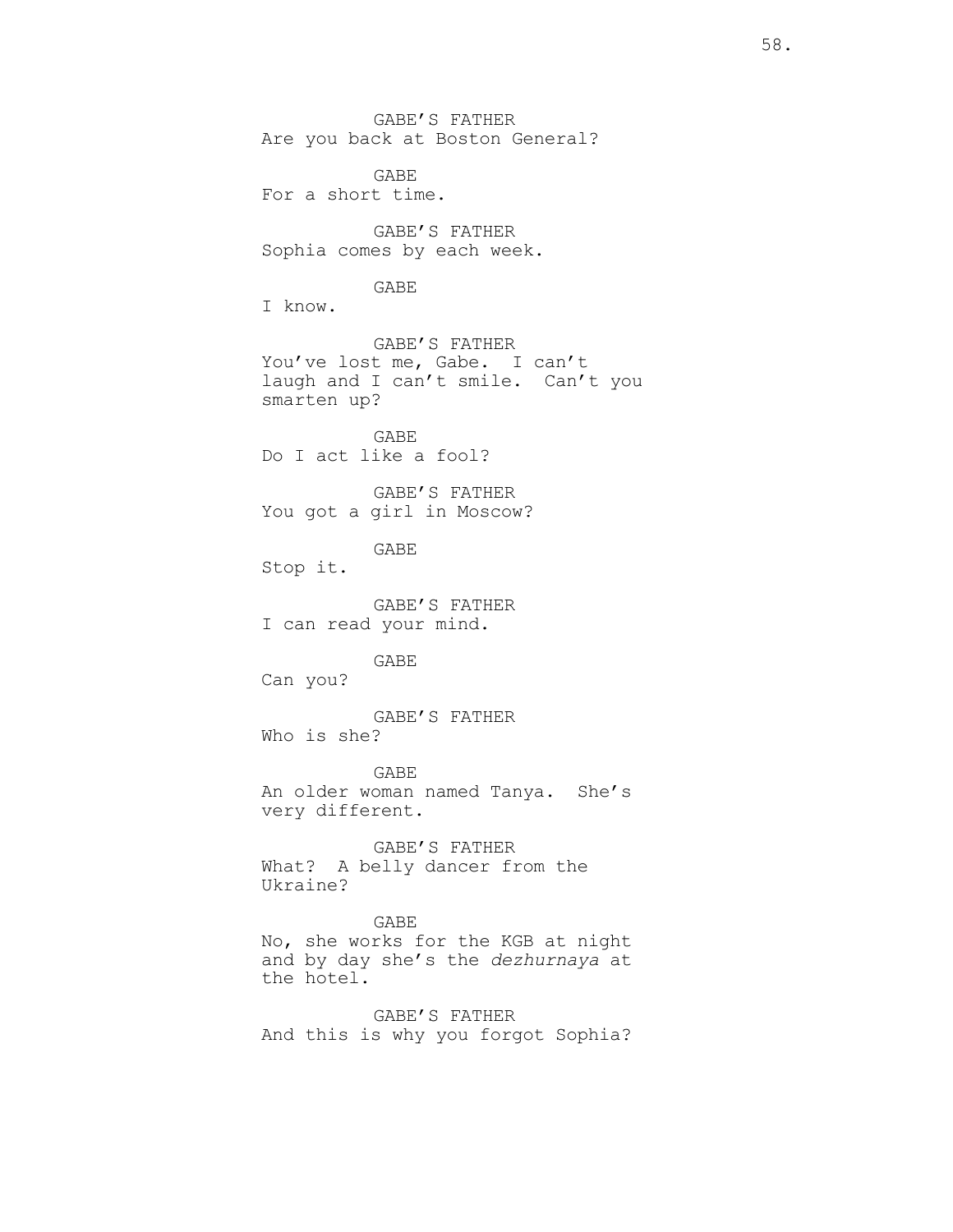GABE I haven't forgotten Sophia. I just saw her. I still want to marry Sophia. Get off my back.

GABE'S FATHER I really like Sophia, Gabriel. Get that through your head. Whatever damage you caused, do the right thing.

#### GABE

Can I borrow your car today?

Gabe studies his father's expressionless face. There is no reply.

EXT. GABE'S PARENTS' HOME IN CAMBRIDGE. AFTERNOON

Gabe gets into his parent's Chevrolet Impala. He plans to drive to Boston General Hospital.

EXT. BOSTON GENERAL HOSPITAL

Gabe parks the car and goes to the front entrance.

INT. BOSTON GENERAL HOSPITAL

Gabe strides to the elevator and enters on route to the 8th floor.

INT. BOSTON GENERAL HOSPITAL

Gabe leaves elevator and finds his way into an office of one of the hospital directors - Dr. Linda Blakely.

DR. BLAKELY

Hello Gabe.

GABE Hello Linda.

DR. BLAKELY I got your phone message.

GABE

Thank you.

DR. BLAKELY Are you really back or just doing a little cameo?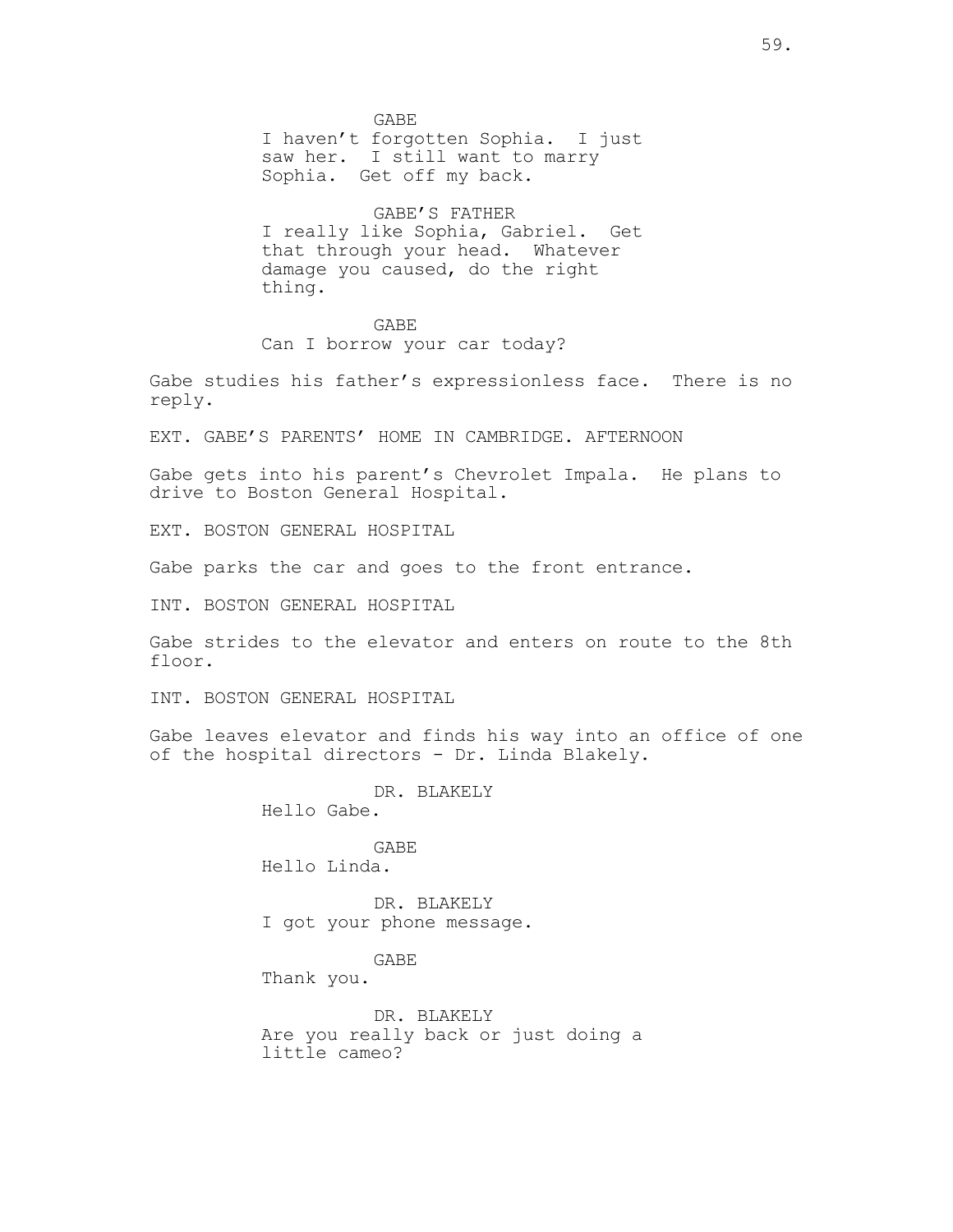GABE Somewhere in between.

DR. BLAKELY You came asking for a favor.

GABE

Yes.

DR. BLAKELY I'm not the head of Boston University's medical school. That is where you have to take this.

GABE

I know.

DR. BLAKELY Who is this *magnificent* Russian?

GABE Andrei Levin. Expert on the telomere analysis and chromosomal degradation

DR. BLAKELY He's here with you now?

GABE

No. But coming soon. Levin has corresponded with David Vanderbilt and expected some accommodation.

DR. BLAKELY Harvard or MIT?

GABE Doesn't matter to me. And Vanderbilt thinks MIT encompasses all of New England.

DR. BLAKELY When did he meet Vanderbilt?

GABE There was a US/USSR conference in Kiev a few years ago.

DR. BLAKELY Levin's that good?

GABE

Tops.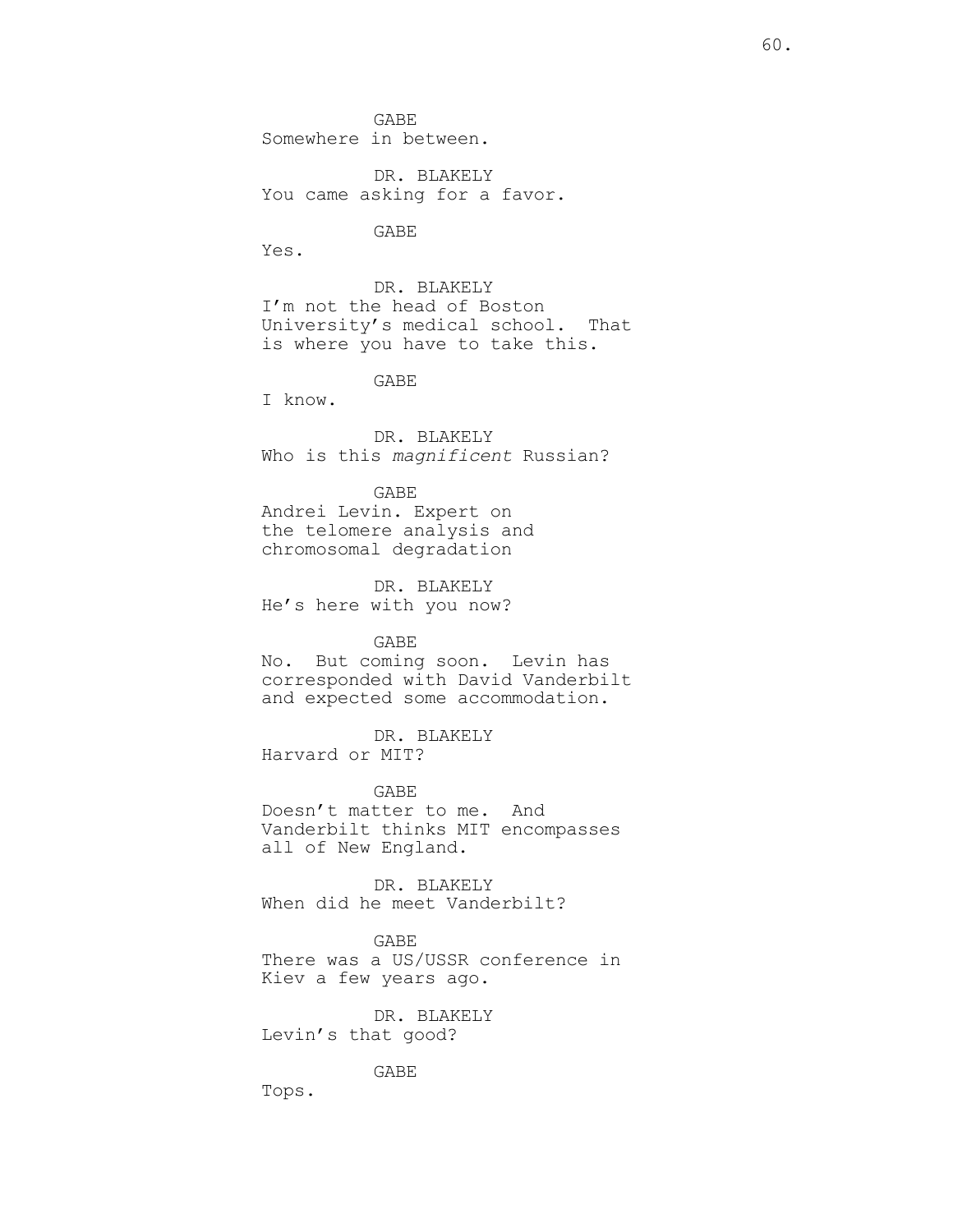DR. BLAKELY I've done too many favors for you, Gabe. You know that don't you. I can't do another. GABE Last favor, Linda. I'll be back by the end of the month - hopefully with Levin. EXT. MALIBU BEACH HOUSE. 2014 The older Gabe checks his iPhone and calls up an old photo of Andrei and Gabe in Boston, 1976. MAX Can you guess what Andrei's about to spill tonight? GABE Haven't a clue. MAX I heard word that he has prostate cancer, stage 3. GABE No way. MAX Better to die quickly than be impotent for another ten years. GABE It's a matter of your point of view Appleton. MAX You can guess my point of view. You must be frustrated in your position, Gabriel. GABE What? MAX Well, you're not nationally regarded. I mean . . . I know your working long years on stem cells in hair follicle but . . .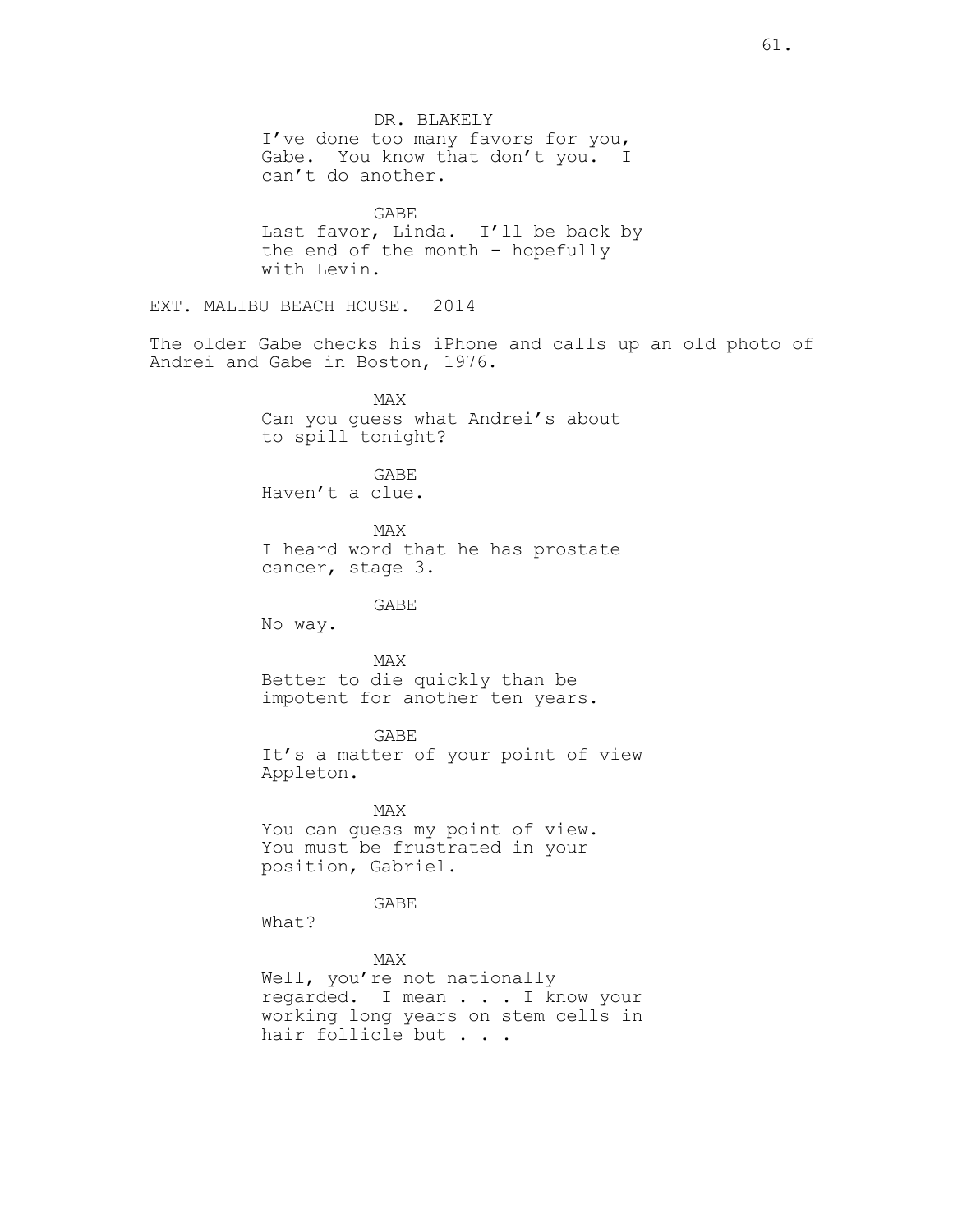GABE You're a colossal schmuck, Appleton.

MAX You call everyone a schmuck, Gabriel. Do you Tourette's?

Terri walks up to both men.

TERRI Gabe, don't start a fight tonight.

She kisses Gabe on the neck and Gabe can't easily find his composure. Max takes advantage of Terri's presence by fingering Gabe's suit lapel.

> MAX She kisses you and the hairs along my neck rise. Isn't that magical?

Gabe pulls away from Terri and punches Max in the jaw. Max flies against the kitchen floor and into the floral display on the kitchen counter.

EXT. INSTITUTE FOR MOLECULAR BIOLOGY. 1976 DAY

Gabe approaches the institute and is accosted by a well dressed man before reaching the entrance.

> MAN Dr. Epstein? GABE Yes? MAN You have papers? GABE I do. MAN May I see your papers? GABE Who are you? MAN I head security for the Institute.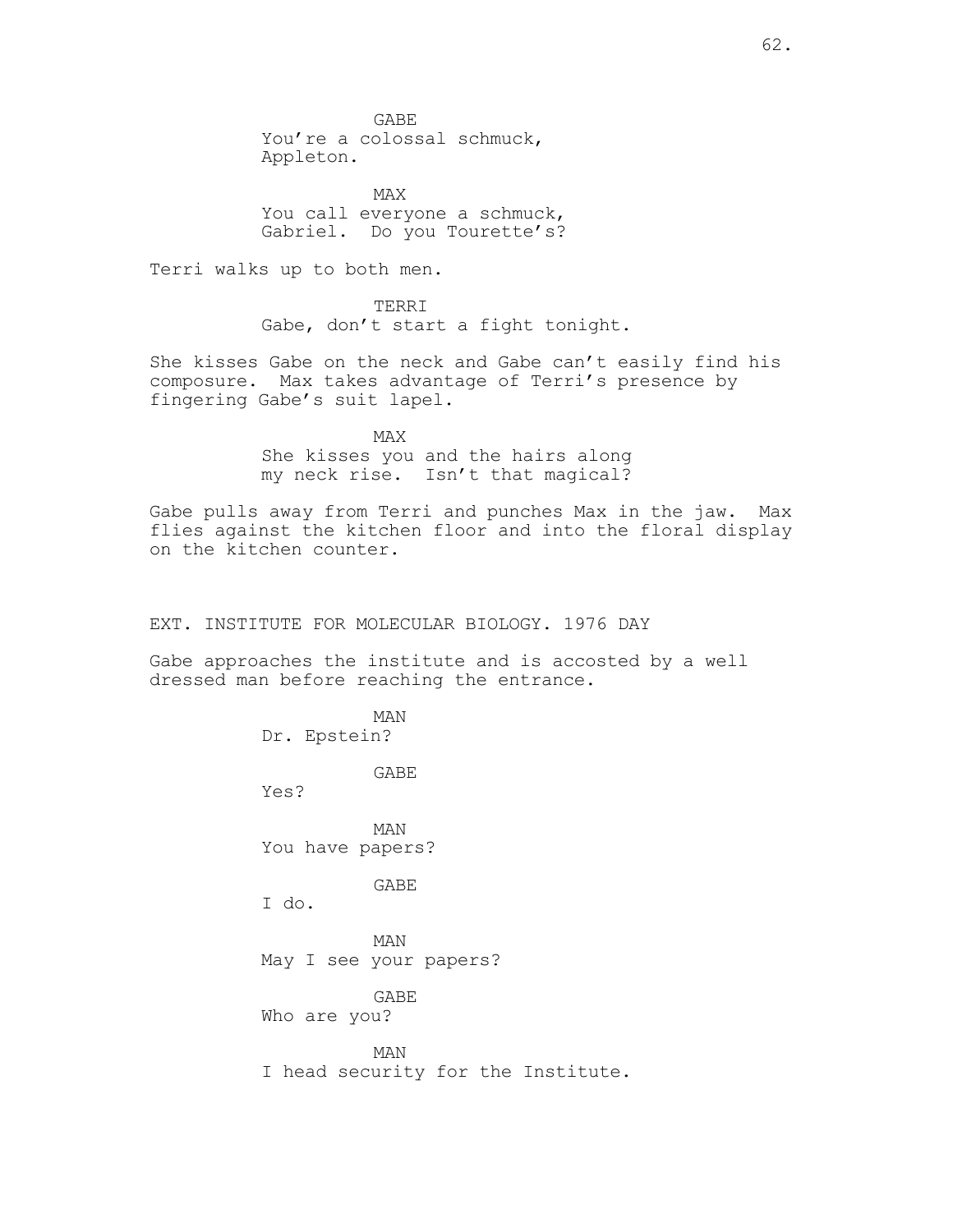GABE I've had no problem all these weeks.

MAN Your papers please.

Gabe produces passport, visa, and a letter of introduction granting him access. The man examines quickly and smiles.

> MAN I want you to come into my office, Dr. Epstein.

The man points to far end of the building. Gabe is very unsettled by this interruption and the notion of a long circuitous walk with someone with no official badge or I.D.

> GABE Will this take long?

> > MAN

No, no, no.

The man reaches for Gabe's arm and escorts him through the main entrance - surprising Gabe. Reflexively, Gabe pulls his arm away. The man grants him personal space as they walk the corridor.

> GABE Are you new here?

> > MAN

Yes.

They walk more rapidly, turn a corner, and the man opens a locked door with his key.

> MAN Please, have a seat.

Gabe enters and sits in the only guest chair by a small wood desk. The man finds his place behind the desk and takes out a cigarette. He offers a cigarette but Gabe declines.

> MAN Dr. Levin and you are best of friends.

GABE I wouldn't say that.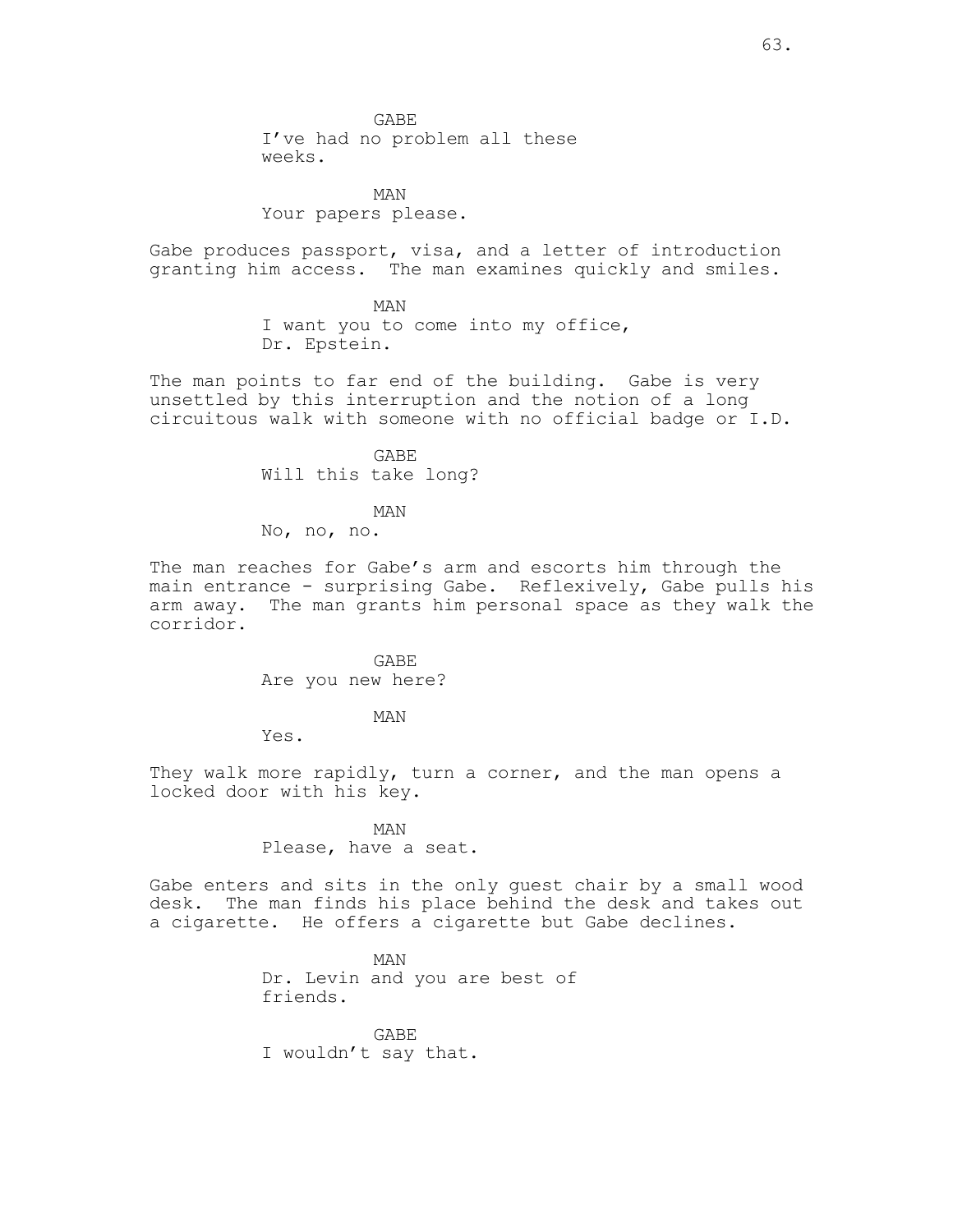MAN Who else do you see here?

GABE I've had conversations with Dr. Tanchek.

MAN We're not concerned with Dr. Tanchek. He's very old.

GABE I know he's very old.

MAN You are here two months longer than the letter of invitation states.

GABE

Yes.

MAN

Why?

GABE I like Russia.

MAN (Laughing) I am happy that you like my country. Are you meeting women?

GABE

No.

MAN What is Dr. Levin giving you?

GABE

Research help with DNA. And stem cells. His work is good and his approach is different from American scientists.

MAN And what do you give him?

GABE I don't know. Maybe some things about DNA analysis. Maybe I am asking helpful questions. He laughs at my jokes.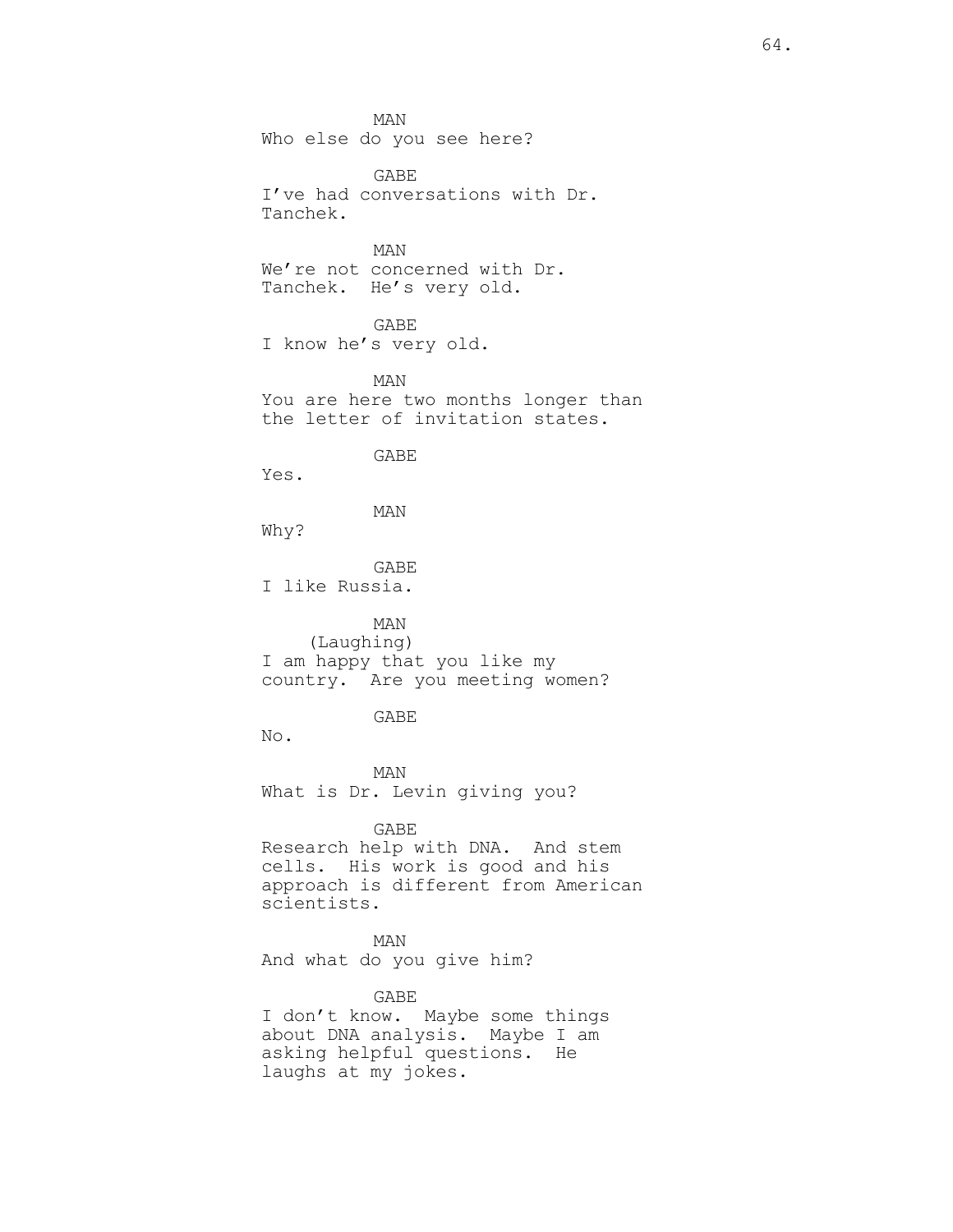MAN Tell me a joke, Dr. Epstein.

GABE What's the difference between a Yankee fan and a dentist?

MAN What is a Yankee fan?

GABE A baseball fan from New York.

MAN Is that the joke?

## GABE

No. The joke is - one roots for the Yanks. The other yanks for the roots.

MAN

I think you're in trouble, Dr. Epstein. The Institute wants you to stop visiting after this week. You can finish up your conferences and your trips to Dr. Levin's laboratory. Do I make myself clear?

GABE

If I told you a better joke, would you have give me more time?

MAN No. Well, yes. It's so hard to say. But leave that woman alone who cleans your room.

GABE Is there something else you need to tell me?

### MAN

You need a tailor. Your jackets are baggy and your sleeves are for a clown.

GABE I've lost weight in Moscow.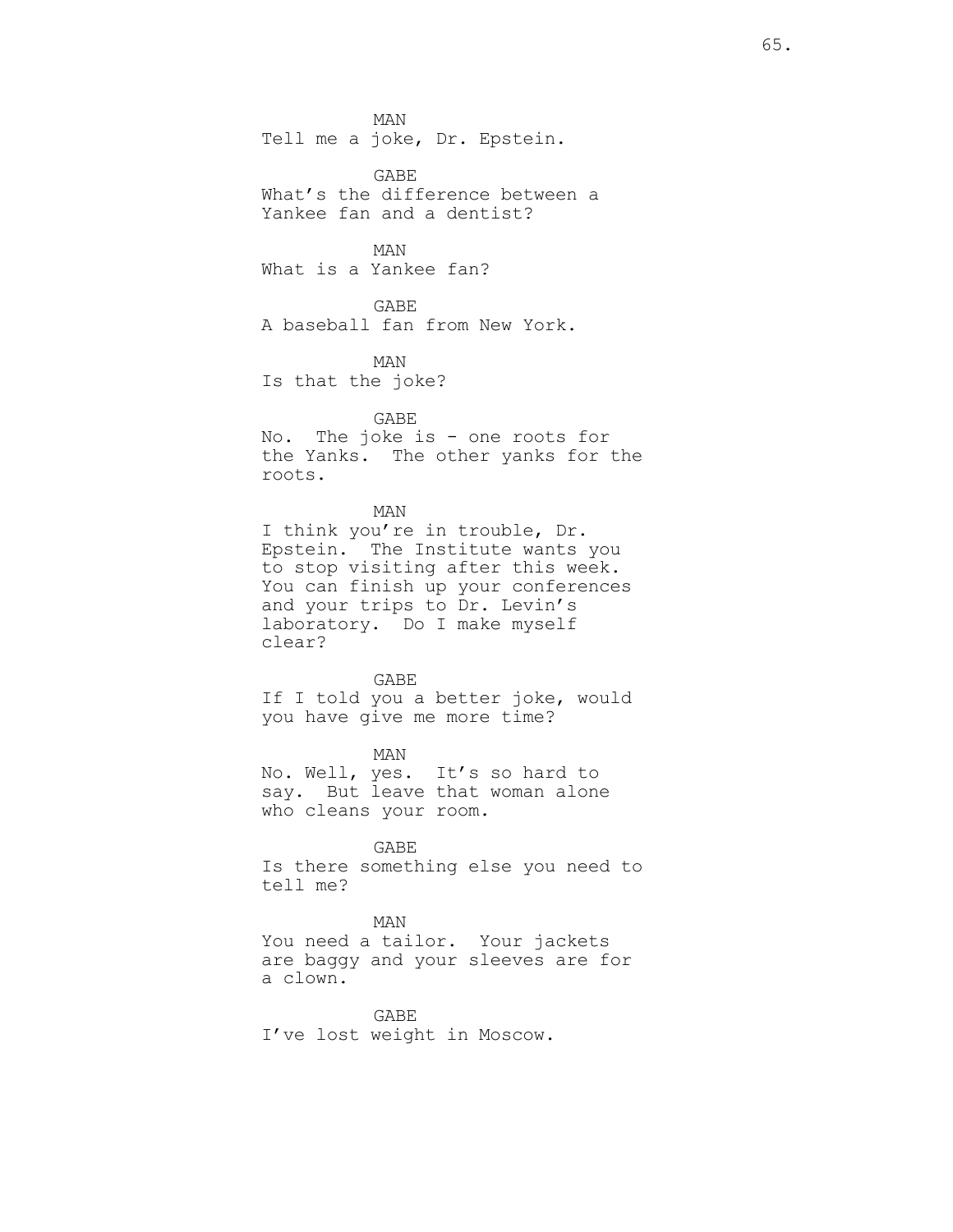MAN All the more reason for you to return to Boston, Dr. Epstein.

GABE Can I see Dr. Levin now?

MAN

Of course.

With a broad smile, he gets up and shows Gabe to the door.

GABE I don't think you should defend your tailor.

MAN My wife, you mean . . .

INT. INSTITUTE-ANDREI'S LAB. DAY

ANDREI

I'm not surprised, Gabe. You visit one time too many and now the clamp down. You have no choice but to finish up in Moscow.

GABE

I get it.

ANDREI No hard feelings.

GABE I'll return to Boston and maybe we can correspond.

ANDREI Pen pals? Is that the term?

EXT. MOSCOW HOTEL. DAY

Gabe is walking back to his hotel. He sees Tanya outside. She is nonchalant, a cigarette in her mouth, and looking away from Gabe. He is unsure whether to continue or walk away from the hotel. He hates the feeling inside. She throws her eyes at him and smiles like a travel agent to a tourist.

> TANYA You can't say hello?

> > GABE

I can.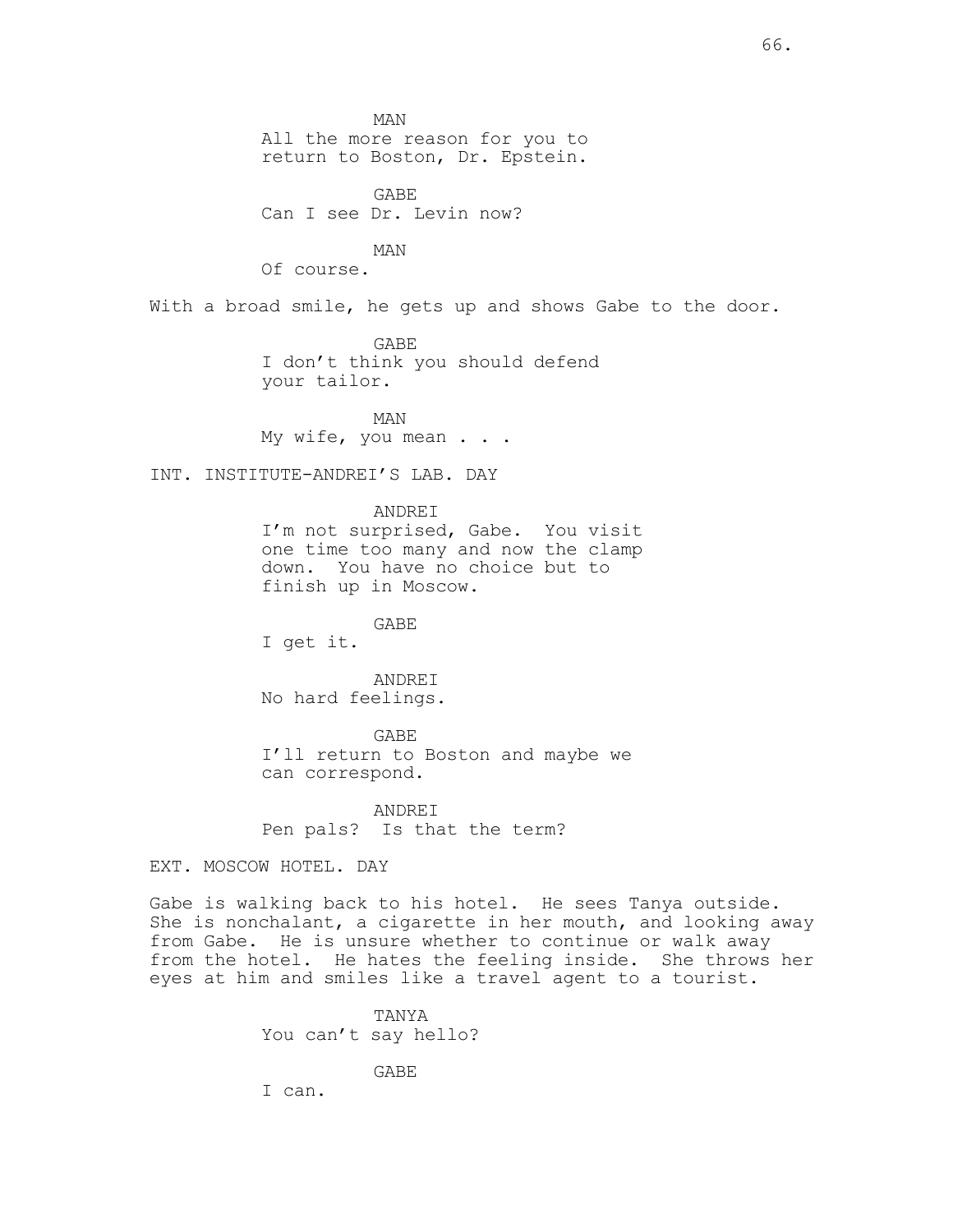TANYA I understand that you're going back to Boston. GABE How do you know? TANYA Don't you think I should know? GABE What do you want, Tanya? TANYA I want to go with you. GABE With me?

## TANYA

To Boston.

GABE I can't take you to Boston.

TANYA You could if you marry me.

GABE You want me to marry you?

## TANYA

(laughing gently) I just want to go with you to Boston. Why do you make conversation so hard? Why do you fear me? I'm not wild animal.

She walks down the hotel steps into the street. Gabe looks around to see if anyone is watching them.

## TANYA Nervous people don't live long unless they drink black tea with chilled vodka.

Gabe enters the hotel intending to go to his room. INT. MOSCOW HOTEL ROOM. DAY

At his night table phone, Gabe calls Don.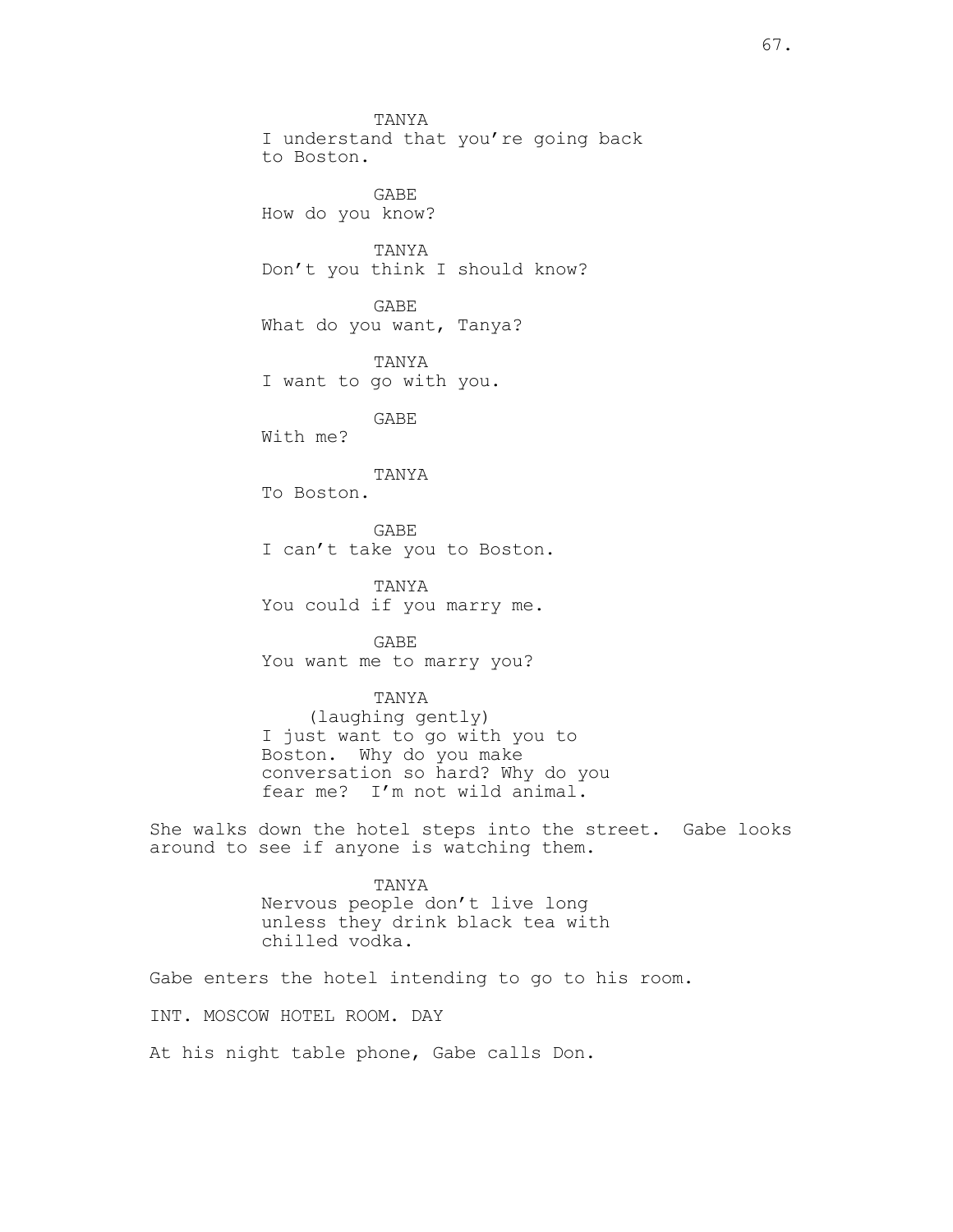GABE Don, it's me. I'm packing up.

DON (O.S.)

Why?

GABE I'm being shadowed too much and it's enough.

DON (O.S.) Because of Levin?

GABE I don't know.

DON (O.S.)

Time for you to go back home, Gabe. Compadre, I told you that long ago. When are you going?

GABE In three days.

> SWITCH TO DON'S HOTEL ROOM

DON Which girlfriend is motivating this really? Your *dezhurnaya* or the Korean Princess in Cambridge?

Gabe doesn't answer and Don pours himself a drink with his free hand.

> DON I heard you had an evening encounter with Masha, Gabe.

GABE Her name's Tanya.

DON

Tanya, Masha, Natasha - whatever. You're playing Russian Roulette, you dumb schmuck.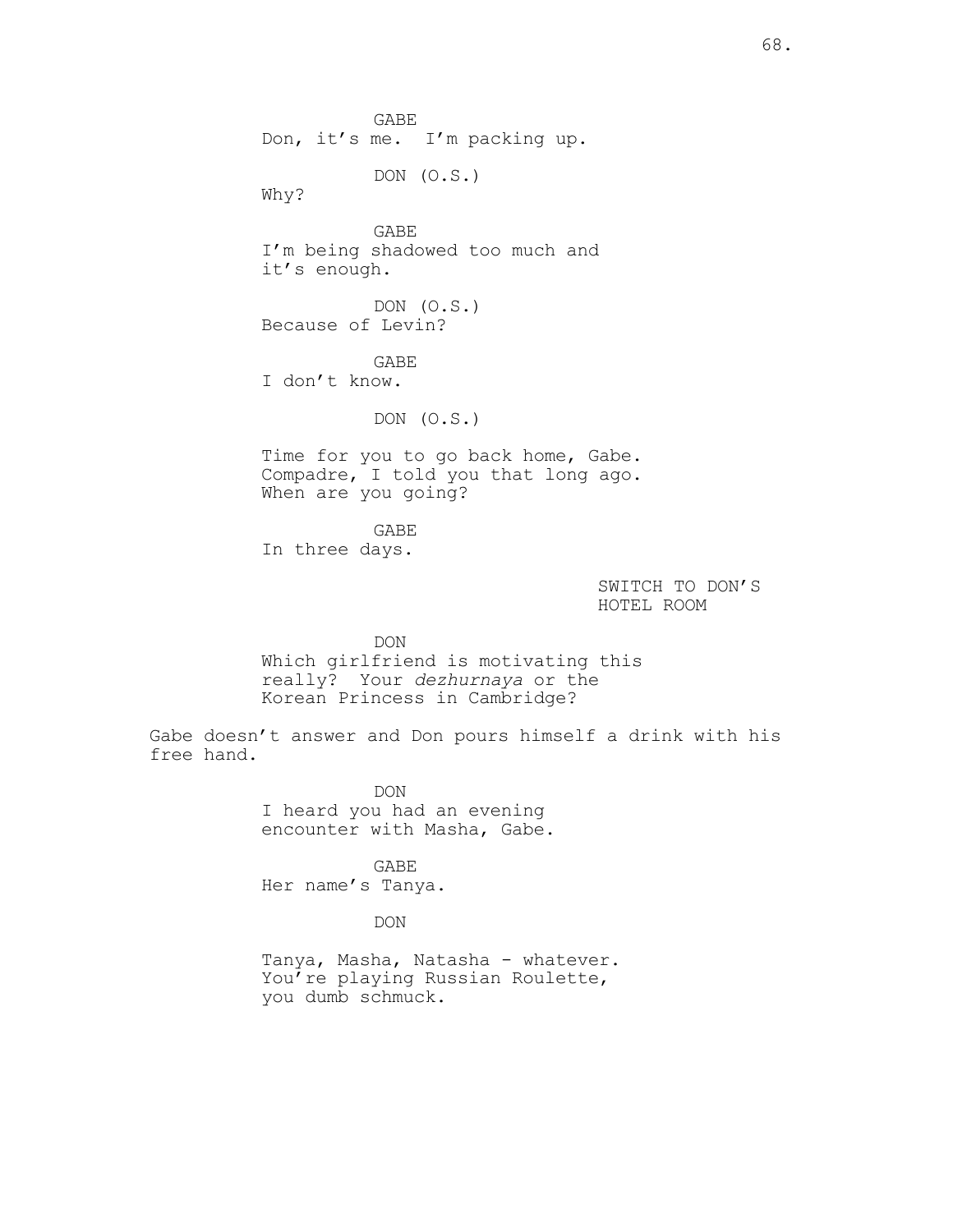EXT. MOSCOW AIRPORT

Gabe leaves his cab and heads into the airport.

INT. MOSCOW AIRPORT

Gabe approaches customs official so he can catch his plane. He looks relieved to leave the country.

INT. U.S. EMBASSY IN STOCKHOLM. DAY

Gabe, luggage in hand, enters the compound and signs in at the receptionist. He appears uncomfortable despite the fact that he is in a safe environment.

> TIME LAPSE TEN MINUTES

A consulate official approaches him and smiles.

CONSULATE OFFICIAL Dr. Epstein? Please follow me.

Gabe stands and proceeds down the long corridor. The two men enter a tiny office and the consulate official offers Gabe a chair.

> CONSULATE OFFICIAL I am going to ask a colleague to sit in on this meeting, if you don't mind?

GABE Not at all.

Consulate official buzzes his intercom and a woman official Halsford enters immediately. She is grim and dresses the part.

> CONSULATE OFFICIAL HALSFORD The receptionist tells me that you wish to engineer the defection of a very famous Soviet scientist from Moscow. Is that why you are here?

> > GABE

Yes. Why are you upset?

CONSULATE OFFICIAL HALSFORD May I please see your papers?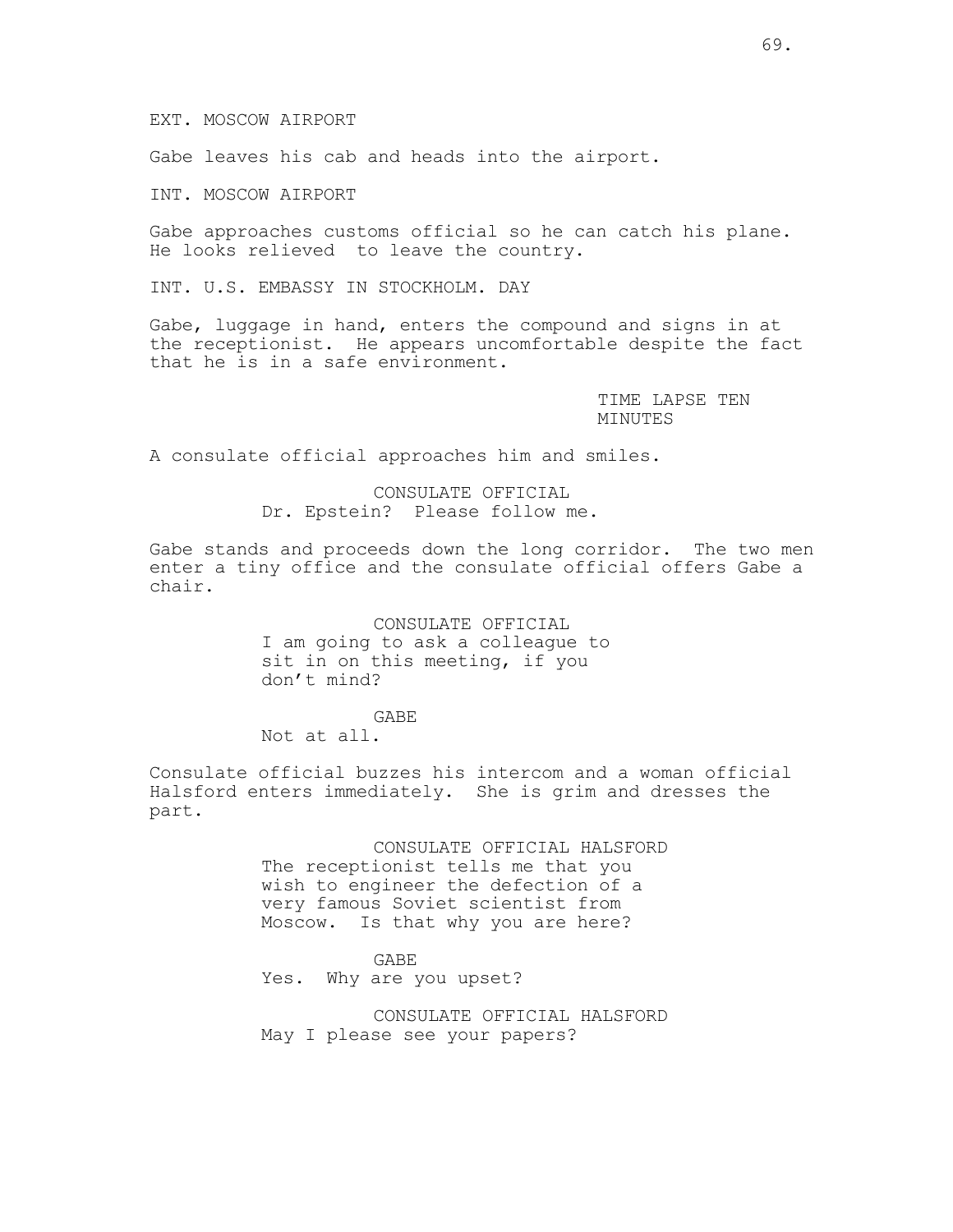Gabe produces his passport, letters of appointment to be in Russia, his credentials from Boston Hospital, and even certificates of bank deposits.

> CONSULATE OFFICIAL HALSFORD I see you're a doctor and you've included certificates of bank deposits.

GABE You can see I'm thoroughly legitimate and I'd even give up my life savings for this mission.

CONSULATE OFFICIAL HALSFORD I think you're a nut case. Why are you on a mission?

GABE

Because . . .

CONSULATE COLLEAGUE JAMES Doesn't add up.

GABE Because I've come to befriend this little guy, a fellow Jew who has been persecuted and who has tremendous potential in his scientific field.

CONSULATE OFFICIAL HALSFORD Are the two of you lovers? He pitches, you catch?

### GABE

What?

CONSULATE COLLEAGUE JAMES Are you homosexual?

#### GABE

No.

CONSULATE COLLEAGUE HALSFORD Are you blackmailed into doing this?

GABE Absolutely not.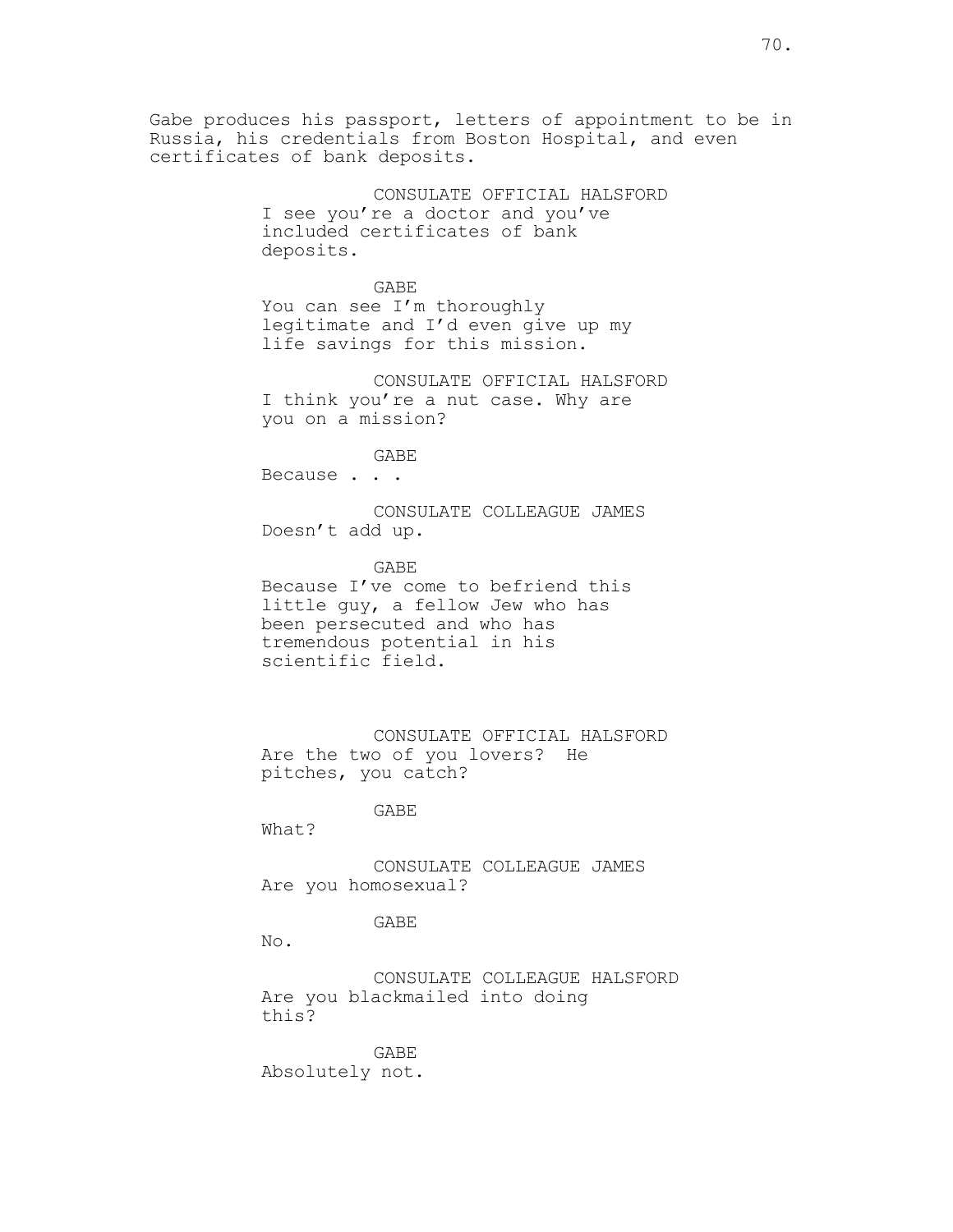## CONSULATE OFFICIAL JAMES

(overly professional) What my colleague is intimating, you see, what compels you to take enormous risks for a stranger from Moscow?

#### GABE

Dr. Andrei Levin is not a stranger to me. And I know the State Department has helped many Russians defect over the years. Why is this case different? He's on the cutting edge of telomere chromosome research. I think he's absolutely brilliant.

CONSULATE COLLEAGUE JAMES How did you save this much money, Dr. Epstein?

#### GABE

I've been frugal as a student and have saved \$40,000 over a decade.

CONSULATE OFFICIAL HALSFORD What exactly is your plan of action with Levin?

### GABE

I'll meet him in the Helsinki railroad station over a span of two days. He's giving an address at a Helsinki medical institute. After the talk, we'll meet up again and hold up in a hotel. Then cab to the ferry for Sweden. I've made the trip between Helsinki and Stockholm. The authorities don't check passports and visas.

CONSULATE OFFICIAL HALSFORD And if the Soviets alert the Helsinki police that Levin has left the conference?

GABE That's a risk we have to take.

CONSULATE COLLEAGUE JAMES You realize the Soviets control Finland in many ways. (MORE)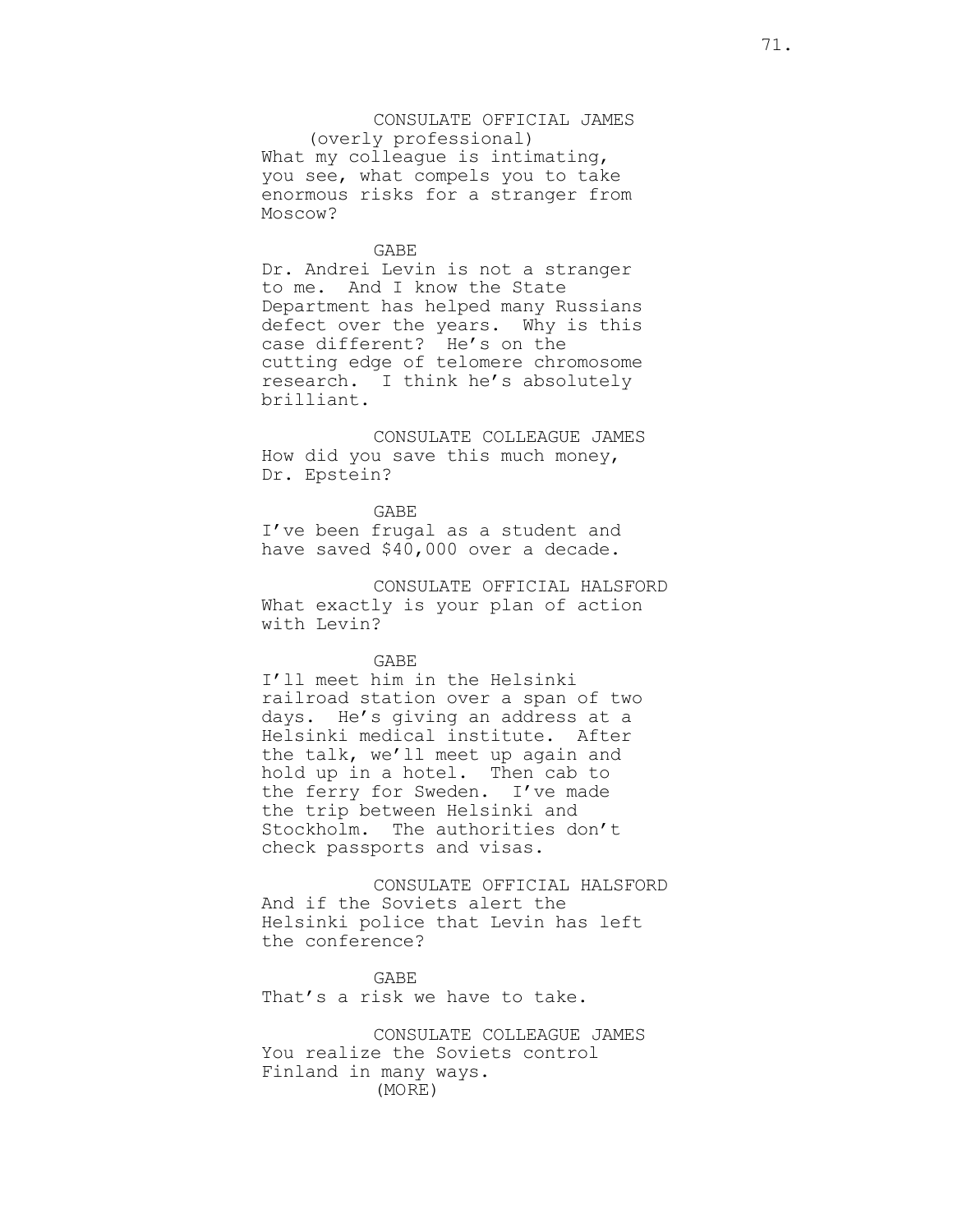The Finnish police can catch the ferry on speed boats. The ferry ride's about 12 hours. You're gambling on a big window, even if the Fins don't like doing stunts for the Russians. The Soviets will figure out your little buddy's on the boat. CONSULATE COLLEAGUE JAMES (cont'd)

CONSULATE OFFICIAL HALSFORD The fastest way to get him to Stockholm is by plane.

GABE I went to the airport and saw that documents are required. It's a piece of cake at the ferry.

CONSULATE OFFICIAL HALSFORD Still, if I were you I'd rather run that risk than get nailed 6 hours on the ferry.

CONSULATE COLLEAGUE JAMES You could rent a car and travel over the top of Finland.

GABE That plan would take too long and it's a hard drive. I also heard the Finnish-Swedish land border runs higher risks than the ferry. Are you two CIA or genuine staff of the Embassy? (silence) You don't want to say . . .

CONSULATE COLLEAGUE JAMES Well, Dr. Epstein. This is a

'balls-up' operation. You'll need all the luck in the world.

CONSULATE OFFICIAL HALSFORD (smiling warmly) If you get caught, you'll be sent to a Russian prison for half your life. But you will learn to speak Russian fluently by the age of 60.

Gabe stands sensing the meeting is over and he is visibly disappointed by the lack of support.

> GABE You are CIA. Surprise, surprise.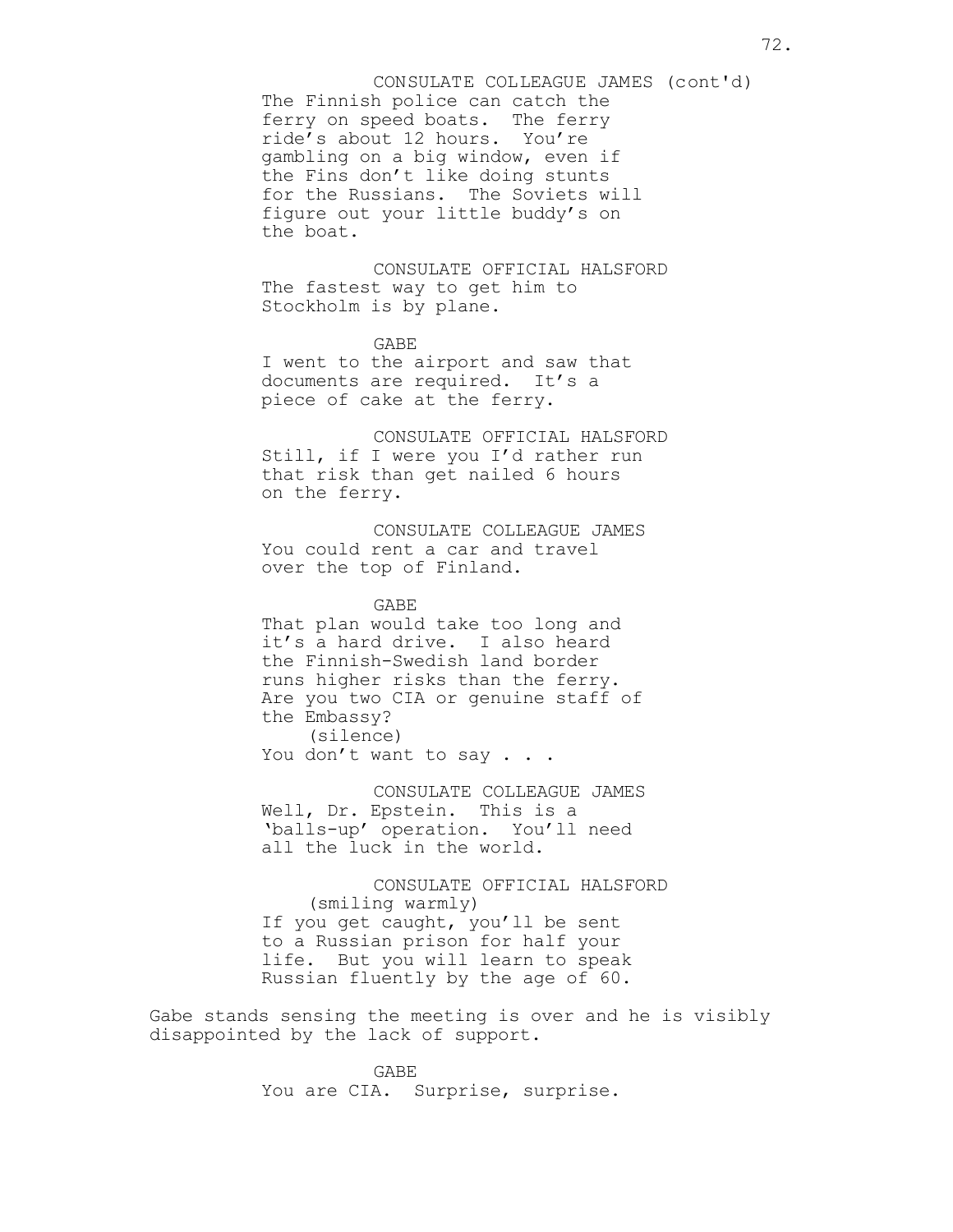## CONSULATE OFFICIAL HALSFORD Good day, Dr. Epstein.

EXT. U.S. EMBASSY IN STOCKHOLM.

Gabe, luggage in hand, steps away from the compound and he sees a flock of birds change directions in mid-flight high above the row of flags. He hails a cab and gets in.

EXT. ROADS AROUND STOCKHOLM.

Gabe's cab finds its way to the harbor for the ferry ride to Helsinki.

EXT. STOCKHOLM FERRY EMBARKMENT

Gabe pays the cab and walks to the ferry check-in. He pays for his passage and gets his boarding ticket.

INT. MOSCOW TRAIN STATION

Gabe returns to Moscow by rail from Finland.

EXT. MOSCOW HOTEL. DAY

A cab returns Gabe to his hotel. Gabe enters the building.

INT. MOSCOW HOTEL.

Gabe sees Tanya in the lobby and she follows him to the elevator. They both get in.

INT. HOTEL ELEVATOR

She smiles and he returns the smile.

TANYA You look hungry.

GABE I don't eat anymore.

TANYA How smart is that?

GABE

Not smart.

TANYA Did you miss me?

GABE

Yes.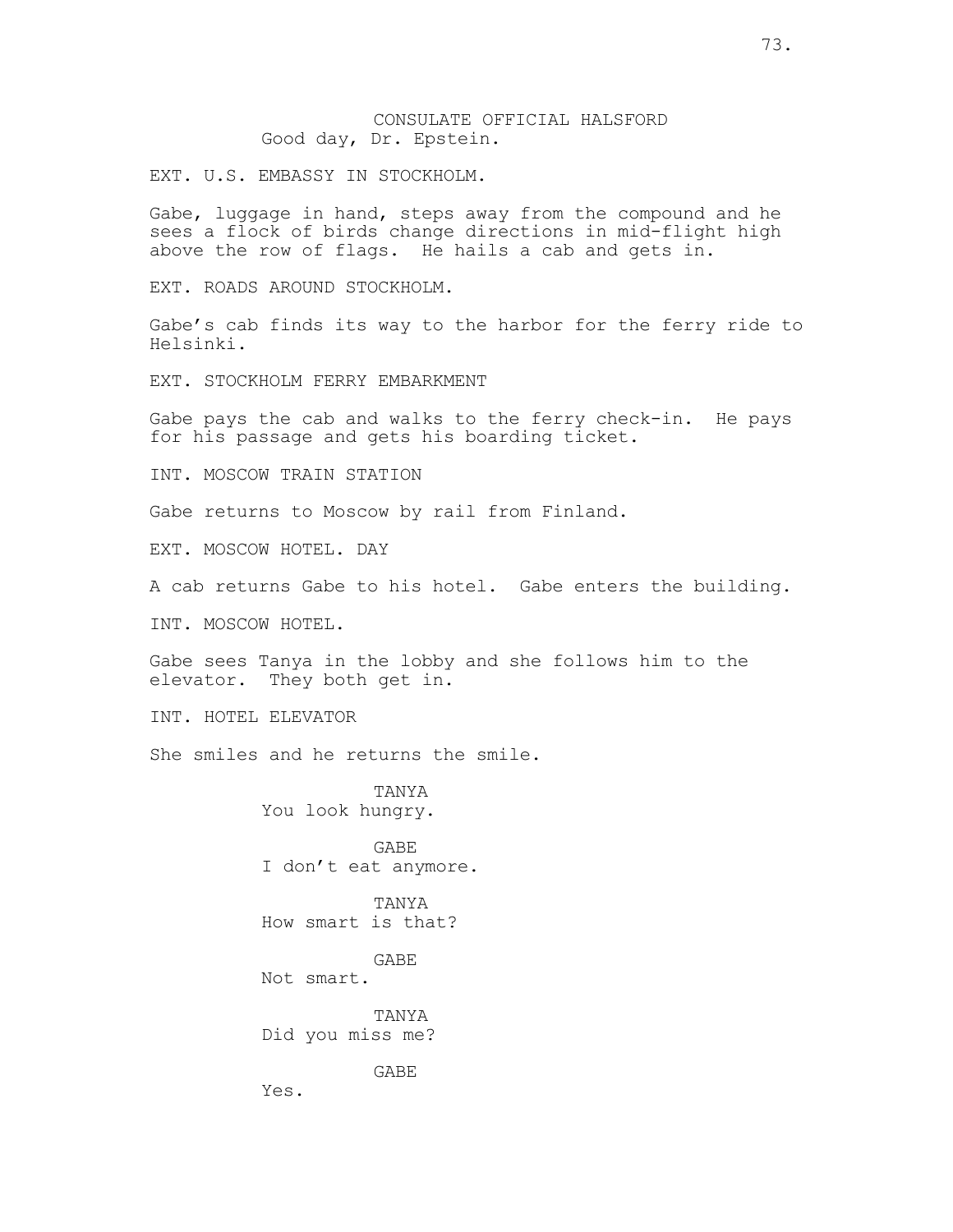## TANYA

Good.

The elevator opens. Gabe gets out and Tanya lingers. She puts her hand on the door to prevent the elevator from moving floors.

> GABE You can hurt your hand doing that?

TANYA Don't you want company?

GABE

Do you?

She gets out of the elevator and follows him to his room.

INT. MOSCOW HOTEL ROOM.

Gabe unlocks his door. As he enters, Tanya follows behind him. His room again looks worked over by some intruder.

> GABE I try to keep my room neat.

TANYA I know you do.

GABE What are they looking for?

TANYA Who knows? Love letters? Spy film? Missiles?

GABE You're very funny.

TANYA Thank you. So are you.

GABE

Thank you.

She sees she has a run in her stockings and crosses her legs awkwardly to conceal it.

> GABE Why are you in my room?

TANYA To give you luck.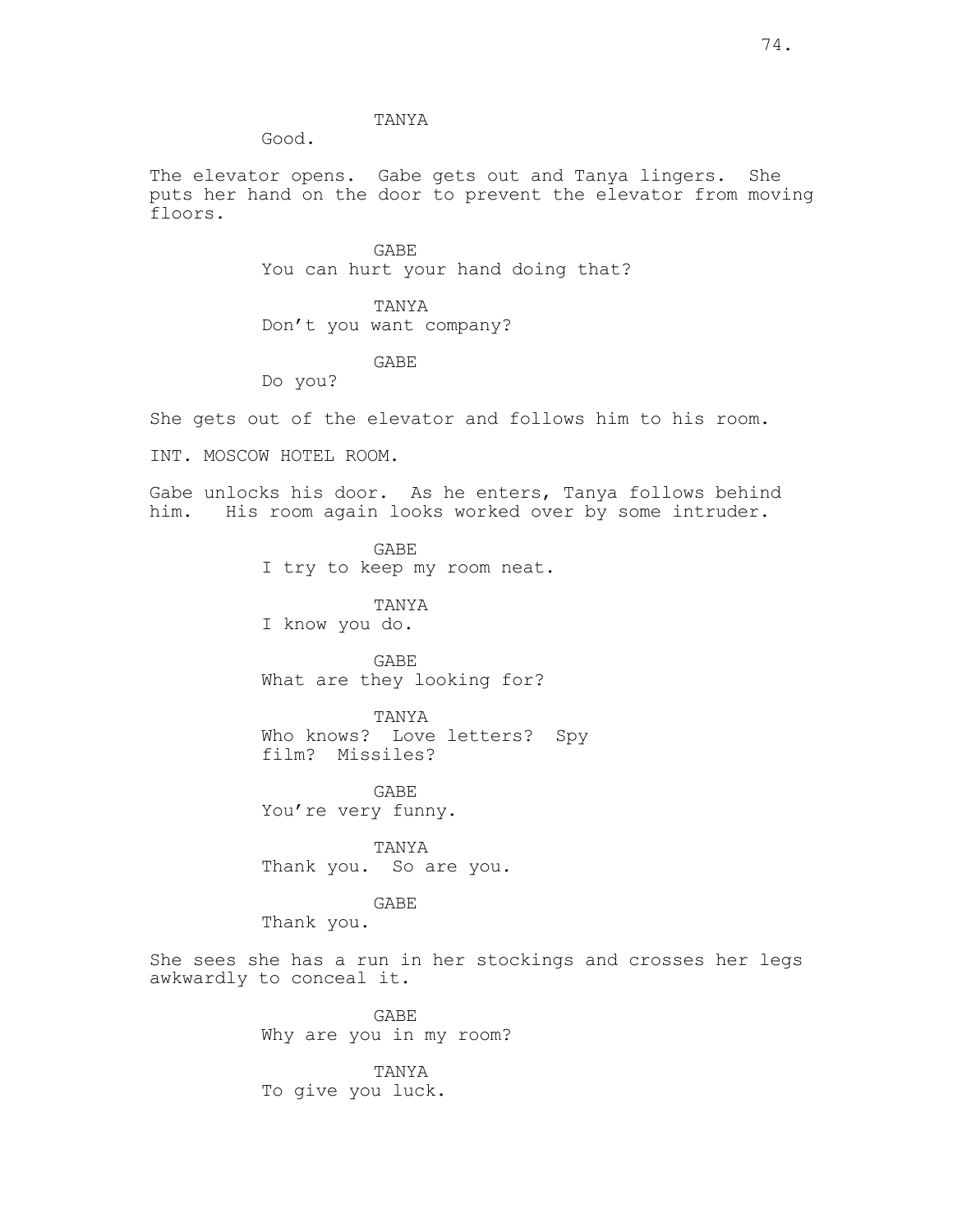GABE Why do you think I need luck?

This makes her laugh and she sits on his bed nonchalantly.

GABE Would you like dinner?

TANYA Yes, but we should not go out to a restaurant near this hotel.

GABE

Why not?

TANYA Because some people are watching. How stupid are you?

Gabe goes to the hotel window and looks out to the street.

GABE Are you one of those paid to do the watching?

TANYA Do you like me?

GABE

Yes.

TANYA Then don't ask that question, Gabriel.

Gabe opens his night table drawer and sees that the intruder did not take his money. He counts the cash and puts money in his pocket.

> GABE Money's here. Let's have a fancy dinner, darling Tanya.

EXT. MOSCOW HOTEL.

Gabe leaves hotel and moments later Tanya leaves hotel facade. We see them catching up to each other down the street. Then Tanya goes ahead of Gabe and he follows her from about twenty feet behind.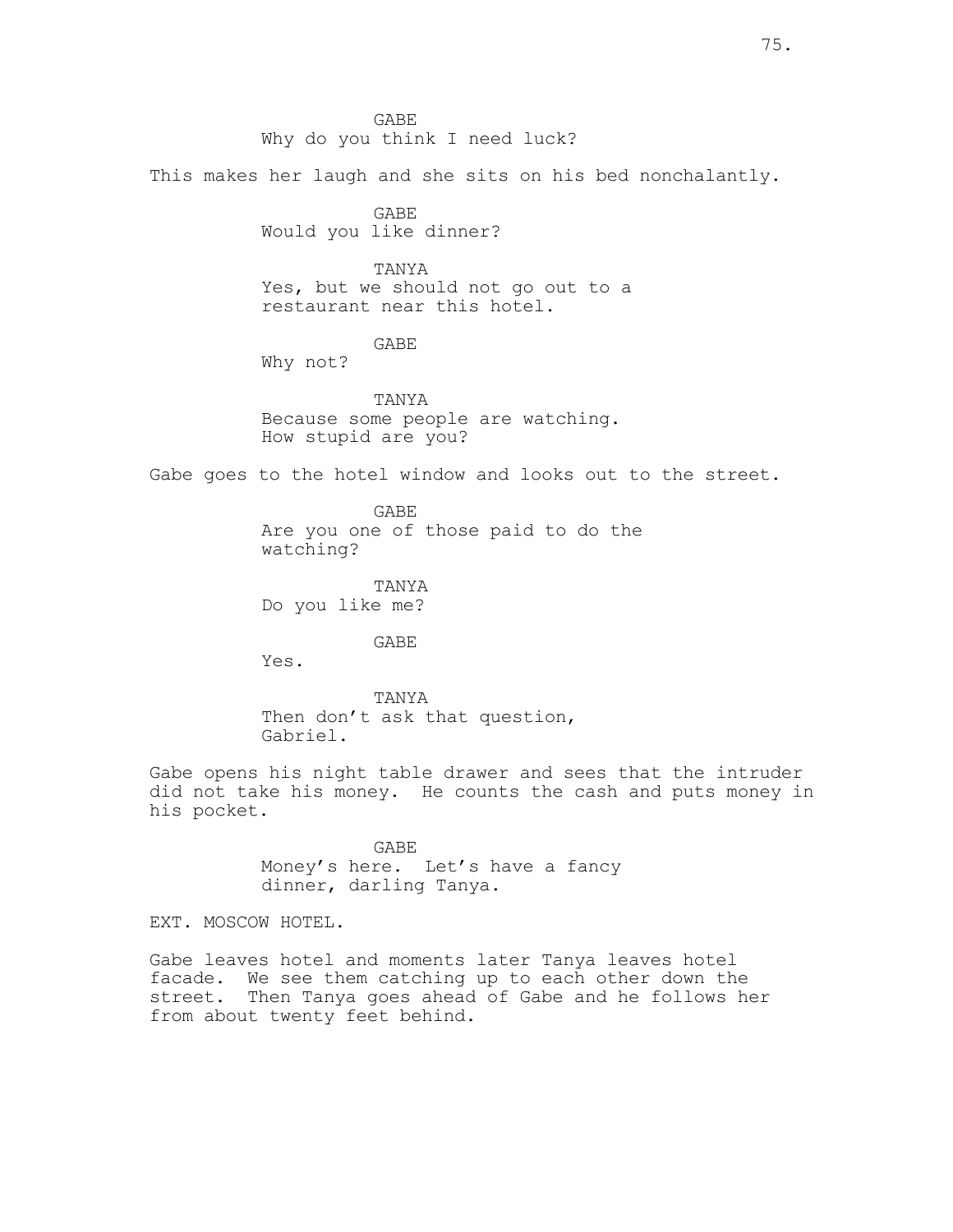Tanya continues down narrow streets and Gabe is still trailing behind her. She enters a small restaurant and says something quietly to the waiter.

> TANYA Sit, sit. Don't look crazy.

> > GABE

Where?

She points to the back of the restaurant. Several of the tables are taken by working class men. Very few women are inside. The waiter returns with a bottle of vodka and two glasses. The noise level is high and there is a lot of cigarette smoke overhead.

> TANYA How hungry are you?

GABE I'm hungry.

TANYA You like borsch?

GABE

Sure.

She gets up and goes into the kitchen vestibule. Gabe is uncomfortable with her maneuvers inside the restaurant. A dwarf is sitting at the table next to Gabe's and he watches Gabe intensely. Tanya returns to Gabe and sits inches away from Gabe.

> TANYA Do you have any children?

GABE Why do you ask?

TANYA You have a face that says I want five little ones.

GABE I didn't know my face said that.

> AN HOUR GOES BY AND THE VODKA BOTTLE IS HALF EMPTY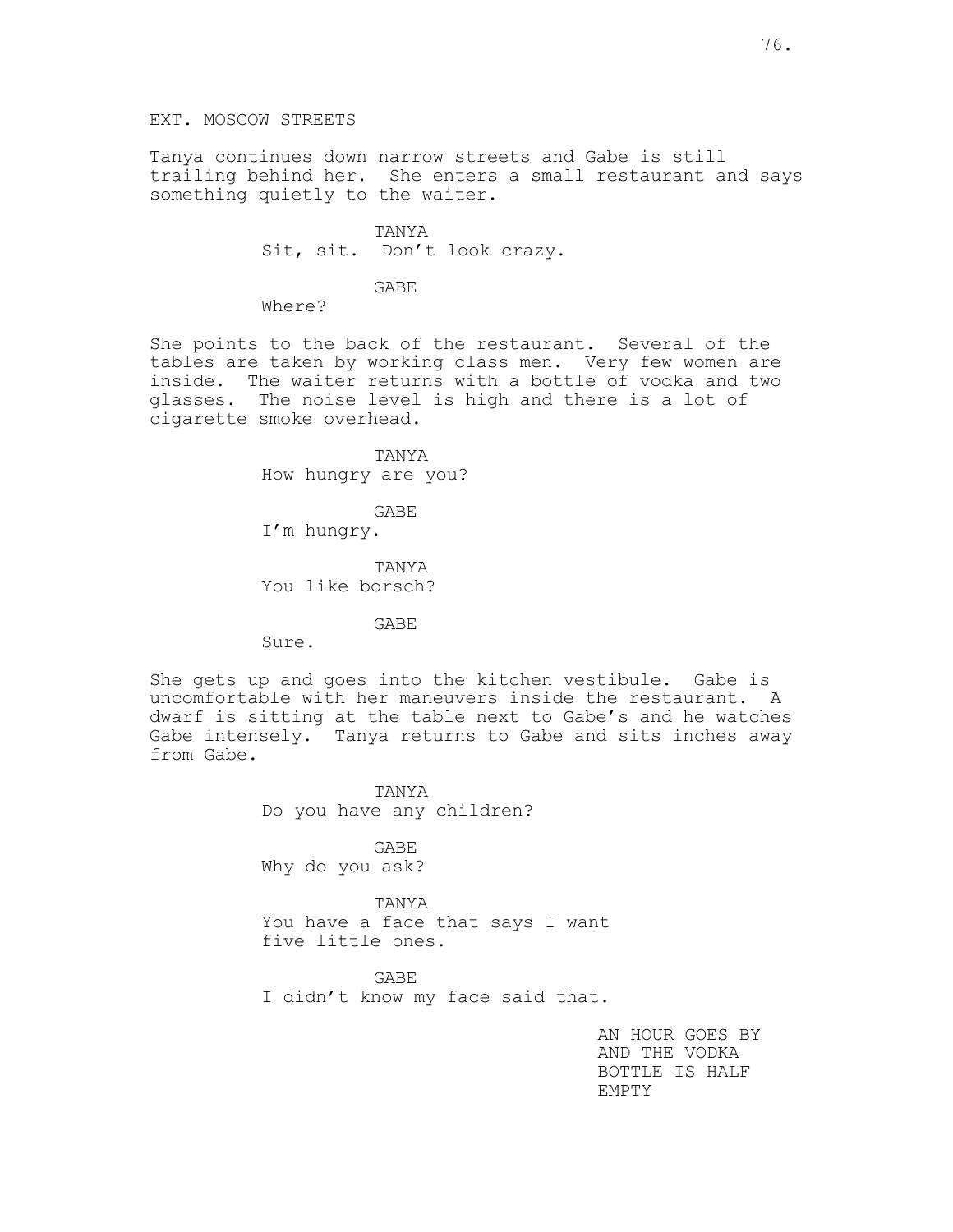## You love me, don't you Gabriel?

She kisses firmly on the mouth and he cannot resist from wrapping his arms around her. The restaurant is nearly empty now.

INT. INSTITUTE FOR MOLECULAR BIOLOGY. DAY

Gabe is walking through the lobby on route to Andrei's lab.

INT. ANDREI'S LAB

Andrei is focused on his table work when Gabe enters. Andrei won't pull his eyes away, although he notices Gabe is visiting.

> GABE How are you?

ANDREI I have a migraine.

GABE Do you get many migraines?

ANDREI I have an ex-wife, Gabe.

GABE Let's take a walk, Andrei.

Andrei puts down a telephone which was off the hook and then locks a few papers in his desk. He grabs his coat and both men leave the lab.

EXT. MOSCOW STREETS NEAR THE INSTITUTE

The men walk briskly and feel comfortable about talking in confidence.

> ANDREI You changed your mind?

GABE When is your Helsinki conference?

ANDREI

Next week.

GABE Okay, Andrei. I'm ready to help.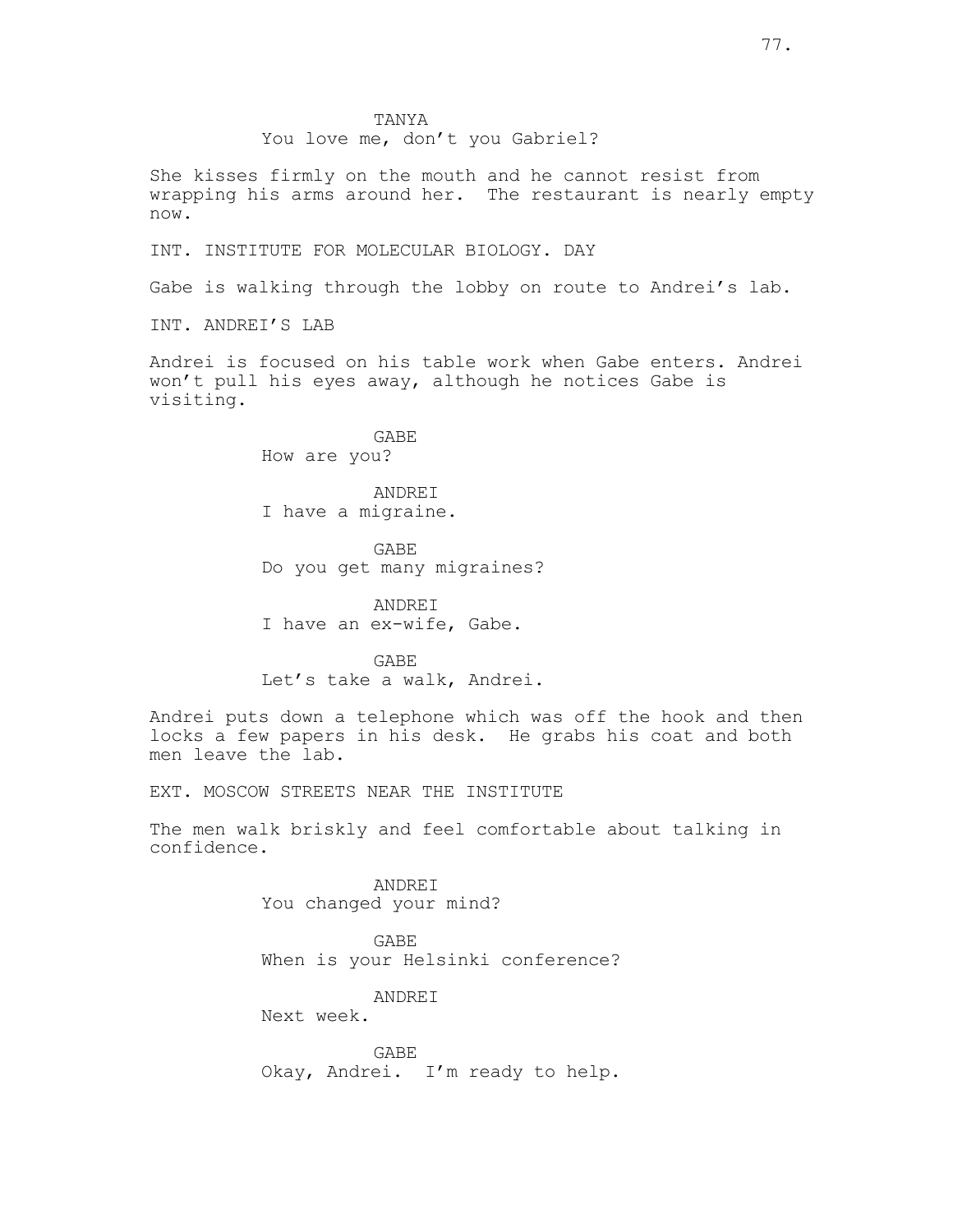ANDREI

Certain?

GABE Yes, my friend.

Andrei squeezes Gabe's shoulder affectionately.

ANDREI Well, let's see if God above wants good things for us.

GABE I thought you didn't believe in God?

ANDREI What did Voltaire believe in?

GABE He found God on his death bed.

ANDREI What do you expect of the French?

The men reverse course and walk back to the Institute.

EXT. INSTITUTE FOR MOLECULAR BIOLOGY.

An aerial view of the building and a distant shot of Andrei and Gabe approaching the Institute.

INT. INSTITUTE FOR MOLECULAR BIOLOGY.

Gabe and Andrei shake hands. Andrei walks down the corridor to his lab. Gabe stands alone and smiles at the security detail at the foyer. Gabe realizes this will be his last visit to the Institute.

INT. MOSCOW HOTEL ROOM. A WEEK LATER

Gabe is packing up to leave. There is a knock on his door. He goes over and sees Tanya outside.

> TANYA Are you leaving?

> > GABE

Yes.

TANYA I thought you would be here for another month.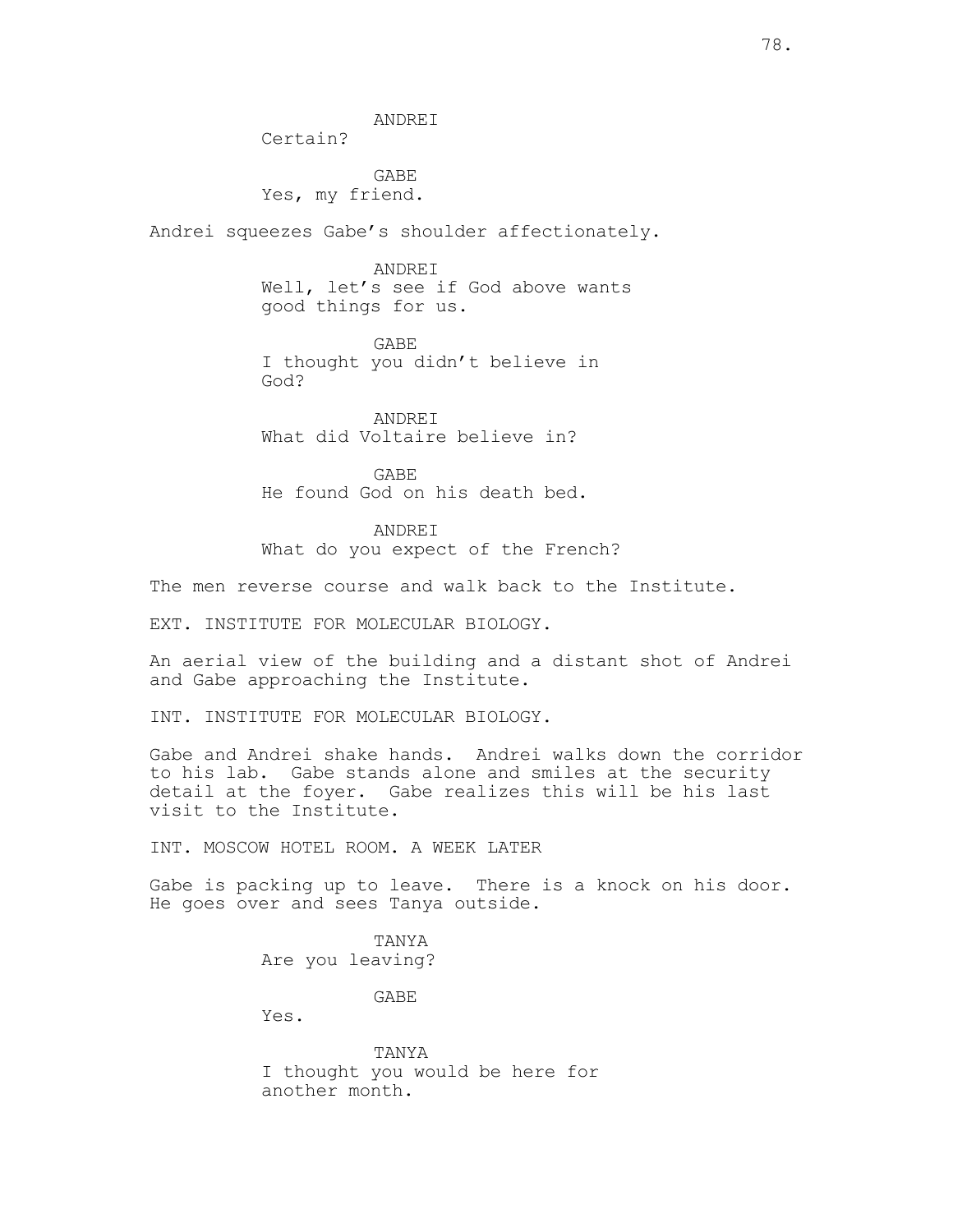GABE My plans have changed. TANYA Were you going to tell me?

GABE

Yes.

TANYA I don't believe you.

GABE I don't blame you. But I am sincere, Tanya.

There is a heavy silence. Gabe closes the door and lets Tanya stay.

> TANYA I'm pregnant.

> > GABE

What?

TANYA Two months. Do you care?

GABE

Yes.

TANYA Then don't leave. You told me you loved me.

GABE I was drunk.

TANYA So was I, Gabriel. Drunk people tell the truth.

GABE I'll come back, Tanya. I have business in Boston.

TANYA

When?

GABE A few weeks.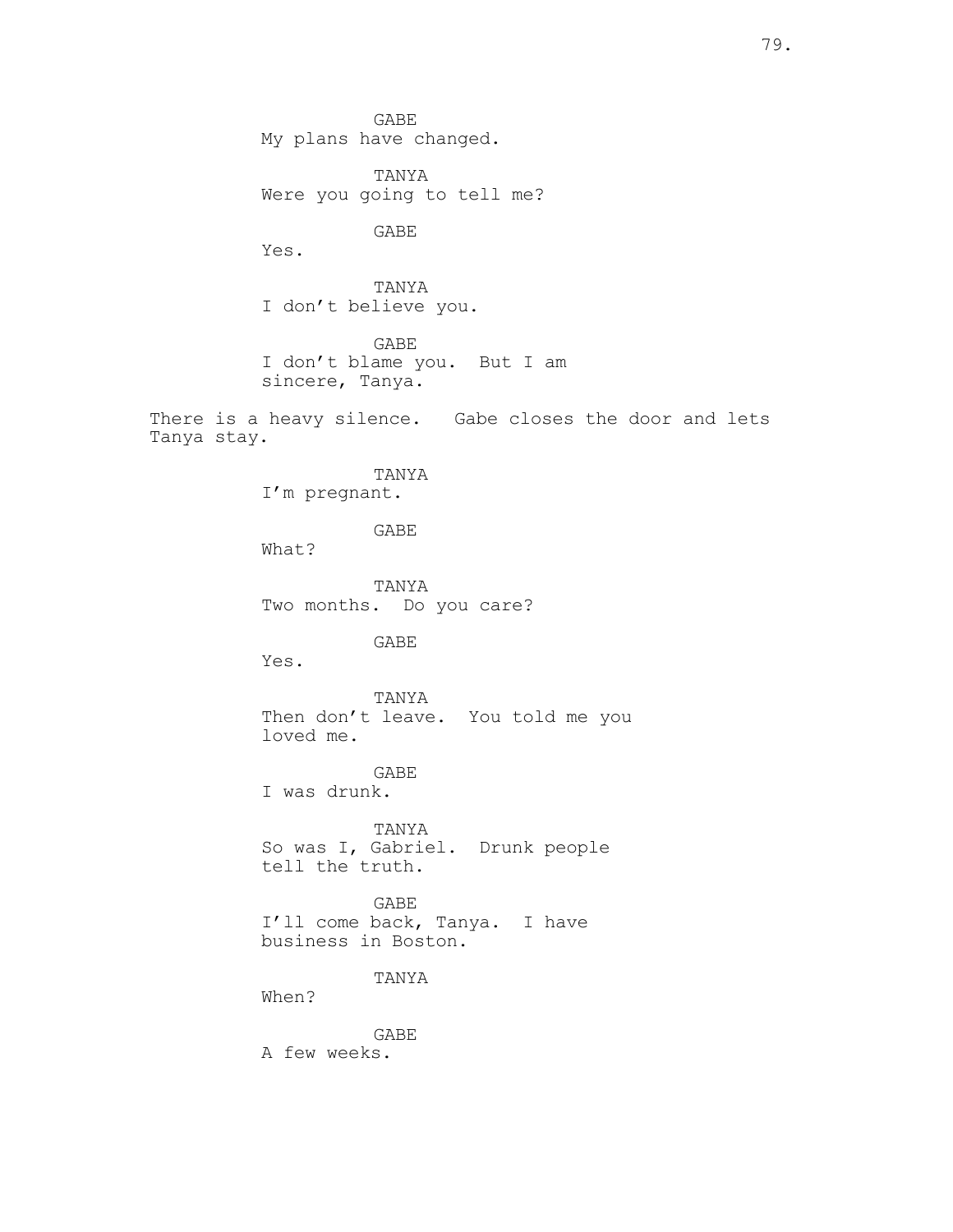She studies his face carefully and he tries to turn away. Her hands hold his head in a fixed position.

> TANYA Tell me again. When?

## EXT. HELSINKI RAILROAD STATION. AUGUST AFTERNOON

Gabe is pacing slowly with an open hand holding a bag of peanuts. A rush of train passengers pass by. There is a police officer down the far end of the station. A large clock breaks up the open space. A Moscow train is 30 minutes late. A train enters track number four. Gabe looks alert.

Loud screech of brakes and smoke. The train's doors open. In the crowd, Gabe imagines seeing Andrei several times but all missing the right face. From a distance a figure emerges but it is not Andrei.

GABE

Oh Christ.

The clock changes time in speed action. Gabe decides to leave the station as he knows Andrei won't be arriving this day.

## INT. HELSINKI HOTEL. NIGHT

Gabe watches his face and prepares to go to sleep. He has a bottle of liquor on his night table. Gabe opens the bottle and pours himself a drink while looking at some wallet photos from Gabe's family. There are two photos of Gabe with his parents. Another photo of Gabe and Sophia together.

### EXT. HELSINKI RAILROAD STATION. MORNING

Gabe is pacing on the same platform as yesterday. Train passengers crowd by. There is the same police officer down the far end of the station. The large clock commands Gabe's attention. A Moscow train is due any moment. A train enters track number four. Gabe looks alert.

Loud screech of brakes and smoke. The train's doors open. In the crowd, Gabe sees Andrei but Gabe feels his eyes are deceiving him. From a distance the figure emerges and it is Andrei.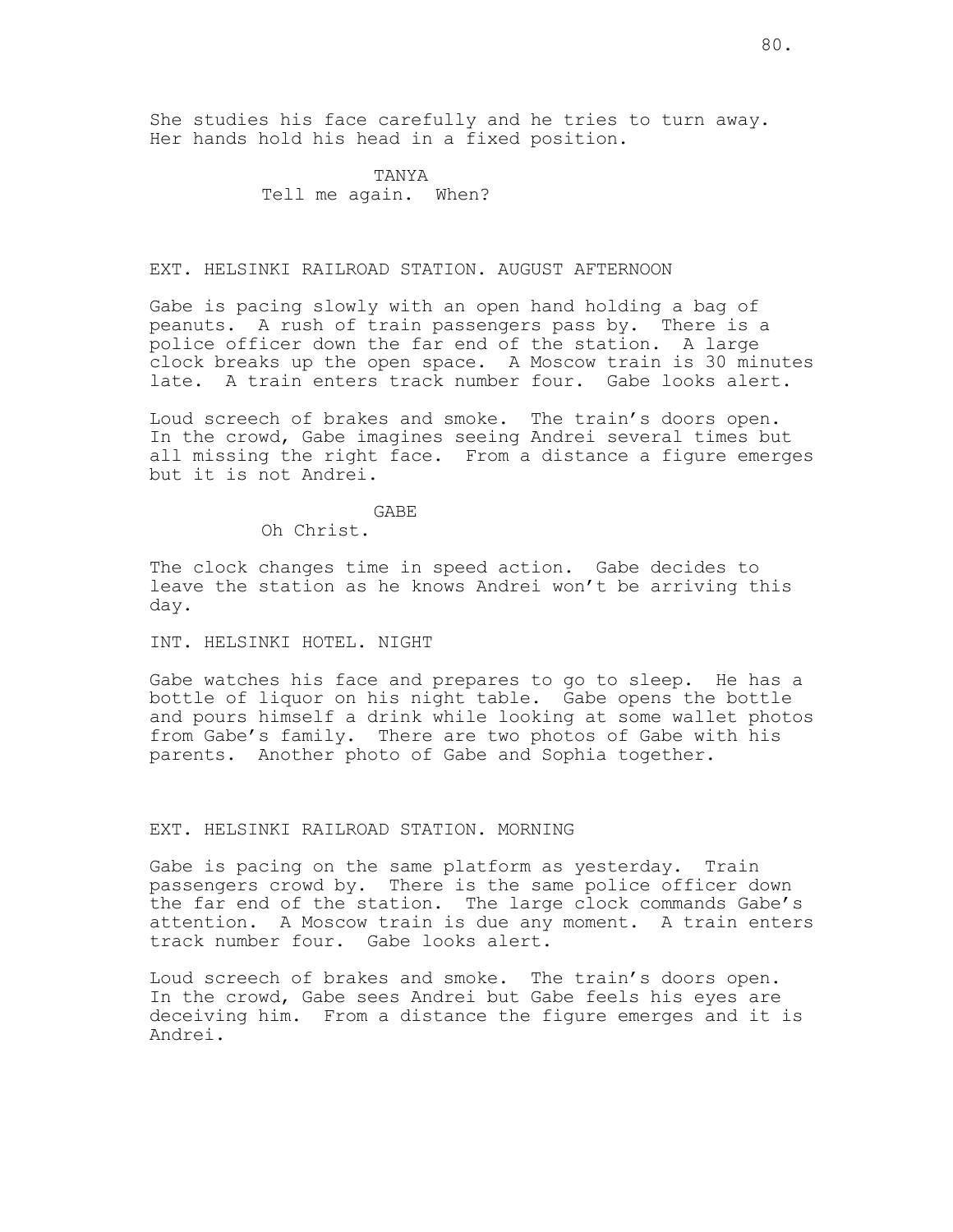GABE (to himself) Unbelievable!

Gabe and Andrei walk slowly towards each other. Andrei lights up a cigarette - something not usually done by him. Andrei's sense of cool is notable. They clasp hands and continue to walk in the direction where Gabe once stood. If they are not exactly nonchalant, at least they're nothing like visible panic.

> ANDREI The train was very cold. We had soldiers with us. A boring ride.

GABE Are you hungry?

ANDREI Yes. Very much. You?

GABE

Too nervous.

ANDREI Always nervous.

GABE Does it show?

ANDREI Ask me something else.

GABE

I can't do this Andrei. I've got an awful feeling in the pit of my stomach. This won't work. Go back to your conference and go back to Moscow tomorrow.

ANDREI There's no way I can go back.

They continue to walk and just once Gabe looks over his shoulder to see if anyone is following them. The coast looks clear. They leave the train station quickly and spill into the streets of Helsinki.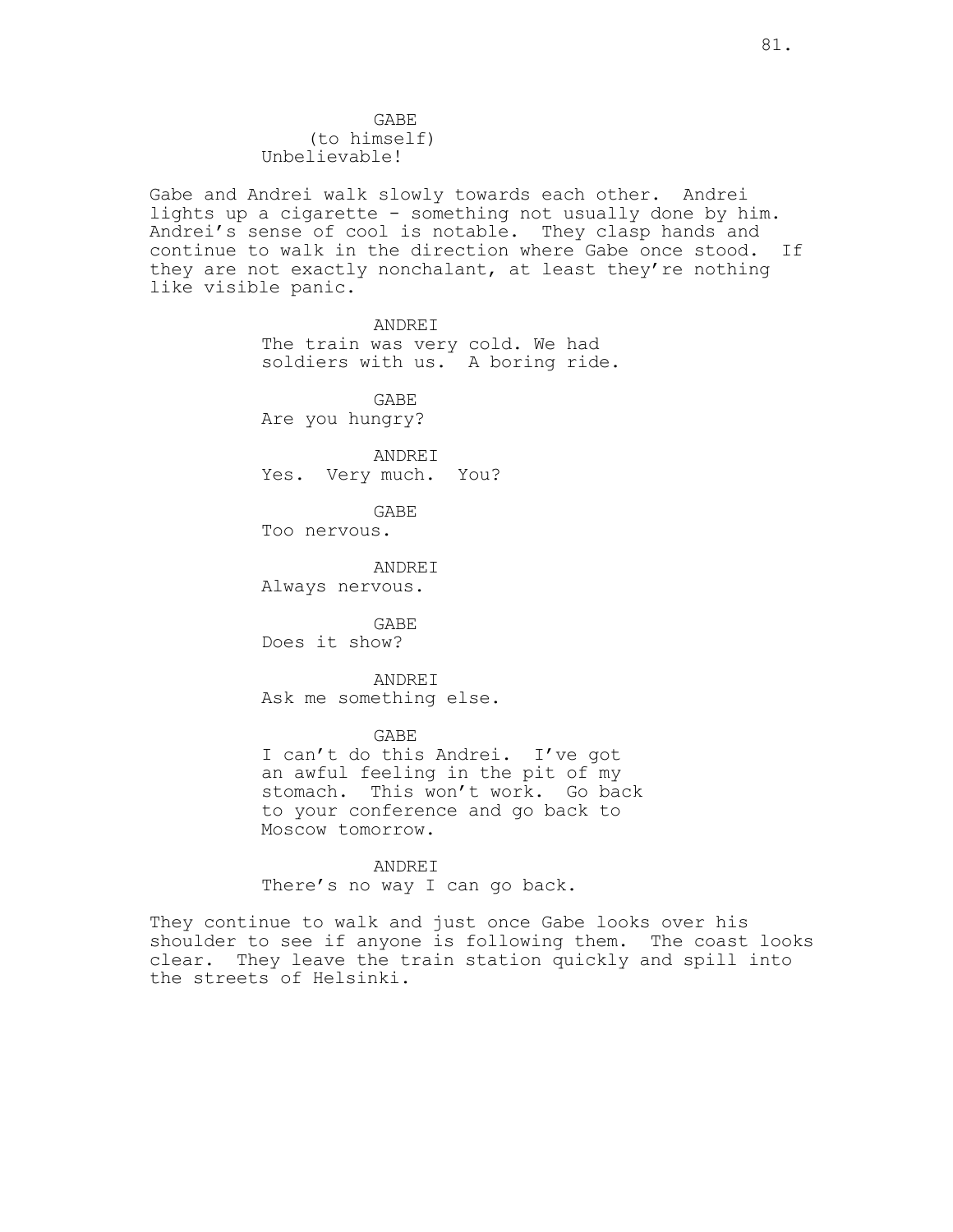#### ANDREI

You know, Gabe, when I was in London, I had planned to drink myself to death in the ugliest East End pub or, failing that, to defect but something happened to my resolve. I was thinking of my mentor and my injury to his sterling name. I owe him a great deal as I will owe you someday. This time it will be different. No one will suffer. I'll speak to the International Conference on Chromosomes tomorrow and then retire to a quiet cafe. I'll phone your hotel room so we can leave together for the ferry. And if you still feel this way tomorrow morning, I'll just do this alone. I don't care anymore.

GABE You'll be nailed if you go alone.

ANDREI

So be it.

They stop walking abruptly. Andrei is about to light another cigarette but flicks it away. He hugs Gabe and shakes him vigorously. Both men carry a small day bag.

> ANDREI Do you get sea sick?

GABE No. You won't let go of me.

They walk to the taxi queue and wait for a cab. A taxi pulls up and they climb inside.

INT. TAXI.

Andrei opens a notebook and skips through a few pages for Gabe's benefit.

> ANDREI I have this lecture locked tight inside my head, even though I kept visualizing the streets of Boston and the view of Boston harbor. Gabe, I was clear and quick and brilliant. They loved me. (MORE)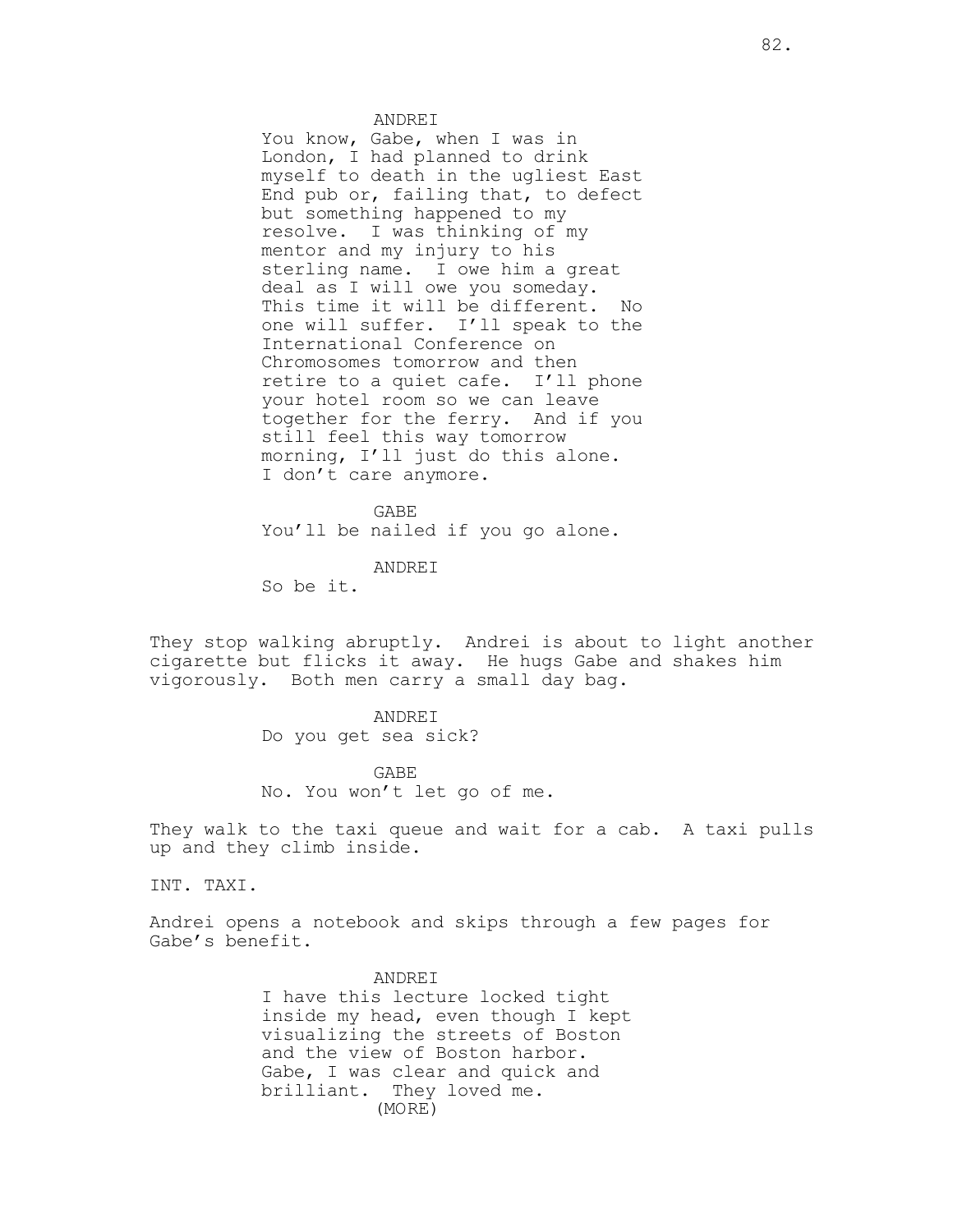I ran out right after the reception, even though I was bombarded with questions. ANDREI (cont'd)

GABE I found a reasonable and obscure hotel for tonight.

ANDREI With a glass elevator, cocktail bar, and a dazzling concierge?

From the back seat and for the Andrei's amusement,Gabe points to a guide book page which highlights the ferry to Sweden.

> ANDREI Stockholm. Da da. Stockholm!

GABE Driver. Klaus Hotel.

Andrei smiles warmly to Gabe as they cab races ahead.

GABE We have the whole night to kill.

ANDREI Let's see a movie, my friend.

The cab turns rapidly into a new street, the men swing shoulder against shoulder.

EXT. KLAUS HOTEL

The men with their light baggage leave the cab. They walk up the few steps which lead into a rundown, three story hotel in need of a paint job.

> ANDREI Is this within our budget?

GABE Give me a break.

INT. KLAUS HOTEL

Gabe and Andrei check in. Gabe gives his passport and that seems sufficient for the two of them to the elderly female hotel clerk. They walk up to their second story room which is down a tiny, dim lit corridor.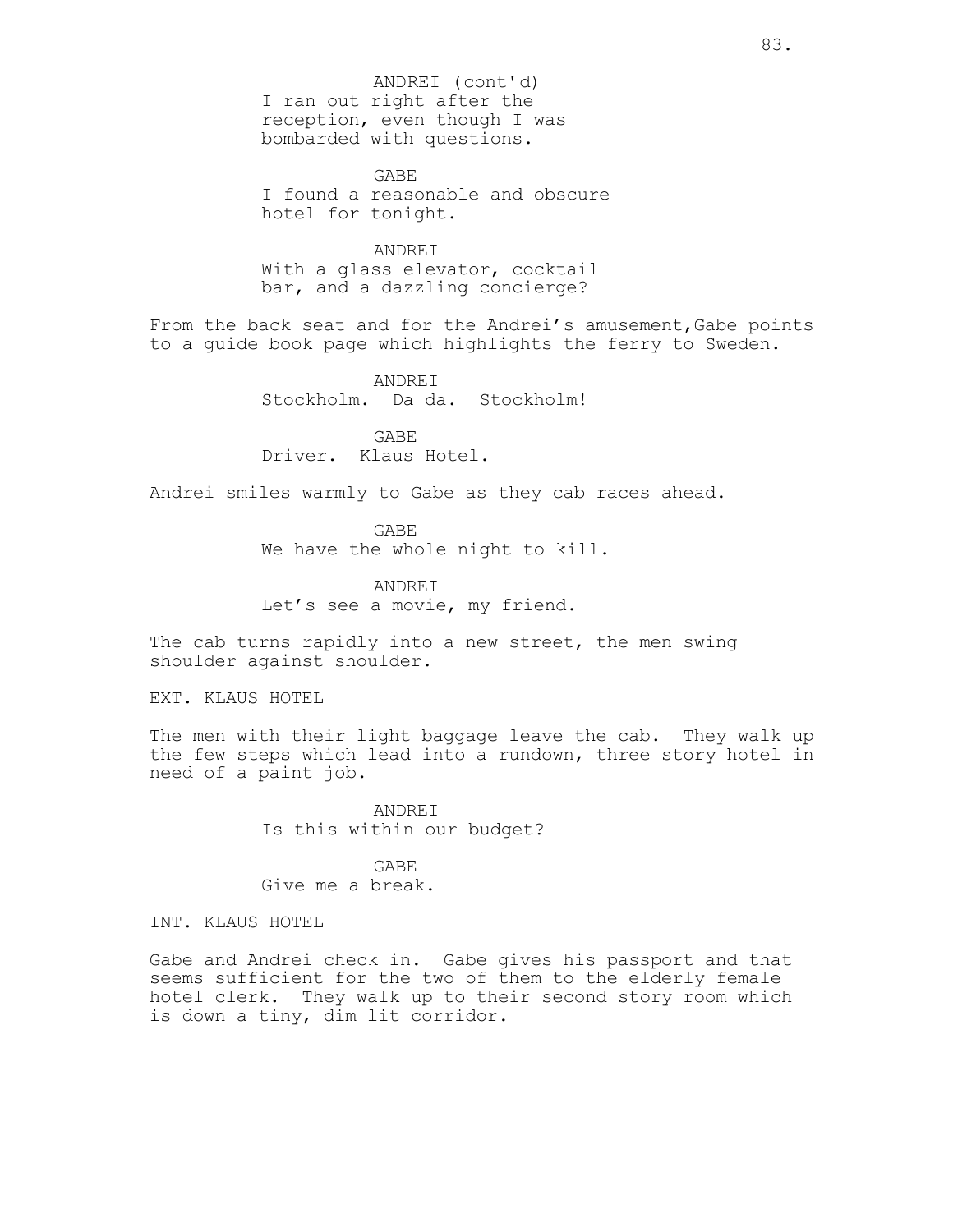ANDREI I get sea sick, Gabe. I might throw up on the boat. Be my angel. Let's get drunk.

They find the right room and unlock the door. A smaller room doesn't exist in the entire universe. The men pry the two single beds apart. Each bed as narrow as chimney cute. There is a tiny toilet and sink in the adjourning bathroom.

EXT. KLAUS HOTEL

The men leave the hotel and head quickly down the street. They pass a few restaurants and pick one.

INT. RESTAURANT

Gabe and Andrei sit at the far corner table. The room is half empty, smoky, the wall paper peeling, a bare light fixture from the low ceiling. The waitress brings glasses. The next moment, she produces a bottle of vodka. Time lapses quickly as the bottle passes half empty. We hear popular music climb in volume and masking anything the two men are saying to one another. They are laughing broadly, their fears have vanished.

EXT. RESTAURANT

Gabe and Andrei traipse out and bundle up. They walk briskly down the street. Cars and cabs pass them.

EXT. HELSINKI STREETS

The restaurant music follows them in their brief city journey. They glance at storefronts and attractive pedestrians. Time stretches during this stroll of freedom.

EXT. HELSINKI MOVIE THEATRE

Stanley Kubrick's *Clockwork Orange* appears on the movie marquee. Oddly appealing, both men agree to see the film. They enter the movie theatre.

INT. HELSINKI MOVIE THEATRE

The movie has already started and we hear the Rossini's *Thieving Magpie* scene where the hooligans rumble. The theatre is mostly vacant. The reaction scene on Andrei's face to the on screen violence is telling and strangely amusing.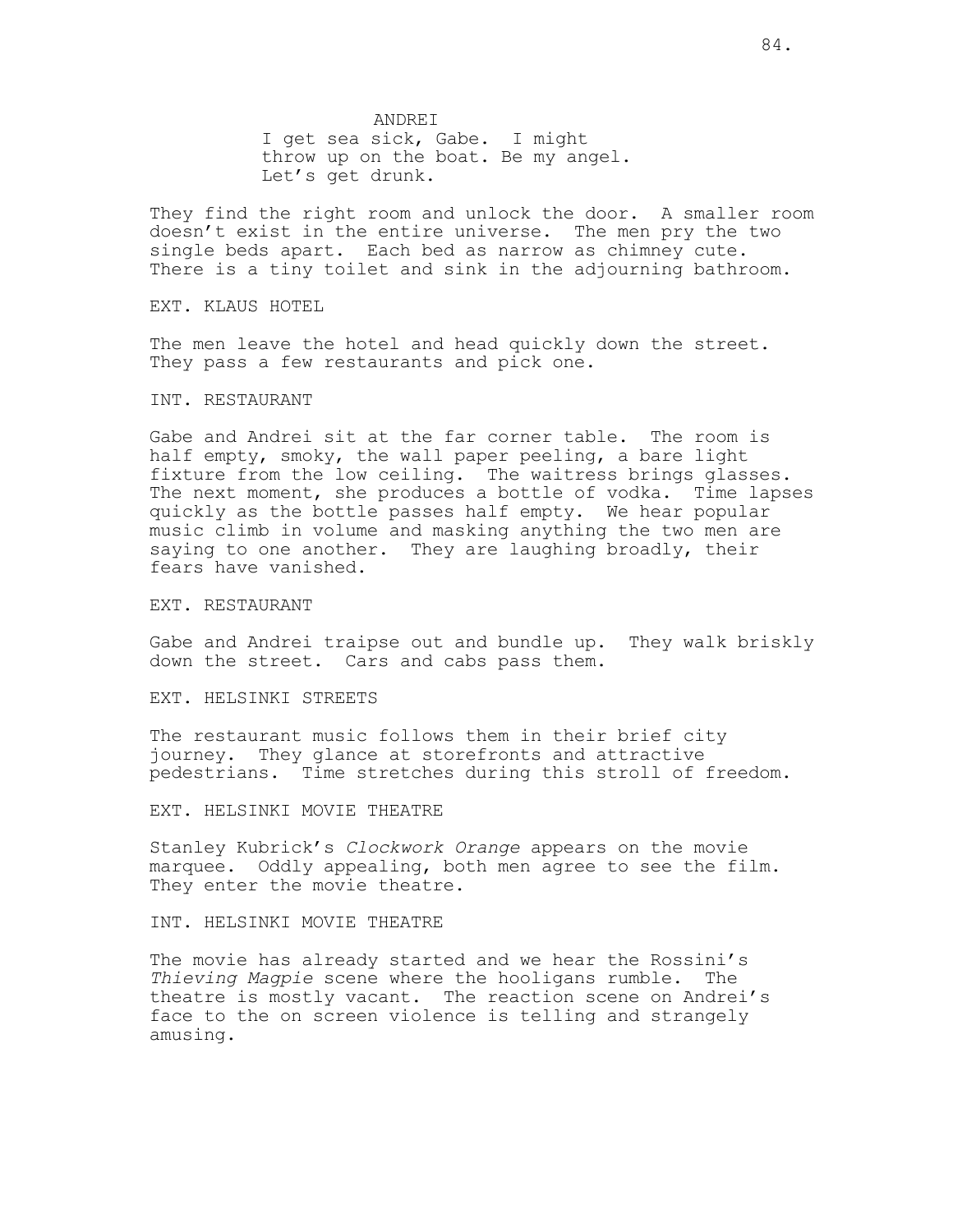## EXT. HELSINKI MOVIE THEATRE

Gabe and Andrei leave the theatre.

ANDREI This could have been my life if I became a thug, Gabe.

GABE You think a scientist has it better than a street thug?

ANDREI I think a street thug has more friends.

The walk down the street toward the Klaus Hotel.

EXT. HELSINKI PUBLIC FOUNTAIN

Gabe and Andrei walk past the well lit public fountain with a mythic figurine stature as the centerpiece. Gabe reaches into his pockets and finds a few coins. He gives Andrei a coin and smiles.

> GABE Go ahead, Andrei. Toss it for good luck.

ANDREI Can we afford to throw money away?

GABE To buy luck, yes, we do.

A cab drives up and signals to the men to get inside his cab. Andrei waves him off as they prefer to walk. Andrei throws in the coin. Both men smile warmly.

We see the cab driver studying Gabe and Andrei via the rear view mirror.

INT. HELSINKI HOTEL

Andrei and Gabe enter hotel.

They walk down the corridor to their room. Gabe washes his face and takes a long hard look at himself.

> GABE You're fucking crazy, Gabe.

Andrei removes his shoes and socks.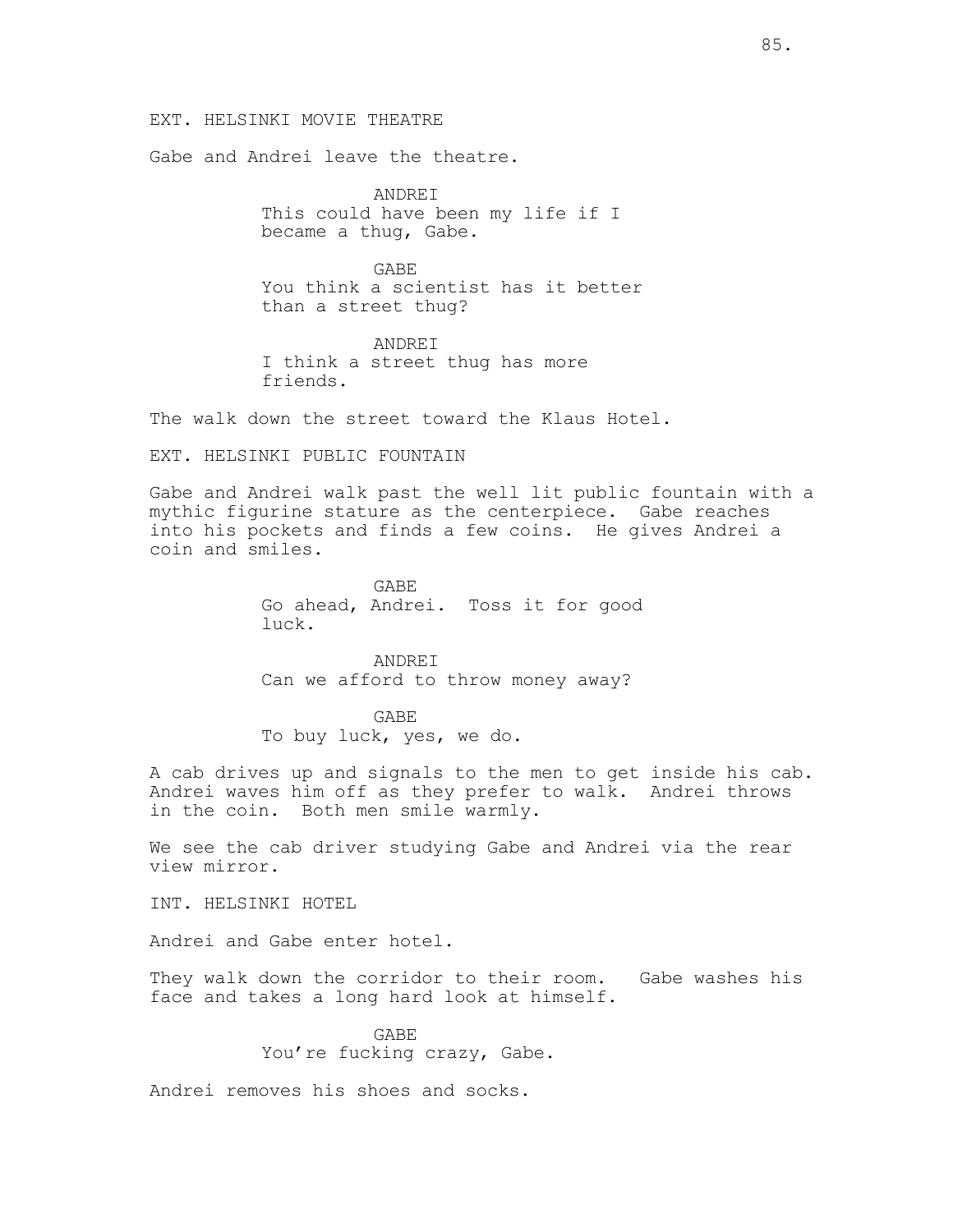ANDREI

One day you'll get married, Gabe. One day you'll have three kids. You'll have grandchildren too. And you will tell everyone in your family how you helped me take flight. What a story that will be. I won't have children, Gabe. I know it in my bones. I will live to an old age and have no stories to tell.

Andrei pulls off his shirt and strips to his undershirt.

ANDREI I drank so much I know I will sleep like a baby.

He falls to the bed with abandon. Gabe leaves the bathroom and feels a little too sober for the moment.

> TRANSITION OF TIME. LIGHTS TRANSFORM

We see the men asleep and neon light spills in past the torn curtains from the street signs.

INT. HELSINKI HOTEL

Gabe and Andrei exit their hotel room. They look solemn and serious.

EXT. HELSINKI HOTEL

The two men leave the building and hail a cab. They get into the cab.

EXT. HELSINKI FERRY STATION

The cab turns into the Ferry Station and joins a line of other cabs depositing travelers. Gabe and Andrei walk briskly onto the Ferry, casually passing uniform officials from Sweden. Gabe buys tickets for both men using fake names. We see Gabe writing Del Gaddo and Godunov as their surnames. Identity papers are not checked.

INT. FERRY

Gabe and Andrei go from the top deck to an interior starboard section of the Ferry. Andrei digs into his pockets.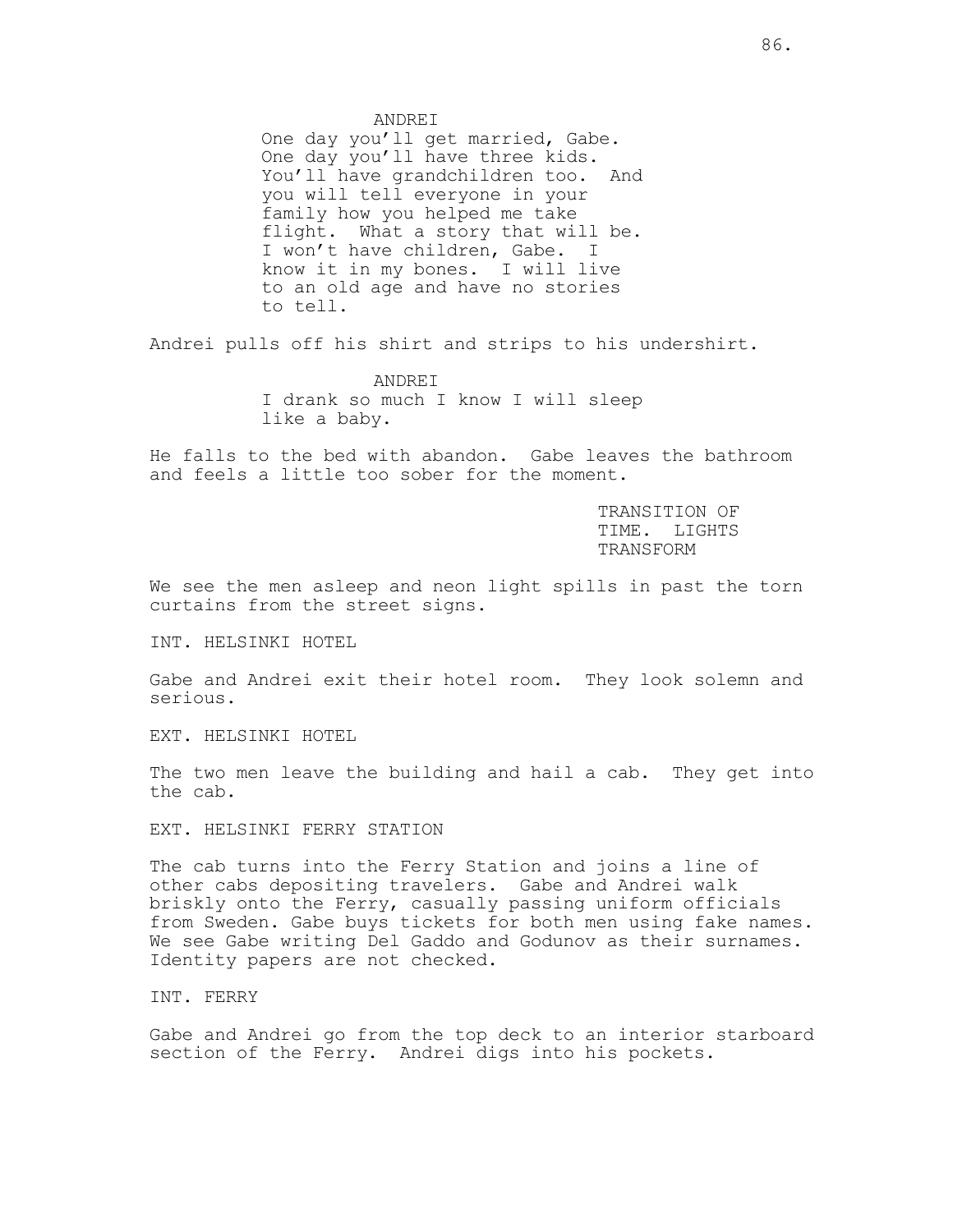I'll buy you a vodka. My nerves are shot.

Andrei goes to the bar and waits his turn. He glances over to Gabe and sees Gabe looking very uncomfortable. Andrei surveys the entire ship's hull and spots no threat to their illegal voyage. After he gets the drinks, Andrei returns to Gabe.

#### ANDREI

There are two pretty women at the table by the window. Which one do you prefer?

GABE Are you serious?

#### ANDREI

I'm trying to amuse you, my friend. You're white as a sheet. We've sixteen hours and there's no place to sleep on this damn boat?

GABE No. Unless you can sleep in a sitting position.

ANDREI

Can you?

GABE I brought a few sleeping pills.

ANDREI How clever of you. I'll take two. And two more.

### HOURS PASS BY

Andrei, seated and bundled up with scarf, is asleep with his head leaning on Gabe. Gabe is wide awake. The dimly lit section of the Ferry they occupy is very quiet and still. Most of the passengers are asleep on the seats. One or two passengers are decked out over two or three seats. Gabe's face telegraphs fatigue and anxiety at the same time.

## MORE TIME PASSES

Gabe frees himself from Andrei's weight, and walks about. He sees on the upper deck gambling tables and betting games under way. The feel is dismal rather than stimulating. No one notices Gabe's ghostlike presence.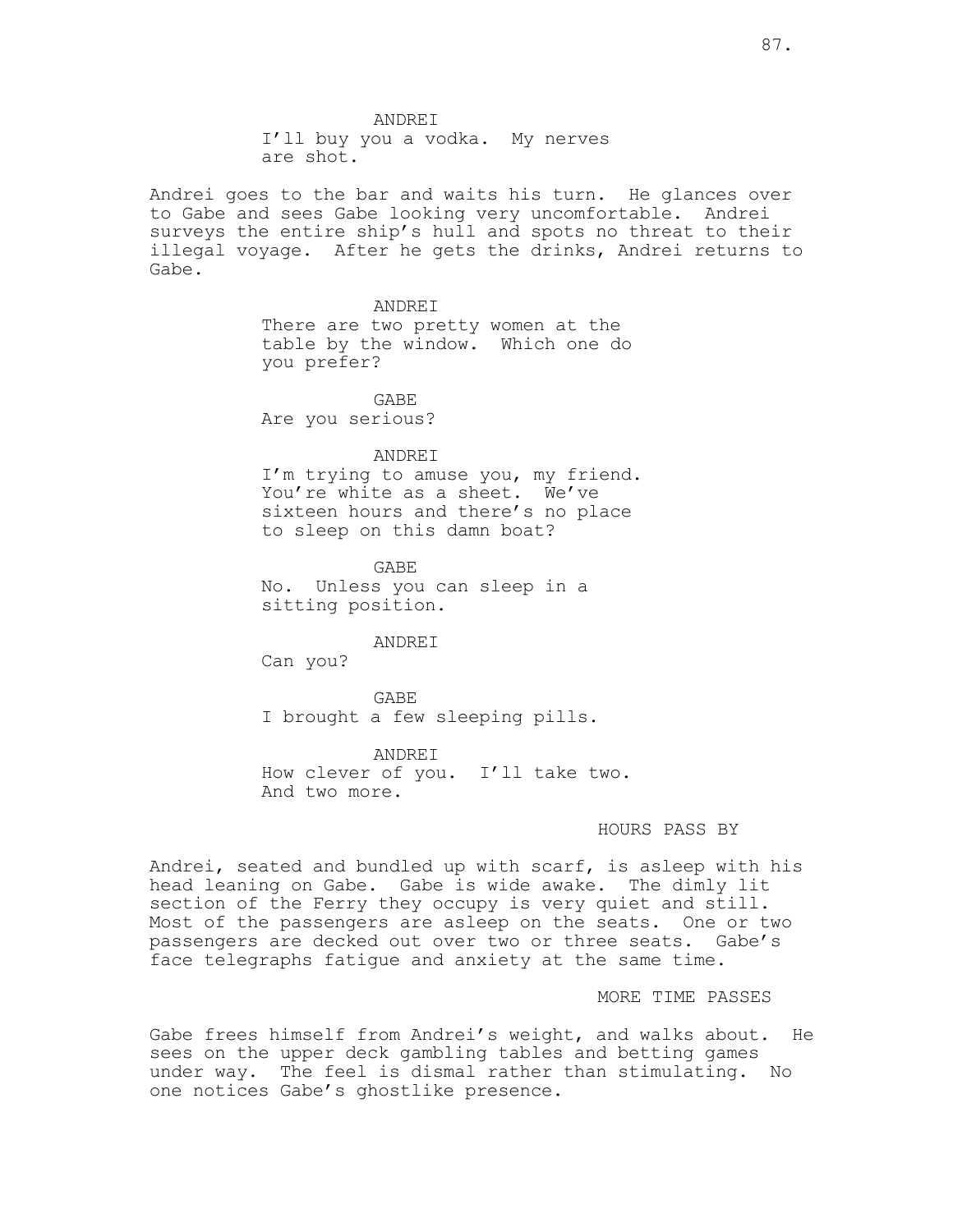Gabe's eye catches the exchange of gambling chips between croupier and player. He continues to pace and crawl about the ferry. A uniformed officer spies him from afar and this is a lightning bolt to Gabe. Gabe finds a cigarette in his breast pocket and lights up. He tries poorly to act nonchalant. The officer keeps his gaze on Gabe. It is the worst tasting cigarette of his life. The officer begins a few steps in Gabe's direction. Gabe heads off and turns a corner. He then darts into a storage closet. The officer continues without rushing until the matter loses his attention. Gabe opens the storage closet door.

EXT. FERRY. EARLY MORNING

We see the Ferry enter into Sweden's port. Birds fly over head as the sun is about to rise. Given the significance of the journey, the horizon is full of hope and welcome. Gabe is awake and appears by degree more relieved that the two men have come this far.

Andrei's head is now on Gabe's lap. We hear a loud fog horn, but Andrei does not stir. The two women Andrei had spied some hours ago are looking in Gabe's direction. Gabe tries to smile back, but his energy is all but gone. We hear more fog horns signalling the Ferry is coming to a stop.

Andrei awakes slowly. He's embarrassed to find himself on Gabe's lap. Gabe manages to play down the awkwardness.

> GABE We're in port. ANDREI Stockholm?

> > GABE

Yes.

ANDREI (in a low voice) Oh my God!

GABE

Quiet.

ANDREI Oh my God!

GABE

Shut up.

ANDREI I'm never going back to Moscow, Gabe. (MORE)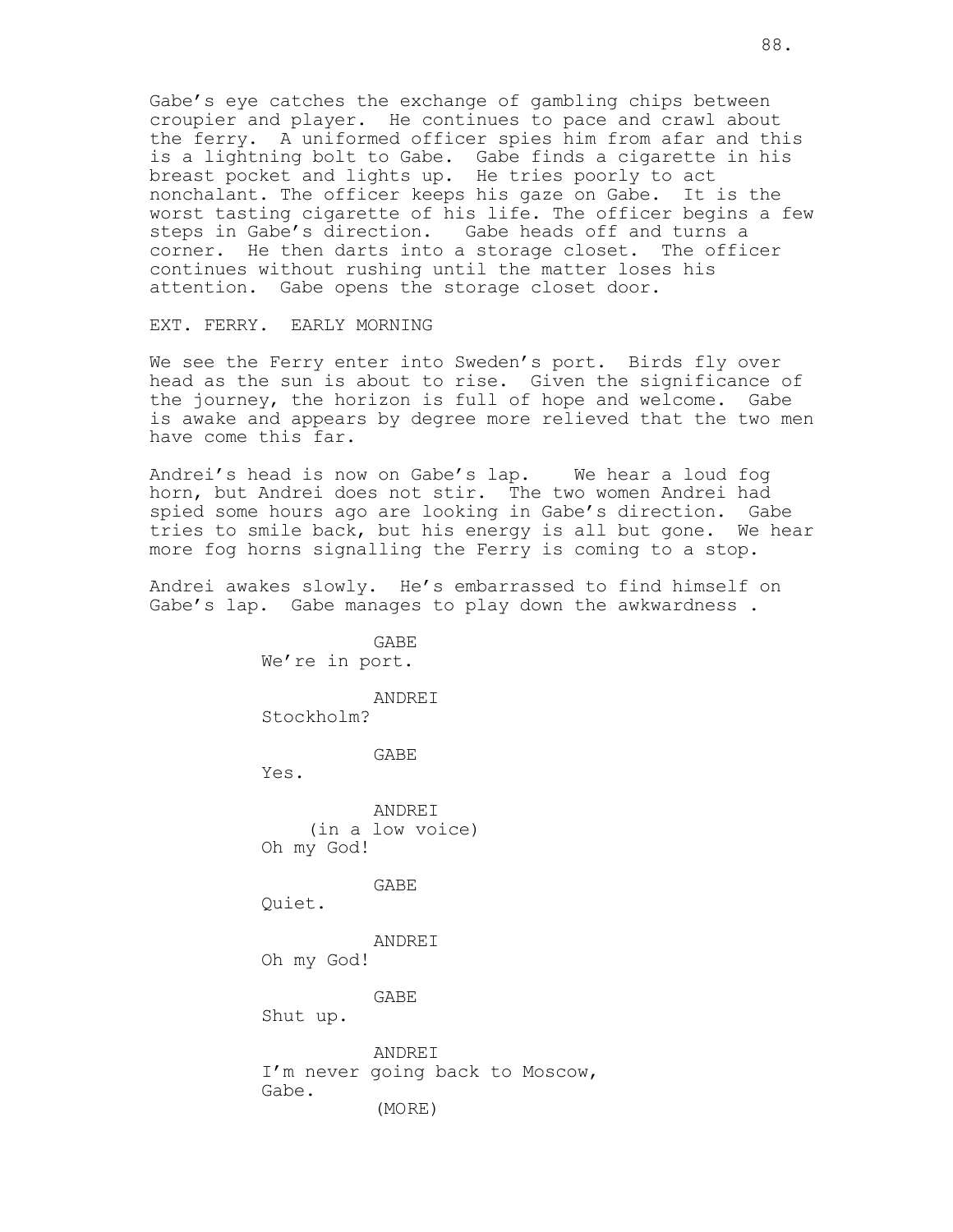ANDREI (cont'd)

Never have to speak to a Communist interrogator ever again. Do you see this is miracle?

GABE

Not yet.

ANDREI

I do.

GABE We're not out of the clear. You know that. We have to get off the goddamn boat.

ANDREI But we're in Sweden! A country where all the women love to make love with dark haired men.

GABE We got to get to West Germany, Andrei. This is still a tricky situation.

They both stand up and try to clean up after an uncomfortable sixteen hours. For a brief moment they serve as a mirror to each other and it has a comic air. Gabe looks at Andrei's hands and sees several valuable rings on his fingers. Previously Andrei wore no rings. Andrei ignores Gabe's stare.

EXT. STOCKHOLM FERRY EMBARKMENT

The boat docks. Crew prepares the passenger and car runways. The first passengers exit. Gabe and Andrei are seen from a good distance. The sun is rising over Stockholm. Gabe looks sharply left and right. He spots two huge men on the dock looking at them.

> GABE Please God . . .

Andrei sees the two men and exchanges harsh looks with Gabe. Andrei and Gabe spontaneously sprint for a cab. Within moments, they have good luck and pile into the cab.

INT. STOCKHOLM CAB

Gabe slams the door shut and shouts to the driver.

GABE Take us immediately to the American Embassy!"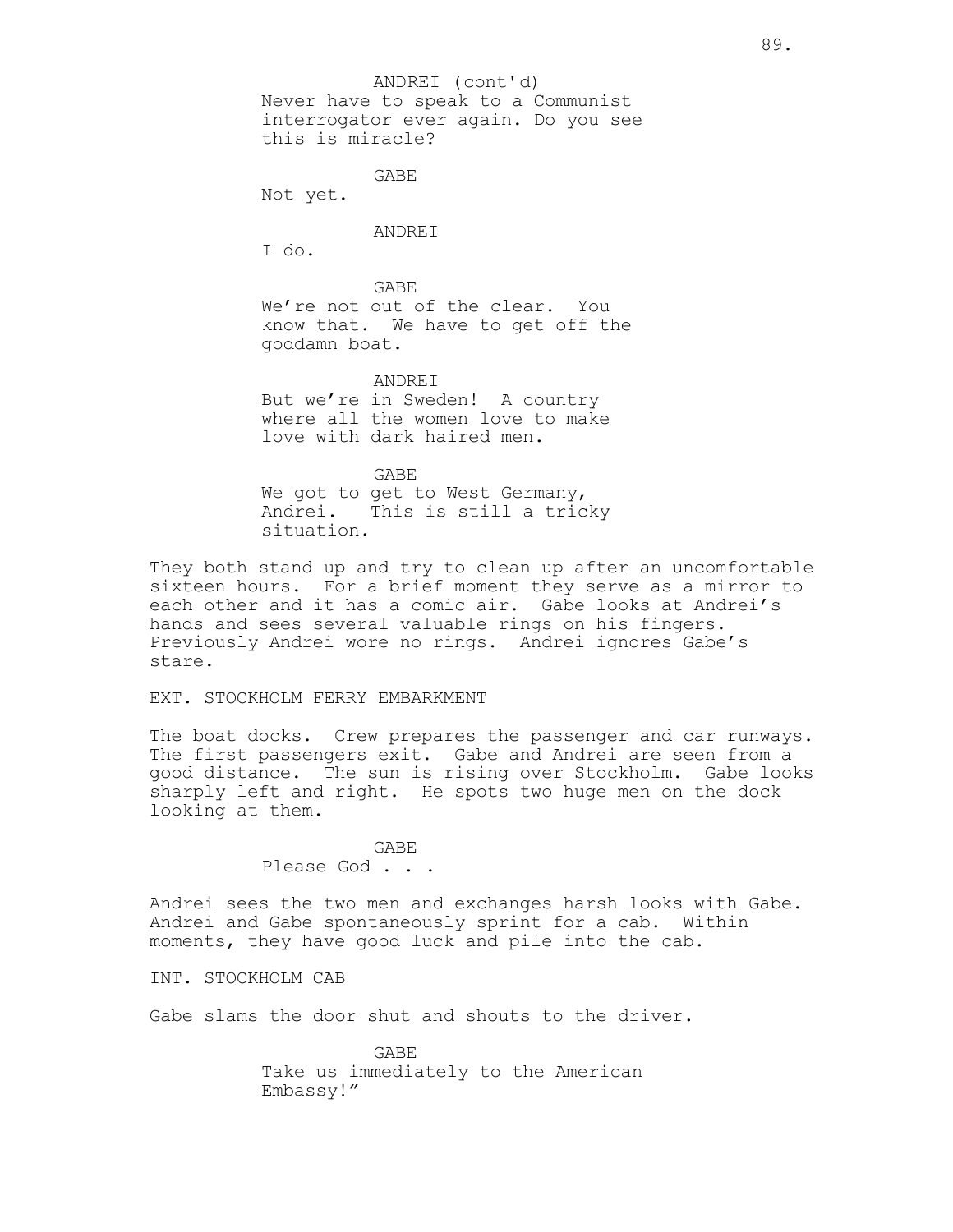The driver turns completely around and acknowledges the request. He also studies the expressions on Gabe's face and on Andrei's.

EXT. STOCKHOLM ROAD FROM HARBOR

The cab is seen from a long distance rending around a bend. A more distant shot shows the cab entering the city. With a few fade away shots, we now see the approach of the cab to the American Embassy at Dag Hammarskjölds Väg 31.

INT. STOCKHOLM CAB

Gabe pays the taxi driver as Andrei pops open the door. There is tremendous excitement at this juncture.

EXT. AMERICAN EMBASSY

The flags are blowing in the wind. The men enter the formal government building.

INT. AMERICAN EMBASSY

Gabe and Andrei are met by consulate staff. Gabe shows paperwork and insists on meeting with the two CIA agents from Gabe's last visit here.

> GABE Come on. You know the agents. Halford and James. I was here and spoke with them.

The consulate staff leave briefly and come back with Halford and James. The CIA agents take Andrei and me to a private room.

INT. EMBASSY PRIVATE ROOM.

HALFORD Why are you here?

ANDREI I'm defecting.

HALFORD

Why?

ANDREI I have no choice. I am a Jewish scientist.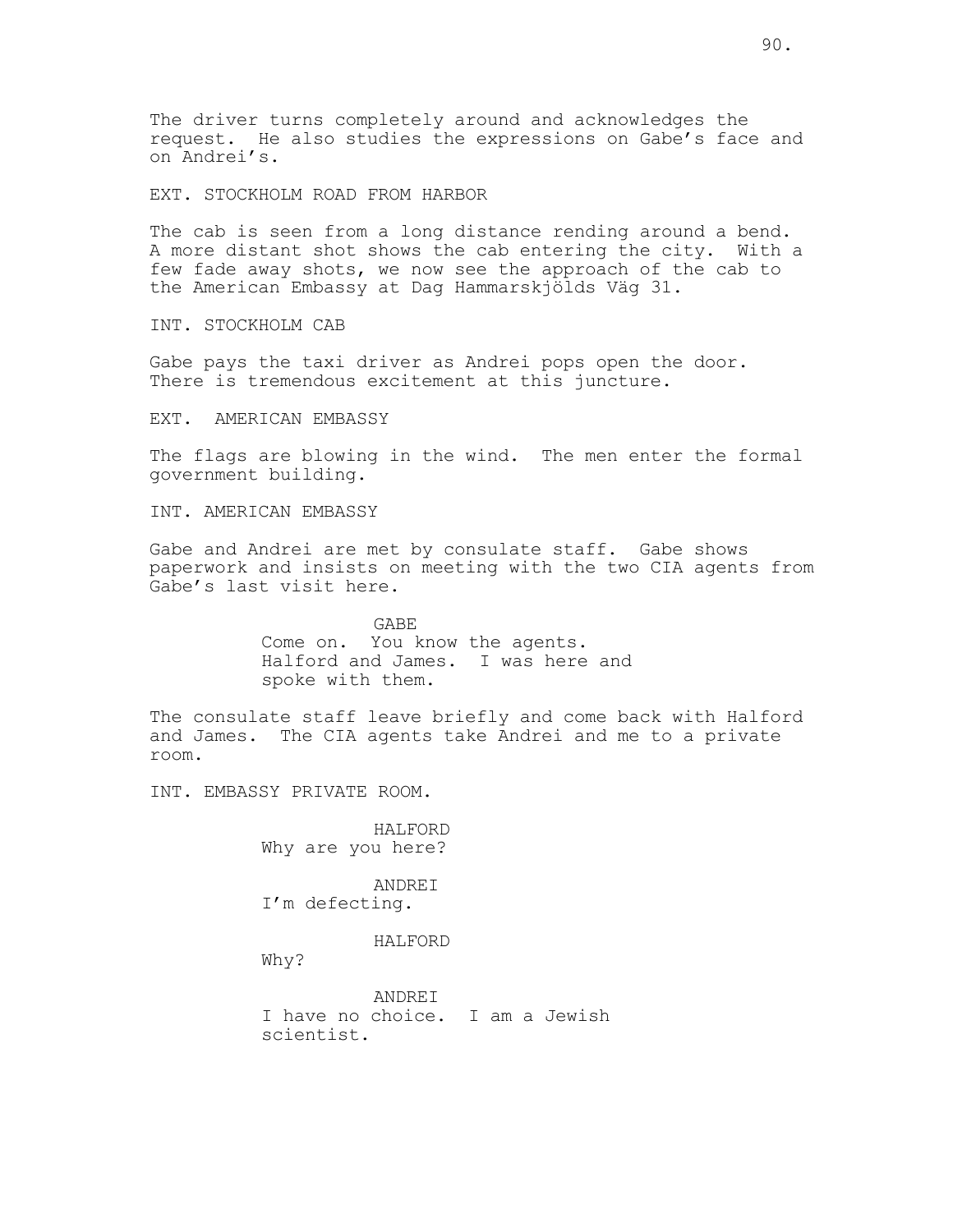JAMES What is your professional specialization?

ANDREI Molecular biology. Telomere and immunity cell development.

JAMES How are you valuable to the west?

ANDREI

What?

HALFORD How are you valuable?

ANDREI I am a political refugee.

GABE

I briefed you about him on my last visit. I told you about David Vanderbilt and his arrangements to establish something for Dr. Levin. Hasn't Vanderbilt phoned or written to you?

HALFORD No, he hasn't.

There is a time lapse as the round of questioning goes on terribly long.

> ANDREI I am a political refugee, doesn't that explain it?

HALFORD You can't stay in Sweden.

JAMES

Clearly.

HALFORD Take the train to Frankfurt. We've a refugee processing center at the American Consulate. They focus on Asians mostly, but you'll be acknowledged. If something happens along the way, you're on your own. No promises from us.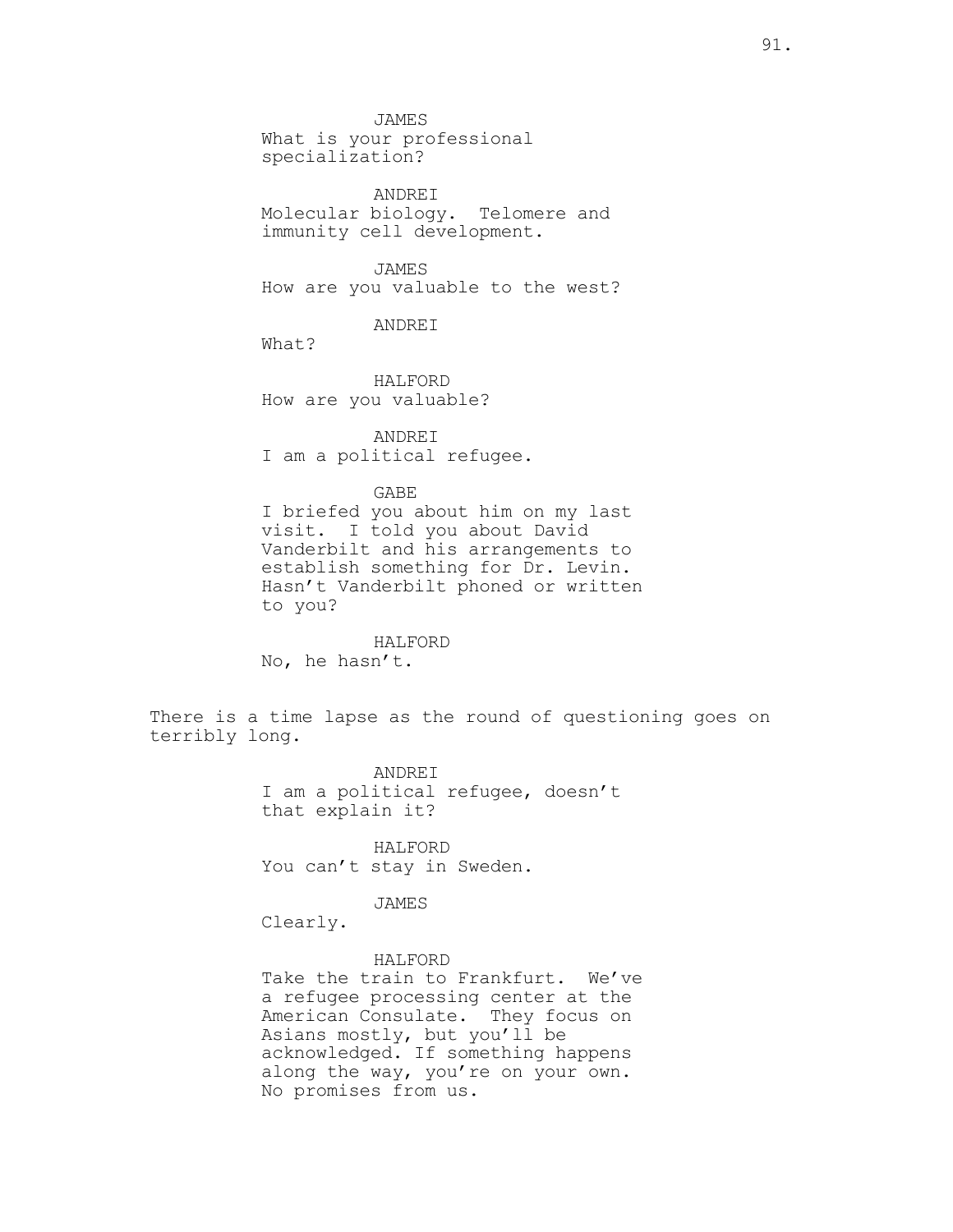GABE You can't do a thing here?

HALFORD Best we can do is give you a visa to return to Sweden just in case.

GABE What the hell does that mean?

JAMES There are choices other than suicide. (with understated sarcasm) You're very heroic, Dr. Epstein.

James stands up and signals the meeting is over. Gabe and Andrei are escorted out of the Embassy. Gabe hails a cab and they get into the taxi.

INT. STOCKHOLM CAFE

Andrei and Gabe are at a corner table.

GABE We got to get Vanderbilt's attention. But I think the quicker we leave Sweden the better.

## ANDREI

Fine.

GABE We can train to Frankfurt tonight. I can sleep on the train, can you?

ANDREI

Does it matter?

GABE I'm upset with the Sweden Consulate.

# ANDREI

I guess they prefer I stay here and make a new life in Sweden. And when I win a Nobel prize, they won't have to fly me in.

There is an eerie man watching them from the other end of the cafe. Only Gabe takes notice of this.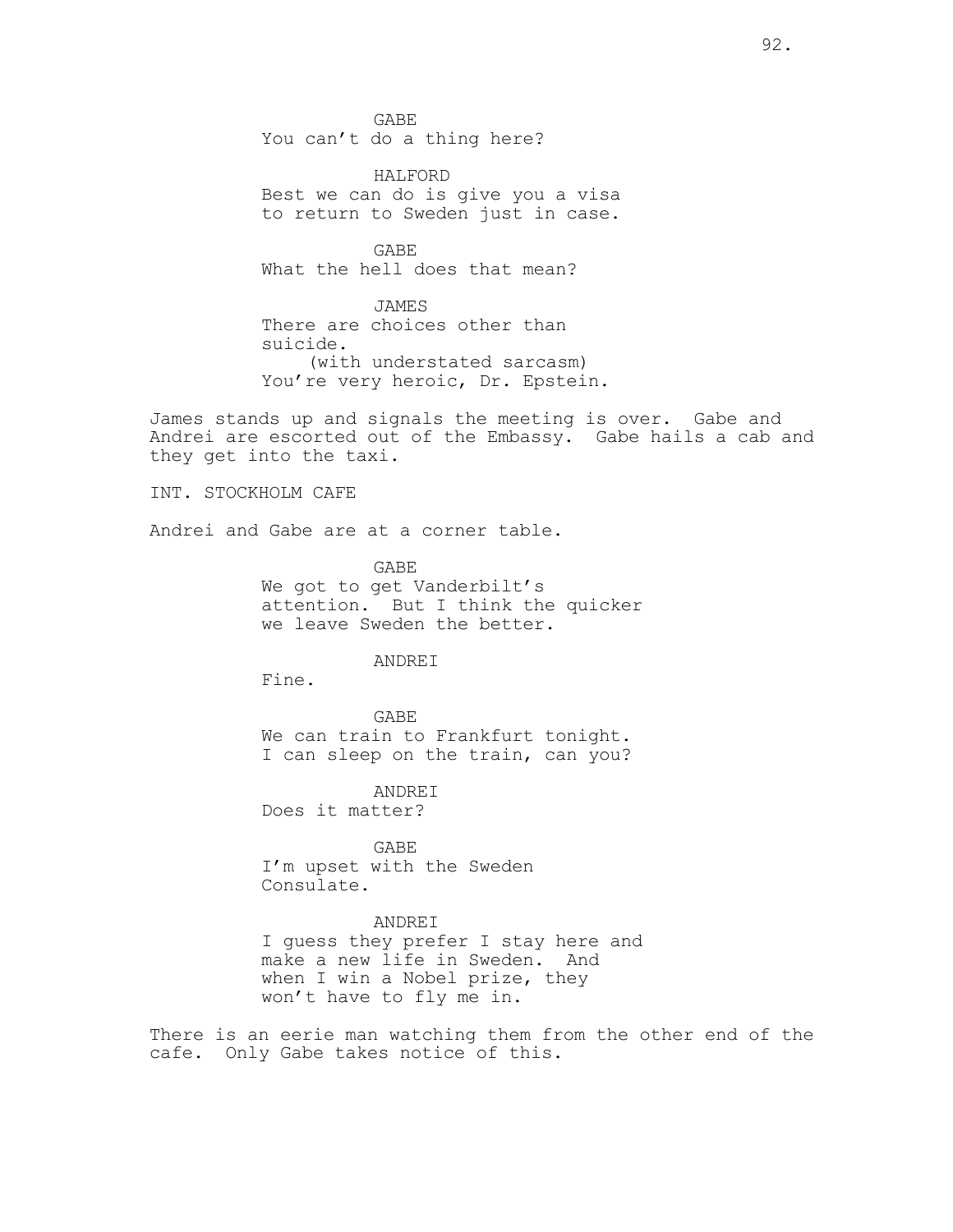GABE Let's go, Andrei. Got to keep moving.

EXT. STOCKHOLM RAILWAY. EVENING

Gabe and Andrei leave a cab and enter the train station.

INT. STOCKHOLM RAILWAY. EVENING

Gabe buys passage for both men to Frankfurt. The two men look at the large electronic timetable overhead. Andrei buys cigarettes and lights up.

> ANDREI I will stop smoking next week. This is a passing phase, Gabe.

> > TIME LAPSE TWO HOURS

Gabe and Andrei head to the platform for the train to West Germany.

> ANDREI Will I meet your fiancé?

GABE She broke off the engagement.

## ANDREI

When?

GABE On my last trip back to Boston.

ANDREI Dear Gabe, I'm so sorry.

Many passengers mill about and surround the two men.

### ANDREI

Did you meet a Russian woman?

Gabe says nothing and checks his watch. A train comes into the station - the train bound for Göteborg. Disappointed, Gabe and Andrei stare at the adjacent tracks. A large crowd on the platform boards the Göteborg train.

One man remains on the platform with Gabe and Andrei. He is overdressed for this time of year. His face is partly hidden by his fedora and neck scarf.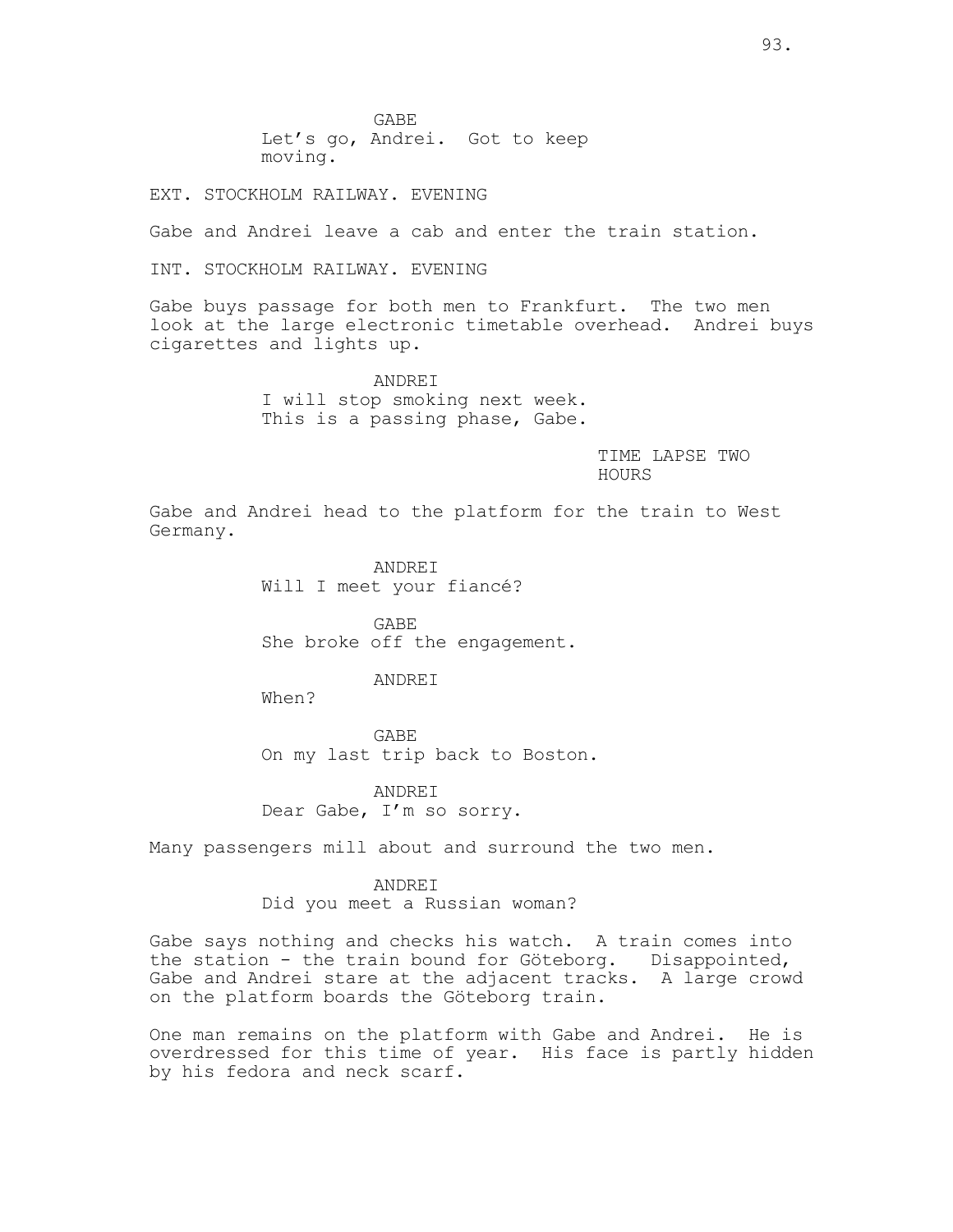He ambles over to the men and they notice the oddness of his manner. The stranger focuses on Andrei and breaks the silence with a question.

#### STRANGER

I heard your lecture Dr. Levin the other day in Helsinki. Very bold statements, I must say. What you happy with your audience?

### ANDREI

Yes.

STRANGER

There was no applause, Dr. Levin. What do you make of that?

## ANDREI

Applause is best in the professional theatre.

### STRANGER

Indeed. Where are you headed? Oh, my name is Otto Kranzman from a Swedish pharmaceutical consortium. I didn't mean to intrude. When are you returning to Russia? The board I represent . . . well, you know how boards are . . . we wish to contact your laboratory.

### ANDREI

My work is not applicable to any pharmaceutical company, Dr. Kranzman.

#### STRANGER

You must be on a short leash, the Soviet Union needs each and every one of your teammates. Pay me for honoring your privacy. I see the police car parked at the corner.

Gabe assesses the situation which strikes him as very mercurial and dangerous. Gabe shoots a look over to Andrei. Andrei can't fight his anger.

#### ANDREI

Damn you!

### STRANGER

What is the price of your freedom? Just empty your wallet. No need to get unhinged.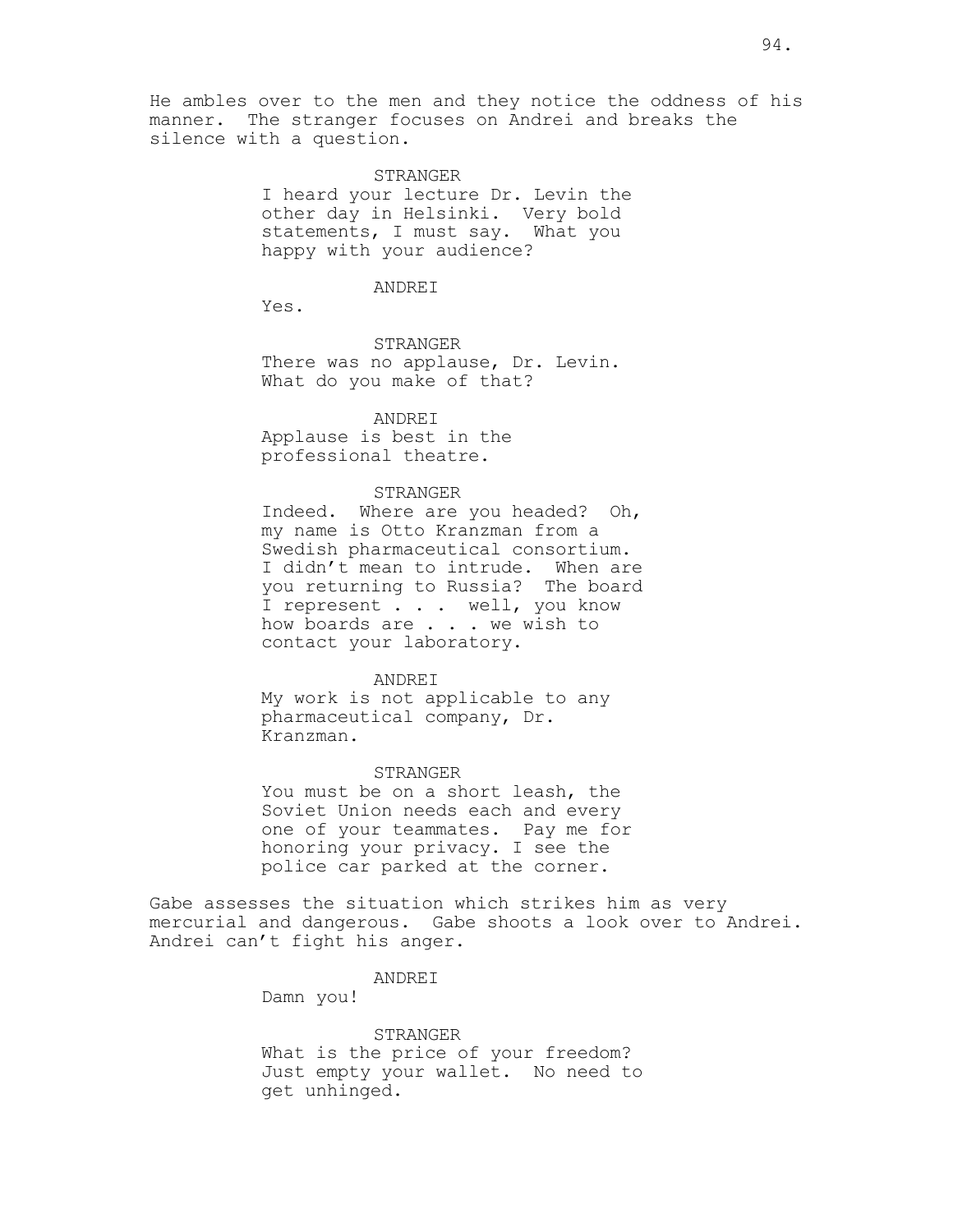Gabe opens his wallet and gives the stranger all of Gabe's money. The stranger keeps his eyes fixed on Andrei and smiles wanly.

> STRANGER A lot of money. And anything in your wallet?

ANDREI Go to hell.

STRANGER And God bless you too, Dr. Levin. Did you leave your wife in Moscow?

He touches Andrei's shoulder and Andrei recoils sharply. Gabe cannot restrain himself any longer. Gabe punches the stranger in the nose. The reaction is quick. The stranger runs suddenly and says nothing audible.

## EXT. STOCKHOLM RAILWAY. EVENING

The strange man hurries out of the station and down a long sidewalk. Abruptly, the stranger turns and looks at Gabe. He then proceeds to walk slowly towards the open track and straddles the apron of the platform. A strong wind would blow him onto the tracks. Gabe removes his shoe and takes out the rest of his cash he had hidden when they left Helsinki.

INT. STOCKHOLM RAILWAY. EVENING

Another train comes into the station - the train bound for Frankfurt. Everyone on the platform boards the train.

INT. TRAIN FOR FRANKFURT.

Gabe and Andrei enter a compartment for six passengers. They are joined by a German family with two children. Gabe manages to smile at the parents. The children are occupied by a shared toy. Andrei takes out a cigarette but decides not to light it. Gabe lets out a sigh of relief. For a moment Andrei thinks he sees the stranger peering into the train compartment window from the platform track.

EXT. TRAIN FOR FRANKFURT. NIGHT

We see the train speeding into the night and see a glimpse through the train's window of Andrei and Gabe.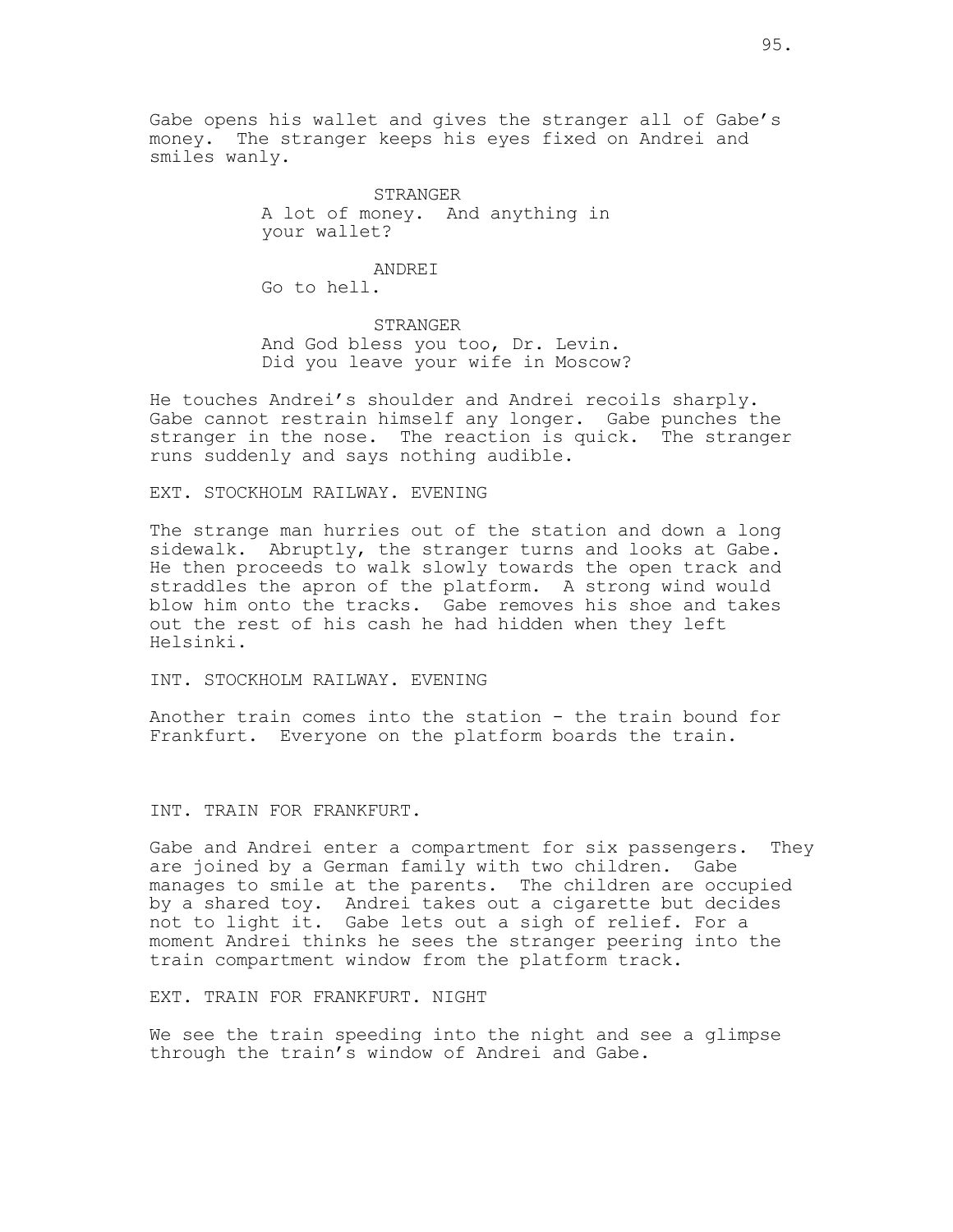MEMORIES OF MOSCOW FLOOD GABE

Gabe's eyes are closed. We see still images of Tanya inhabiting his hotel room, images of the Institute from a faraway distance, images of the Moscow plazas, images of study time inside Andrei's lab. Gabe's memory returns to Tanya. He is fixated on her. She seems more beautiful than ever. The last image of her is without clothes on his hotel bed.

INT. TRAIN FOR FRANKFURT.

Gabe sees that everyone in the compartment is asleep including Andrei.

EXT. FRANKFURT TRAIN STATION. MID-DAY

The train from Stockholm arrives in Frankfurt, signalling yet a new zone is reached by Andrei and Gabe, but no further to safety.

EXT. FRANKFURT TRAIN STATION.

Gabe and Andrei find their way to a cab station. They get in.

> GABE Hotel. Any hotel.

CABBIE Hotel Hessischer Hof?

GABE

*Ya ya.*

The cab takes off quickly.

EXT. HOTEL HESSISCHER HOF

The cab stops. Gabe and Andrei get out. They enter the hotel.

INT. HOTEL HESSISCHER HOF

Outside their room door, Gabe finds key to get inside.

ANDREI What next?

GABE I have to call Boston.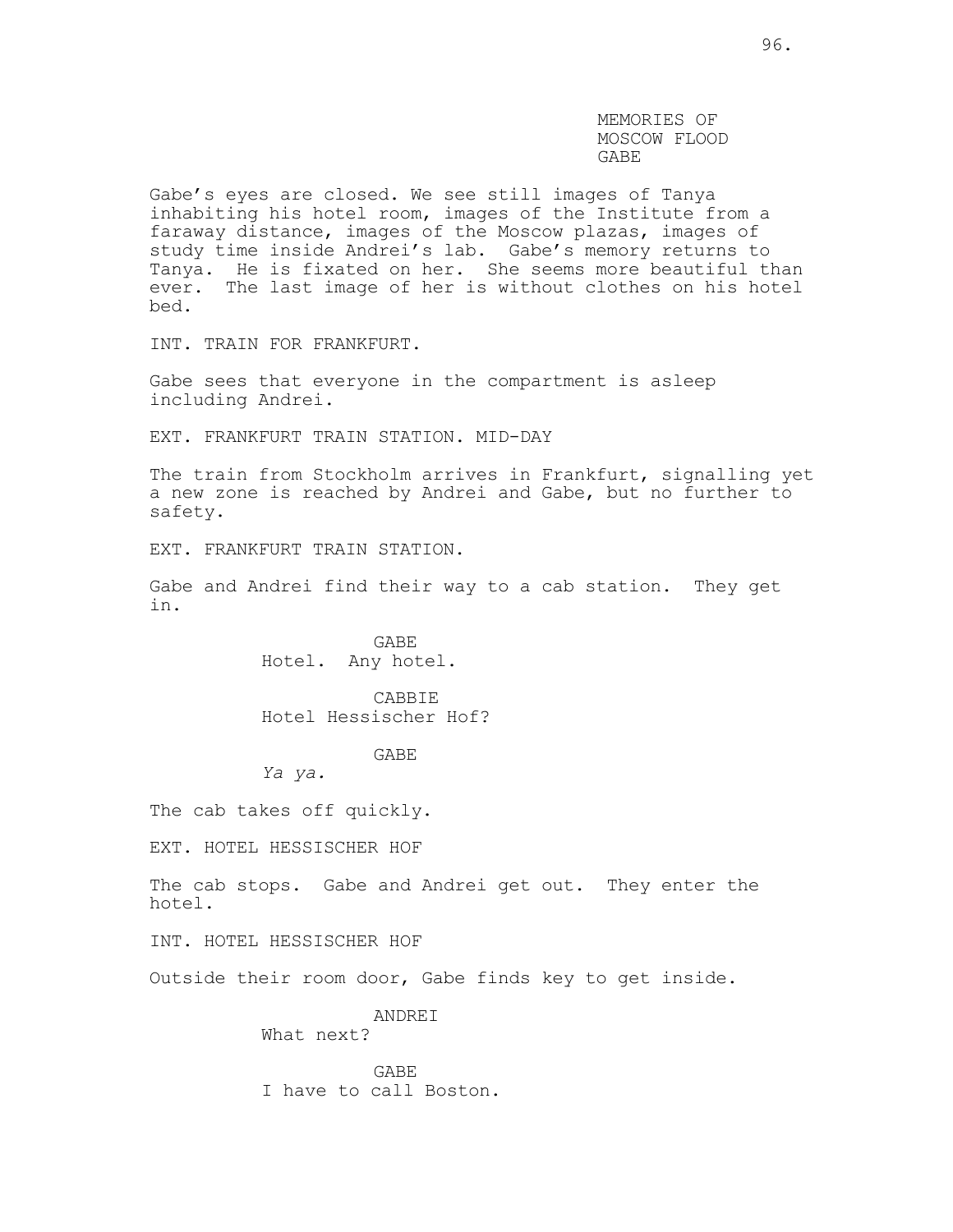97.

They enter the room with two beds. Gabe immediately goes to the room telephone. Dials out.

### GABE

Don? It's me. We're in Germany. I'm with Andrei. Yes. Yes. We came through Sweden. Yes. We're not having much luck with the American Consulates. Can you please call in that chip for us? Yeah. Dr. Blakely didn't come through on Vanderbilt. You're close with Vanderbilt. Vanderbilt can get us out of Frankfurt. He knows Andrei and he'll vouch for him to the State Department. We're running out of cash.

DON (O.S.) I can't believe you're still shilling for Levin.

GABE Don, I'm counting on you. Please come through. Please. (he hangs up.)

ANDREI

Will he?

GABE I think so. We'll know by tomorrow.

## MONTAGE

A series of shots of the men at the American Consulate in Frankfurt. Papers are signed, documents stamped. Gabe on the phone with his parents and with Sophia. Andrei getting a medical exam. Andrei at a bank negotiating a check. Both men buying more clothes for travel. Closing with the men at the airport on route to Boston.

EXT. STOCKHOLM AIRPORT. DAY

Gabe's cab approaches and drops him off at the sidewalk.

INT. STOCKHOLM AIRPORT. DAY

Gabe hurries to catch his flight to Boston.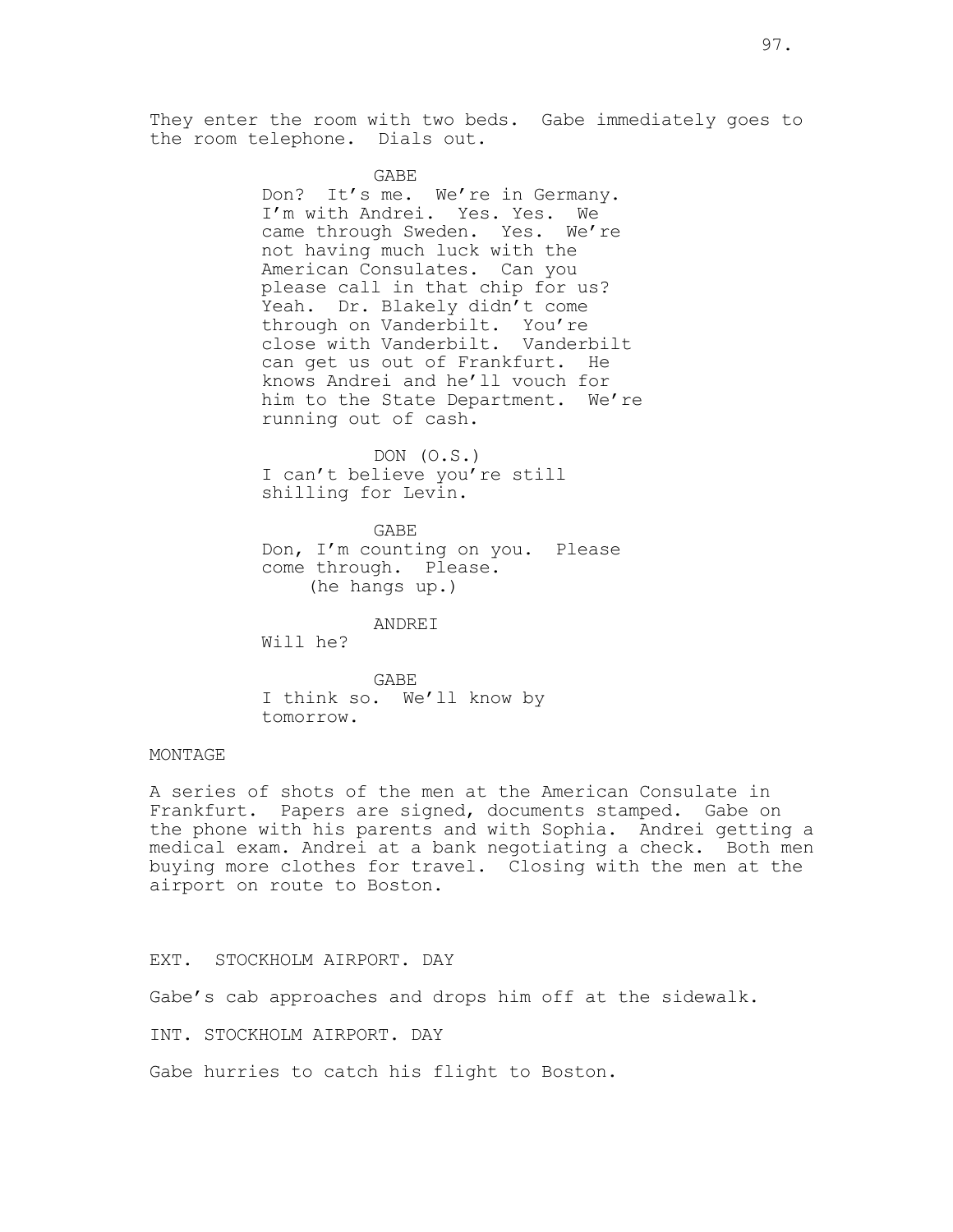### EXT. LOGAN AIRPORT. DAY

Gabe's plane lands in Boston. It taxis to the gate.

INT. LOGAN AIRPORT. DAY

Gabe deplanes and heads quickly out of the airport.

EXT. MALIBU BEACH HOUSE - EVENING

Gabe goes to the outside viewing deck with an expansive horizon over the Pacific. He toasts Terri and puts his arm around her.

> GABE Any New Years resolutions?

### TERRI

Stop dying my hair. Quit smoking. Have triplet girls. Get back to the gym three days per week. And you?

 GABE I'd like to finish my lab study and complete the grant due two years back.

A young man approaches Gabe and Terri. He is well dressed and carries a book. His name is Dr. Vladimir Mikhailovich Albakin. He has a slight resemblance to Gabe.

> VLADIMIR Excuse me. You are Dr. Gabriel Epstein?

> > GABE

Yes.

## VLADIMIR

I am Dr. Albakin. Vladimir Mikhailovich Albakin. I have a teaching fellowship at UCLA. I don't mean to interrupt but when I found out a few days ago that you would be here tonight . . . well, you know, it was a happy coincidence. My mother still lives in Moscow. You know her, isn't that right? (MORE)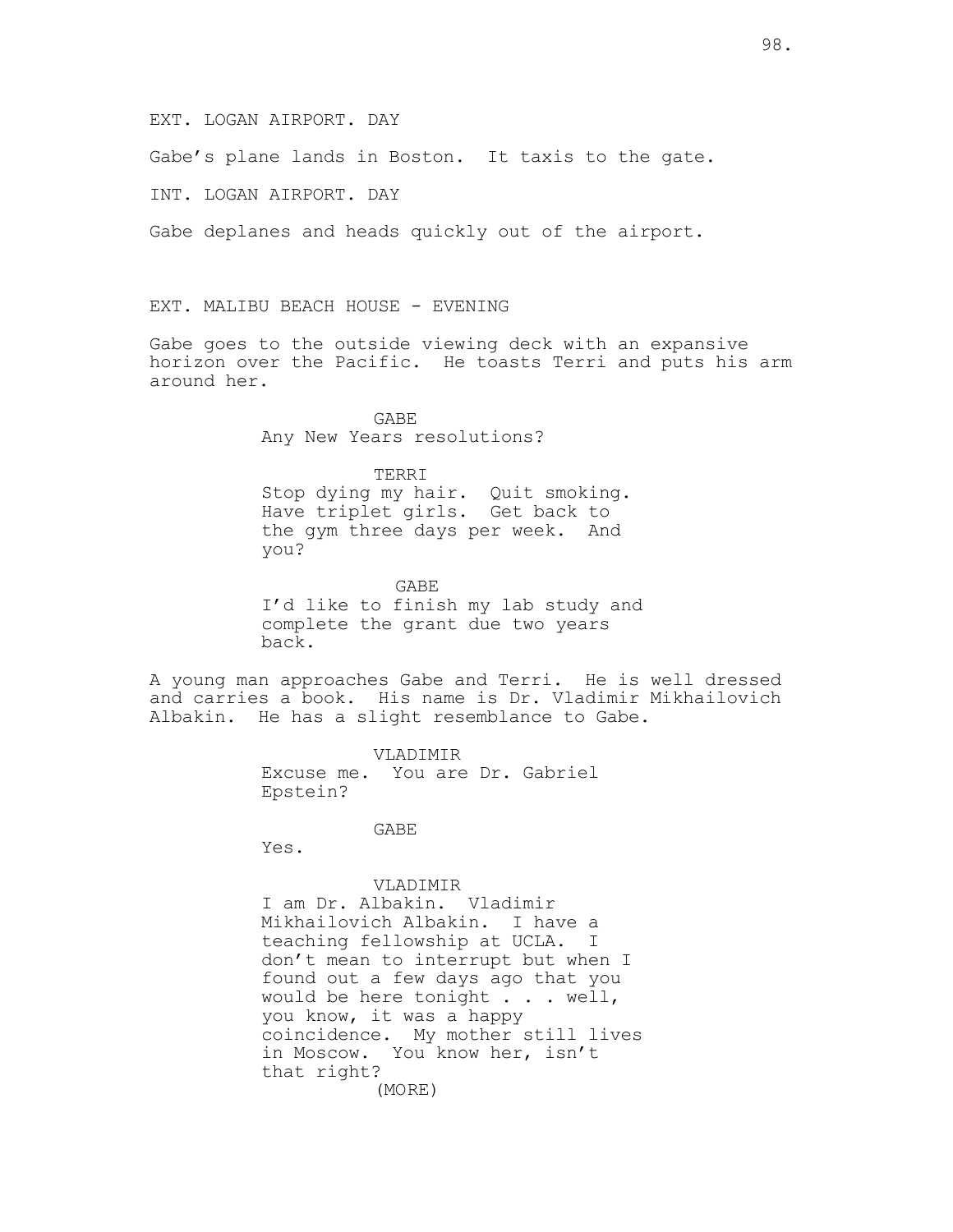So many years but here's a photo of you two. Many people called her Tanya. VLADIMIR (cont'd)

He produces a small loose photo from the book's open pages. Gabe studies it with care. Terri looks on quietly.

> GABE Yes, I know your mother.

### VLADIMIR

Well, she wanted me to give you this book assuming that I might run into you here. After all, the last time you wrote to her you were in L.A. and not in Boston. This book is a gift to you from her. It's Nabokov's *Speak, Memory.*

## GABE

In Russian?

## VLADIMIR

Yes, of course. She said you have a special fondness for Nabokov's novels. Nabokov puns much better in Russian. And my mother said that you suffer the same condition as did he - synesthesia.

#### GABE

I am a *synesthete* - or so I pretend to be.

TERRI What the heck is a *synesthete?*

Gabe accepts the book awkwardly.

### GABE

Thank you. When I see numbers, colors light up in my head. It's like Asperger's with a kaleidoscope.

## VLADIMIR

I'm guessing you speak very little Russian.

GABE That's right.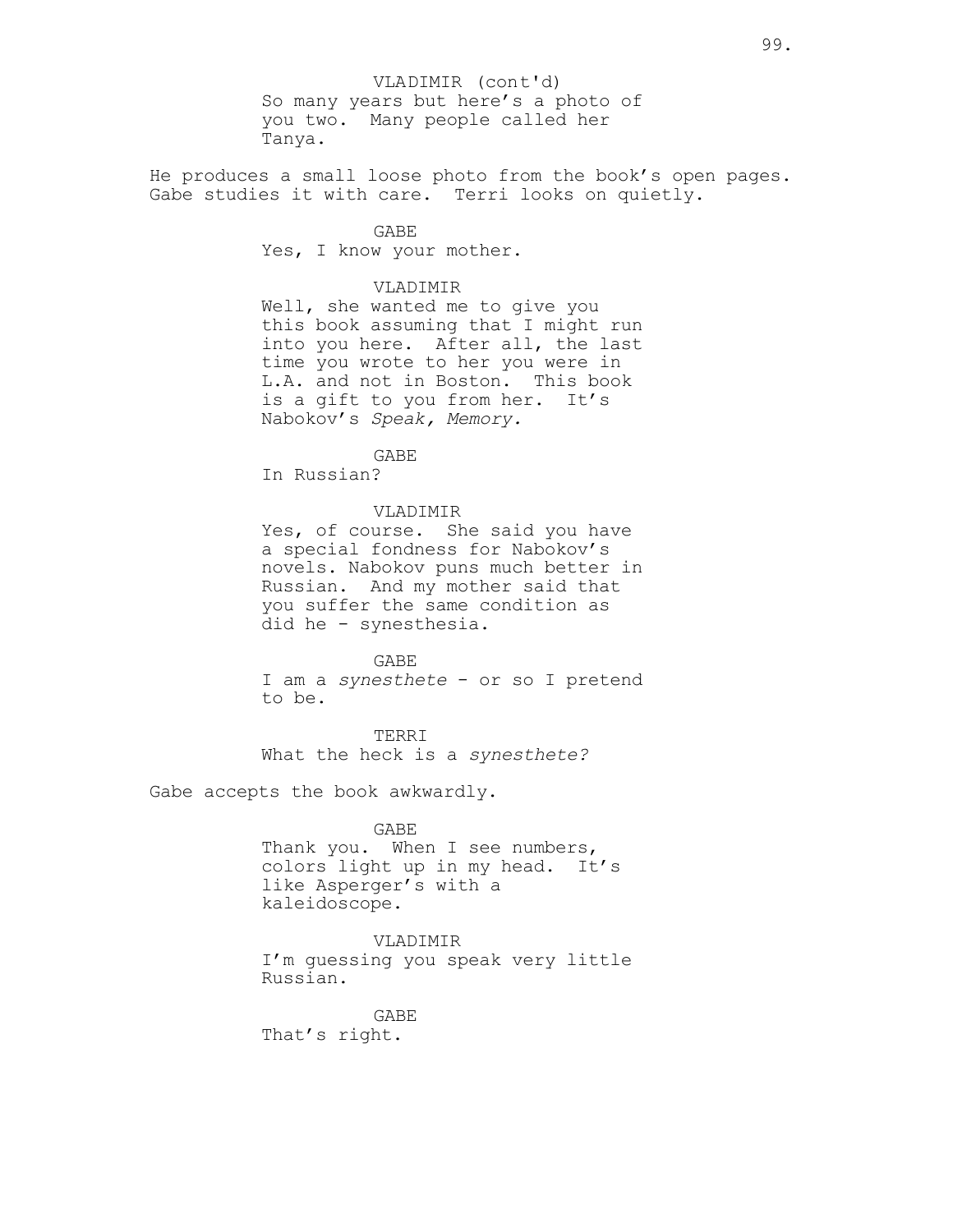I don't like his books, but I did like his articles on chess. And maybe with his death, Mr. Nabokov turned into a butterfly. Oh he certainly loved catching butterflies.

## GABE

How is your mother?

## VLADIMIR

She had a stroke last summer. It affects her speak and her facial movements. But otherwise she is healthy. I'm so glad to meet you and I know we can talk again. I'm at UCLA hospital. Andrei can give you my phone contact. I'm in California until May.

Vladimir nods politely to Terri and smiles serenely to Gabe.

GABE I needed another Russian book.

TERRI

Do you?

Gabe leans in and kisses her.

TERRI What should I know, Gabe? What should I not know?

There is some commotion at the viewing deck of the house. Some small ship is having engine trouble and smoke is coming out of the hull. In the distance, a police helicopter is hovering. Suddenly, there is an explosion from the boat and the copter races over to save the passengers. Gabe and Terri join the partygoers witness the rescue action involving three men. Andrei attends to them a few moments after the copter leaves the scene with three boat survivors.

## ANDREI

Well, that was quite exciting.

There is banter and some nervous laughter. The ship is mired in fire and smoke. Don Lansing joins Andrei, Max and Layla - Gabe and Terri within earshot. Gabe hasn't seen Don yet.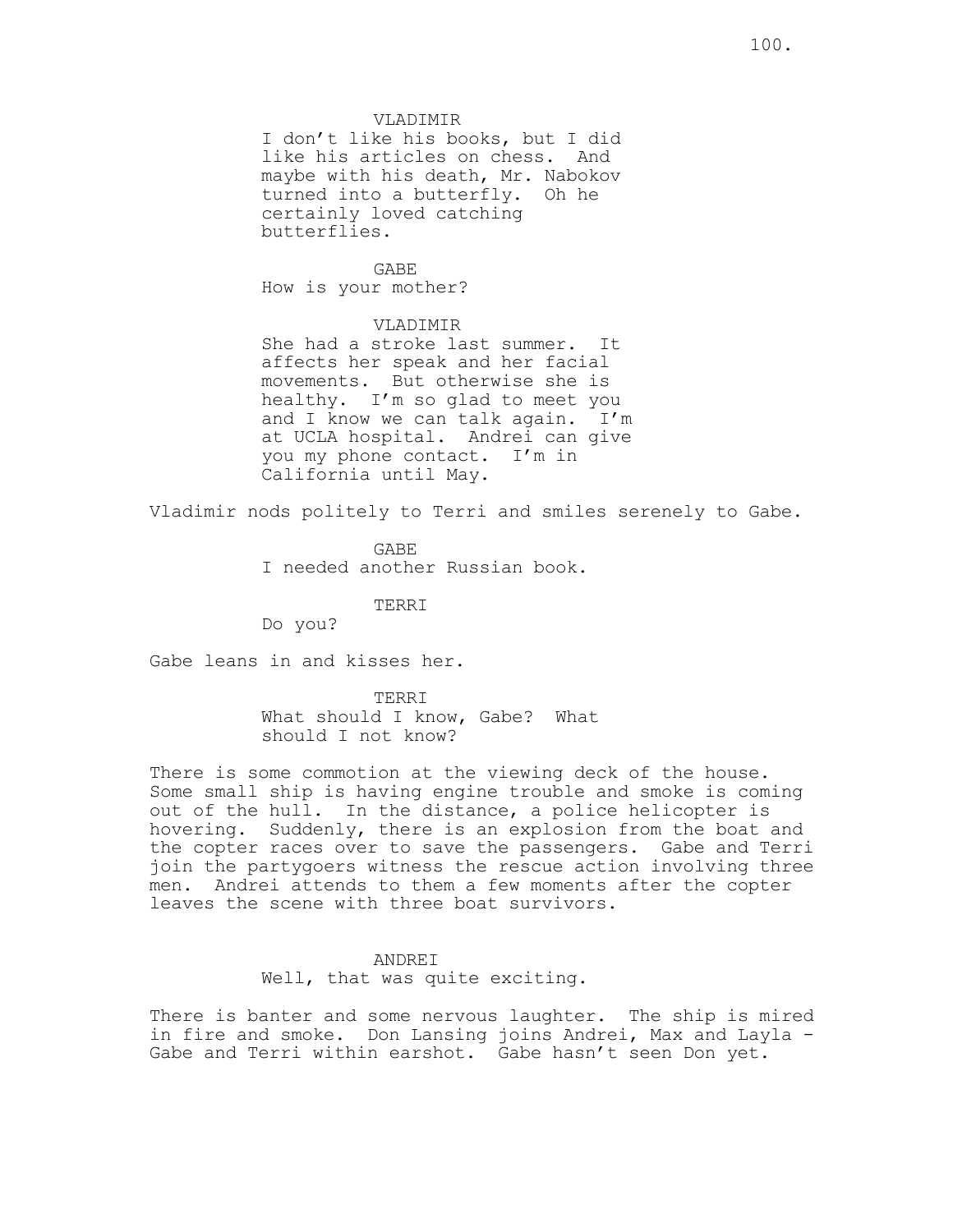DON Hello Andrei. It's Don Lansing.

ANDREI Oh, delightful! You decided to come tonight!

DON I was in L.A. And wanted to see Gabe.

ANDREI He's right over there. Gabe!

Gabe and Don zero in on one another. The two embrace.

DON You look spectacular, Gabe.

GABE'S MOTHER So do you . What's with the moustache?

The ship begins to sink into the ocean.

ANDREI

I thought I was unlucky not getting a Nobel this year. But I could have been on that lovely ship.

LAYLA

But you are lucky because you are with me. And next year you will get your Nobel prize.

MAX You'll never get a Nobel, Andrei. You've slept with too many foreign women and Stockholm doesn't approve of that sort of thing.

LAYLA You're quite a piece of work.

## MAX

I know.

DON Andrei, you'll never get a Nobel because you've alienated so many colleagues. You know it in your heart. (MORE)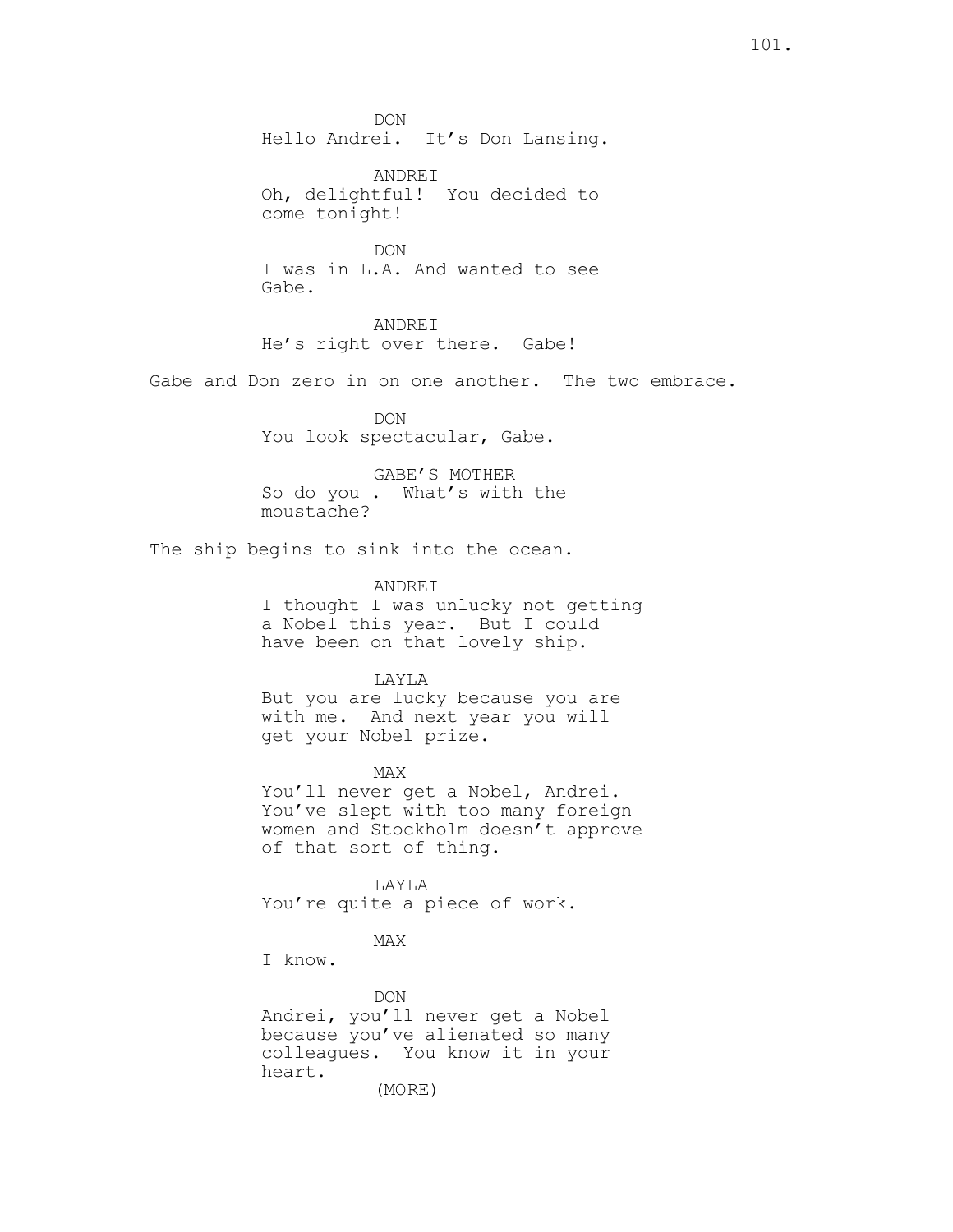ANDREI You're not a party regular, don, so what gives you the right to shoot off?

DON You're brilliant and you're a taker. Some of us are givers and may not shine as much. It's poetic justice that the price you covet most will never land in your lap. That is the hand of fate.

### ANDREI

And I am an ingrate?

The ship begins to sink into the ocean. The sinkage commands everyone's attention and all talk subsides. We see Andrei and guests from a distance. Max and Layla seem to exchange rebuking remarks which we cannot hear. Andrei walks away as he lights up a cigarette. He pursues Gabe who has entered the beach house. Terri crosses the hall and enters the bathroom. Andrei finds Gabe alone at the living room bar.

> ANDREI What are you drinking?

> > GABE

Brandy.

ANDREI

Good. I don't like beer drinkers anymore. For some time, Gabe, I wanted to tell you something I kept quietly to myself. I lost my chance to get a Nobel prize. I pissed off too many people in the last ten years. You know that's true. There aren't many people from Moscow in my world today. Certainly no one from 1975 and in that year when we met. Do you recall in your hotel residence the staff who maintained your room and linen? Do you remember a very attractive woman named Tanya? She spoke fluent English and had rich blonde hair?

GABE Yes, I think so.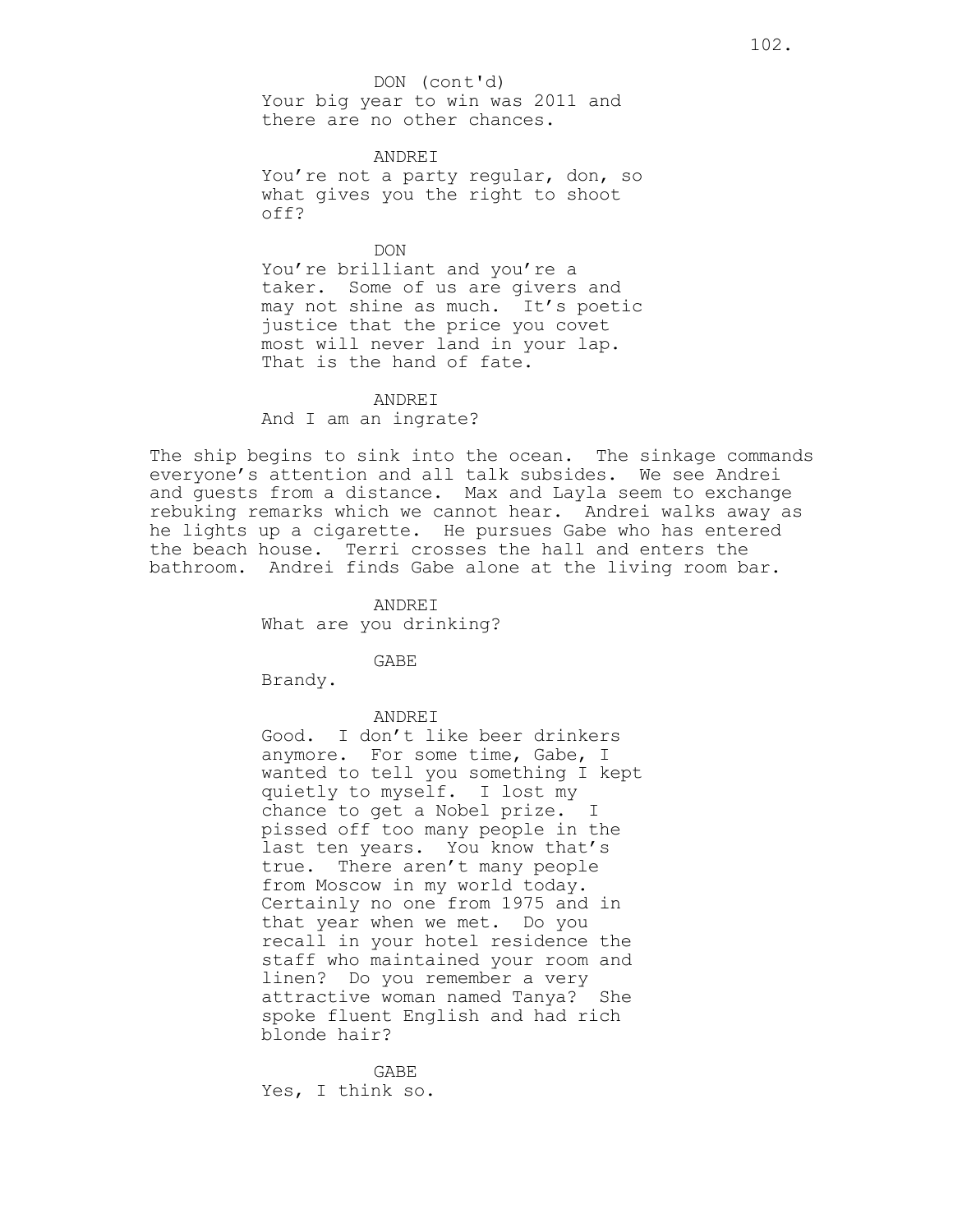### ANDREI

When I visited your hotel once I ran into a beautiful *dezhurnaya -* Tanya. You introduced me, I think. She and I flirted. I was very lonely and she seemed to know that. We had a brief affair while you were in Moscow and it was stupid of me for all the obvious reasons. Still, I enjoyed her company and would probably have done it all over again. She stayed in touch with me after the defection. She knew where my parents had lived. She was pregnant. Tanya claimed I was the father. She gave birth to a boy.

GABE Really . . .

## ANDREI She sent some photos over the years. I sent back some money to help her. We lost contact eventually. You look disturbed.

Andrei pours two drinks at the bar. He lowers his voice.

ANDREI

The boy takes his studies seriously and continues at a science institute in Moscow. With Gorbachev's Perestroika and the relaxing of the Russian braintrust, the boy goes on to London and then he's at MIT. How strange this all is. He's here tonight, Gabe. Vladimir Mikhailovich Albakin. You met him with your girlfriend at the jacuzzi. He's very smart, Gabe, and he looks so much like Tanya.

GABE Does he know the full story?

ANDREI No. Isn't that amazing?

GABE Are you going to tell him, Andrei?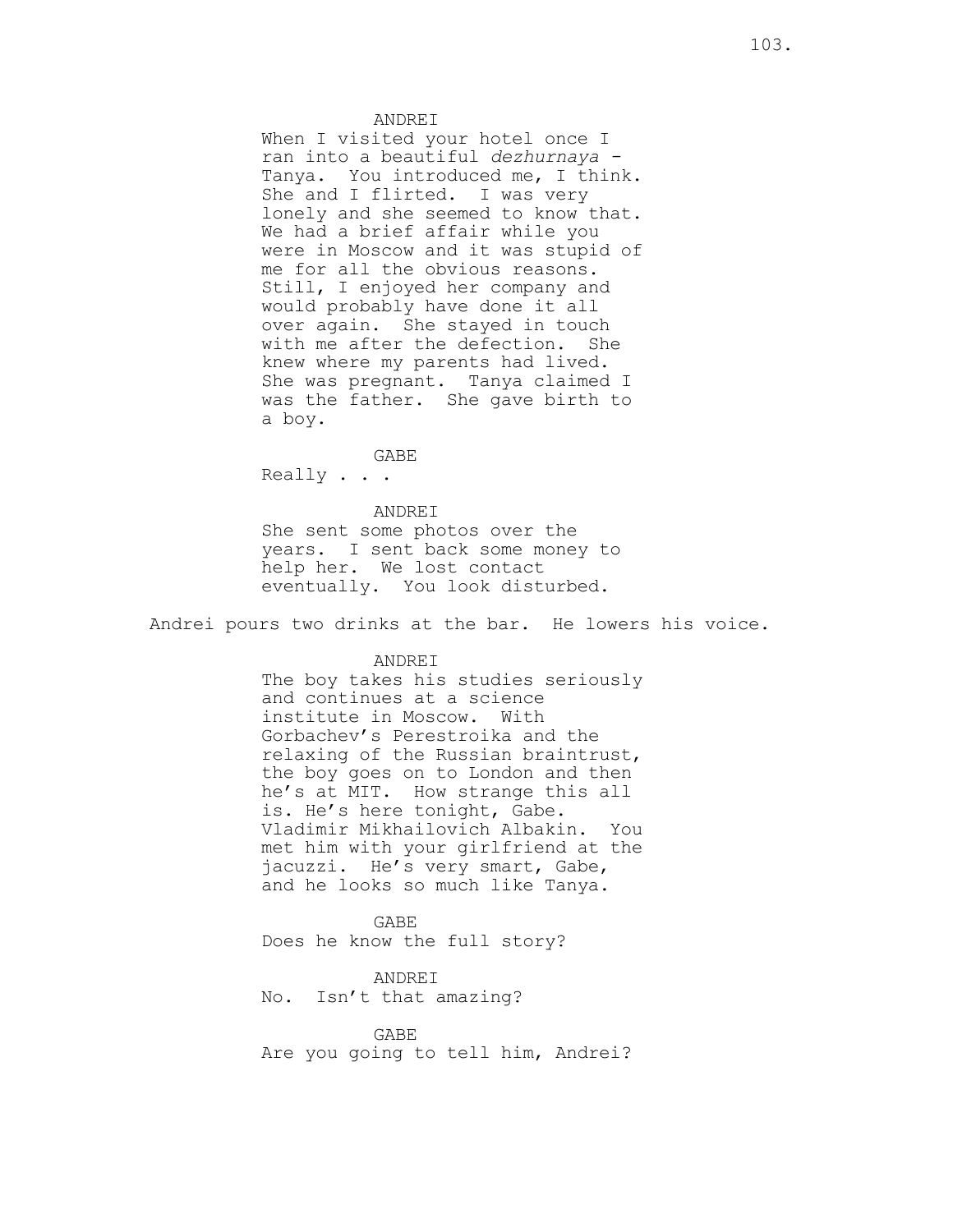ANDREI

I don't know. It's not an easy thing to do. I knew we would meet sooner than later. But this is so emotional and I almost feel like shouting off the rooftop.

GABE Well, it is New Year's Eve.

ANDREI Are you not happy for me?

GABE I am very happy for you.

## ANDREI

You know, he's not Jewish. He has not an ounce of Jewishness inside him. He was raised Russian Orthodox.

## GABE

So?

## ANDREI

It would have been a strong statement of identity to a missing father. Jewish status had to rebound upward again and what would be so terrible if he knew he could choose this religion and this culture. Is that so puzzling, Gabe? A scientific mind pushes harder when there's a little paranoia underfoot.

Andrei begins juggling a few empty beer bottles, echoing the men's first meeting decades ago. More partygoers make their way over to surround Andrei.

> **ANDRET** And Vladimir doesn't have a great sense of humor.

GABE Very few people do.

ANDREI You have a fine sense of humor, Gabe. I found that so much comfort in our escape and in our friendship and now in our advancing age.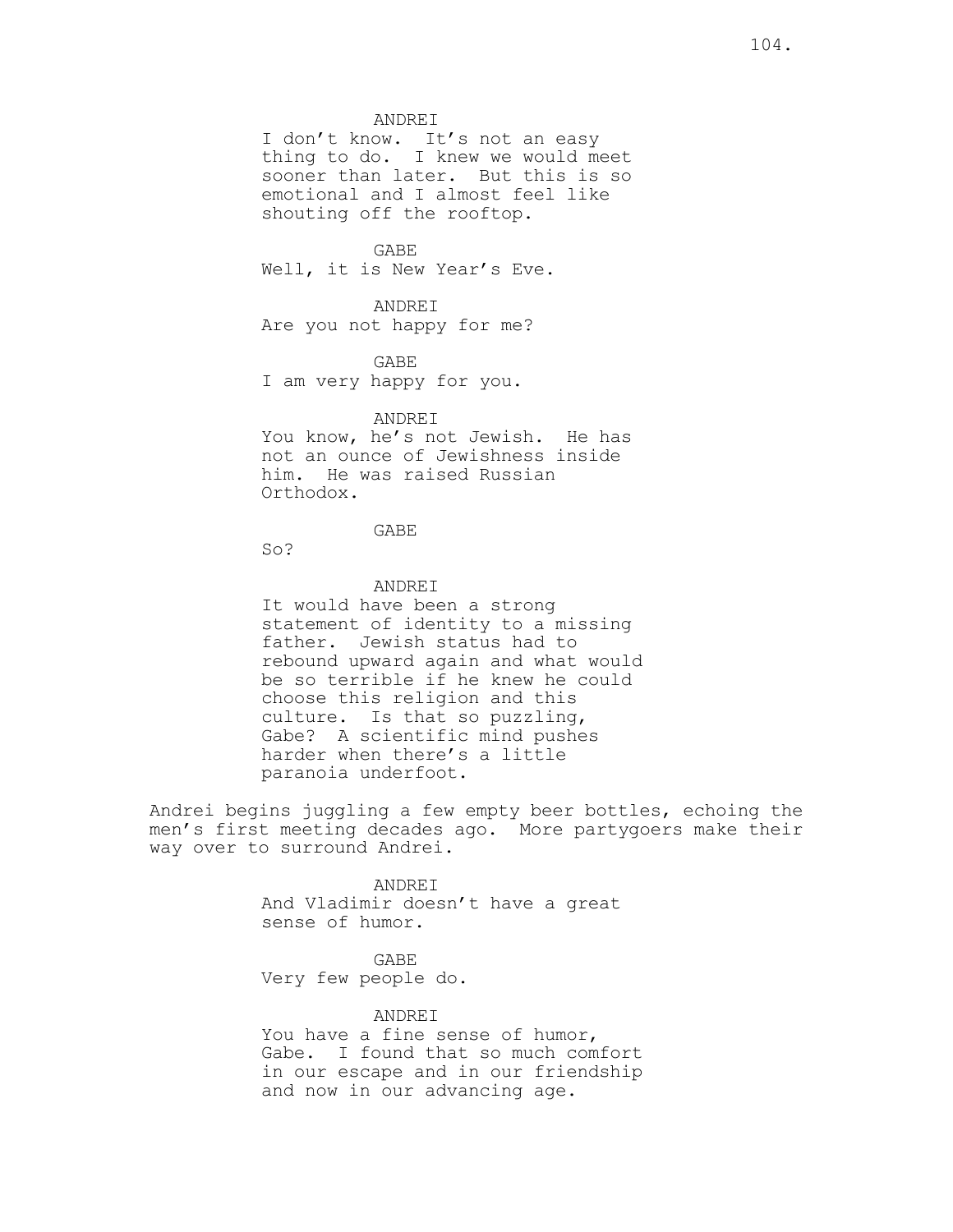GABE

Yeah.

ANDREI

Did you ever notice Tanya? Did she talk to you?

GABE Nothing out of the ordinary.

### ANDREI

She was able to show human warmth at a time when few could even generate a frosty smile. When I think of the failed marriages I've suffered in California, it makes me yearn for her and even go back in time. I must say to you, Gabe, that I owe you more than I've said on the record. I would not have flourished in Moscow and I would not have made the innovative discoveries at the Institute for Molecular Biology. You know that's true. So I'm indebted to you until I die. If I were Chinese, the code of honor would be that I would die for you since you laid down your life for me. I think hours upon hours on what you did that night in Helsinki and I know I could not have done that for another human being. It's my notion of risk aversion. I was born a coward and I will die a coward. If we were soldiers on the front line, the same debt would have been marked. You may not be half the level of medical stature, but what you did equaled the measure of academic innovation and genius.

GABE Is there ever a time when you don't condescend, Andrei?

ANDREI

Forgive me.

GABE He's my son, Andrei. Vladimir is my flesh and blood. (MORE)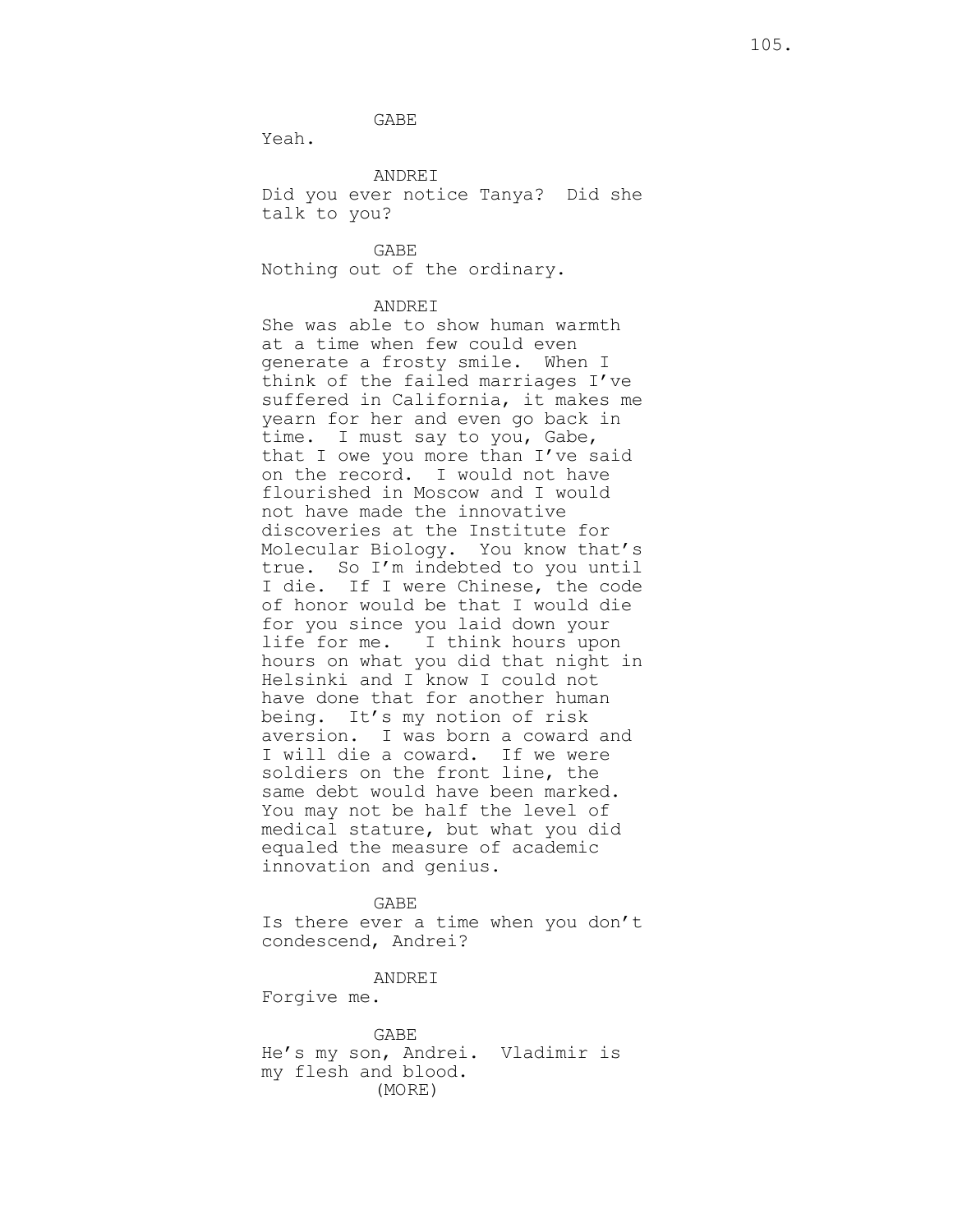I had a relationship with his mother for many weeks. Damn it, he looks just like me. Want to get DNA to finish this? GABE (cont'd)

The two men fall silent. Terri walks toward them. She senses their tension and their impasse.

TERRI

Am I intruding?

## ANDREI

Not at all. It's time for me to break the news to everyone. I'm leaving Cal Tech this spring for Harvard. We've a new block grant that is totally record-breaking from the NIS. Sadly, I am breaking up the phenomenal team I put together over the last five years but many of you know I was facing unpleasant academic problems recently at Cal. I value putting down roots, more than many of you can appreciate. I say that as a someone who is foreign born and fighting a lifetime of feeling like an expatriate. Money certainly plays tricks on our values and I prefer a landscape of friendship rather than material luxury. You are laughing at me for having a second home in Malibu, I know. When I left Moscow, when I left Russia for good, my first home was Boston. So this upcoming move truly feels like I am returning home. I hope you will visit me in Cambridge and my home will always be open to you. No ceremony is necessary, just pop by. (long silence)

I had surgery too five months ago. The tumor was benign. Some times a miracle occurs even for a miserable atheist such as myself. I've surprised all the doctors and all my critics. I'm as clean as a whistle, so they say. It was a brain tumor. No one knew. I kept it quiet. A cat has nine lives and I'm working on my final gambit. Thank you Gabe for your insane generosity.

(MORE)